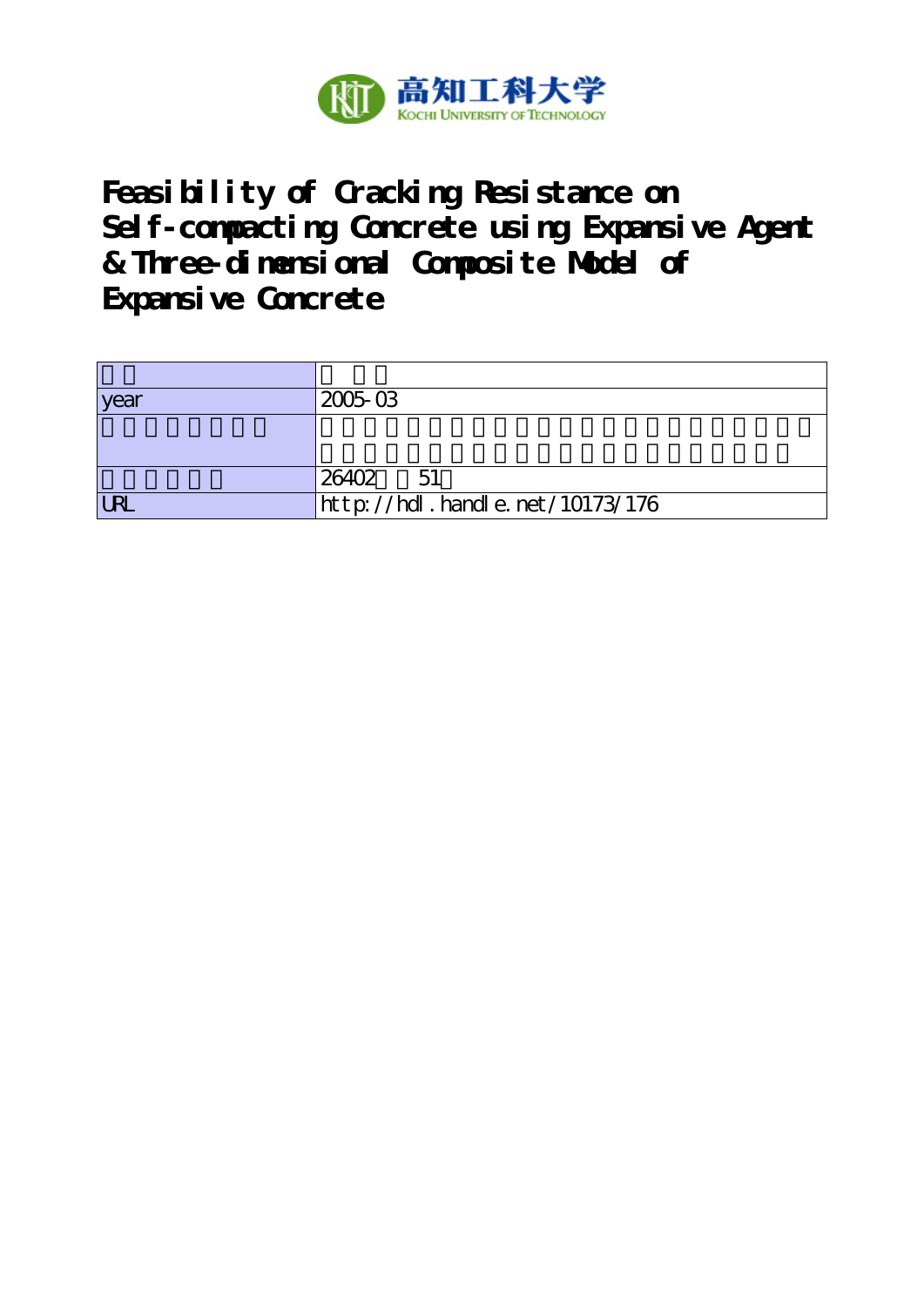Feasibility of Cracking Resistance on Self-compacting Concrete using Expansive Agent & Three-dimensional Composite Model of Expansive Concrete

Ming-Hung Hsieh

Graduate School of Engineering

Kochi University of Technology

A dissertation submitted to Kochi University of Technology in partial fulfillment of the requirements for the degree of

Doctor of Engineering

Kochi, Japan March 2005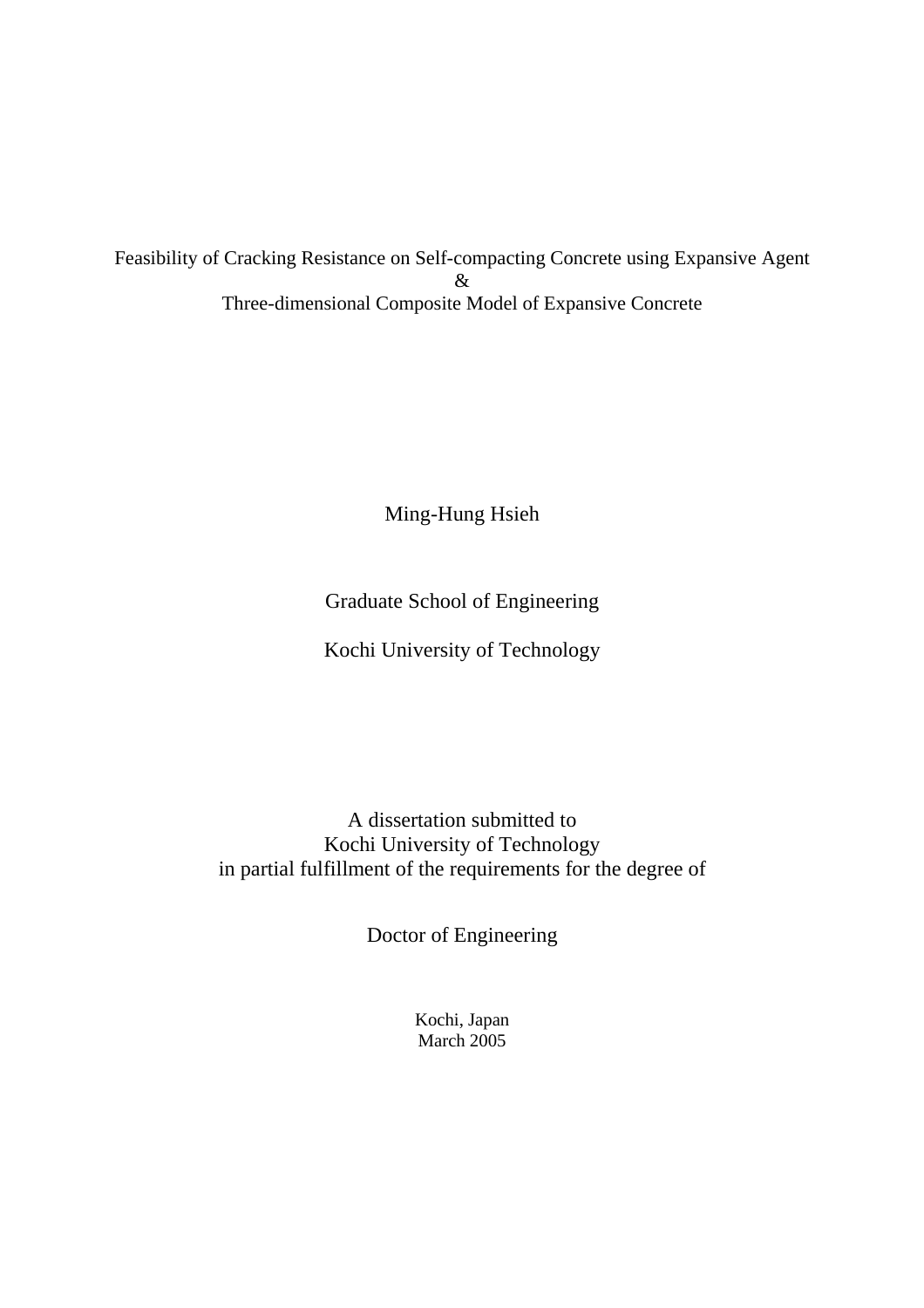Feasibility of Cracking Resistance on Self-compacting Concrete using Expansive Agent & Three-dimensional Composite Model of Expansive Concrete

Ming-Hung Hsieh

Graduate School of Engineering

Kochi University of Technology

A dissertation submitted to Kochi University of Technology in partial fulfillment of the requirements for the degree of

Doctor of Engineering

Kochi, Japan March 2005

© Copyright by Ming-Hung Hsieh 2005 All rights reserved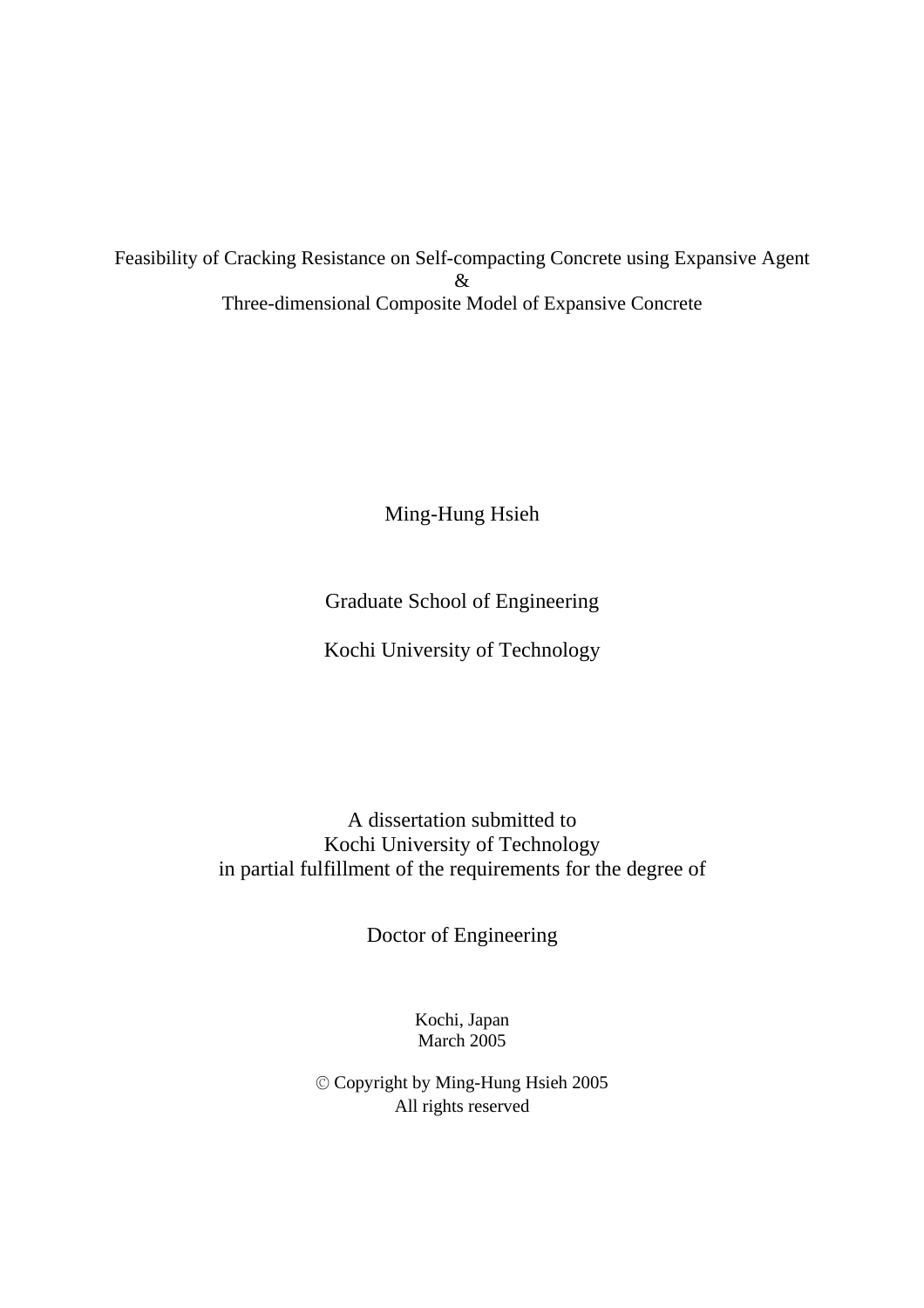Feasibility of Cracking Resistance on Self-compacting Concrete using Expansive Agent & Three-dimensional Composite Model of Expansive Concrete

by

# Ming-Hung Hsieh

B.Eng. (Tamkang University, Taiwan) 1994 M. Eng. (National Taiwan University, Taiwan) 1999

A dissertation submitted to Kochi University of Technology in partial fulfillment of the requirements for the degree of

Doctor of Engineering

| Advisor: | Associate Professor, Dr. Masahiro Ouchi                                                                                                                                                            |
|----------|----------------------------------------------------------------------------------------------------------------------------------------------------------------------------------------------------|
|          | Examination Committees: Associate Professor, Dr. Masahiro Ouchi<br>Professor, Dr. Hajime Okamura<br>Professor, Dr. Hiroshi Shima<br>Professor, Dr. Nobumitsu Fujisawa<br>Professor, Dr. Seigo Nasu |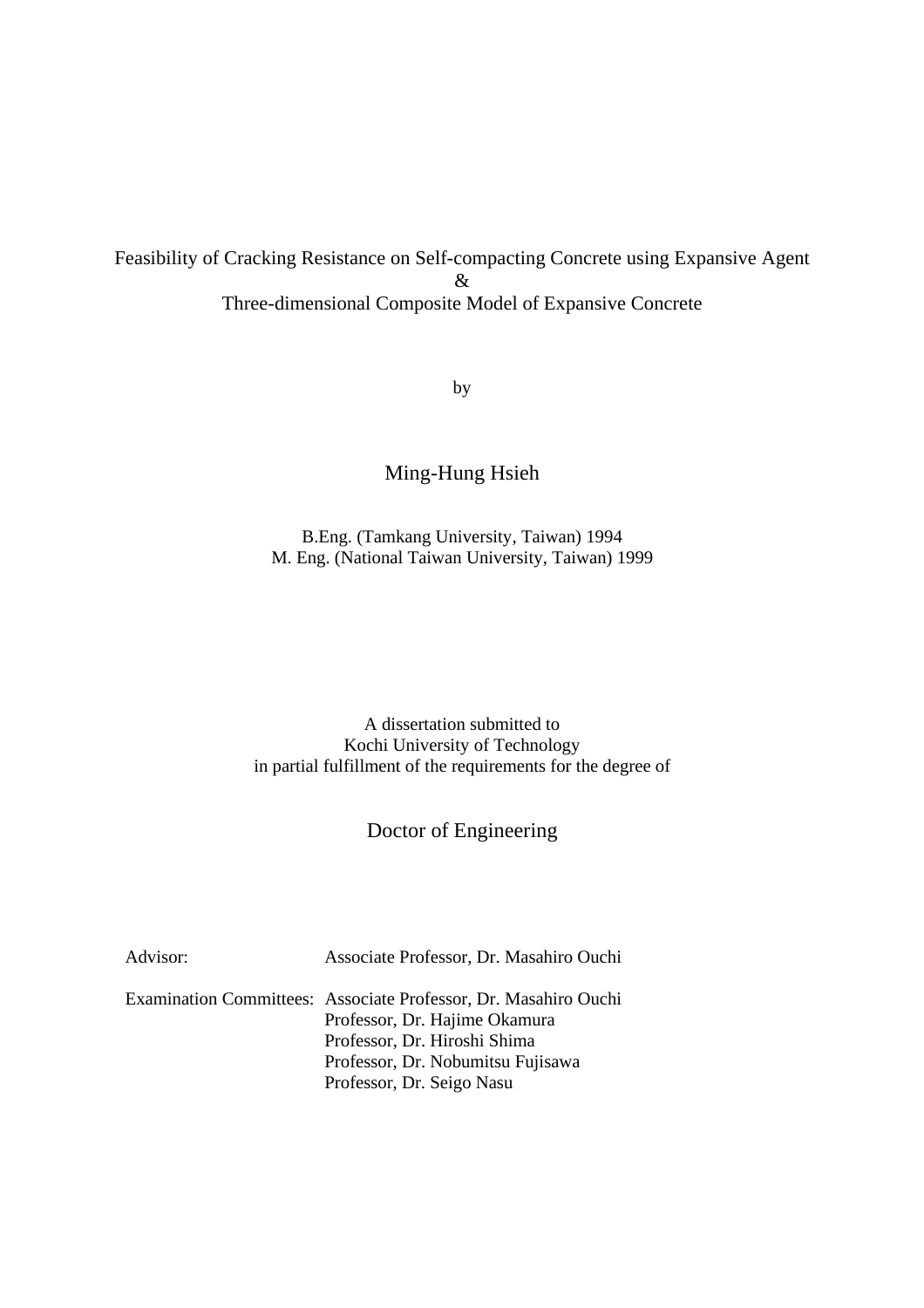### **Abstract**

### **Feasibility of Cracking Resistance on Self-compacting Concrete using Expansive Agent & Three-dimensional Composite Model of Expansive Concrete**

Crack due to the shrinkage in concrete is widely acknowledged as one of the fundamental defects for reinforced concrete structure, it leads to premature deterioration and shortening the service life. The shrinkage together with the weak tensile strength may result in the injurious crack. Therefore, expansive agent has been employed to enhance the cracking resistance of concrete. With regard to self-compacting concrete (SCC), due to the low water-to-cement ratio and the high paste volume, the volume change at the hardening and drying process cannot be neglected. Most of the past researches on the application of expansive agent until now have been carried out for conventional concrete under water curing. The purpose of this research is to verify the feasibility of cracking resistance of SCC by using expansive agent under practical construction site environment.

From the experimental result, the maximum expansion strain of SCC using expansive agent was less than that of conventional concrete with high water-to-cement ratio for the same dosage of expansive agent. And the insufficient expansion resulted in crack after the specimen was dried. It seemed that the efficiency of expansive agent was reduced on the application of SCC, due to the very low water-to-cement ratio. It was also found that the expansion characteristics greatly differ depending on curing method and then the influence of curing method on SCC using expansive agent was studied. From experimental result, the difference in the influence on expansion under water- and sealed-curing was very clear. On the other hand, the influence of the drying-curing on the expansion was not so clear compared with the sealed curing. It was revealed that the necessity for water in SCC using expansive agent was higher than the conventional concrete. Besides, the dosage of expansive agent for SCC under sealed curing condition had to be increased in order to achieve the enough expansion to prevent crack.

As the influence of the variation of coarse aggregate, when same amount of expansive agent was employed, the expansion strain reduced as the amount of coarse aggregate decreased, though coarse aggregate was regarded as the resistant force to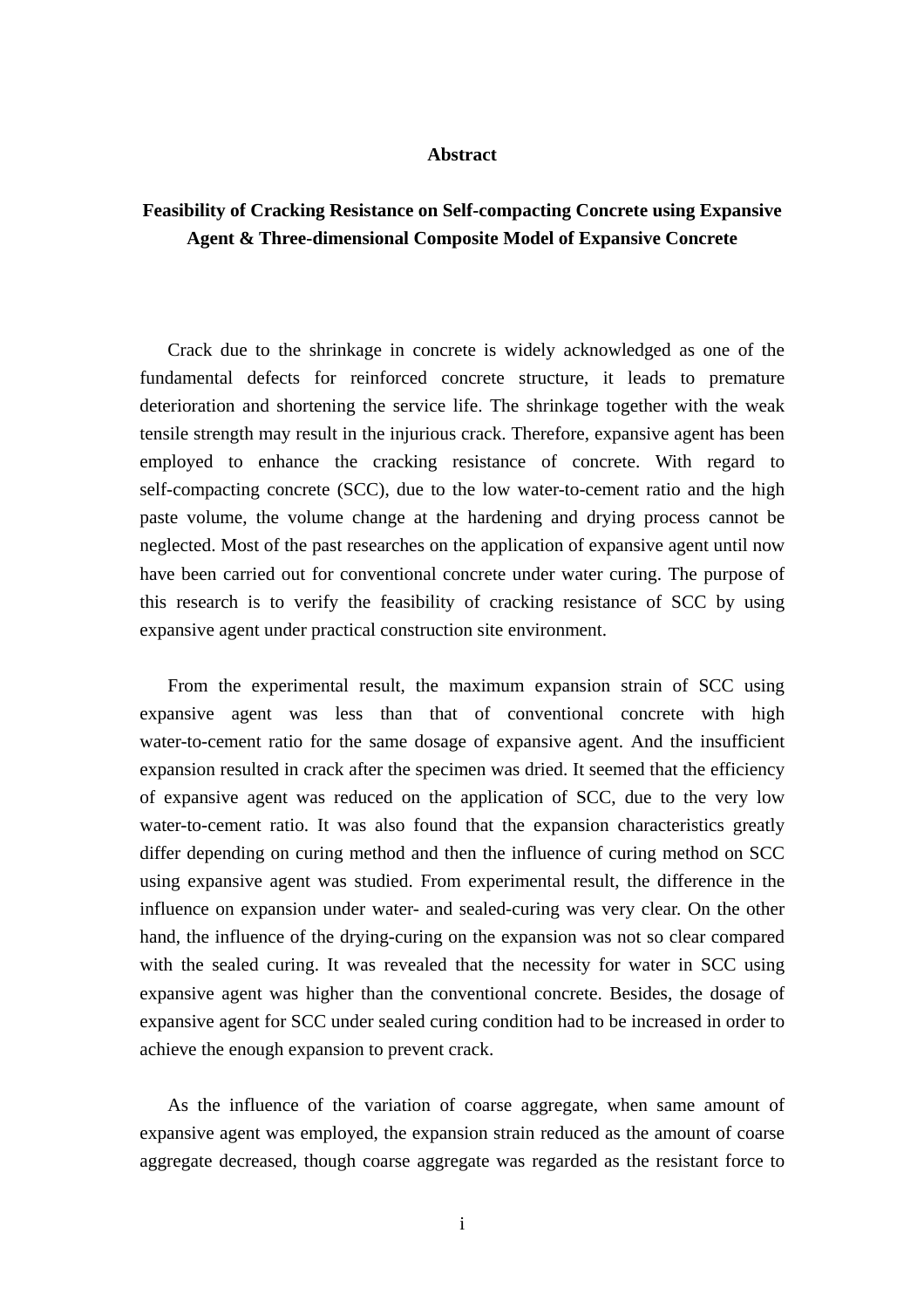expansion. It was explained by the decrease of the ratio of expansive agent to total powder (E/(C+E)). Since the dispersion density of expansive agent in paste reduced when the amount of coarse aggregate reduced, therefore, the expansion reduced. That is to say that the efficiency of expansive agent reduced on the application of SCC.

Limestone powder was employed to be the countermeasure to enhance the efficiency of expansive agent. From the experimental result, replacing cement with limestone powder was proved to be contributive to the compensation for the shrinkage and crack was not occurred, although the drying shrinkage might be increased. In the case of the utilization of limestone powder, the expansion strain for the same dosage of expansive agent was increased due to the increase of the dispersion density of expansive agent in paste. And the dosage of expansive agent to achieve the same expansion with the conventional concrete was reduced as well. That is to say that the shortage of water in SCC using expansive agent can be solved by the employment of limestone powder. On the other hand, the compressive strength was reduced as the replacement ratio of limestone powder increased.

The expansive characteristics of SCC using expansive agent under multi-axial restraint were experimentally investigated. The mutual effect of restraint and expansion in perpendicular directions was clarified. Not only the axial expansion but also the expansion in the other two directions was reduced when the restraint was installed in the axial direction. In another word, the expansion was reduced in all the directions; even the restraint was only installed in one direction. The friction occurred between coarse aggregate and mortar was set to be the hypothesis to explain the mechanism and proved by mortar and paste experiment. Moreover, the friction concept was reflected to the friction between expansion and compression elements in three-dimension composite model. And the friction coefficient, the ratio of the friction to normal stress on the interface of expansion and compression elements, was decided by the experimental results.

Three-dimensional composite model of expansive concrete was proposed to estimate the expansion of expansive concrete based on the existing one-dimensional composite model by taking the mix proportions, curing methods and degree of the restraints into accounted. In the three-dimensional composite model, concrete was regarded as a composite material of three types of elements: expansion element, tension element and compression element. The concrete was divided into eight elements and the restraint of steel was expressed as the external restraint. By using the multi-axial restraint experimental result and the friction concept, one-dimensional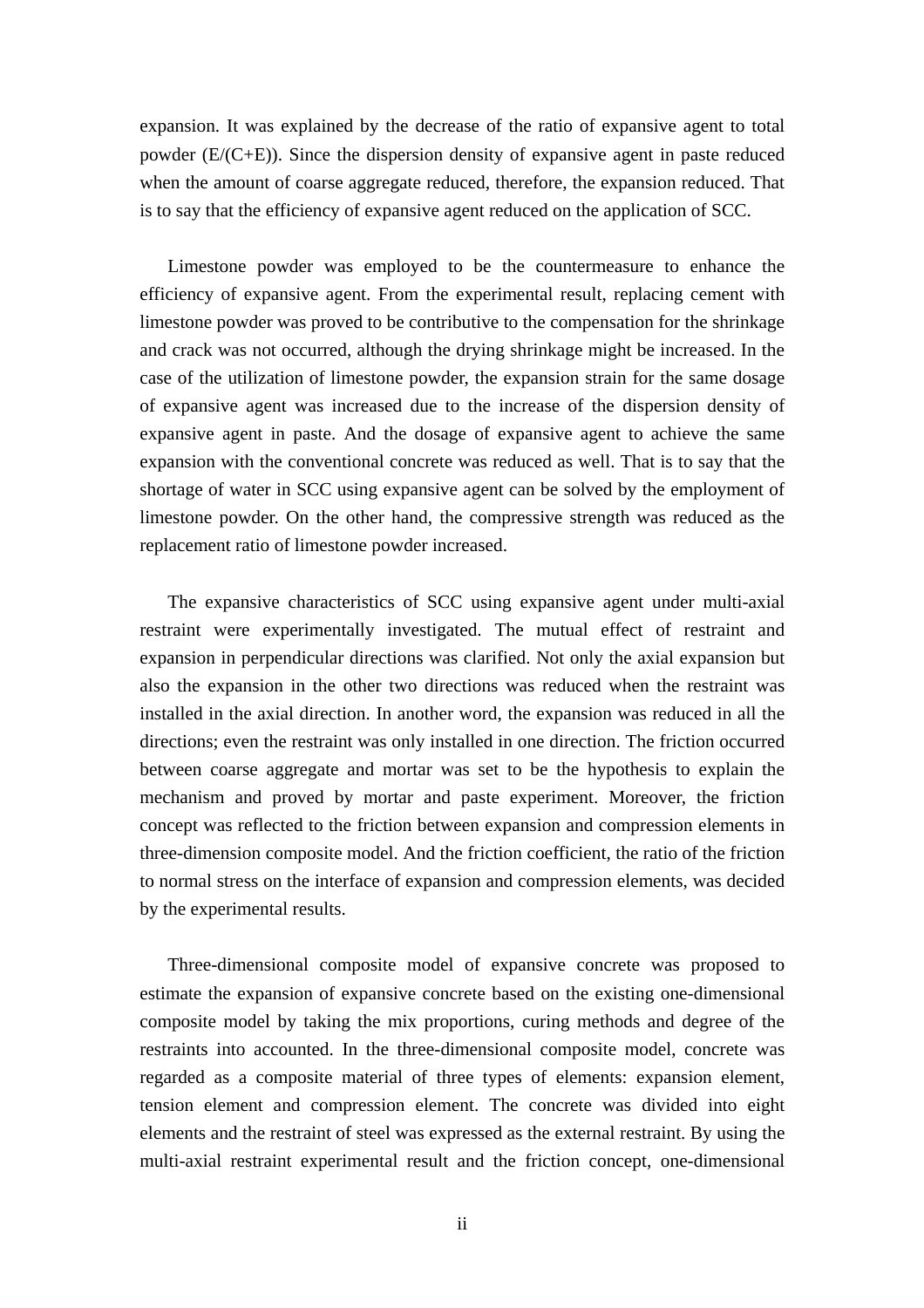composite model was extended to three-dimensional one. And the friction between the expansion and the tension elements was calculated by the multiplication of friction coefficient and the normal stress. The friction coefficient was defined as the character of the interface of expansion and compression elements and assumed to be constant. In addition, based on the volume distribution concept of each component material from mix proportion, new determination method for the length of expansion element was proposed. And the potential expansion was assumed as the character of expansive agent under the specific curing method and divided into two parts related to the type of expansive agent and curing method respectively. By using the parameters decided above, the potential expansion could be estimated from the one-axial restraint experimental result. And then friction coefficient could be estimated by the multi-axial restraint experimental result. By the input of the parameters decided above: friction coefficient, the potential expansion, the length of expansion element, restraint steel ratio, Young's modulus and creep coefficient, the expansion with the same expansive agent for the different mix proportion under multi-axial restraint condition could be predicted.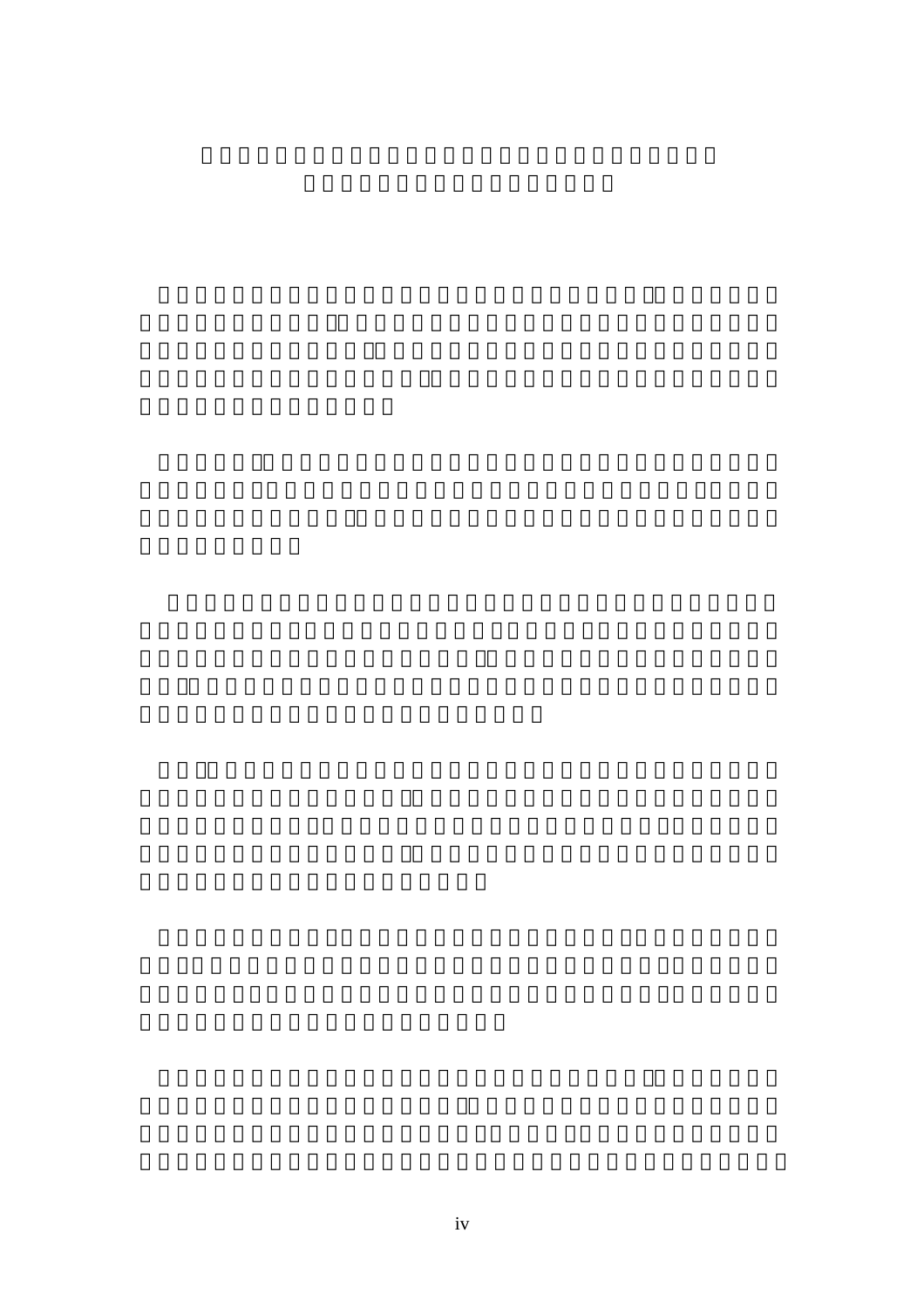v

 $1$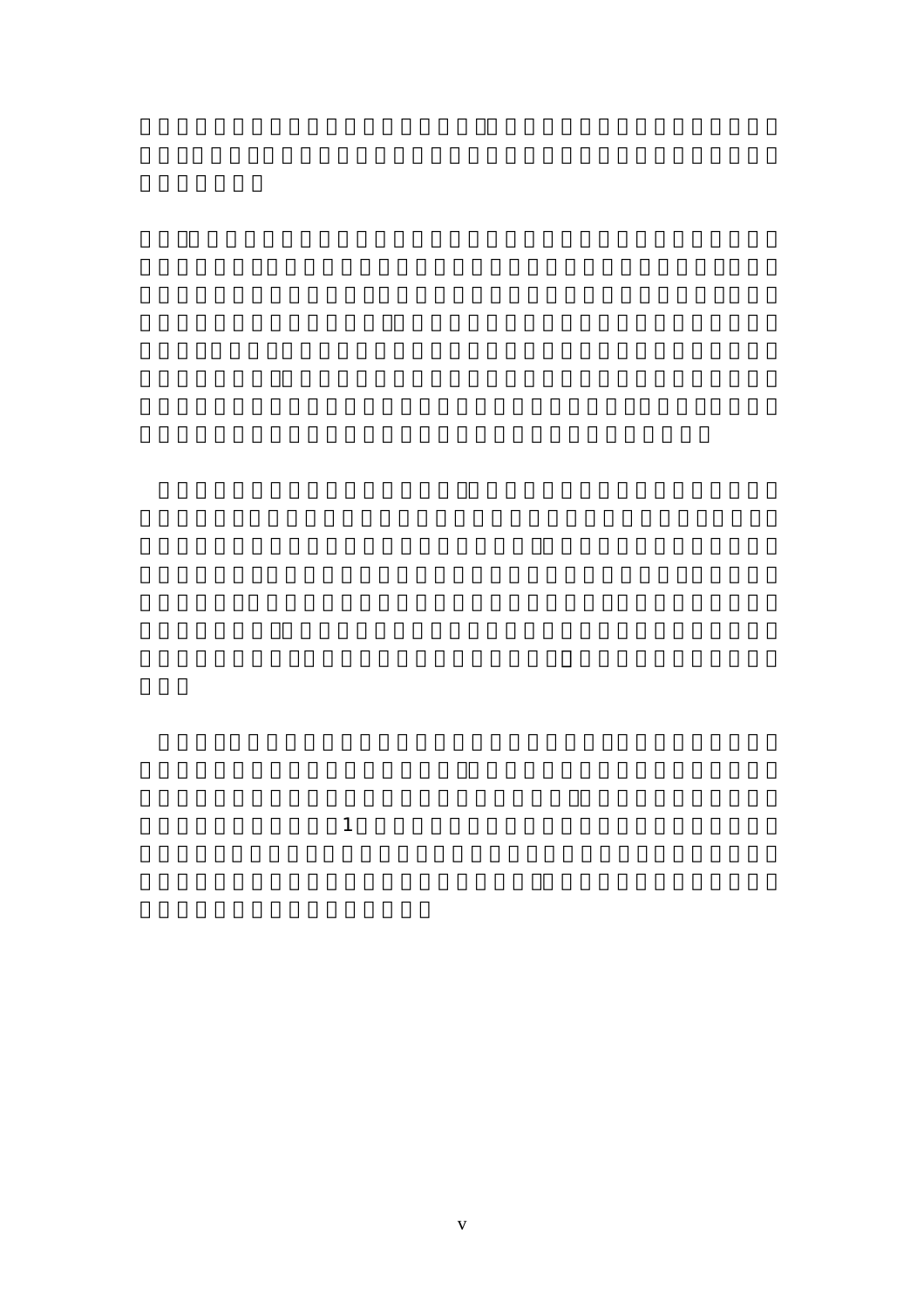### **Acknowledgement**

In this age, no one can carry out research work alone. Therefore, I would like to extend my appreciation to many people who ever assisted directly or indirectly with this study.

Fist, I would like to give thanks to my supervisor Dr. Masahiro Ouchi who helped with this work and gave continuing encouragement to me. Especially, profound gratitude was extended to Prof. Hajime Okamura. Without his constructive comments and valuable suggestions, this research would not be possible.

It's my great honor to have Prof. Hajime Okamura, Prof. Hiroshi Shima, Prof. Nobumitsu Fujisawa and Prof. Seigo Nasu and as my research examination members. I did enjoy the discussion with them and thank for their useful advices and information.

Research is not the only thing for foreign students. I really appreciated Mr. Miyaji and Ms. Okabayasi for her enthusiastic support and concern. They encouraged me when I felt frustrated and advised me when I felt confused, like my Japanese father and mother. Their concern let me feel that I was not alone in Japan.

Sincere thanks are also extended to Mr. Hamada and Ms. Kataoka at IRC for their kind assistance and help in taking care of dormitory and many affairs throughout my study in KUT.

Furthermore, I would like to acknowledge the scholarship from Heiwa Nakajima Foundation. With their help, I could concentrate on my research.

Last but not least, I especially want to give thanks to my family (my parents, my wife and Tsung-Yeh) for their support and encouragement throughout my study period. Ending is another beginning. I will continue to learn and accept another challenge.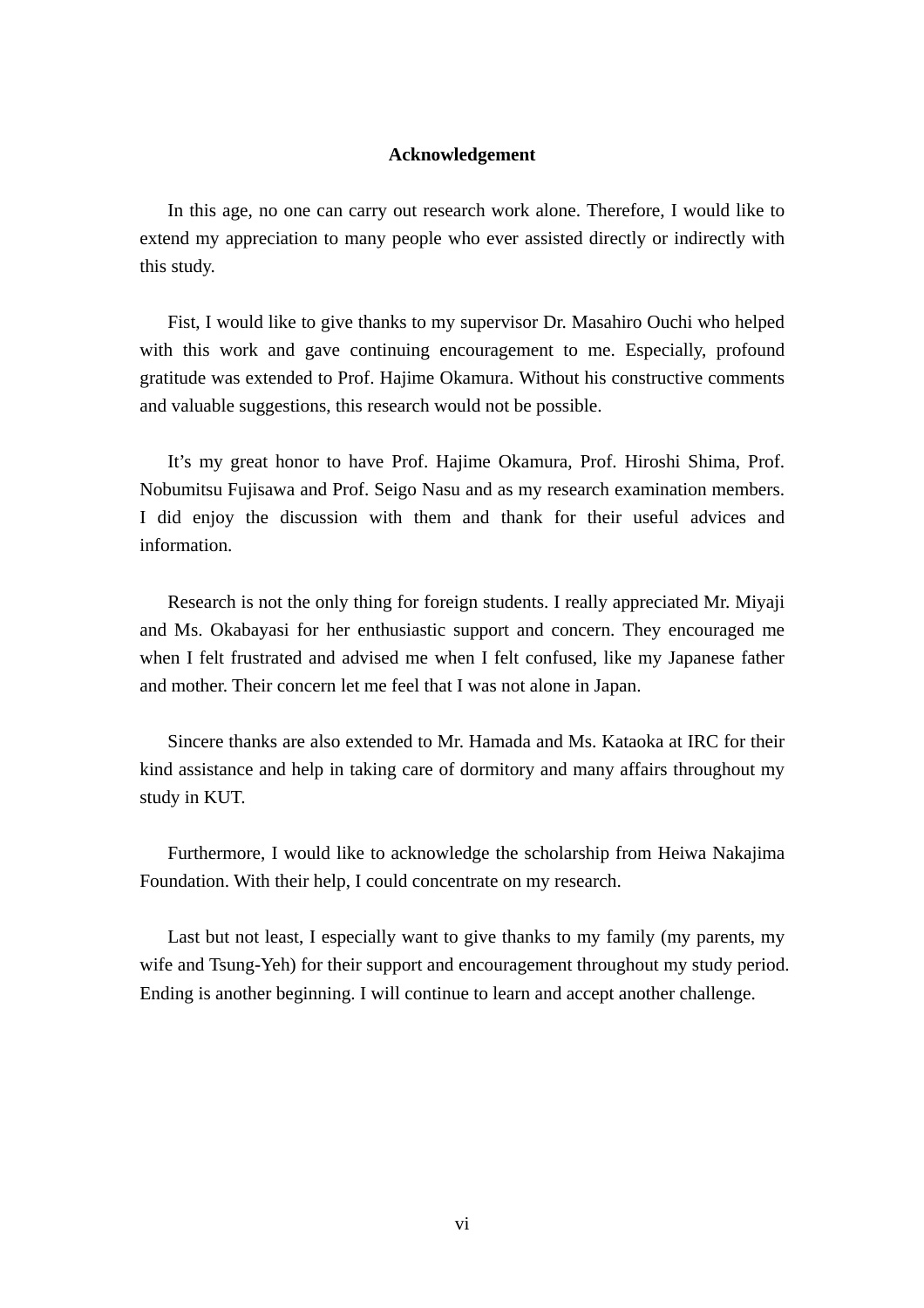### **LIST OF CONTENTS**

| <b>Abstract</b>         |      |
|-------------------------|------|
| Acknowledgement         |      |
| <b>List of Contents</b> | vi i |
| <b>List of Figures</b>  | xi   |
| <b>List of Tables</b>   | XV   |
| <b>List of Photos</b>   | xvi  |

| <b>CHAPTER 1 INTRODUCTION</b>                                                     | 1  |
|-----------------------------------------------------------------------------------|----|
| <b>1.1 Research Background</b>                                                    |    |
| 1.1.1 Definition and Requirements for Self-Compacting Concrete (SCC)              |    |
| 1.1.2 Development of Expansive Concrete in Japan                                  | 3  |
| 1.2 Previous Research on Application of Expansive Agent                           | 4  |
| 1.2.1 Classification of Expansive Agent                                           | 4  |
| 1.2.2 Concept of Expansion Strain and Chemical Prestrain about Expansive Concrete |    |
|                                                                                   | 5  |
| 1.3 Expansion Estimation Method of Expansive Concrete                             | 6  |
| 1.3.1 Expansion Energy Method                                                     | 7  |
| 1.3.2 1-Dimensional Composite Model for Expansive Concrete                        | 8  |
| 1.4 Purpose of this Research                                                      | 10 |
| 1.5 Research Program                                                              | 11 |

# **CHAPTER 2 EXPANSIVE CHARACTERISTICS OF SELF-COMPACTING CONCRETE USING EXPANSIVE AGENT 14**

| 2.1 Introduction                                          | 14 |
|-----------------------------------------------------------|----|
| <b>2.2 Experimental Procedures</b>                        | 14 |
| 2.2.1 Materials and Mix Proportions                       | 14 |
| 2.2.2 Measurement and Curing                              | 16 |
| 2.3 Experimental Results and Discussion                   | 16 |
| 2.3.1 Low Water-to-cement Ratio and Autogeneous Shrinkage | 21 |
| 2.3.2 Insufficient Water Supply under Sealed Curing       | 22 |
| 2.4 Summary                                               | 23 |

# **CHAPTER 3 INFLUENCE OF CURING ON SELF-COMPACTING CONCRETE USING EXPANSIVE AGENT 24**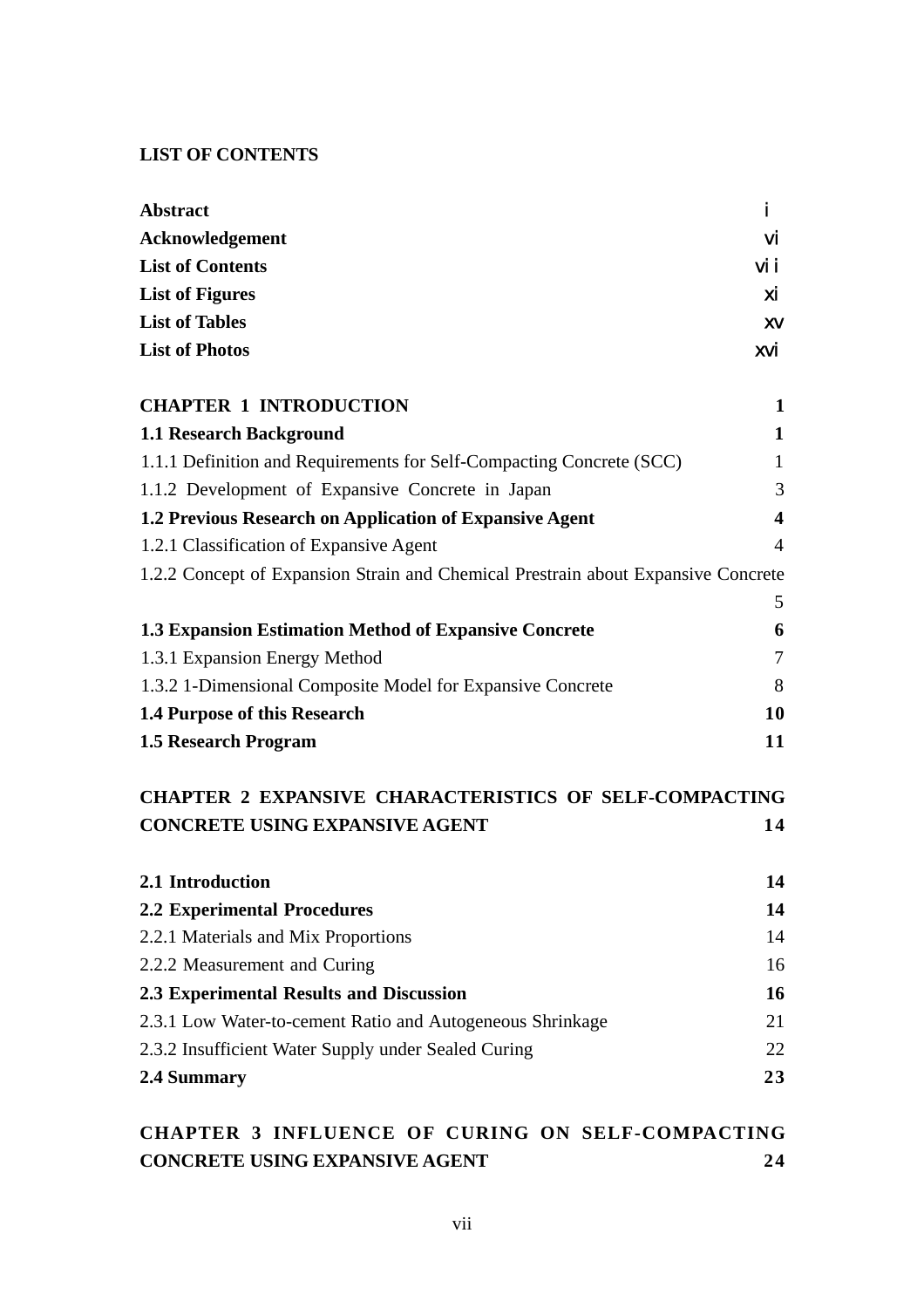| 3.1 Introduction                                                               | 24 |
|--------------------------------------------------------------------------------|----|
| <b>3.2 Experimental Procedures</b>                                             | 24 |
| 3.2.1 Materials and Mix Proportions                                            | 24 |
| 3.2.2 Measurement and Curing                                                   | 26 |
| 3.3 Experimental Results and Discussion                                        | 26 |
| 3.3.1 Curing Effect on Expansion Strain of Different Dosage of Expansive Agent |    |
|                                                                                | 26 |
| 3.3.2 Cracking Occurrence Mechanism                                            | 33 |
| 3.4 Summary                                                                    | 35 |
| <b>CHAPTER 4 INFLUENCE OF COARSE AGGREGATE ON SELF-COMPACTING</b>              |    |
| <b>CONCRETE USING EXPANSIVE AGENT</b>                                          | 37 |
| <b>4.1 Introduction</b>                                                        | 37 |
| <b>4.2 Experimental Procedures</b>                                             | 37 |
| 4.2.1 Materials and Mix Proportions                                            | 37 |
| 4.2.2 Measurement and Curing                                                   | 39 |
| <b>4.3 Experimental Results and Discussion</b>                                 | 39 |
| <b>4.4 Summary</b>                                                             | 43 |
| <b>CHAPTER 5 EXPANSIVE CHARACTERISTICS OF SELF-COMPACTING</b>                  |    |
| <b>CONCRETE USING LIMESTONE POWDER</b>                                         | 44 |
| 5.1 Introduction                                                               | 44 |
| <b>5.2 Experiment Procedures</b>                                               | 44 |
| 5.2.1 Materials and Mix Proportions                                            | 44 |
| 5.2.2 Measurement and Curing                                                   | 46 |
| 5.3 Experimental Results and Discussion                                        | 46 |
| 5.3.1 Influence of Replacement of Limestone Powder on Expansion Strain         | 46 |
| 5.3.2 Influence of Replacement of Limestone Powder on Compressive Strength     |    |
|                                                                                | 50 |
| 5.4 Summary                                                                    | 51 |
| CHAPTER 6 EXPANSIVE CHARACTERISTICS OF SELF-COMPACTING                         |    |

# **CONCRETE USING EXPANSIVE AGENT UNDER MULTI-AXIAL RESTRAINT 52**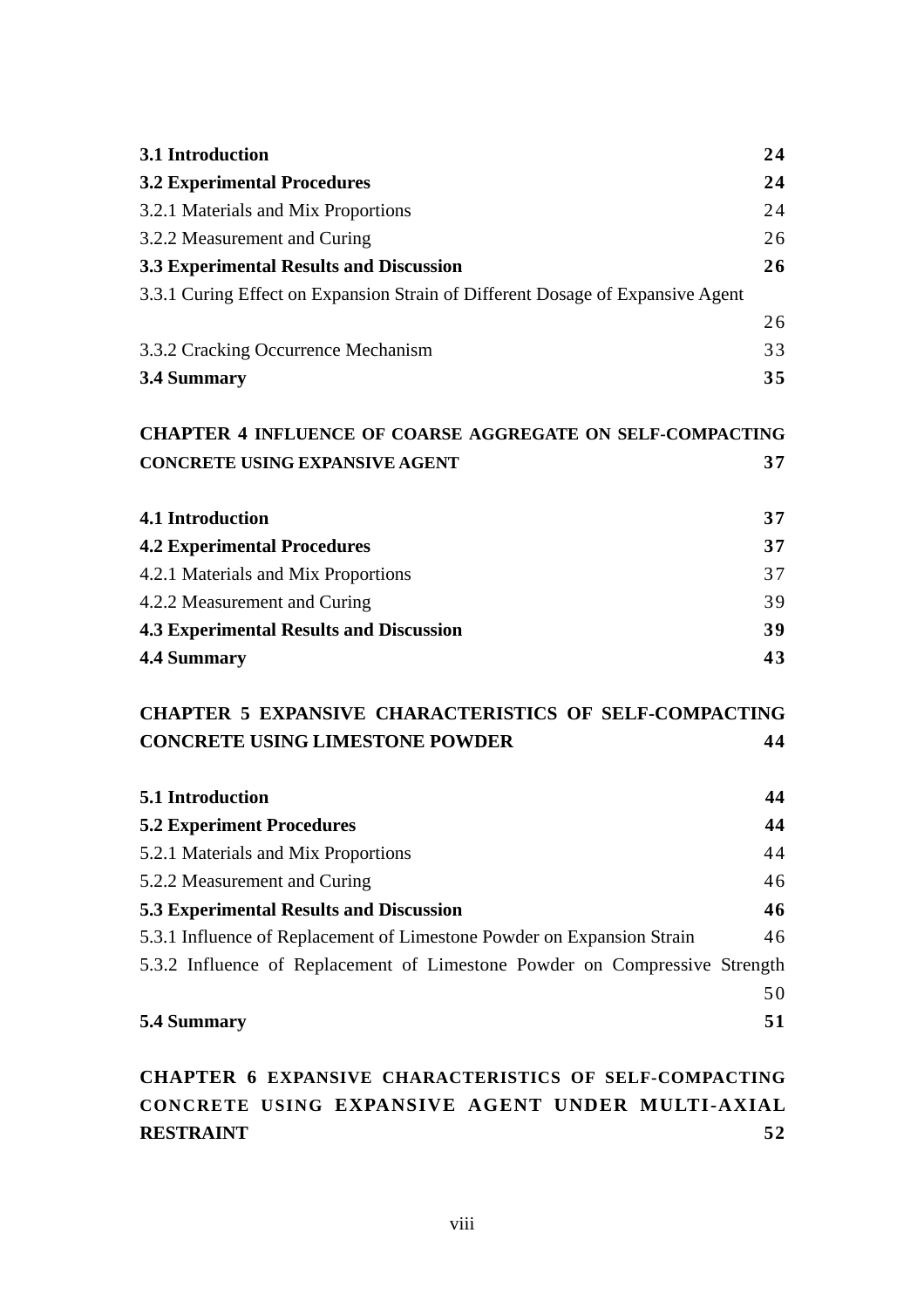| <b>6.1 Introduction</b>                                                           | 52 |
|-----------------------------------------------------------------------------------|----|
| <b>6.2 Experimental Procedures</b>                                                | 52 |
| 6.2.1 Materials and Mix Proportions                                               | 52 |
| 6.2.2 Measurement and Curing                                                      | 53 |
| <b>6.3 Experimental Results and Discussion</b>                                    | 54 |
| 6.3.1 Mutual influence of the restraint and the expansion in the perpendicular    |    |
| direction                                                                         | 54 |
| 6.3.2 Mechanism of the Lateral Restraint Effect on the Axial Expansion Strain     | 62 |
| 6.3.3 Mortar Experiment to prove the Mechanism of the Lateral Restraint Effect on |    |
| the Axial Expansion                                                               | 64 |
| <b>6.4 Summary</b>                                                                | 67 |
| CHAPTER 7 THREE-DIMENSIONAL COMPOSITE MODEL OF                                    |    |
| <b>EXPANSIVE CONCRETE</b>                                                         | 71 |
| 7.1 Introduction                                                                  | 71 |
| <b>7.2 Three-Dimensional Composite Model</b>                                      | 71 |
| 7.2.1 Geometric Shape of 3-Dimensional Composite Model                            | 71 |
| 7.2.2 Friction between Expansion Element and Compression Element                  | 73 |
| 7.2.3 Determination of Friction Coefficient                                       | 73 |
| 7.2.4 Determination of Normal Stress                                              | 74 |
| ,,<br>7.2.5 New Proposal to Determine the Length of Expansion Element "           | 74 |
| 7.2.6 Potential Expansion of Expansion Element " $_{e0}$ "                        | 76 |
| 7.2.7 Young's Modulus                                                             | 76 |
| 7.2.8 Creep Coefficient                                                           | 77 |
| 7.3 Calculation of Three-Dimensional Composite Model                              | 81 |
| 7.3.1 Equations of the Increment of Apparent Expansion                            | 81 |
| 7.3.2 Calculation Method of Apparent Expansion                                    | 82 |
| 7.3.3 Calculation Flow Chart of 3-dimensional Composite Model                     | 84 |
| 7.4 Comparison of Estimation by Three-dimensional Composite Model and             |    |
| <b>Experimental Result</b>                                                        | 85 |
| <b>7.5 Evaluation of Three-dimensional Composite Model</b>                        | 86 |
| 7.6 Summary                                                                       | 87 |
| <b>CHAPTER 8 CONCLUSIONS</b>                                                      | 95 |
| <b>8.1 Summary and Conclusions</b>                                                | 95 |
| 8.2 Recommendations for the Future Work                                           | 97 |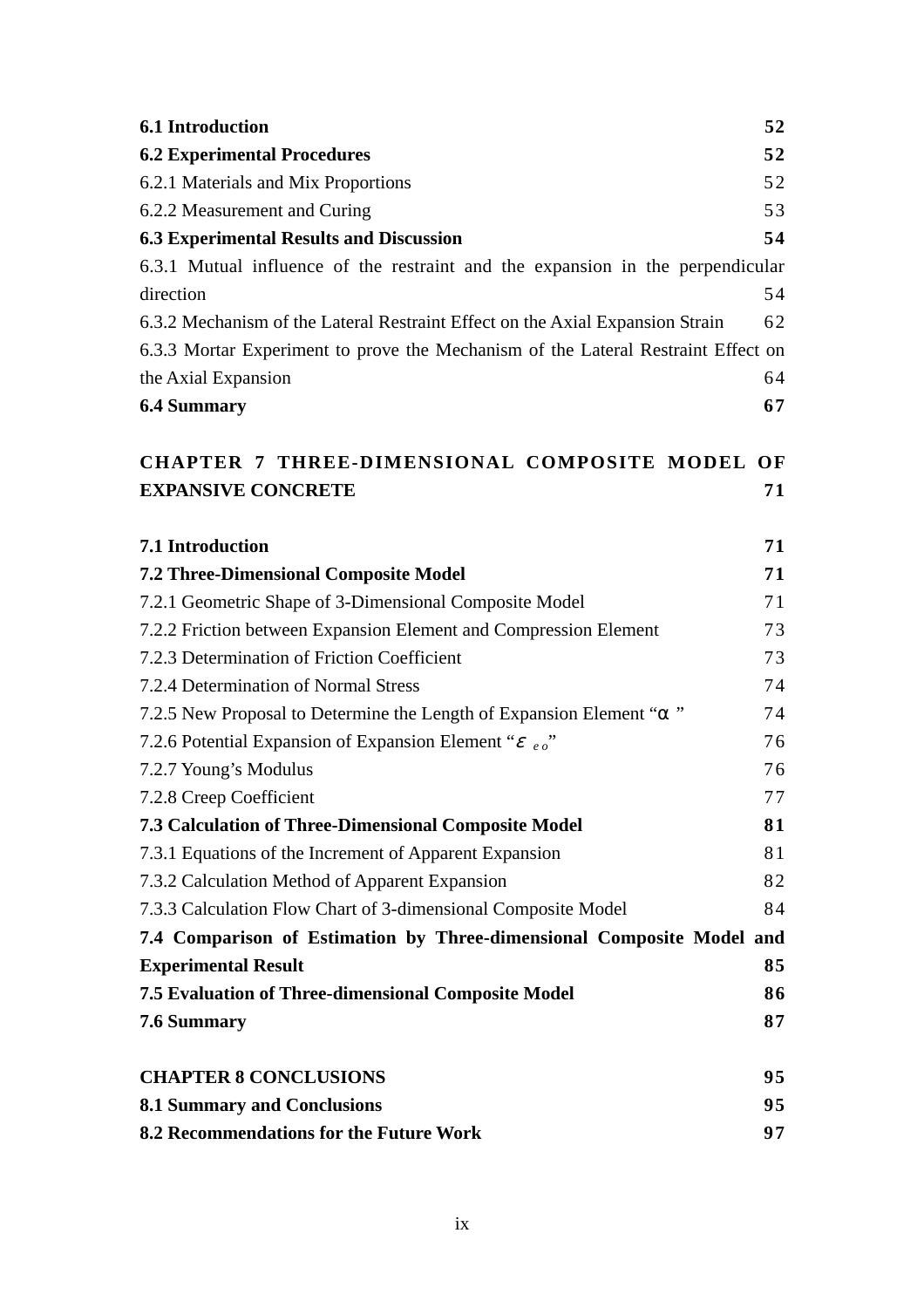### **REFERENCES 99**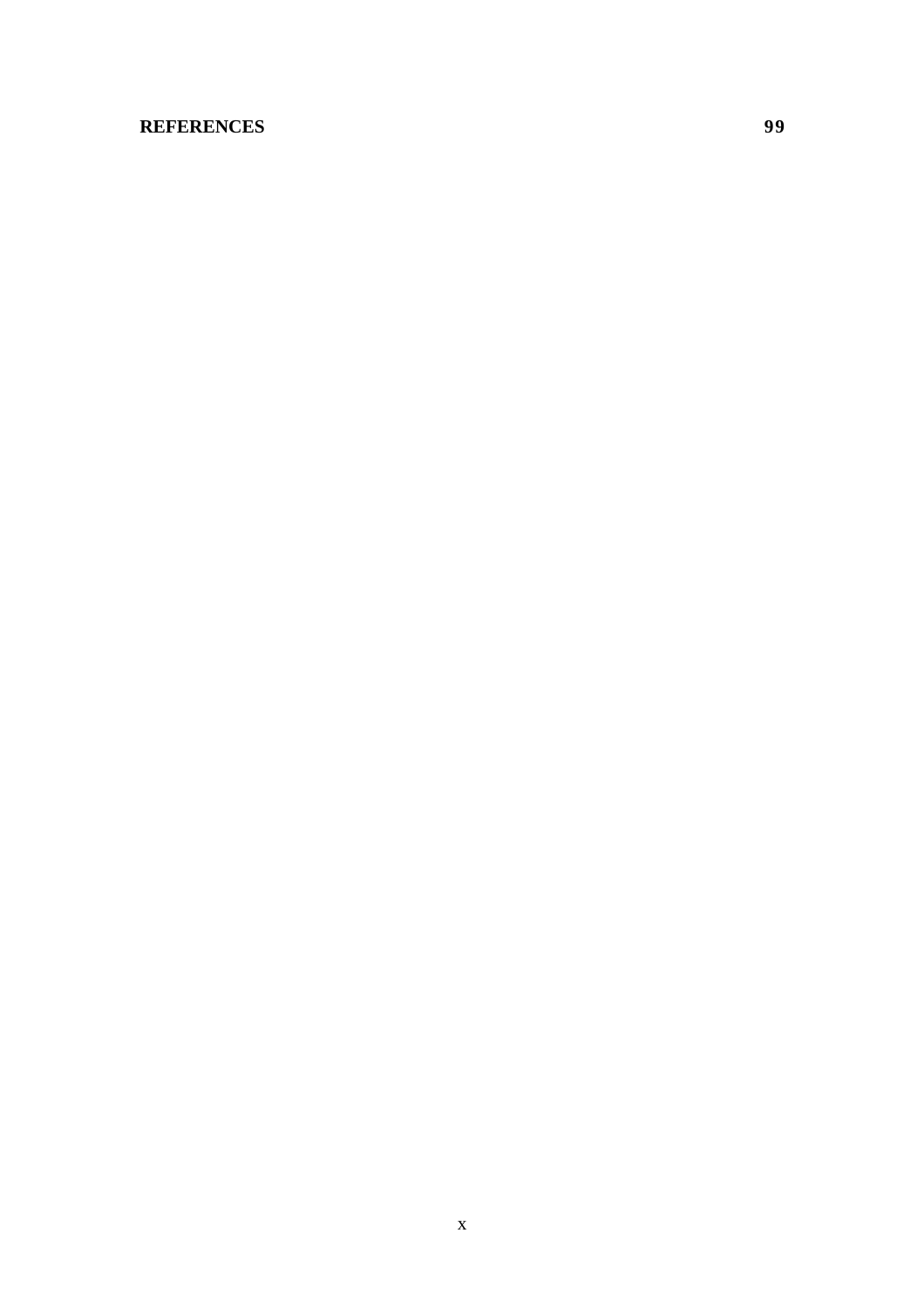### **LIST OF FIGURES**

| Fig.-1.1 Definition of Self-compacting high performance concrete                       | 1  |
|----------------------------------------------------------------------------------------|----|
| Fig.-1.2 Effect of utilizing expansive agent                                           | 6  |
| Fig.-1.3 One-dimensional composite model of expansive concrete                         | 8  |
| Fig.-1.4 Equivalent one-dimensional composite model of expansive concrete              | 9  |
| Fig.-1.5 Research framework                                                            | 13 |
| Fig.-2.1 Outline of specimen                                                           | 16 |
| Fig.-2.2 Relationship between expansion strain and different dosage of expansive       |    |
| agent at $p=0\%$ (Sealed Curing)                                                       | 17 |
| Fig.-2.3 Relationship between expansion strain and different dosage of expansive       |    |
| agent at p=1.27% (Sealed Curing)                                                       | 18 |
| Fig.-2.4 Relationship between expansion strain and different dosage of expansive       |    |
| agent at $p=2.25\%$ (Sealed Curing)                                                    | 18 |
| Fig.-2.5 Relationship between expansion strain and different restraint steel ratio for |    |
| EX40 (Sealed Curing)                                                                   | 19 |
| Fig.-2.6 Relationship between expansion strain and different dosage of expansive       |    |
| agent at $p=0.95\%$ (Sealed Curing)                                                    | 19 |
| Fig.-2.7 Cracking mechanism of expansive concrete due to insufficient expansion 21     |    |
| Fig.-2.8 Relationship between autogenous shrinkage and drying shrinkage                | 22 |
| Fig.-2.9 Water supply under water and sealed curing                                    | 22 |
| Fig.-3.1 Outline of specimen                                                           | 25 |
| Fig.-3.2 Relationship between expansion strain and different restraint steel ratio for |    |
| EX66 (Sealed Curing)                                                                   | 28 |
| Fig.-3.3 Relationship between expansion strain and different restraint steel ratio for |    |
| EX66 (Drying Curing)                                                                   | 28 |
| Fig.-3.4 Relationship between expansion strain measured from contact chips and         |    |
| strain gauge on deformed bar for EX66 at $p=2.25\%$ (Sealed Curing)                    | 29 |
| Fig.-3.5 Relationship between expansion strain and different dosage of expansive       |    |
| agent at $p=1.27\%$ (Water Curing)<br>29                                               |    |
| Fig.-3.6 Relationship between expansion strain and different dosage of expansive       |    |
| agent at $p=0\%$ (Water Curing)                                                        | 30 |
| Fig.-3.7 Relationship between expansion strain and different restraint steel ratio for |    |
| EX20 (Water Curing)                                                                    | 30 |
| Fig.-3.8 Relationship between expansion strain and different restraint steel ratio for |    |
| EX40 (Water Curing)                                                                    | 31 |
| Fig.-3.9 Relationship between expansion strain and different curing method for EX40    |    |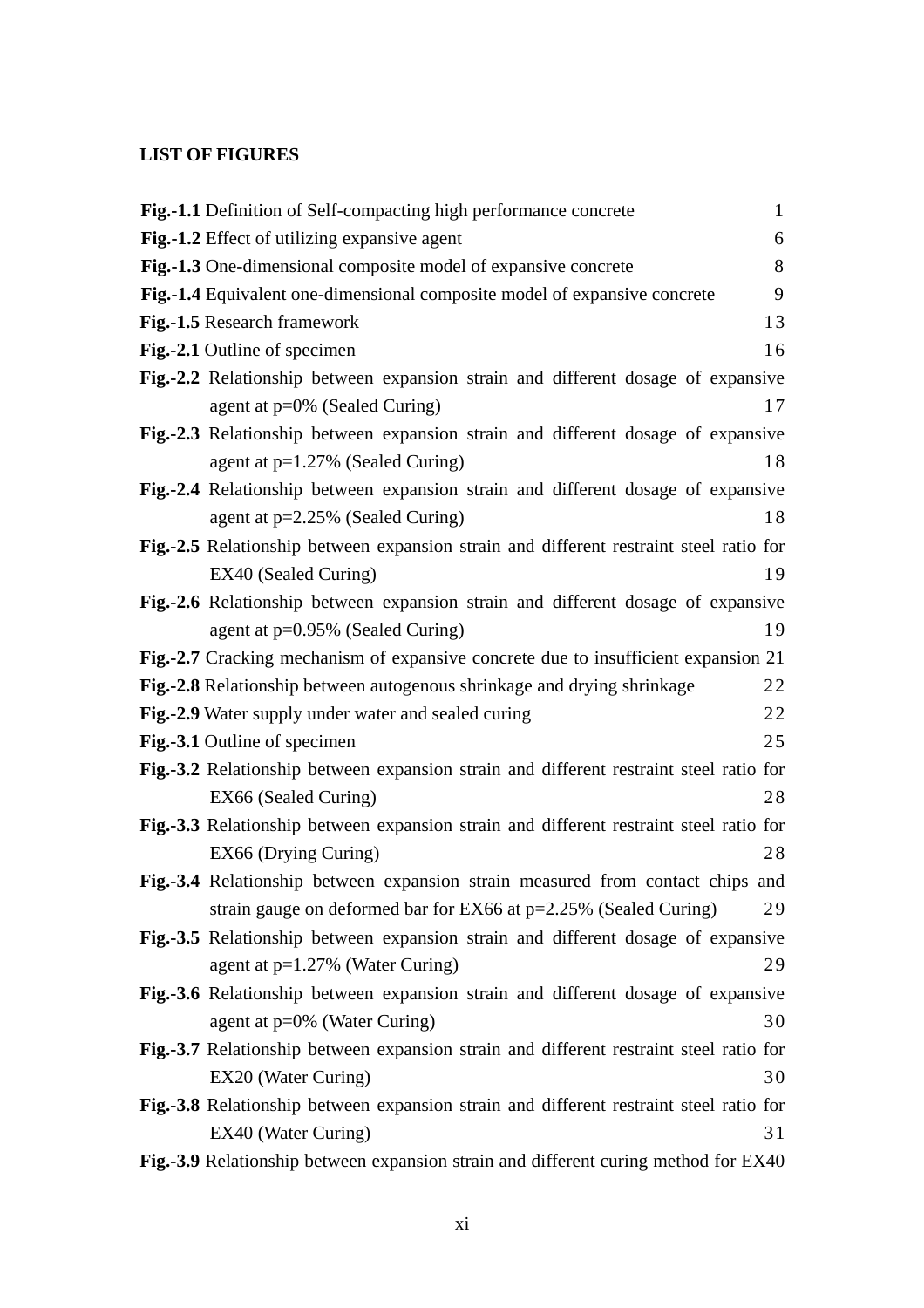| $(p=1.27\%)$                                                                           | 31 |
|----------------------------------------------------------------------------------------|----|
| Fig.-3.10 Relationship between expansion strain and different curing method for        |    |
| $EX40(p=0\%)$                                                                          | 32 |
| Fig.-3.11 Relationship between expansion strain and different dosage of expansive      |    |
| agent at $p=0.95\%$ (Water Curing)                                                     | 32 |
| Fig.-3.12 Relationship between expansion strain and dosage of expansive agent under    |    |
| different curing methods                                                               | 33 |
| Fig.-3.13 Mechanism of cracking occurrence and appropriate dosage of expansive         |    |
| agent for SCC                                                                          | 34 |
| Fig.-3.14 Hydration speed of expansive agent and cement                                | 35 |
| Fig.-4.1 Outline of specimen                                                           | 38 |
| Fig.-4.2 The role of coarse aggregate in expansive concrete                            | 39 |
| Fig.-4.3 Influence of coarse aggregate on expansion strain                             | 40 |
| Fig.-4.4 Relationship of expansion strain and age for different amount of coarse       |    |
| aggregate (EX40)                                                                       | 41 |
| Fig.-4.5 Relationship of expansion strain and the amount of coarse aggregate           | 42 |
| Fig.-4.6 Relationship of expansion strain and the amount of total aggregate            | 43 |
| Fig.-5.1 Outline of specimen                                                           | 46 |
| Fig.-5.2 Relationship between expansion strain and age for different replacement ratio |    |
| of limestone powder at p-1.27% (Sealed Curing)                                         | 47 |
| Fig.-5.3 Relationship of expansion strain between EX20LS0% and EX20LS20% at            |    |
| $p=1.27\%$ (Sealed Curing)                                                             | 47 |
| Fig.-5.4 Relationship of expansion strain between EX20LS0% and EX20LS40% at            |    |
| $p=1.27\%$ (Sealed Curing)                                                             | 48 |
| Fig.-5.5 Relationship between expansion strain and different replacement ratio of      |    |
| limestone powder at $p=0.95\%$                                                         | 48 |
| Fig.-5.6 Effect of utilization of limestone powder                                     | 49 |
| Fig.-5.7 Relationship between the variation of autogeneous and drying shrinkage as     |    |
| the replacement of limestone powder increased                                          | 49 |
| Fig.-5.8 Variation of expansion strain and compressive strength with the replacement   |    |
| of limestone powder                                                                    | 50 |
| Fig.-5.9 Relationship between compressive strength and different replacement ratio of  |    |
| limestone powder at the different age                                                  | 51 |
| Fig.-6.1 Outline of specimen (the first part)                                          | 53 |
| Fig.-6.2 Outline of specimen (the second part)                                         | 54 |
| Fig.-6.3 Relationship between expansion strain and age under different restraint in    |    |
| axial (X) direction (EX40-Sealed Curing- $150 \times 150 \times 400$ mm)               | 56 |
| Fig.-6.4 Relationship between expansion strain and age under different restraint in    |    |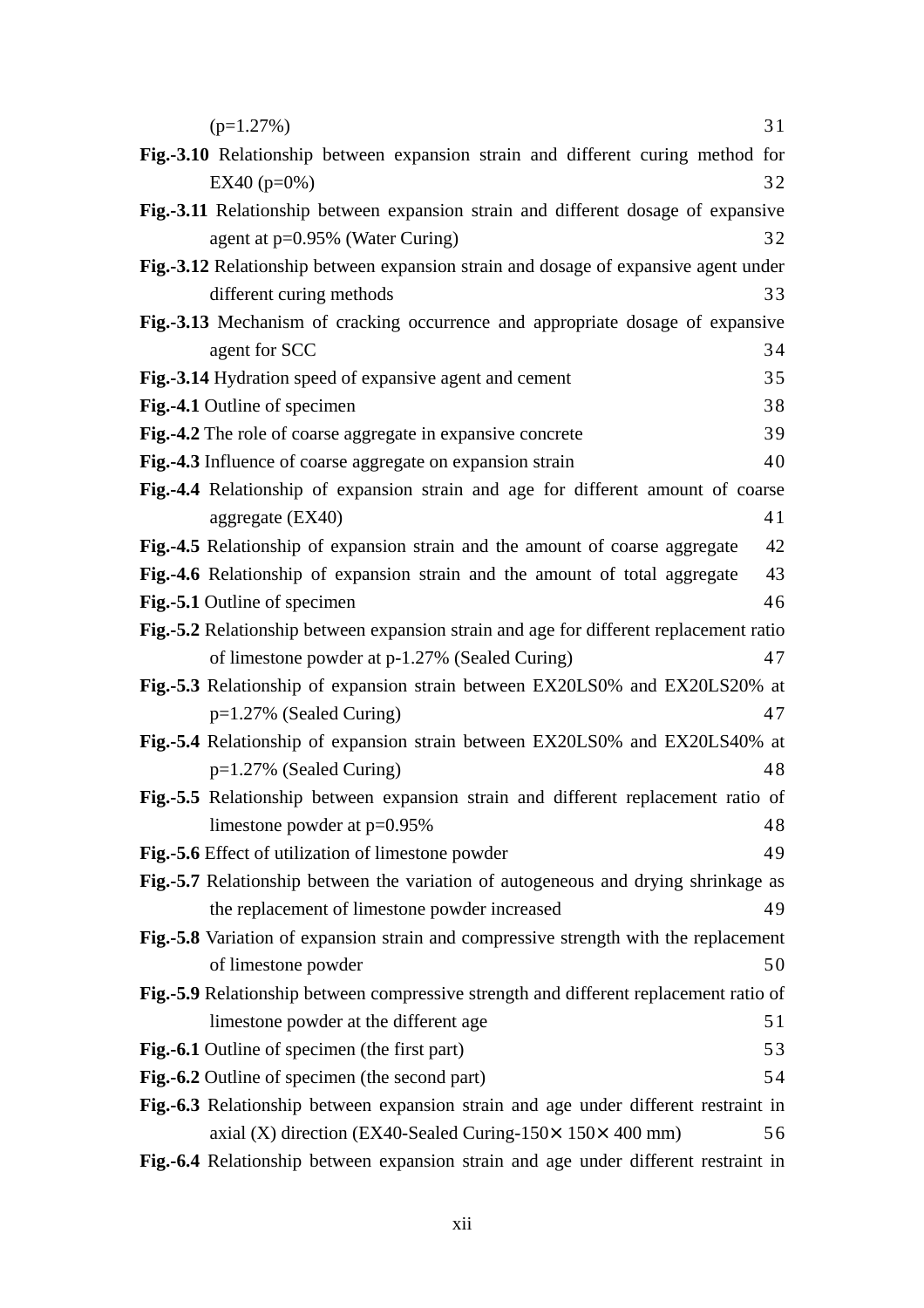| lateral (Y) direction (EX40-Sealed Curing- $150 \times 150 \times 400$ mm)<br>56       |
|----------------------------------------------------------------------------------------|
| Fig.-6.5 Variation of expansion strain in the X direction between Specimen r0 and      |
| Specimen r2 (EX40-Sealed Curing- $150 \times 150 \times 400$ mm)<br>57                 |
| Fig.-6.6 Variation of expansion strain in the X direction between Specimen r1 and      |
| Specimen r3 (EX40-Sealed Curing- $150 \times 150 \times 400$ mm)<br>57                 |
| Fig.-6.7 Variation of expansion strain in the Y direction between Specimen r0 and      |
| Specimen r1 (EX40-Sealed Curing-150× 150× 400 mm)<br>58                                |
| Fig.-6.8 Variation of expansion strain in the Y direction between Specimen r2 and      |
| Specimen r3 (EX40-Sealed Curing- $150 \times 150 \times 400$ mm)<br>58                 |
| Fig.-6.9 Relationship between expansion strain and age under different restraint       |
| $(EX40-Water Curing-150\times 400\times 400$ mm)<br>59                                 |
| Fig.-6.10 Relationship between expansion strain and age under different restraint      |
| $(EX40$ -Sealed Curing-150 $\times$ 400 $\times$ 400 mm)<br>59                         |
| Fig.-6.11 Relationship between expansion strain and age under different restraint      |
| $(EX20-Water Curing-150\times 400\times 400$ mm)<br>60                                 |
| Fig.-6.12 Relationship between expansion strain and age under different restraint      |
| $(EX20$ -Sealed Curing-150 $\times$ 400 $\times$ 400 mm)<br>60                         |
| Fig.-6.13 Variation of expansion strain in the X direction between Specimen R1 and     |
| Specimen R2 (EX40-Water Curing- $150 \times 400 \times 400$ mm)<br>61                  |
| Fig.-6.14 Variation of expansion strain in the Y direction between Specimen R0 and     |
| Specimen R1 (EX40-Water Curing- $150 \times 400 \times 400$ mm)<br>61                  |
| Fig.-6.15 Mechanism of the lateral restraint effect on the axial expansion strain-1 62 |
| Fig.-6.16 Mechanism of the lateral restraint effect on the axial expansion strain-2 63 |
| Fig.-6.17 Friction between expansion and tension element in three-dimensional          |
| 63<br>composite model                                                                  |
| Fig.-6.18 Outline of specimen<br>65                                                    |
| Fig.-6.19 Relationship between expansion strain and age under different restraint      |
| (Mortar experiment)<br>65                                                              |
| Fig.-6.20 Relationship between expansion strain and age under different restraint      |
| (Paste experiment)<br>66                                                               |
| Fig.-6.21 Influence of lateral restraint on axial expansion from concrete, mortar and  |
| 67<br>paste experiment                                                                 |
| Fig.-7.1 Geometric shape of three-dimensional composite model<br>72                    |
| Fig.-7.2 Friction between expansion and compression element<br>73                      |
| ,,<br>Fig.-7.3 New proposal to determine the length of expansion element "<br>75       |
| Fig.-7.4 Calculation of apparent expansion in X direction<br>84                        |
| Fig.-7.5 Calculation flowchart of 3-dimensional Composite Model<br>85                  |
| Fig.-7.6 Estimated potential expansion of EX40 under sealed and water curing<br>89     |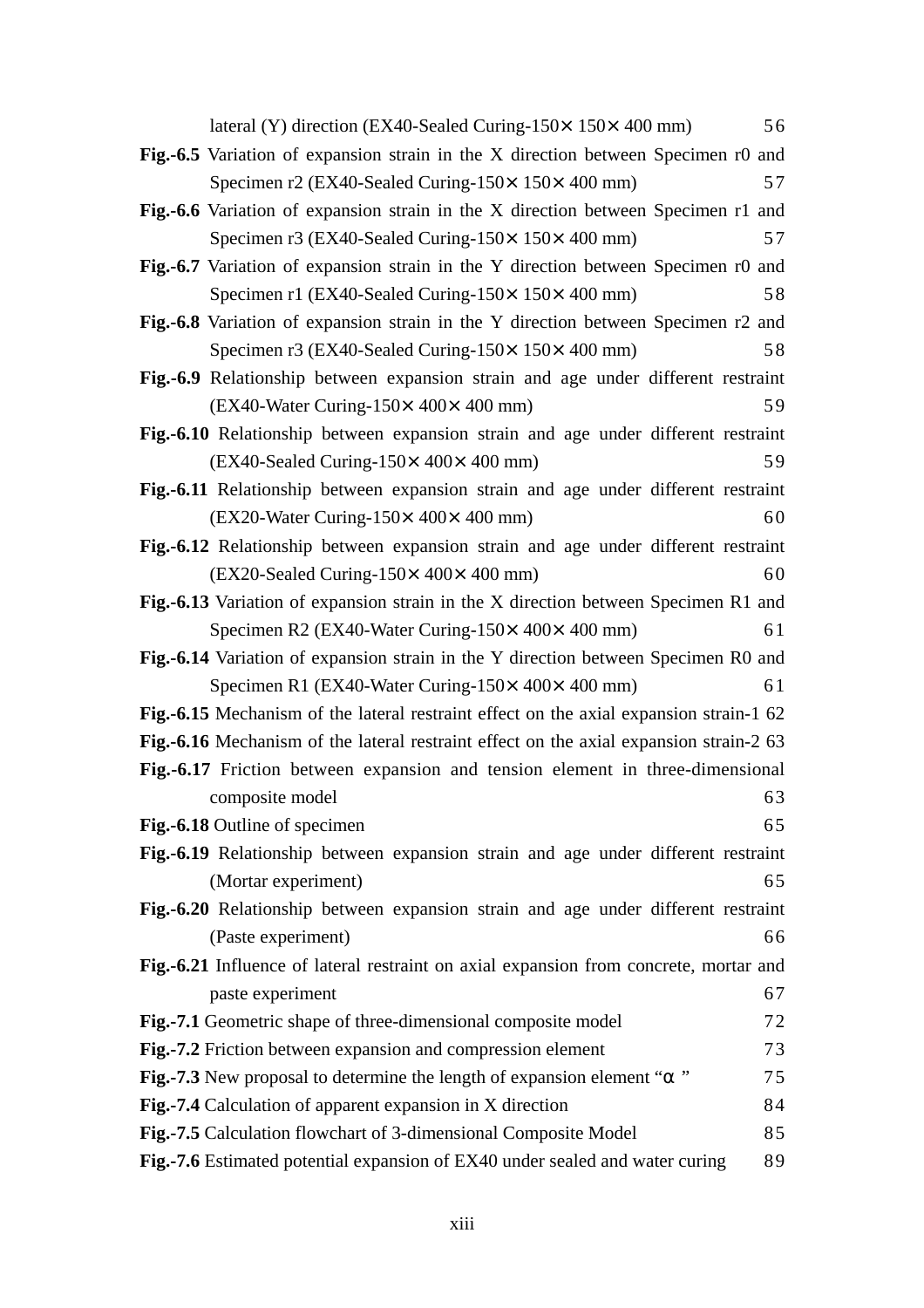| Fig.-7.7 Input Young's Modulus of EX40                                                 | 89 |
|----------------------------------------------------------------------------------------|----|
| Fig.-7.8 Input creep coefficient of EX40 under water curing                            | 90 |
| Fig.-7.9 Input creep coefficient of EX40 under sealed curing                           | 90 |
| Fig.-7.10 One-axial restraint estimation result of EX40 under water and sealed curing  |    |
|                                                                                        | 91 |
| Fig.-7.11 Comparison of estimation and experimental result of EX40 under water         |    |
| curing                                                                                 | 91 |
| Fig.-7.12 Comparison of estimation and experimental result of EX40 under sealed        |    |
| curing                                                                                 | 92 |
| Fig.-7.13 Comparison of estimation and experimental result of different mix            |    |
| proportion with the variation of coarse aggregate                                      | 92 |
| Fig.-7.14 Normal stress of EX40 in Lateral direction (Y direction)                     | 93 |
| Fig. -7.15 Two-axial restraint estimation result of EX40 under water and sealed curing |    |
|                                                                                        | 93 |
| Fig.-7.16 Comparison of 3-D estimation and experimental result of EX40 under           |    |
| sealed curing                                                                          | 94 |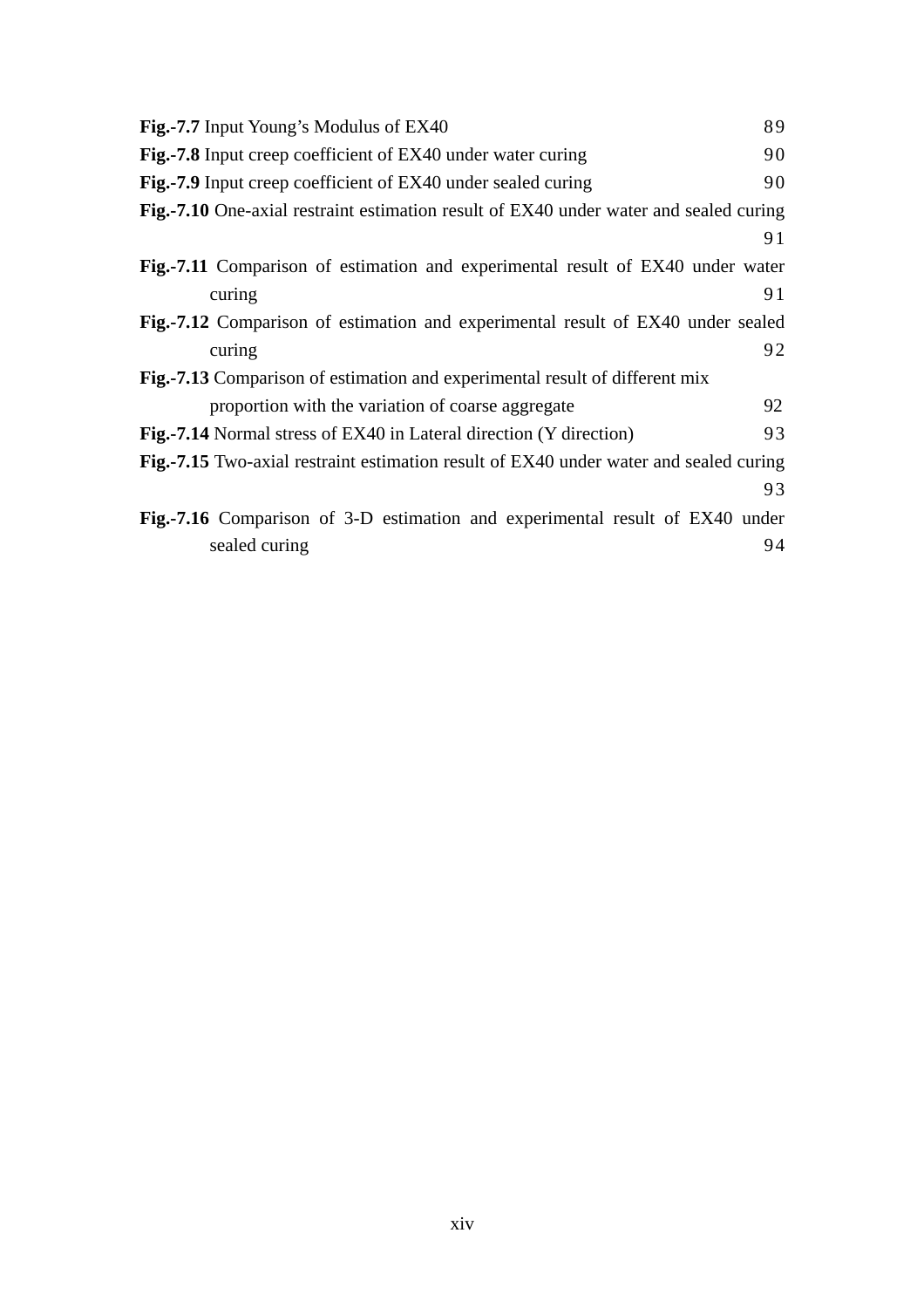### **LIST OF TABLES**

| <b>Table-1.1</b> Physical properties and chemical composition of expansive agent | $\overline{4}$ |
|----------------------------------------------------------------------------------|----------------|
| <b>Table-1.2</b> Chemical reaction of expansive agent                            | $\overline{4}$ |
| <b>Table-2.1</b> Materials used in experiment                                    | 15             |
| Table-2.2 Mix proportions of experiment                                          | 15             |
| Table-2.3 Result of flowability test                                             | 15             |
| Table-2.4 List of specimen                                                       | 16             |
| Table-2.5 Guideline of design and construction of expansive concrete (JSCE)      | 20             |
| <b>Table-3.1</b> Mix proportions of experiment                                   | 24             |
| <b>Table-3.2</b> List of the specimen and curing condition                       | 26             |
| Table-4.1 Materials used in experiment                                           | 38             |
| Table-4.2 Mix proportions of experiment                                          | 38             |
| <b>Table-5.1</b> Materials used in experiment                                    | 45             |
| Table-5.2 Mix proportions of experiment                                          | 45             |
| <b>Table-5.3</b> Result of flowability test                                      | 45             |
| <b>Table-6.1</b> List of the specimen and curing condition                       | 54             |
| <b>Table-6.2</b> Materials used in experiment                                    | 64             |
| <b>Table-6.3</b> Mix proportions of experiment                                   | 64             |
| <b>Table-7.1</b> Ambient humidity coefficient ( $\lambda$ )                      | 79             |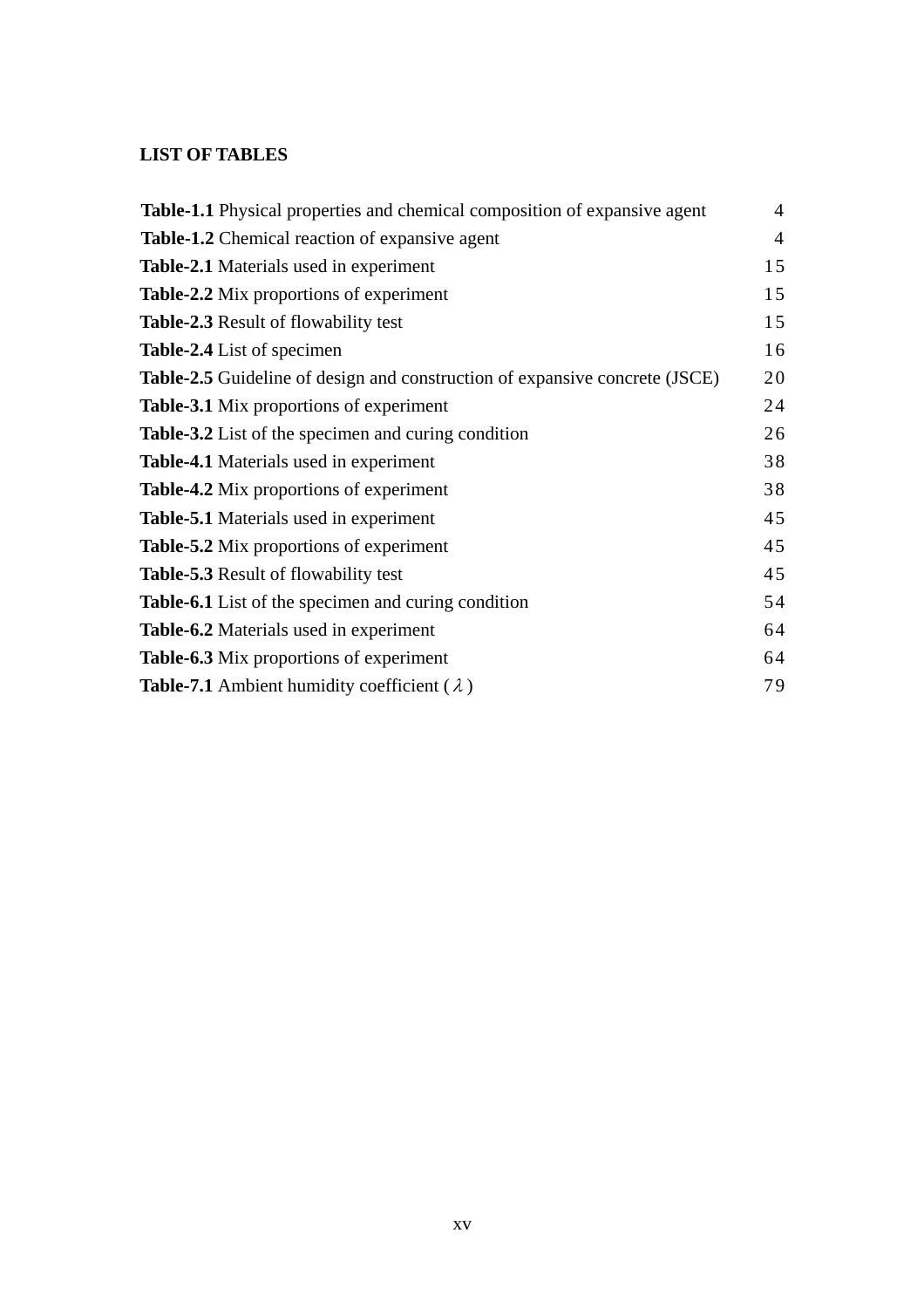### **LIST OF PHOTOS**

| <b>Photo-3.1</b> Crack occurred on the surface of drying-curing specimen due |     |
|------------------------------------------------------------------------------|-----|
| over-expansion (EX66)                                                        | 36  |
| <b>Photo-3.2</b> Crack occurred on the surface of sealed-curing specimen due |     |
| over-expansion (EX66)                                                        | 36  |
| <b>Photo-6.1</b> Paste specimen $R1-E/(C+E) = 6.5\%$ (before mold removed)   | 69  |
| <b>Photo-6.2</b> Paste specimen $R2-E/(C+E) = 6.5\%$ (before mold removed)   | 69  |
| <b>Photo-6.3</b> Paste specimen $R1-E/(C+E) = 6.5\%$ (after mold removed)    | 70  |
| <b>Photo-6.4</b> Paste specimen $R2-E/(C+E) = 6.5\%$ (after mold removed)    | 70. |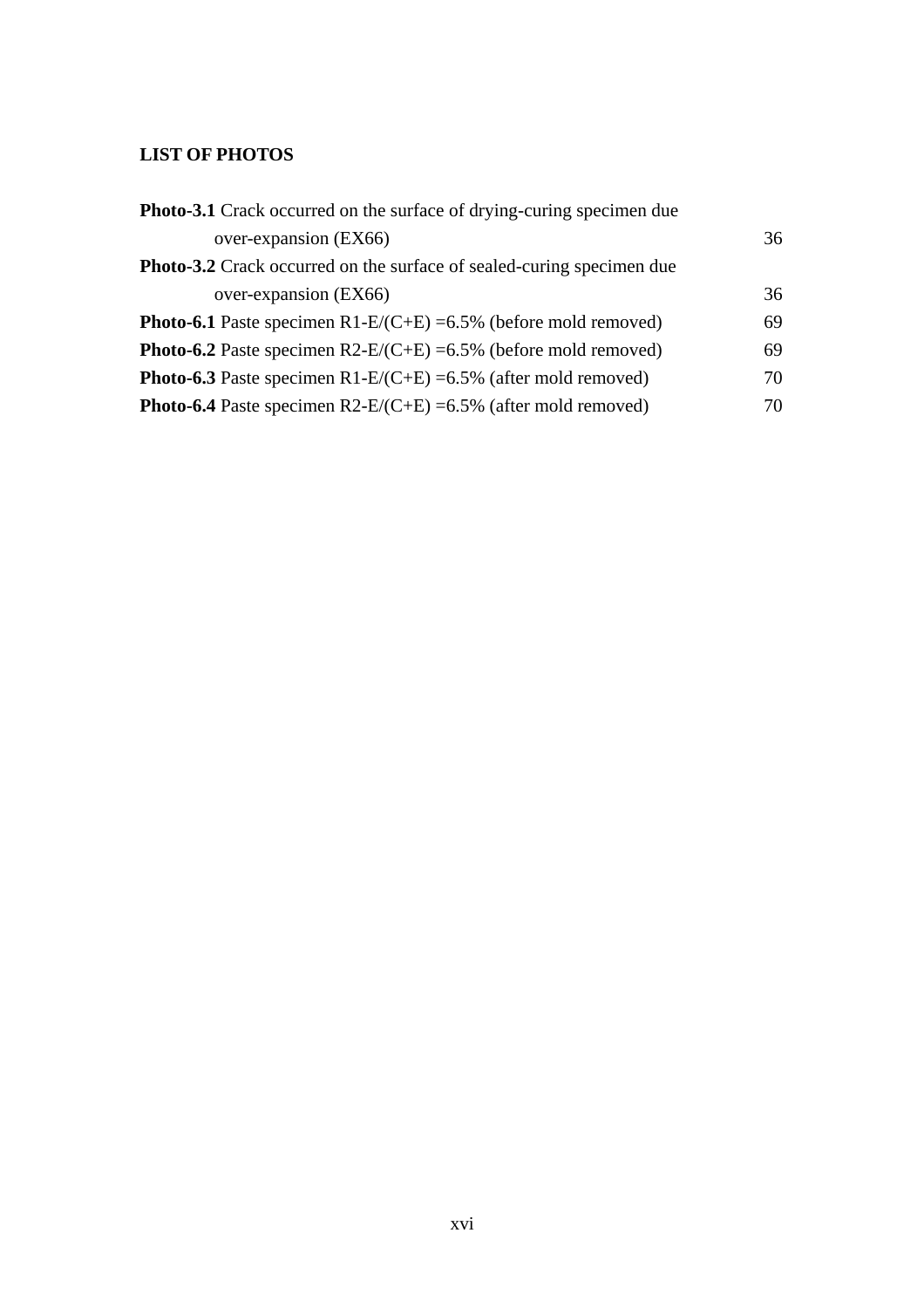### **CHAPTER 1**

### **INTRODUCTION**

#### **1.1 Research Background**

### **1.1.1 Definition and Requirements for Self-Compacting Concrete (SCC)**

Self-compacting concrete (SCC), which originated at the University of Tokyo, is a type of concrete specially proportioned to self-compact so that without any additional, external vibration or compaction, SCC is able to flow on its own through reinforcement without any segregation or blockage in the formwork. [1]

The full original name of SCC was *Self-compacting high performance concrete*. This was included in Okamura's definition (1995), which was shown in **Fig.-1.1**. This focused not only on self-compacting properties during construction, but also on the resistance to defects at early ages and long term durability in service.



### **Fig.-1.1 Definition of Self-compacting high performance concrete**

The development of Self-compacting concrete was started in 1988 in Japan in order to achieve durable concrete structures. Defects such as honeycombing and segregation caused by poor skill in construction work, particularly insufficient or over-vibration, are major causes of this. Poor structural design detail is another cause, often resulting from imperfect communication between the designers and the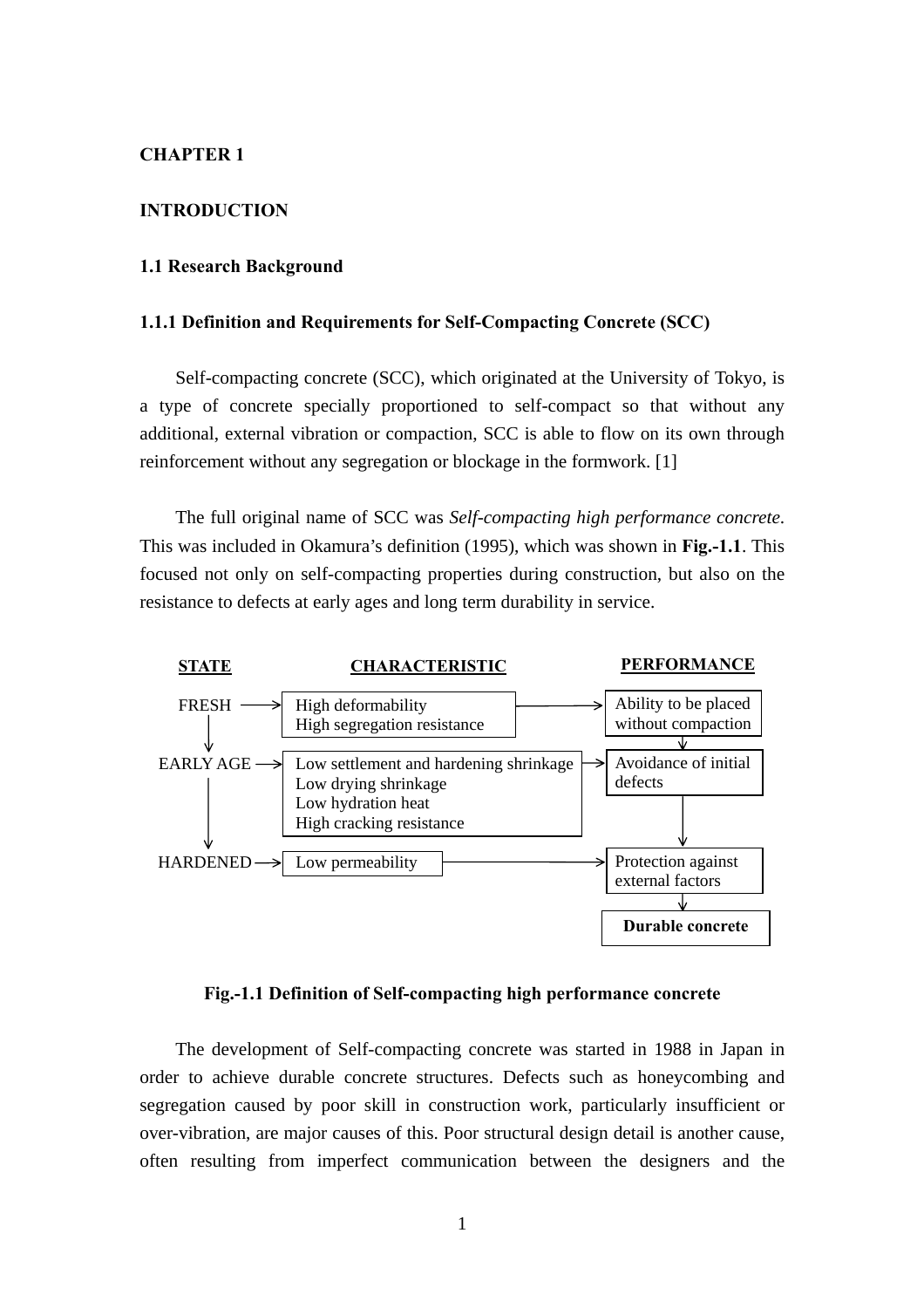construction engineers. In cases where heavy reinforcement is required and the shape of the cross section is complicated, it is difficult to place concrete without defects with the normal level of labor skill. Therefore, Okamura proposed two alternative practical solutions for these problems.

- 1. To establish a durability design method by comprehensive evaluation of materials design and construction methods.
- 2. To develop a new vibration-free concrete, with which durable and reliable structures can be easily constructed. This was the motivation for developing Self-compacting concrete.

The features of Self-compacting concrete are summarized as follows: [2]

- 1. It is possible to improve durability and reliability of concrete structure. (Improvement of the quality of structures)
- 2. Due to free of compaction using vibrations, non-vibratile and non-noise environment can be realized. (Improvement of the environment of construction site)
- 3. New construction systems to shorten construction period and to increase safety can be realized by the labor saving in concrete construction (rationalization of construction works)
- 4. New type of structure (sandwich structure, etc.) can be achieved. (Increase of the degree of freedom in design)
- 5. It can be applied to the portions of a structure where compaction work is difficult to be performed.

The development of Self-compacting concrete during the first ten years was summarized as follows:

**September 1986**: initiated by Okamura in his paper "Waiting for Innovation in Concrete Materials" [Okamura (1986)] (in Japanese)

**August 1988**: Prototype No.1 of Self-compacting concrete produced by Ozawa, Okamura's research student

**July 1989**: Demonstration to the construction industry at the University of Tokyo

**July 1989**: First publication by Okamura, Maekawa, and Ozawa

**1990** onwards: Applications by construction industry

**1995** onwards: spreading to the world: research studies on Self-compacting concrete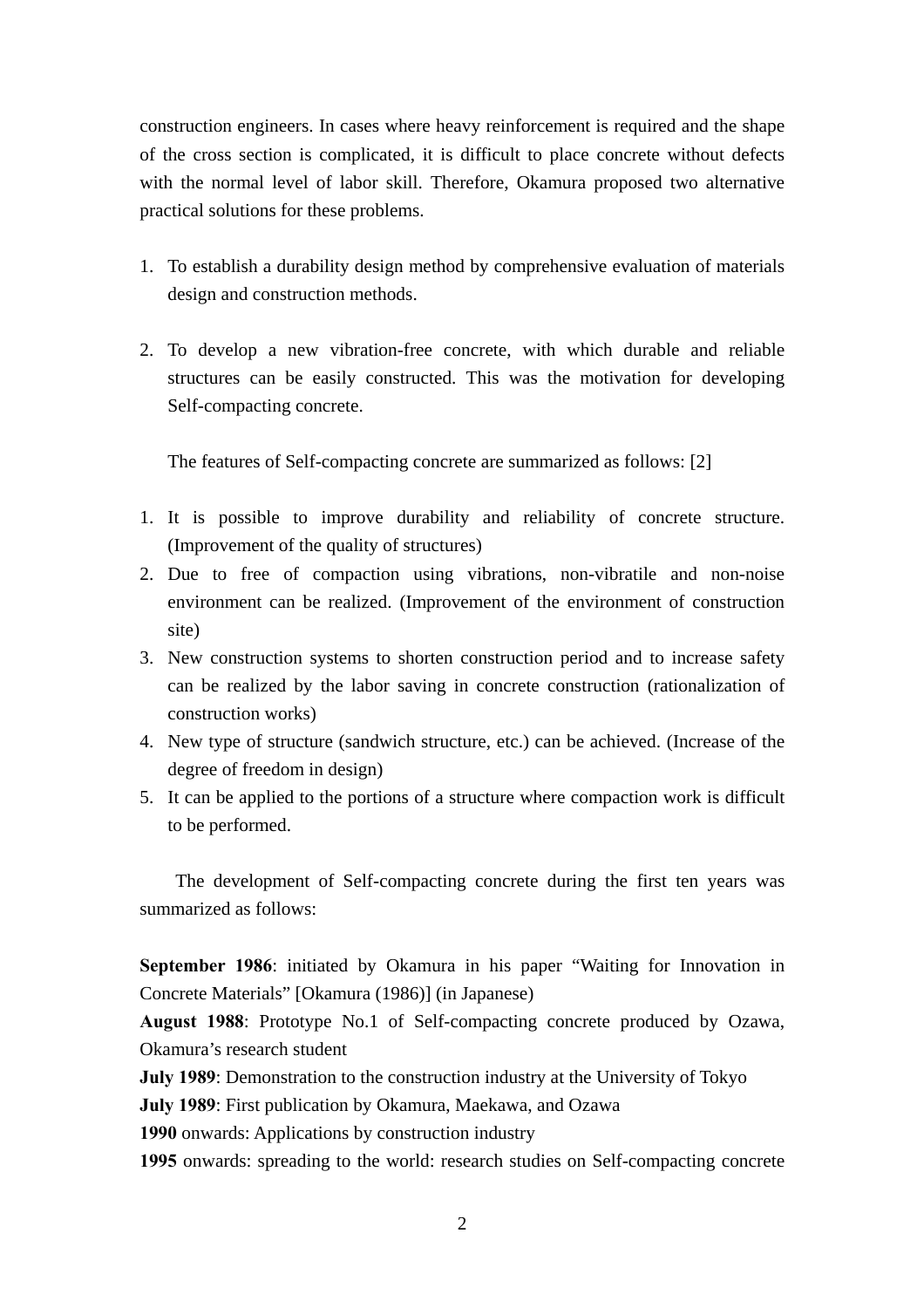have been carried out in the UK, France, Sweden, Canada, Holland, Thailand, Korea, China and Taiwan.

### **1.1.2 Development of Expansive Concrete in Japan**

The beginnings of the fundamental thinking of expansive concrete can be seen far back in history in the practical use of joint mortar for aqueduct bridges of approximately 2,000 years ago, but expansive concrete in its present form was started in the 1930's. In Japan, an expansive agent began to be marketed from 1965. Since then, basic researches were initiated and practical application was carried out. [3]

Different with U.S.A and U.S.S.R where expansive cement has been used, in Japan, expansive agent was used alone and added at the time while concrete was mixed where quantity can be varied depending on the purpose of use. This is one reason that expansive concrete has been actively utilized in Japan with wide range especially for chemical prestress.

Until 1979, "Draft of Design and Construction Guideline of Expansive Concrete" was drawn up in the Journal of Concrete Library No.45. And in 1980, quality specification of expansive agent was drawn up by JIS A 6202, the standard experiment of Japanese Standards Association. Since then, the application of expansive concrete was increased. With the construction application increased, there was the necessity to update and add the new information on the draft. Therefore, in 1990, concrete committee of JSCE was entrusted from Expansive Agent Association and expansive concrete chapter of high performance concrete committee was organized to revise the "Draft of Design and Construction Guideline of Expansive Concrete". Then, "Design and Construction Guideline of Expansive Concrete" was published in 1993.

In the past ten years, expansive concrete has been utilized in practical construction to solve the cracking problems, such as bridge's plate and pier, box culvert, tunnel and buildings. And most of the construction cases, expansive concrete revealed the superior anti-cracking performance.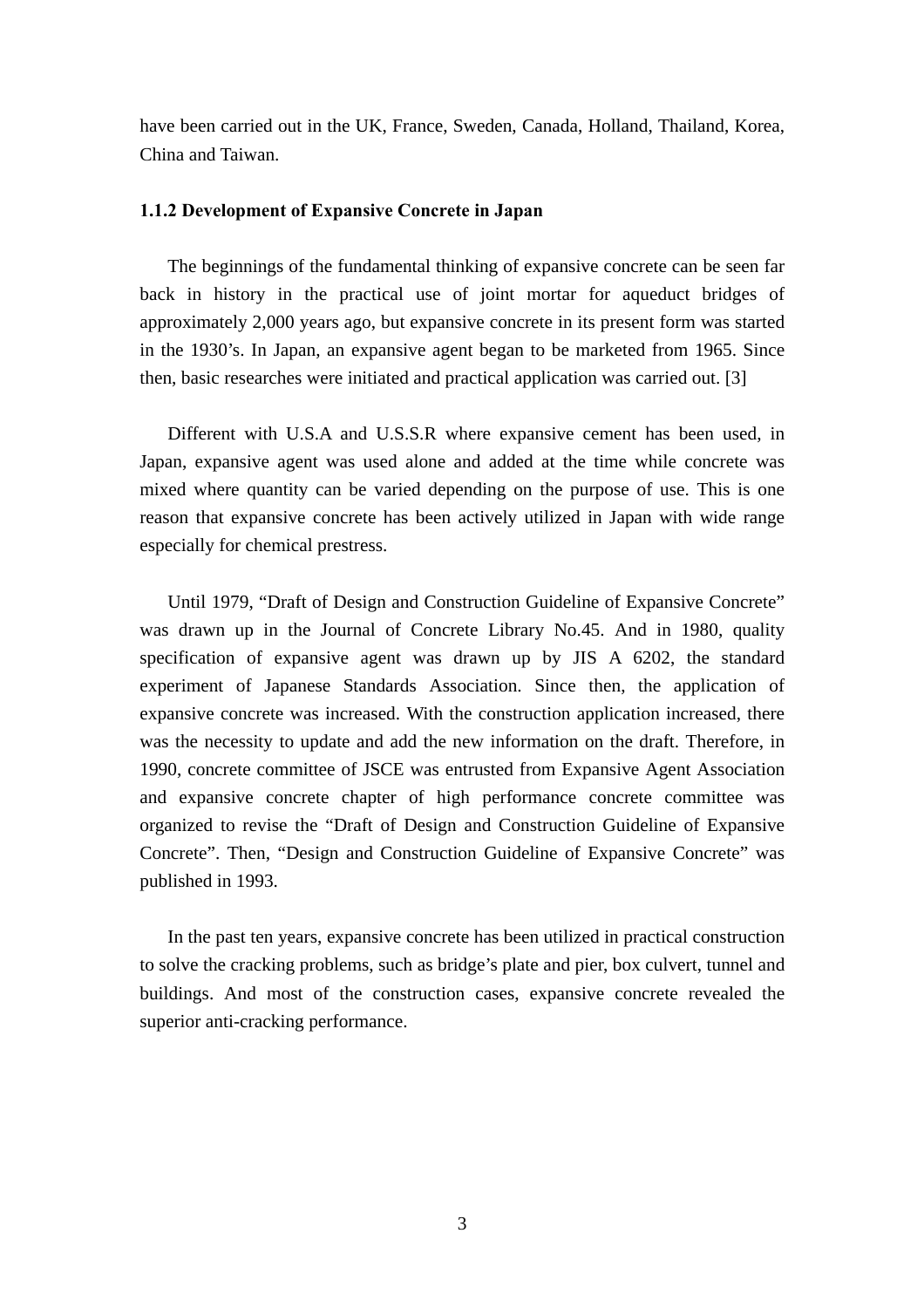### **1.2 Previous Research on Application of Expansive Agent**

### **1.2.1 Classification of Expansive Agent**

Expansive agent is one kind of material that can cause concrete volume increase during hardened process. However, there is huge variety of chemical reaction and product of expansive agents. According to the main products, expansive agents can be classified into CSA system (also known as ettringite system,  $3CaO$  Al<sub>2</sub>O<sub>3</sub>  $3CaSO<sub>4</sub>$   $32H<sub>2</sub>O$  and lime system  $(Ca(OH)<sub>2</sub>)$ . Physical properties and chemical composition of various expansive agents were shown in **Table-1.1**. From chemical reaction equations shown in **Table-1.2**, it is clear that A, B and D is CSA system and C and F are lime system. Then, E can be regarded as the combination of two systems.

**Table-1.1 Physical properties and chemical composition of expansive agent** 

|                | Specific                          | Specific | Chemical composition % |           |                                |     |      |                 |       |      |
|----------------|-----------------------------------|----------|------------------------|-----------|--------------------------------|-----|------|-----------------|-------|------|
| gravity        | surface<br>$\text{cm}^2/\text{g}$ | LOI      | SiO <sub>2</sub>       | $Al_2O_3$ | Fe <sub>2</sub> O <sub>3</sub> | CaO | MgO  | SO <sub>3</sub> | Total |      |
| A              | 2.91                              | 2500     | 0.8                    | 4.0       | 10.0                           | 1.0 | 51.2 | 0.6             | 31.9  | 99.5 |
| B              | 3.00                              | 3200     | 1.2                    | 3.1       | 6.3                            | 0.4 | 58.0 | 0.3             | 29.6  | 98.9 |
| $\mathsf{C}$   | 3.14                              | 3500     | 0.4                    | 9.6       | 2.5                            | 1.3 | 67.3 | 0.4             | 18.0  | 99.5 |
| D              | 3.01                              | 2800     | 1.0                    | 1.5       | 13.0                           | 0.5 | 51.2 | 1.5             | 29.3  | 99.5 |
| E              | 3.10                              | 2800     | 1.1                    | 1.7       | 5.5                            | 2.6 | 70.3 | 0.5             | 18.2  | 99.9 |
| $\overline{F}$ | 3.18                              | 3010     | 1.6                    | 4.2       | 1.1                            | 1.0 | 74.0 | 0.5             | 16.5  | 99.9 |

**Table-1.2 Chemical reaction of expansive agent** 

|     | <b>Chemical reaction</b>                                                                                                                                    |  |  |  |  |  |  |
|-----|-------------------------------------------------------------------------------------------------------------------------------------------------------------|--|--|--|--|--|--|
|     | $ A.D 3CaO 3Al_2O_3 C_8SO_4+6CaO+8CaSO_4+96H_2O 3(3CaO Al_2O_3 3CaSO_4 32H_2O)$                                                                             |  |  |  |  |  |  |
| B   | $3CaO$ Al <sub>2</sub> O <sub>3</sub> + 3CaSO <sub>4</sub> +32 H <sub>2</sub> O $3CaO$ Al <sub>2</sub> O <sub>3</sub> 3CaSO <sub>4</sub> 32H <sub>2</sub> O |  |  |  |  |  |  |
| C.F | $CaO+H_2O$ $Ca(OH)_2$                                                                                                                                       |  |  |  |  |  |  |
| E   | $ 3CaO 3Al_2O_3 CaSO_4+6CaO+8CaSO_4+96H_2O$ $3(3CaO Al_2O_3 3CaSO_4 32H_2O)$<br>CaO+ H <sub>2</sub> O $Ca(OH)_2$                                            |  |  |  |  |  |  |

Main composition; Product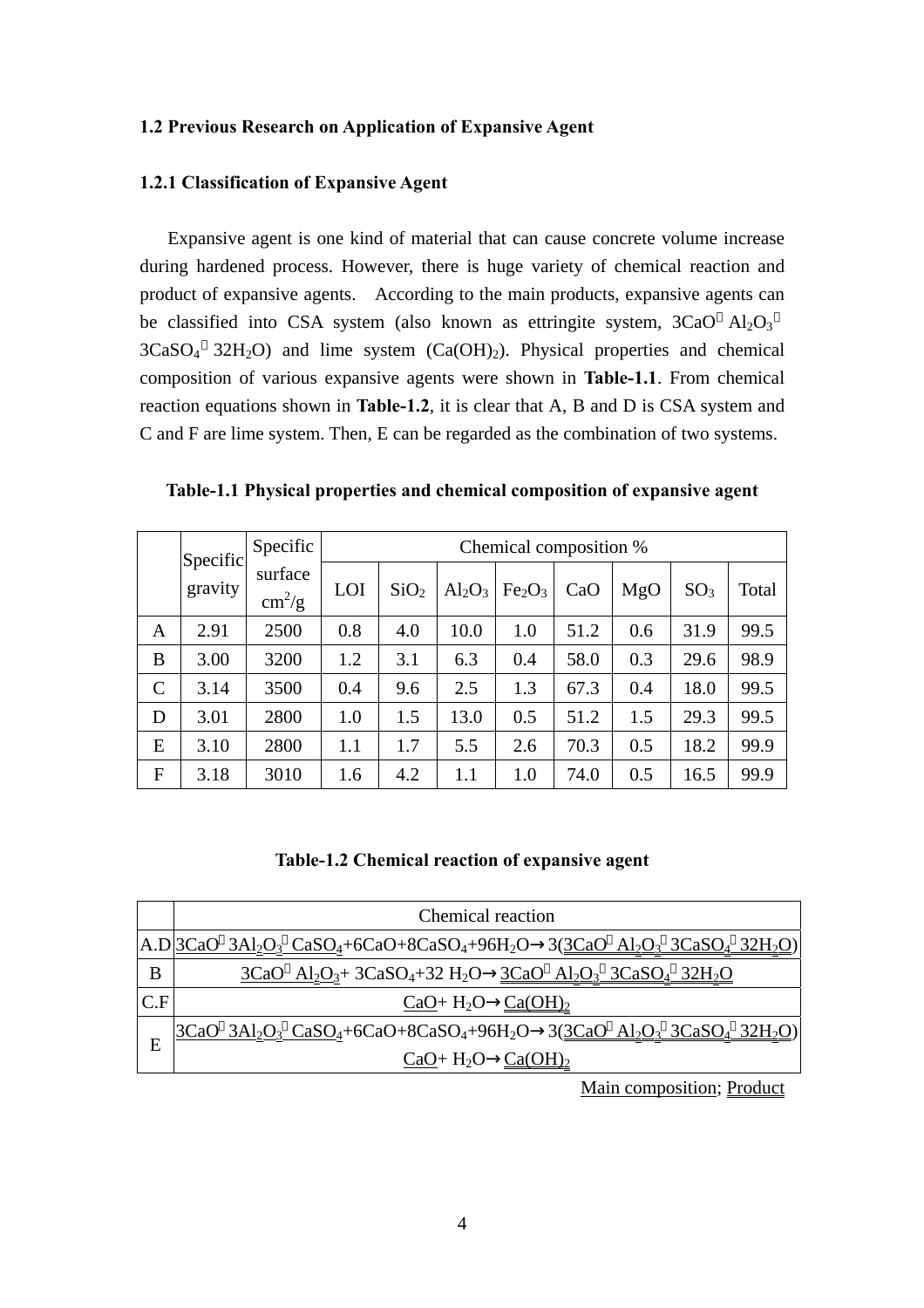New type of expansive agent was developed recently. In comparison with the past expansive agents, without sacrificing the expansive performance, the unit dosage can be reduced effectively. Besides, by adjusting the composition and fineness of clinker, early strength type of expansive agent can be achieved. Regarding precast concrete product which early strength was required, early strength cement and steam curing were usually used in order to shorten the formwork removing and curing time and reduce the maximum curing temperature. In the case of box culvert, maximum curing temperature was increased in order to achieve required strength to remove formwork. However, it resulted in the occurrence of restraint crack during the temperature-decreasing period after formwork was removed. By using the early strength type of expansive agent, not only the maximum curing temperature can be reduced but also the restraint-cracking problem can be prevented effectively due to the induced chemical prestress. It was revealed there was the space to develop expansive agent that can serve special demands of construction. [4]

### **1.2.2 Concept of Expansive Strain and Chemical Prestrain about Expansive Concrete**

The terminologies about expansive concrete defined in "Guideline of Design and Construction of Expansive Concrete" were stated as follows.

**Chemical prestrain:** The induced initial strain on expansive concrete when concrete expanded under the restraint.

**Chemical prestress:** The induced compressive stress on expansive concrete when concrete expanded under the restraint.

**Maximum expansion strain:** Before specimen was dried, the maximum expansion strain on expansive concrete when concrete expanded under the restraint. The shrinkage strain was included in the maximum expansion strain before achieving the maximum expansion strain.

**Induced shrinkage strain of expansive concrete:** When expansive concrete was under the restraint, the strain difference between maximum expansion strain and the strain after specimen was dried.

**Effective chemical prestrain:** When expansive concrete was under the restraint, the strain difference between expansive concrete and concrete without adding expansive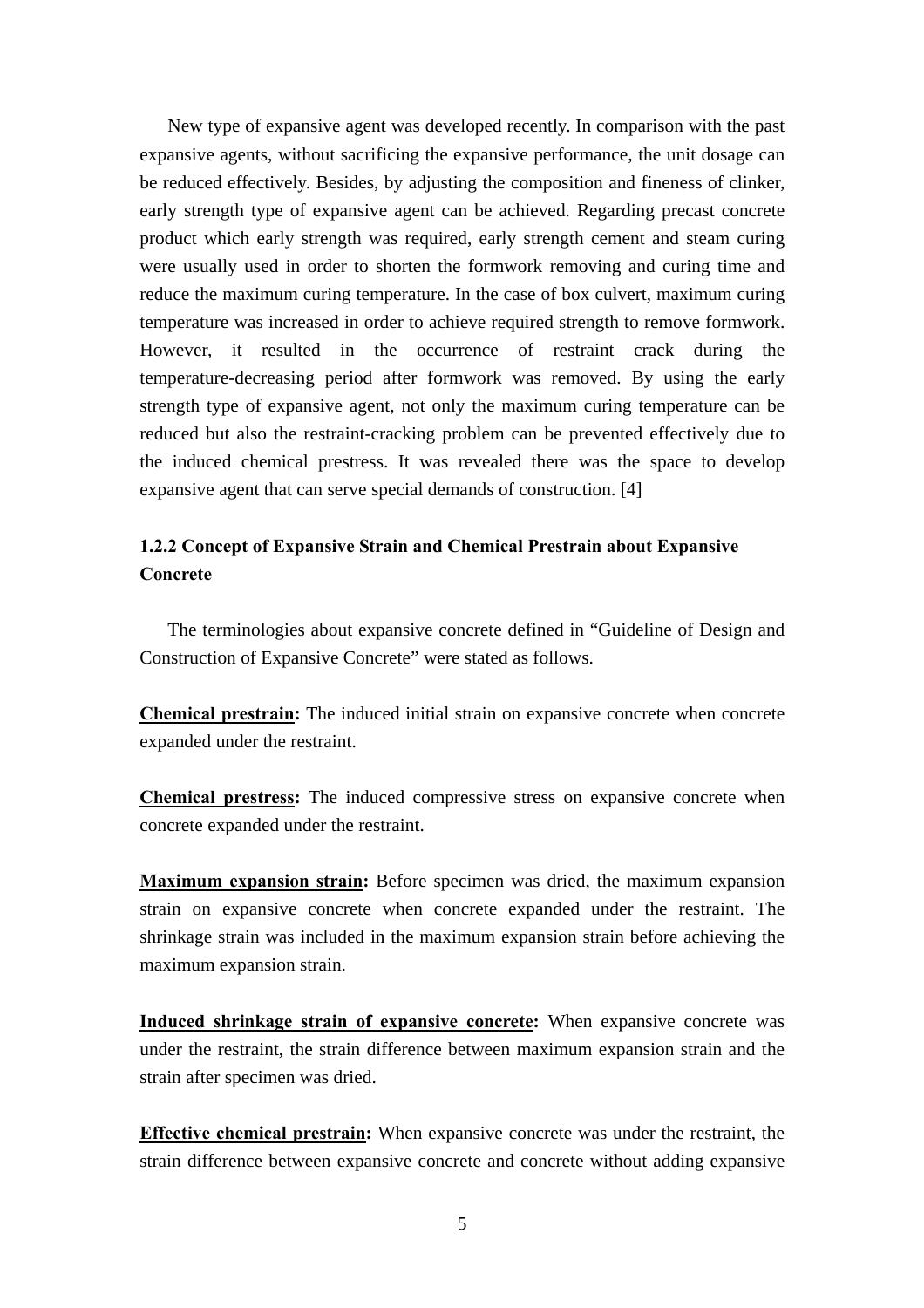agent. It was regarded as the effect of adding expansive agent.

The effect of utilizing expansive agent was shown from the viewpoint of strain behavior in **Fig.-1.2**. [5]



Shrinkage

**Fig.-1.2 Effect of utilizing expansive agent** 

### **1.3 Expansion Estimation Method of Expansive Concrete**

The influence factors on the performance of expansive concrete were generalized as follows. [6]

1. Concrete mix proportions:

Type and amount of expansive agent, type and quality of cement, water-to-cement ratio, type and quantity of aggregate, type and quantity of admixture

2. Curing environment:

Temperature and humidity of environment

3. Restraint situation:

Steel restraint ratio and steel arrangement condition

Since an experimental result can be only applied to a case under the same condition, therefore, to estimate the expansion strain of expansive concrete in an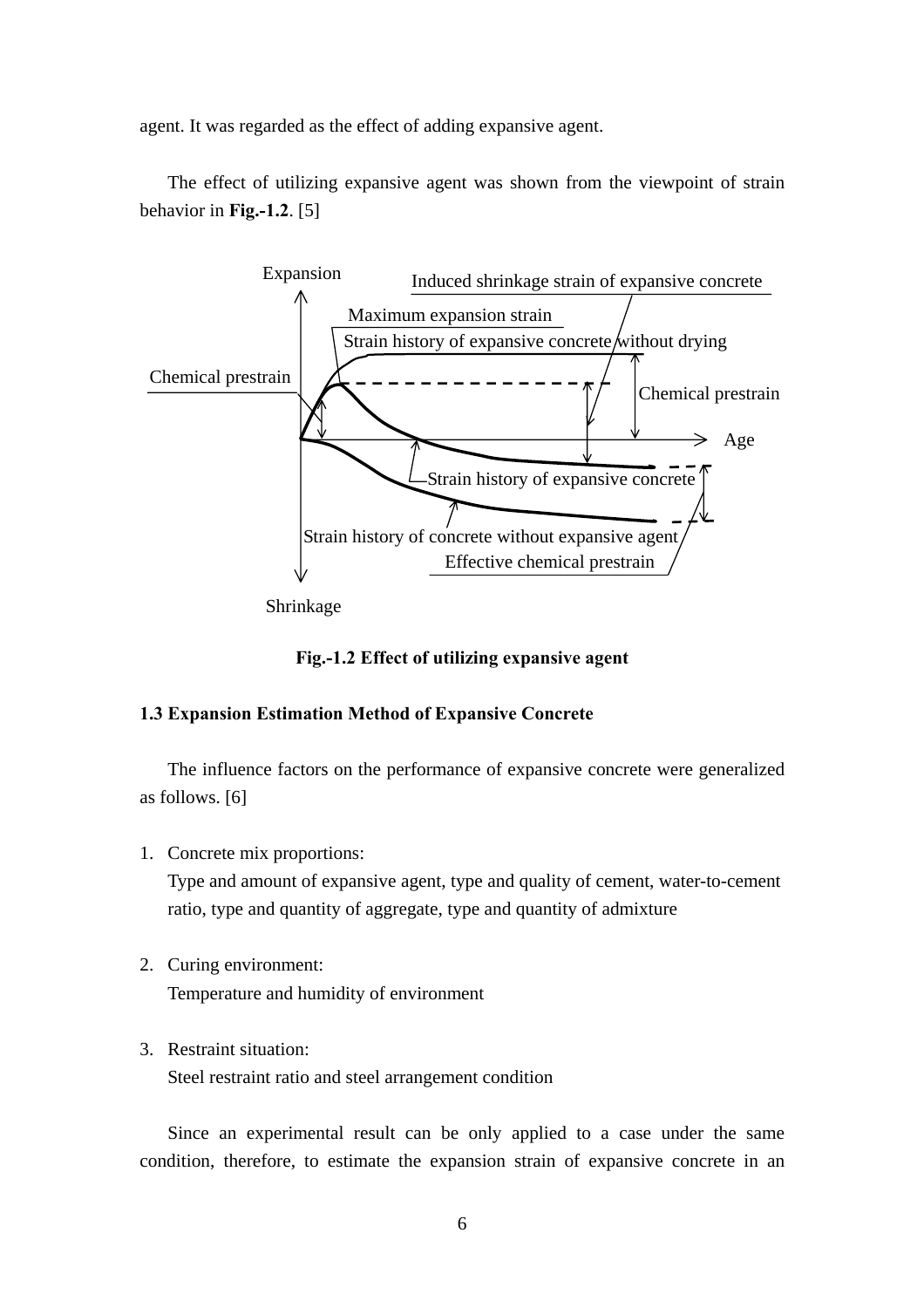actual member is indispensable for utilizing expansive concrete. Up to now, there are two estimation methods proposed which are introduced in the following sections.

### **1.3.1 Expansion Energy Method**

In order to estimate the expansion of expansive concrete under different steel restraint ratio, Tsuji etc. proposed the expansion energy method. [7] In this method, hypothesis was set up that "the expansion energy of concrete is constant if mix proportion and curing method are identical". For practical purposes, this hypothesis is equal to the hypothesis that "the quantity of work performed by expansive concrete on restraining steel is constant".

The expansion energy *U* can be calculated by one standard experimental result. In the standard experiment, the steel strain  $\sim$  s was measured. Then, the expansion energy *U* was calculated as follows.

Basic mechanism:

 $U = \sigma_c \cdot \varepsilon_c / 2 = const.$ 

Force Balance in cross-section:

$$
\sigma_c \cdot A_c = \sigma_s \cdot A_s
$$
  

$$
\sigma_c = (A_s / A_c) \cdot \sigma_s = p \cdot \sigma_s
$$

Strain compatibility:

$$
\varepsilon_c = \varepsilon_s
$$

Stress-Strain relation:

$$
\sigma_s = E_s \cdot \varepsilon_s
$$

Expansion energy was calculated from the measured restraint steel strain:

$$
U = \sigma_c \cdot \varepsilon_c / 2 = (p \cdot \sigma_s) \cdot \varepsilon_c / 2 = p \cdot (E_s \cdot \varepsilon_s) \cdot \varepsilon_c / 2 = p \cdot E_s \cdot \varepsilon_s^2 / 2
$$
  

$$
U = p \cdot E_s \cdot \varepsilon_s^2 / 2
$$

Then, the expansion and chemical prestress of different steel restraint ratio *p'* could be estimated by following equations.

$$
\varepsilon_{S}^{'} = \sqrt{[2U/(p' \cdot E_{S})]}
$$

$$
\sigma_{C}^{'} = \sqrt{(2U \cdot p' \cdot E_{S})}
$$

*U*: Expansion energy of unit volume of expansive concrete under restraint

c: Compressive stress of expansive concrete (Chemical prestress)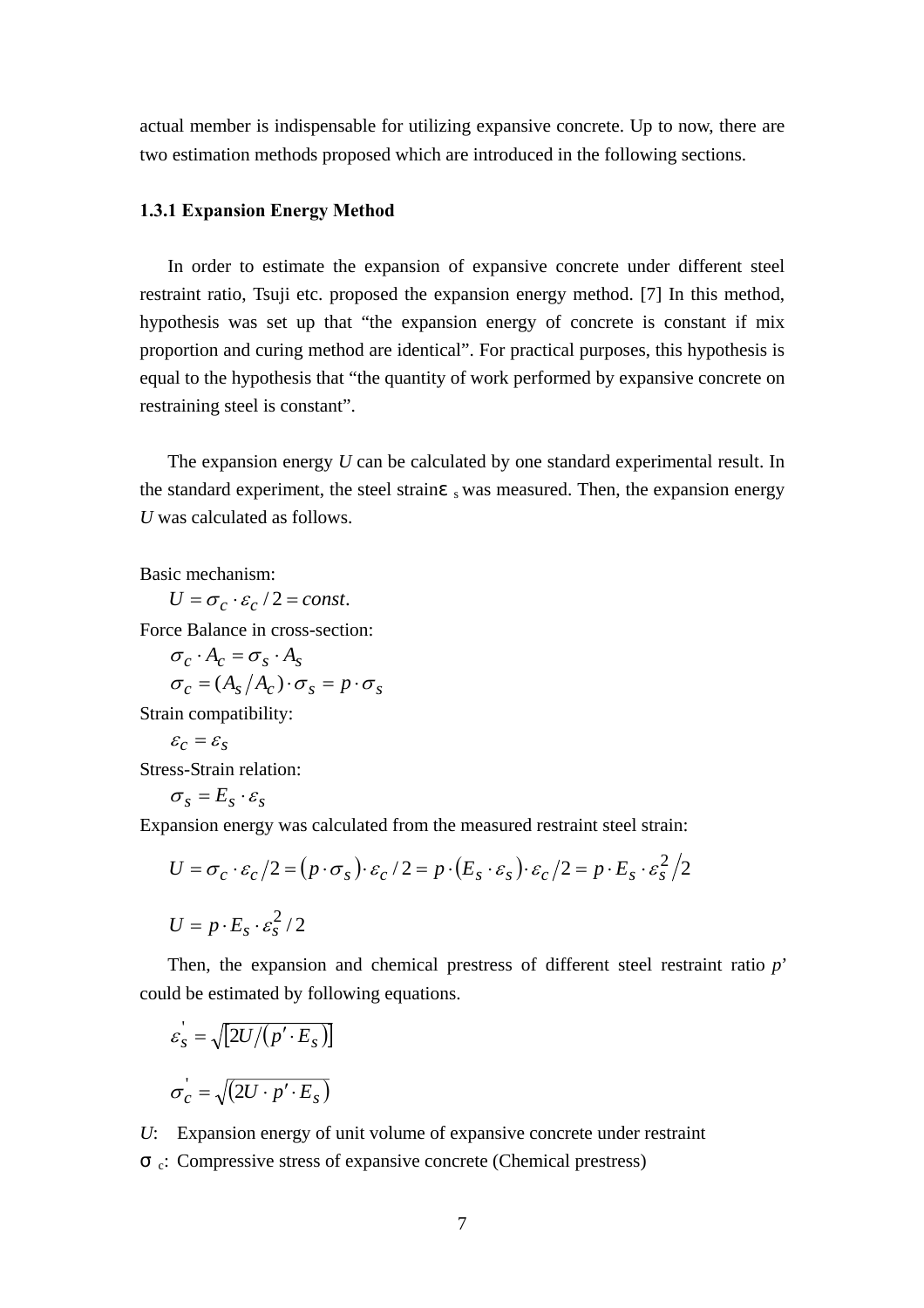- c: Expansion strain of expansive concrete
- s: Stress of restraint steel
- s: Strain of restraint steel
- $A_c$ : Cross-section area of concrete
- As: Cross-section area of restraint steel
- *p* : Restraint steel ratio
- $E_s$ : Young's modulus of steel

#### **1.3.2 1-Dimensional Composite Model for Expansive Concrete**

In 1976, Okamura proposed one-dimensional composite model of expansive concrete. [8] In this model, it was composed of three types of elements: expansion element, tension element and compression element, and the restraint of steel was expressed as the external restraint (**Fig.-1.3**). In accordance with the compatibility of strain and force equilibrium, the expansion strain of composite model could be calculated.



**Fig.-1.3 One-dimensional composite model of expansive concrete** 

### **"Potential Expansion" and "Apparent Expansion"**

The strain of expansion element ( *<sup>e</sup>*) was divided into the chemical expansion ( *eo*) from the hydration reaction of expansive agent and the strain due to the restraint of compression element ( *ee*). The chemical expansion was the strain of expansion element without any restraint. Accordingly, if the mix proportion, curing method (temperature, water supply) was fixed, the chemical expansion should be constant. Actually, it was the expansive origin and impossible to measure. Therefore, it was called as "Potential Expansion". Comparatively, the whole strain of expansive concrete observed from the appearance was called "Apparent Expansion". And it could be measured from the specimen. [9]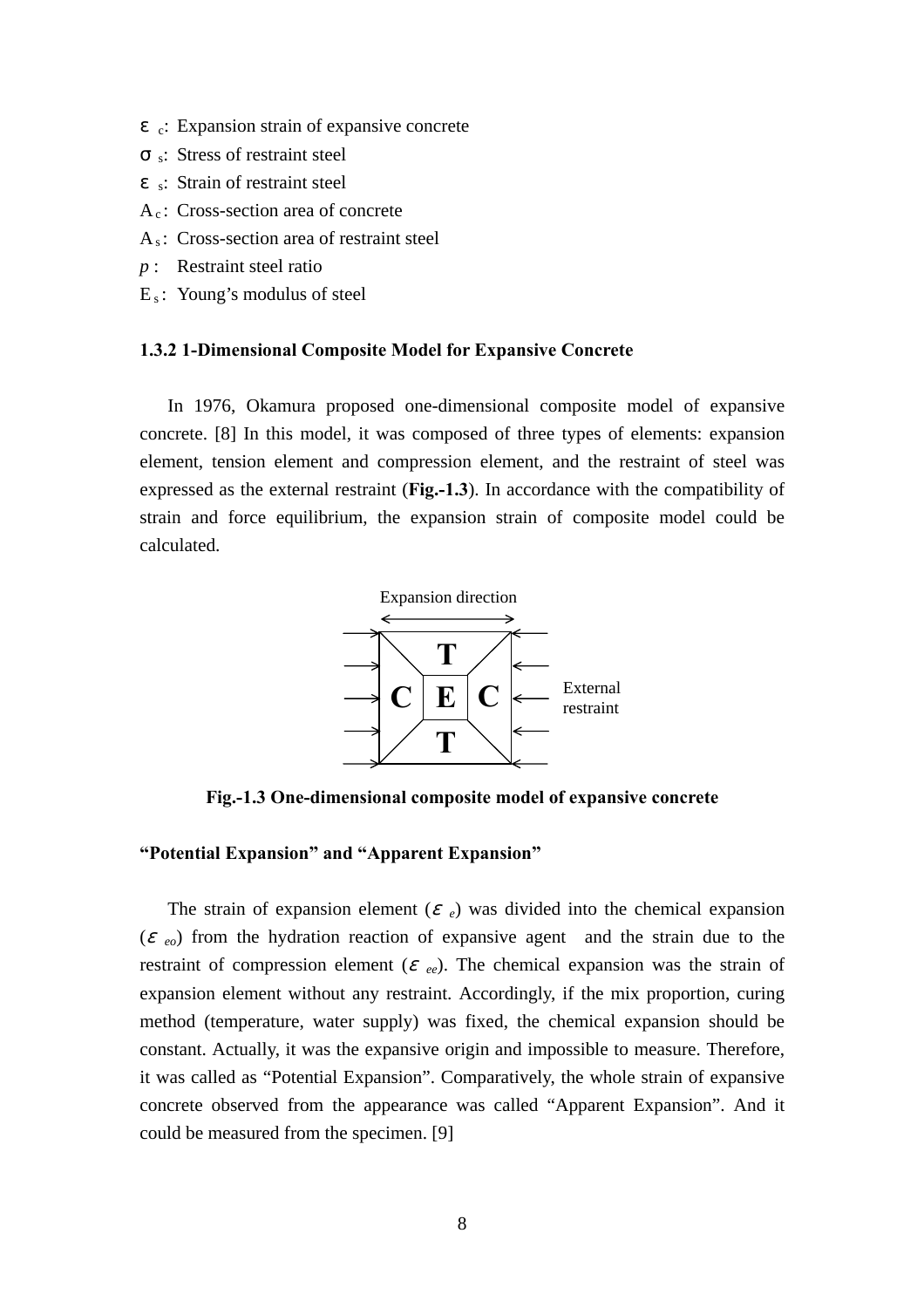### **Equations of the Increment of Apparent Expansion**

The length and volume of each element was expressed by **Eq.1.1~1.6**. Expansion element (expansion source) was attached with "e" as the suffix. Tension element (sustained by tension force) and compression element (sustained by compression force) was attached with "t" and "c" as the suffix respectively. Moreover, the model and expansion element were cubes with side length as 1 and . Therefore, the average cross-section area in expansion direction was expressed as **Eq.1.7~1.9**. And the equivalent model was shown in **Fig.-1.4**.

$$
V_e = \alpha^3
$$
 (Eq.1.1)  
\n
$$
V_t = 2 \cdot (1 - \alpha^3)/3
$$
 (Eq.1.2)  
\n
$$
V_c = (1 - \alpha^3)/3
$$
 (Eq.1.3)  
\n
$$
l_e = \alpha
$$
 (Eq.1.4)  
\n
$$
l_t = 1
$$
 (Eq.1.5)  
\n
$$
l_c = 1 - \alpha
$$
 (Eq.1.6)  
\n
$$
A_e = V_e / l_e
$$
 (Eq.1.7)  
\n
$$
A_t = V_t / l_t
$$
 (Eq.1.8)  
\n
$$
A_c = V_c / l_c
$$
 (Eq.1.9)



#### **Fig.-1.4 Equivalent one-dimensional composite model of expansive concrete**

In a finite period, the apparent expansion was occurred due to the increment of potential expansion  $_{eo}$ . The following equations (**Eq.1.10~1.12**) were set up based on the compatible conditions.

$$
\Delta \varepsilon_e = \Delta \varepsilon_{eo} + \Delta \varepsilon_{ee} \tag{Eq.1.10}
$$

$$
\Delta \varepsilon \cdot l = \Delta \varepsilon \cdot 1 = \Delta \varepsilon_t \cdot l_t \quad (l = 1)
$$
 (Eq.1.11)

$$
\Delta \varepsilon \cdot l = \Delta \varepsilon_e \cdot l_e + \Delta \varepsilon_c \cdot l_c \quad (l = 1)
$$
 (Eq.1.12)

Here,  $\tau_t$  and  $\tau_c$  are the average strain increment of tension and compression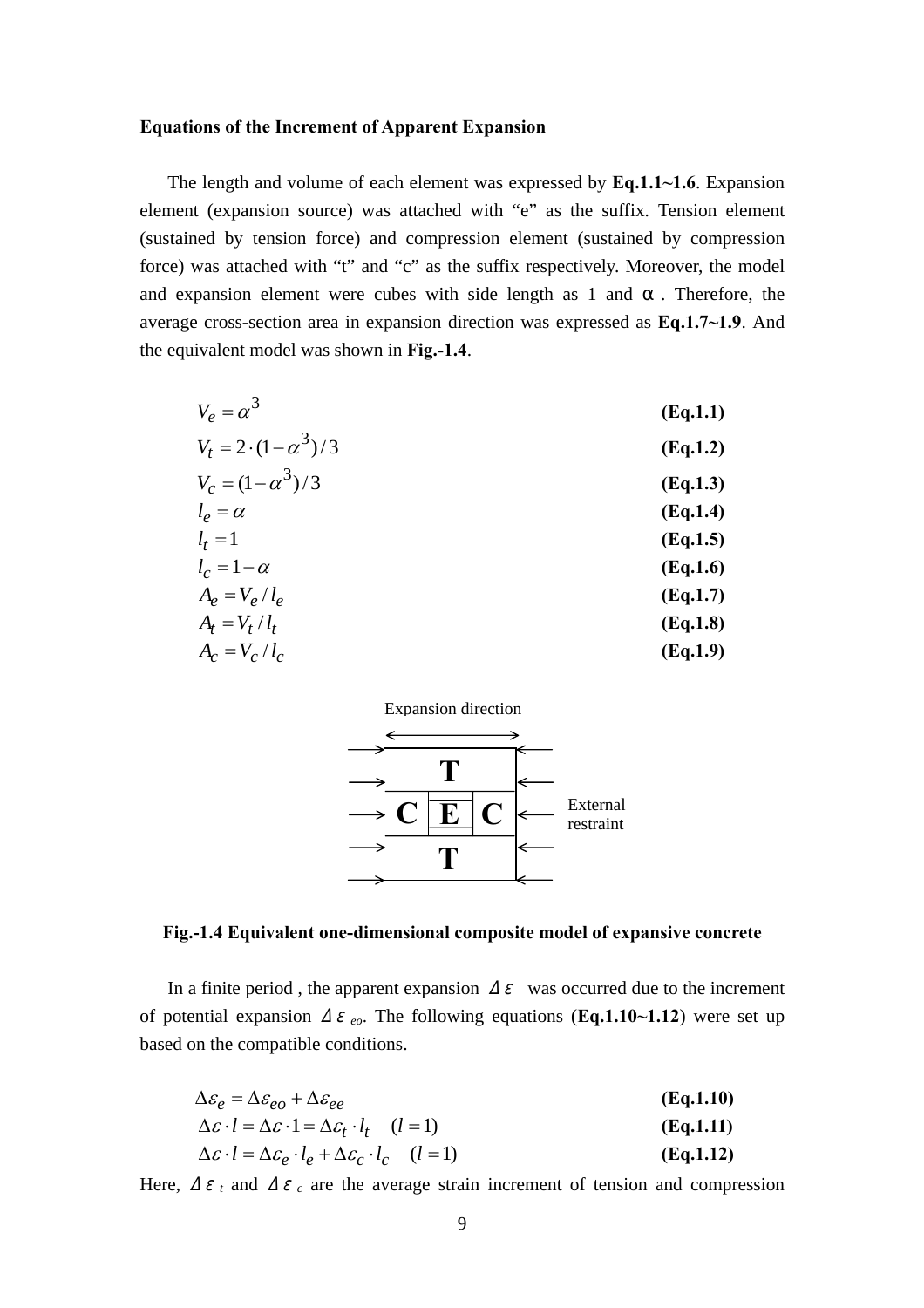element.

Concerning the force equilibrium, **Eq.1.13** and **Eq.1.14** were set up.

$$
\Delta \varepsilon_t \cdot E_t \cdot A_t / A_{concrete} + \Delta \varepsilon_c \cdot E_c \cdot A_c / A_{concrete}
$$
  
=  $\Delta \varepsilon_t \cdot E_t \cdot A_t + \Delta \varepsilon_c \cdot E_c \cdot A_c$  (Eq.1.13)  
=  $-\Delta \varepsilon \cdot p \cdot E_s$  ( $A_{concrete} = 1$ )( $p = A_{steel} / A_{concrete}$ )  
 $\Delta \varepsilon_{ee} \cdot E_e \cdot A_e = \Delta \varepsilon_c \cdot E_c \cdot A_c$  (Eq.1.14)

Here,  $E_e$ ,  $E_t$ ,  $E_c$  and  $E_s$  are the Young's modulus of three elements and restraint steel. *p* is the restraint steel ratio defined as the ratio of steel area to the concrete cross-section area.

The relation of the increment of potential expansion and apparent expansion was expressed as **Eq.1.15** derived from **Eq.1.10** to **Eq.1.14**.

$$
\Delta \varepsilon = \Delta \varepsilon_{eo} \cdot l_e / (l + K) = \Delta \varepsilon_{eo} \cdot l_e / (1 + K) \quad (l = 1)
$$
 (Eq.1.15)  
\nHere,  $K = (K_t + p \cdot E_s) \times (1/K_e + 1/K_c)$  (Eq.1.16)  
\n $K_e = (E_e \cdot A_e) / (l_e \cdot A_{concrete}) = (E_e \cdot A_e) / l_e$  (A<sub>concrete</sub> = 1)  
\nEq.1.17)  
\n $K_t = (E_t \cdot A_t \cdot l) / (l_t \cdot A_{concrete}) = (E_t \cdot A_t) / l_t$  (l = 1; A<sub>concrete</sub> = 1)  
\nEq.1.18)  
\n $K_c = (E_c \cdot A_c) / (l_c \cdot A_{concrete}) = (E_c \cdot A_c) / l_c$  (A<sub>concrete</sub> = 1)  
\nEq.1.19)

#### **1.4 Purpose of this Research**

Crack due to the shrinkage in concrete is widely acknowledged as one of the fundamental defects for reinforced concrete structure, it leads to premature deterioration and shortening the service life. The shrinkage together with the weak tensile strength may result in the injurious crack. Therefore, expansive agent has been employed to enhance the cracking resistance of concrete. With regard to self-compacting concrete (SCC), due to the low water-to-cement ratio and the high paste volume, the volume change at the hardening and drying process cannot be neglected. Most of the past researches on the application of expansive agent until now have been carried out for the conventional concrete under water curing. The purpose of this research is to verify the feasibility of cracking resistance of SCC by using expansive agent under practical construction site environment.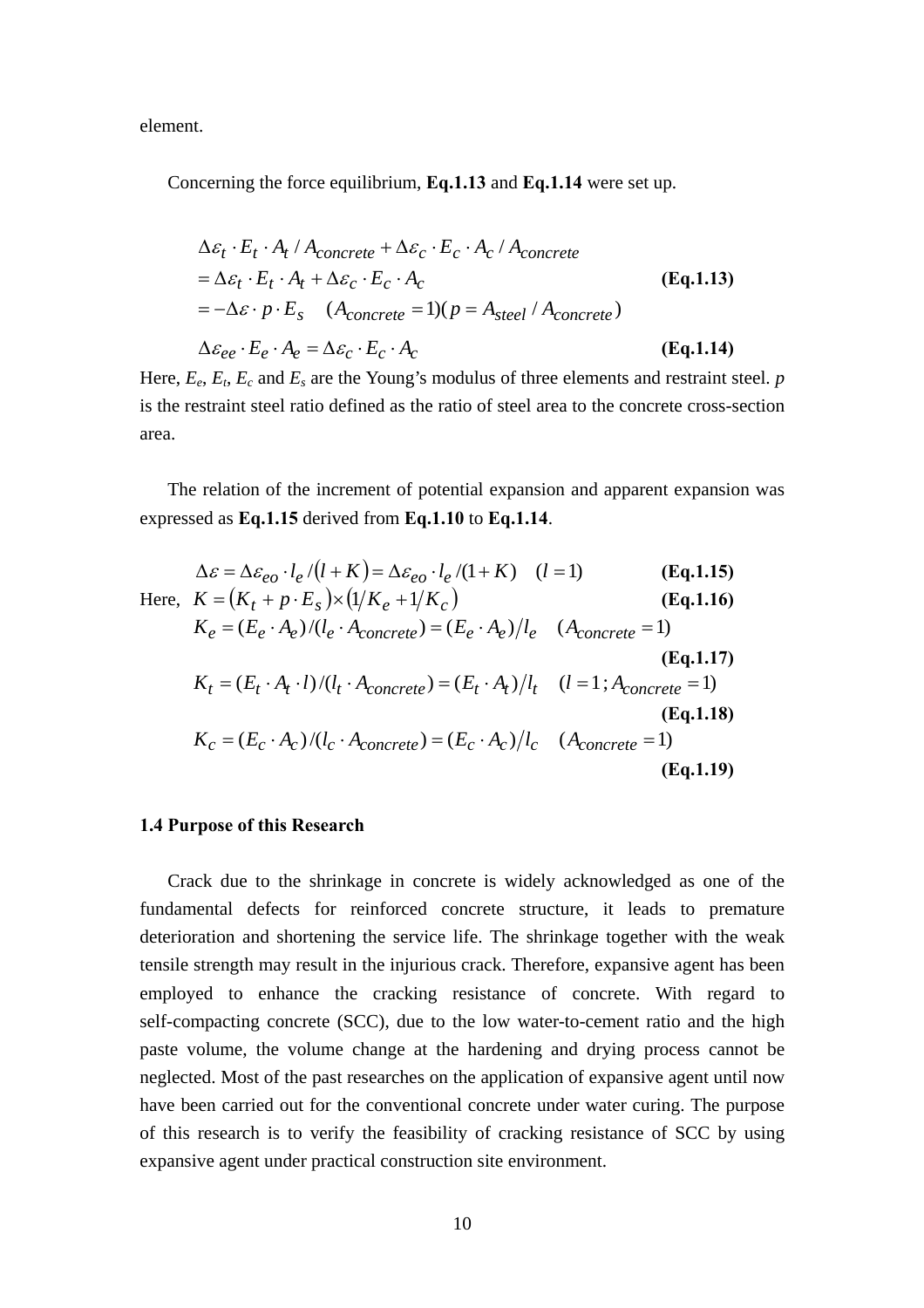In addition, the expansive characteristics of expansive concrete differ greatly depending on mix proportions, curing methods and degree of the restraints. Therefore, an experimental result can be applied only to a case under same condition. In this research, three-dimensional composite model of expansive concrete will be proposed to estimate the expansion of expansive concrete based on the existing one-dimensional composite model by taking the mix proportions, curing methods and degree of the restraints into accounted.

#### **1.5 Research Program**

At first, in Chapter 2, Chapter 3 and Chapter 4, experiments of SCC using expansive agent were carried out under different curing methods. Different dosage of expansive agent and different restraint steel ratio were set up to be the parameters. Then, specimens were put in the temperature-controlled room to observe cracking occurrence. From the experiment, the basic characteristics of SCC using expansive agent was verified. And the appropriate dosage of expansive agent for SCC was suggested. In addition, the experimental results were used to be the database for 3-dimensional composite model.

From the experimental result of previous chapters, the efficiency of expansive agent was reduced on the application of SCC due to the low water-to-cement ratio character of SCC. In Chapter 5, limestone powder was employed to be the countermeasure to enhance the efficiency of expansive agent. Different replacement ratio of limestone powder in volume was employed and crack was observed as well.

In Chapter 6, the expansive characteristics of SCC using expansive agent under multi-axial restraint were experimentally investigated. The mutual effect of restraint and expansion in perpendicular directions was revealed from the experimental results. The friction occurred between coarse aggregate and mortar was set to be the hypothesis to explain the mechanism and proved by mortar and paste experiment. Moreover, the friction concept was reflected to the friction between expansion and compression elements in 3-dimension composite model. And the experimental results were employed to decide the friction coefficient, the ratio of the friction to normal stress on the interface of expansion and compression elements.

Finally, the 3-dimensional composite model of expansive concrete was proposed to estimate the expansion of expansive concrete based on the existing 1-dimensional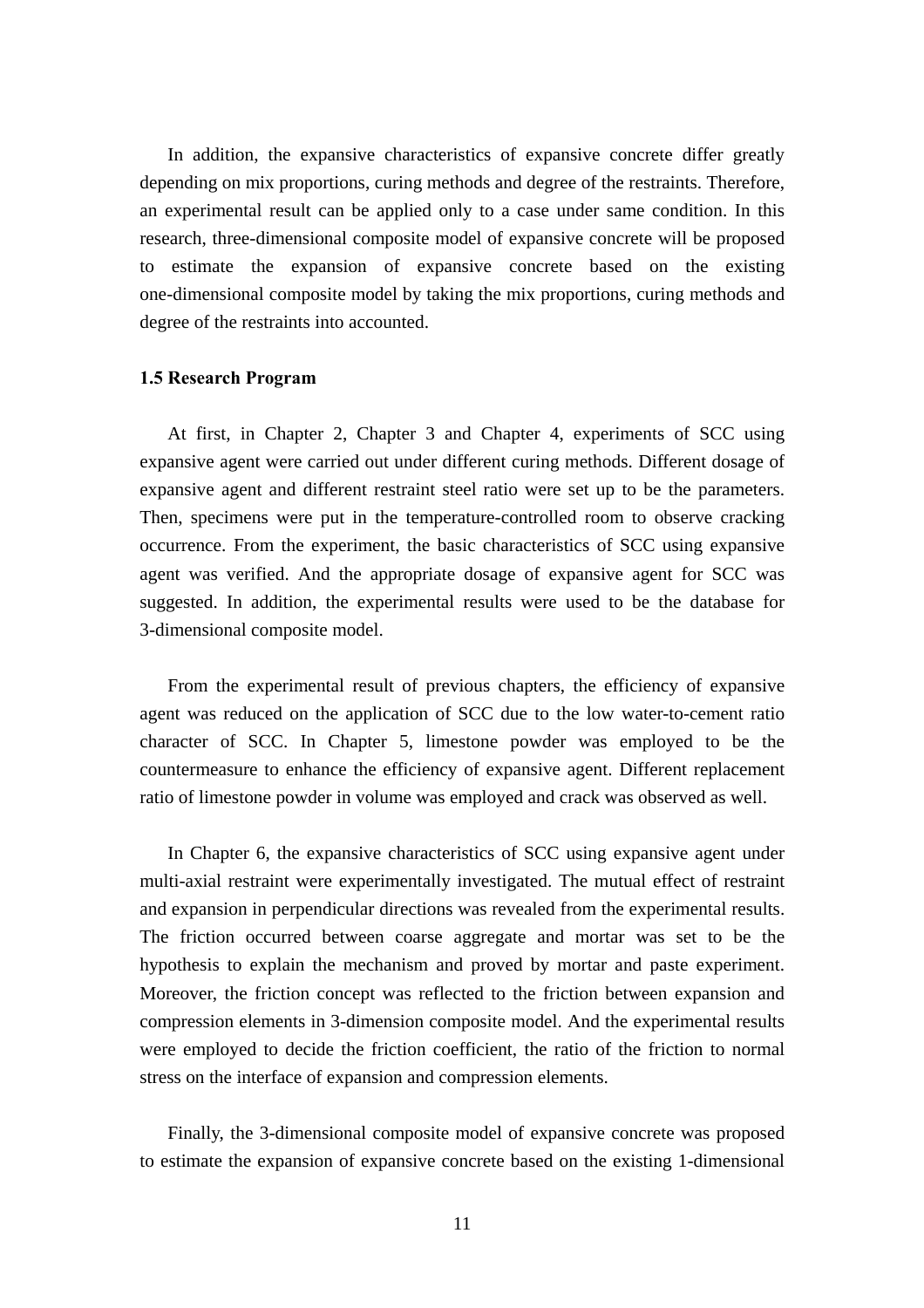composite model by taking the mix proportions, curing methods and degree of the restraints into accounted. The one-axial restraint experimental results in Chapter 2, Chapter 3 and Chapter 4 were employed to decide the potential expansion of expansion element and the multi-axial restraint experimental result in Chapter 6 was employed to decide the friction coefficient. With the determination of above two parameters, 3-dimensional composite model was achieved. And estimation was made to compare with the other experimental result.

The framework of this research was shown in **Fig.-1.5**.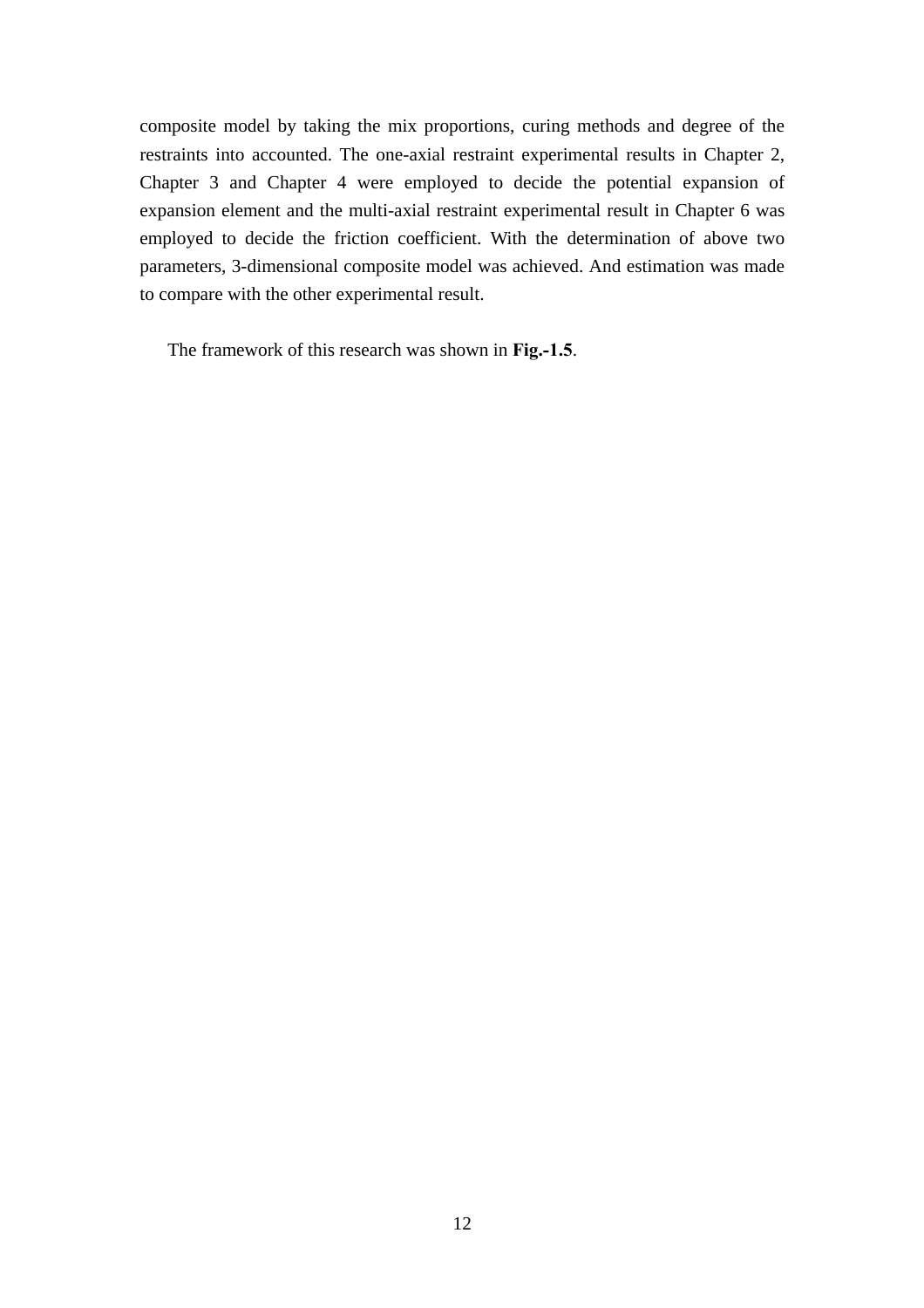

**Fig.-1.5 Research framework**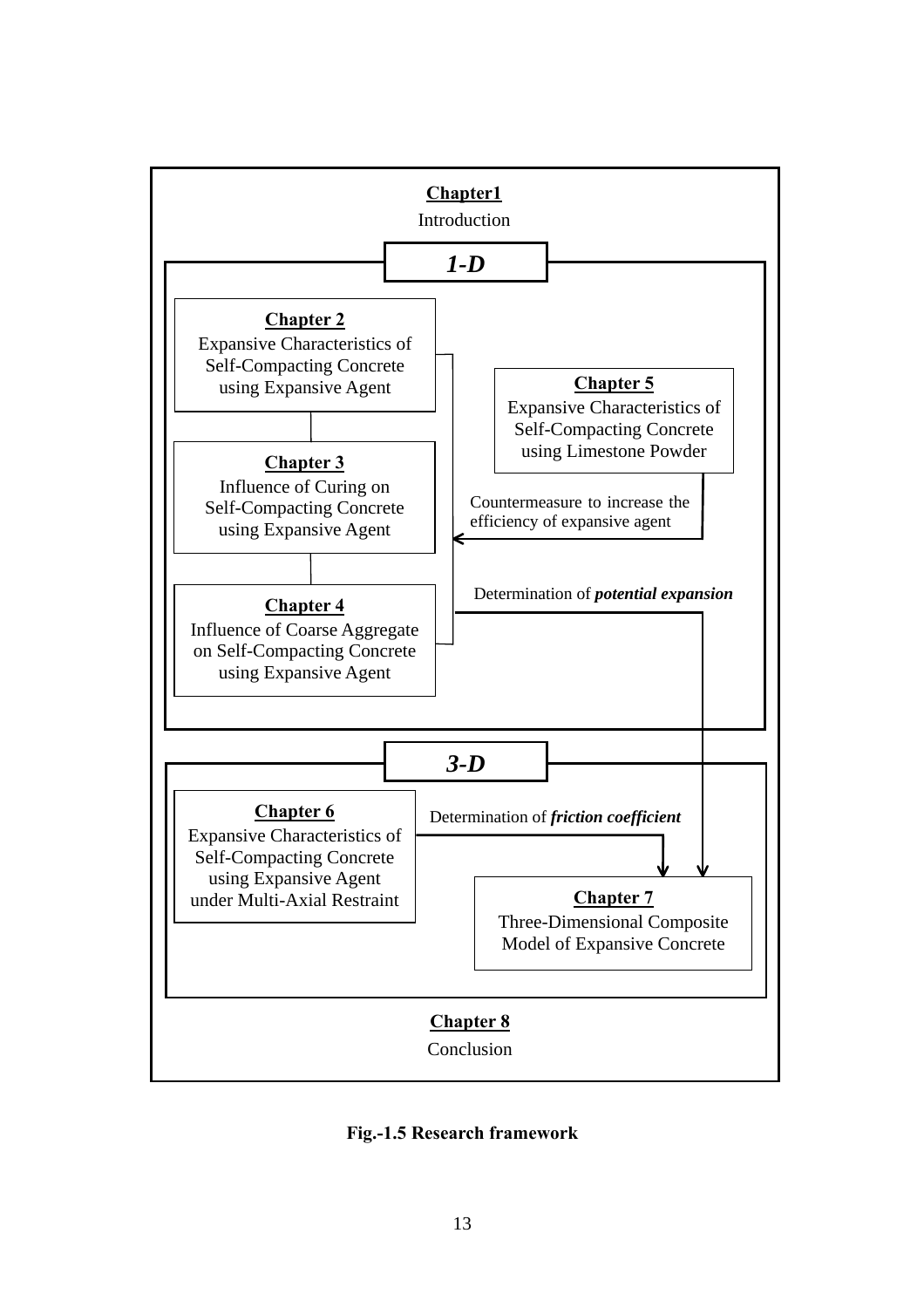### **CHAPTER 2**

### **EXPANSIVE CHARACTERISTICS OF SELF-COMPACTING CONCRETE USING EXPANSIVE AGENT**

### **2.1 Introduction**

From the past research, it was proved that the addition of expansive agent was an effective way to compensate for the shrinkage of concrete. [10] And expansion was increased as the dosage of expansive agent increased. Most of the past researches on the application of expansive agent until now have been carried out for conventional concrete under water curing. As stated in Chapter 1, shrinkage compensation effect of expansive agent greatly depends on mix proportion and curing method. Therefore, the expansive characteristics of SCC using expansive agent in practical environment were studied.

In this chapter, different dosage of expansive agent and different restraint steel ratio were set up to be the parameters and experiment was carried out under sealed curing to simulate the practical curing situation in the construction site.

### **2.2 Experimental Procedures**

#### **2.2.1 Materials and Mix Proportions**

The materials in use and the mix proportions were shown in **Table-2.1** and **Table-2.2**. The requirement of the mix proportions is that all mix proportions have to possess good workability. The result of flowability test was shown in **Table-2.3** and all mix proportions showed the good workability.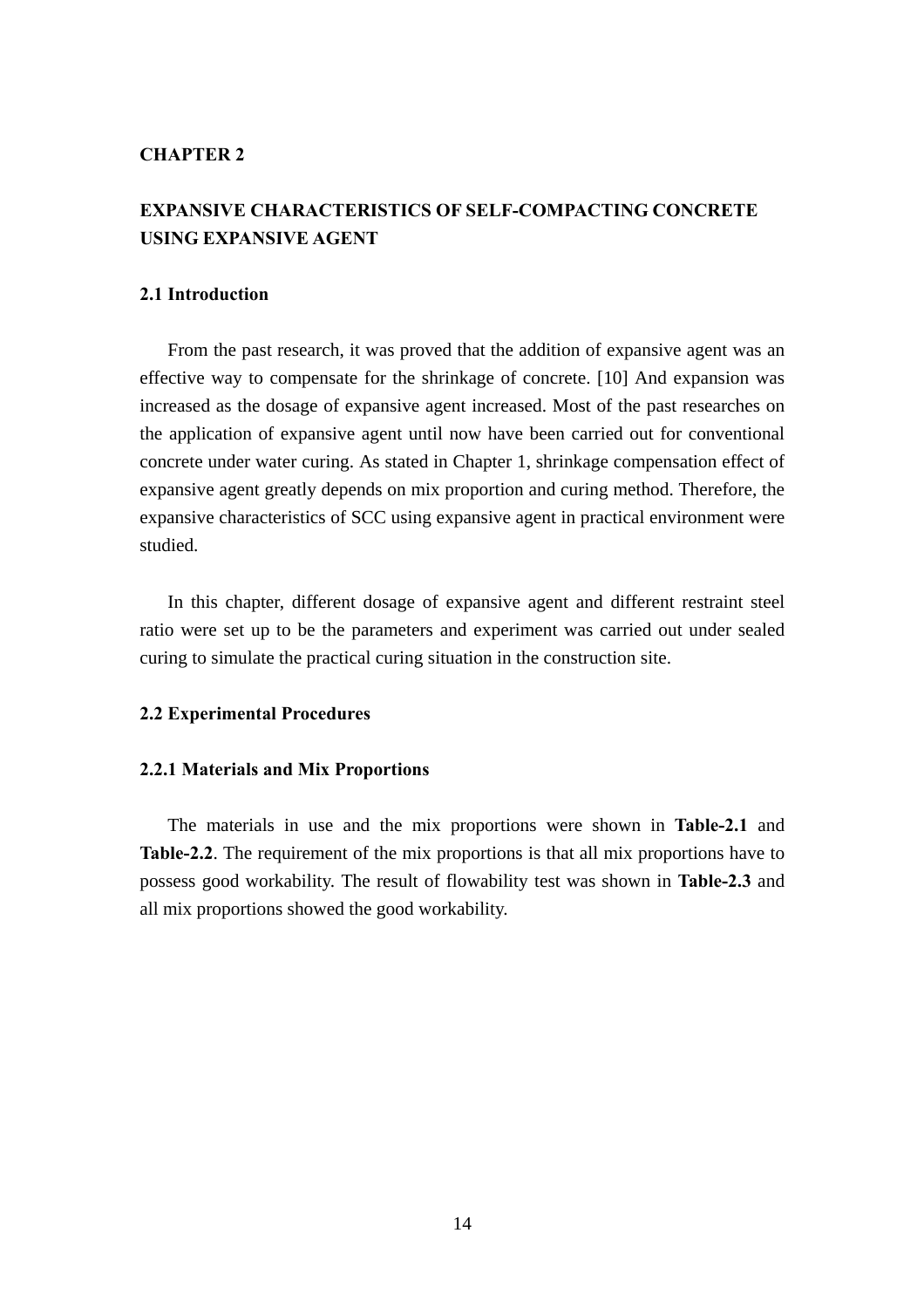| Cement          |    | C Low Heat Cement: Specific gravity: 3.24                                              |  |
|-----------------|----|----------------------------------------------------------------------------------------|--|
| Expansive agent | Е  | CSA System: Specific gravity: 3.20                                                     |  |
| Admixture       | SP | SP-S: Polycarboxylic acid-based AE HWRA                                                |  |
|                 |    |                                                                                        |  |
| Fine aggregate  |    | Crushed sand (C.S.): Specific gravity: 2.60<br>Sea sand (S.S.): Specific gravity: 2.59 |  |
| Gravel          | G  | Specific gravity: 2.68                                                                 |  |
| <b>Steel</b>    |    | Es: 210 kN/mm <sup>2</sup>                                                             |  |

### **Table-2.1 Materials used in experiment**

**Table-2.2 Mix proportions of experiment** 

| No.             | $W/P\%$ | $W/(C+E)\%$ | W                     | $\mathsf{C}$ | E  | S   | G   | <b>SP</b> |
|-----------------|---------|-------------|-----------------------|--------------|----|-----|-----|-----------|
|                 |         |             | Unit: $\text{kg/m}^3$ |              |    |     |     |           |
| EX <sub>0</sub> | 30.0    | 30.0        | 184                   | 614          |    | 793 | 780 | 7.982     |
| <b>EX20</b>     | 30.0    | 30.0        | 184                   | 594          | 20 | 793 | 780 | 7.982     |
| <b>EX40</b>     | 30.0    | 30.0        | 184                   | 574          | 40 | 793 | 780 | 7.982     |

|  |  |  | Table-2.3 Result of flowability test |
|--|--|--|--------------------------------------|
|--|--|--|--------------------------------------|

|                 | Slumpflow    | V-funnel           | <b>Box</b>       |
|-----------------|--------------|--------------------|------------------|
| EX <sub>0</sub> | $685*695$ mm | $12.5 \text{ sec}$ | $325 \text{ mm}$ |
| EX20            | $655*655$ mm | $12.7 \text{ sec}$ | $325 \text{ mm}$ |
| EX40            | $670*675$ mm | $12.0 \text{ sec}$ | $320 \text{ mm}$ |

As showed in **Fig.-2.1**, one-axial restraint experiment of SCC using different dosage of expansive agent was carried out. And two types of deformed bar, D19 and D25, were installed in the cross-section center. The restraint steel ratio was 1.27% and 2.25% respectively. In addition, pure concrete specimen was prepared to compare with the restraint specimens as well. The list of specimen was shown in **Table-2.4**.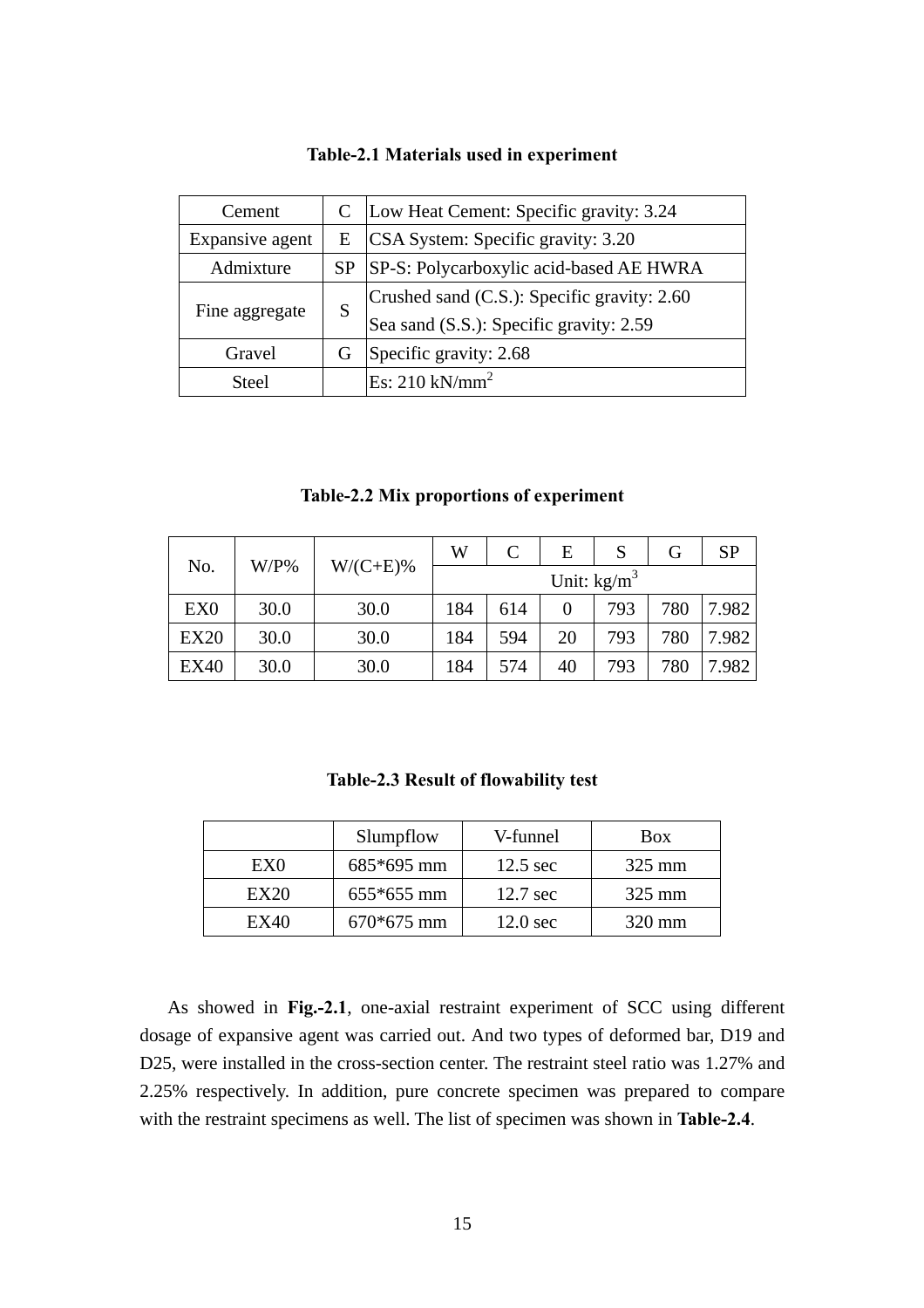

**Fig.-2.1 Outline of specimen** 

#### **Table-2.4 List of specimen**

|                 | $p=0%$ | $p=1.27%$ | $p=2.25%$ |
|-----------------|--------|-----------|-----------|
| EX <sub>0</sub> |        |           |           |
| EX20            |        |           |           |
| EX40            |        |           |           |

### **2.2.2 Measurement and Curing**

The mold was removed at the age of 1 day. Then, the specimens were sealed with double layers of polyethylene. In the meantime, contact chips were attached at 50 mm away from the edge of the member. All sealed specimens were placed in the temperature-controlled room at  $20^{\circ}$ C and RH = 60% and measured from the spacing of contact chips regularly until the age of 28 day. Then seal was removed and all specimens were put in the same environment to observe the crack.

### **2.3 Experimental Results and Discussion**

The experimental results were shown from **Fig.-2.2** to **Fig.-2.5**. Each point on the figure was the average value from four measured values of each specimen. Due to the addition of expansive agent, the stain behavior changed from shrinkage to expansion. In addition, the expansion strain increased as the dosage of expansive agent increased.

According to "Design and Construction Guideline of Expansive Concrete" from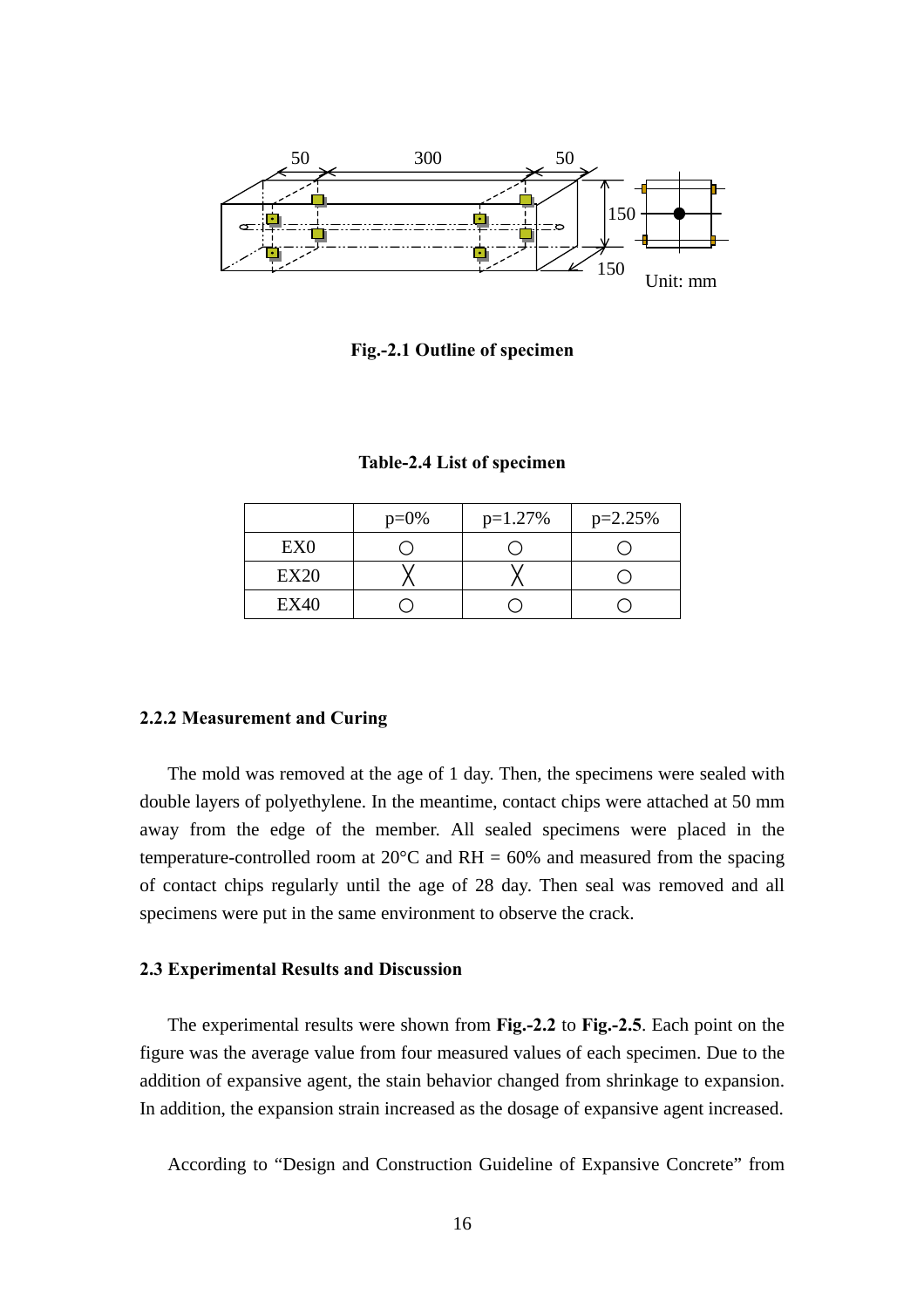JSCE (**Table-2.5**), expansive concrete was classified into shrinkage-compensation concrete and chemically prestressed concrete based on expansion strain. The dosage of expansive agent of shrinkage-compensation concrete was  $30\text{kg/m}^3$  and the expansion strain was 150~250μ. For chemically prestressed concrete, it was divided into two cases. For the expansive concrete casting on the construction site, the dosage of expansive agent was  $35 \sim 45 \text{kg/m}^3$  and the expansion strain was  $200 \sim 700 \mu$ . For precast expansive concrete, the dosage of expansive agent was  $30\nu 65\text{kg/m}^3$  and the expansion strain was  $200~1000\mu$ . The regulation was based on the experiment of JIS A 6202, the standard experiment of Japanese Standards Association (JIS). In the standard experiment, the expansion strain was stipulated as the measured expansion strain at 7 day and the restraint steel ratio was 0.95%. Besides, the specimen was cured in the water until 7 day. The minimum expansion strain for shrinkage compensation is  $150\mu$ . [11]



**Fig.-2.2 Relationship between expansion strain and different dosage of expansive agent at p=0% (Sealed Curing)**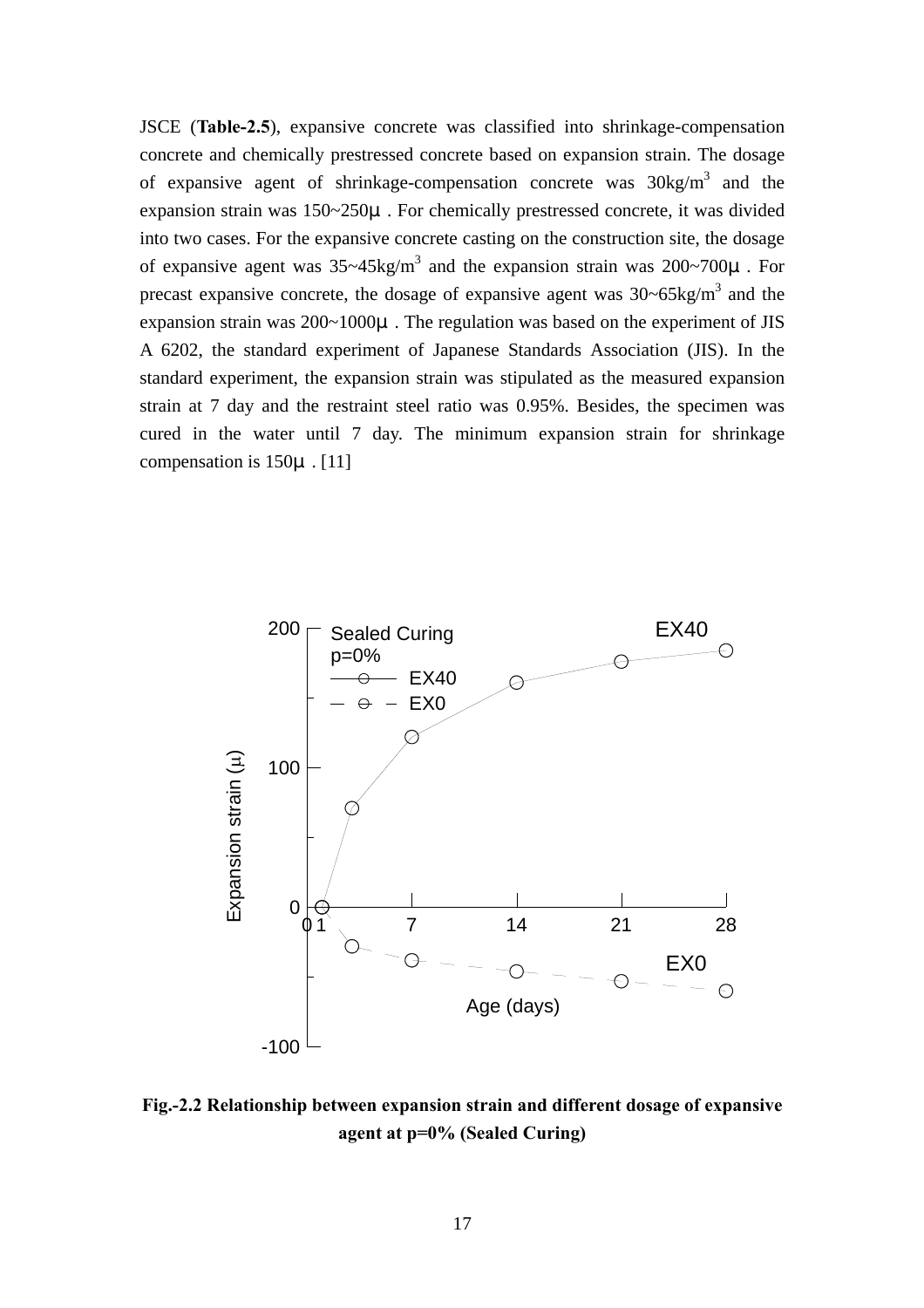

**Fig.-2.3 Relationship between expansion strain and different dosage of expansive agent at p=1.27% (Sealed Curing)** 



**Fig.-2.4 Relationship between expansion strain and different dosage of expansive agent at p=2.25% (Sealed Curing)**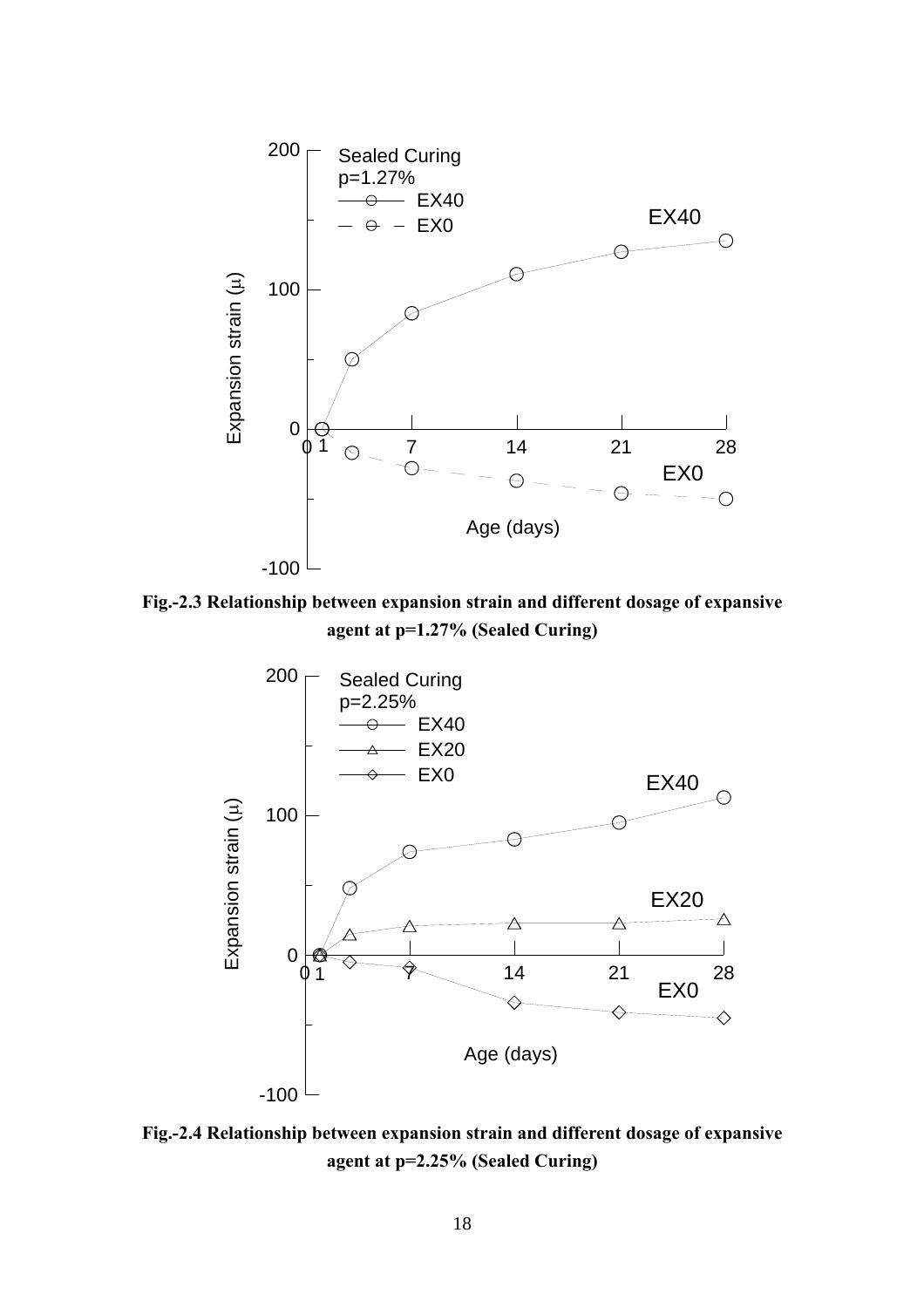

**Fig.-2.5 Relationship between expansion strain and different restraint steel ratio for EX40 (Sealed Curing)** 



**Fig.-2.6 Relationship between expansion strain and different dosage of expansive agent at p=0.95% (Sealed Curing)**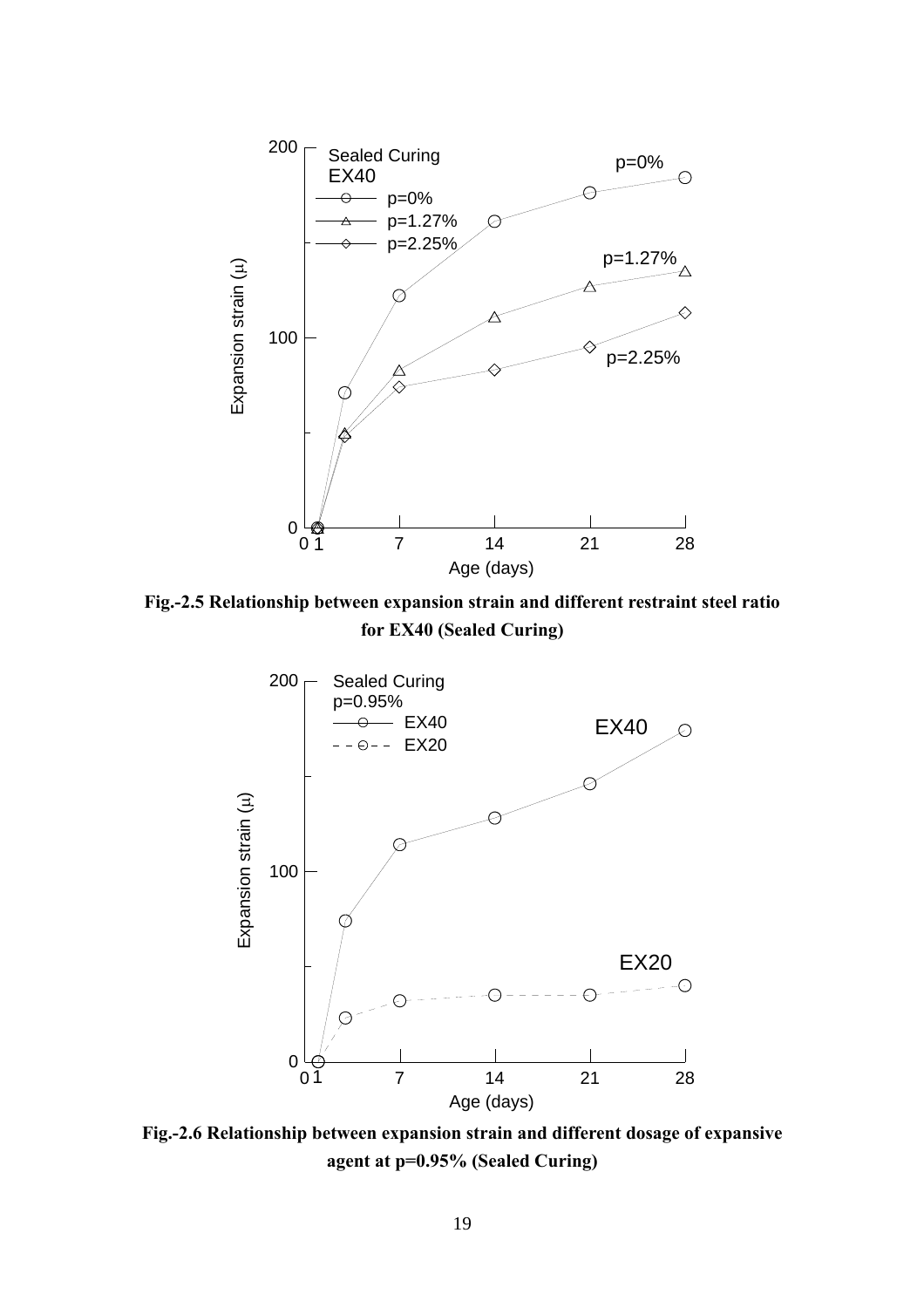|                   |                        | Chemical prestress      |                         |  |  |  |
|-------------------|------------------------|-------------------------|-------------------------|--|--|--|
|                   | Shrinkage compensation | Construction site       | Precast product         |  |  |  |
| Dosage            | $30\text{kg/m}^3$      | $30 - 45 \text{kg/m}^3$ | $30 - 65 \text{kg/m}^3$ |  |  |  |
| Expansion strain* | $150 - 250\mu$         | $200 - 700\mu$          | $200 - 1000\mu$         |  |  |  |

### **Table-2.5 Guideline of design and construction of expansive concrete (JSCE) [11]**

(\*: Expansion strain at 7 day according to the standard experiment of JIS A 6202)

As shown in **Fig.-2.4**, the expansion strain of EX20 and EX40 specimen at 7 day were only about 20μ and 75μ that were much smaller than the regulation of JSCE. Even at the age of 28 day, the expansion strain were still only about  $25\mu$  and  $110\mu$ , though the restraint steel ratio was 2.25% which was larger than 0.95% in the standard experiment. In Fig.-2.5, the expansion strain of EX40 at 7 day was  $80\mu$  and  $120\mu$ when restraint steel ration was 1.27% and 0%. Therefore, the expansion strain at  $p=0.95\%$  could be estimated reasonably to be in the range of  $80\mu$  and  $120\mu$  which was still below  $150\mu$ , the minimum expansion strain of regulation.

In order to compare the experimental results with the regulation, expansion energy method was adopted to calculate the equivalent expansion strain at  $p=0.95\%$ and the results were shown in **Fig.-2.6**. The calculation expansion strain of EX20 and EX40 at 7 day was 30μ and 115μ respectively. Both of the expansion strains were still less than the minimum value of regulation.

The insufficient expansion stain represented the shrinkage compensation of expansive concrete was not enough. In the view of stress, chemical prestress was induced into the concrete due to the steel restraint in the curing stage. After the specimen was dried, the stress status of concrete became tensile stress as the drying shrinkage increased. If the expansion strain was not enough in the curing period, crack may occur once the tensile stress of concrete overpasses tensile strength. On the contrary, if the expansion strain was enough in the curing period, the possibility of crack could be reduced greatly. (**Fig.-2.7**)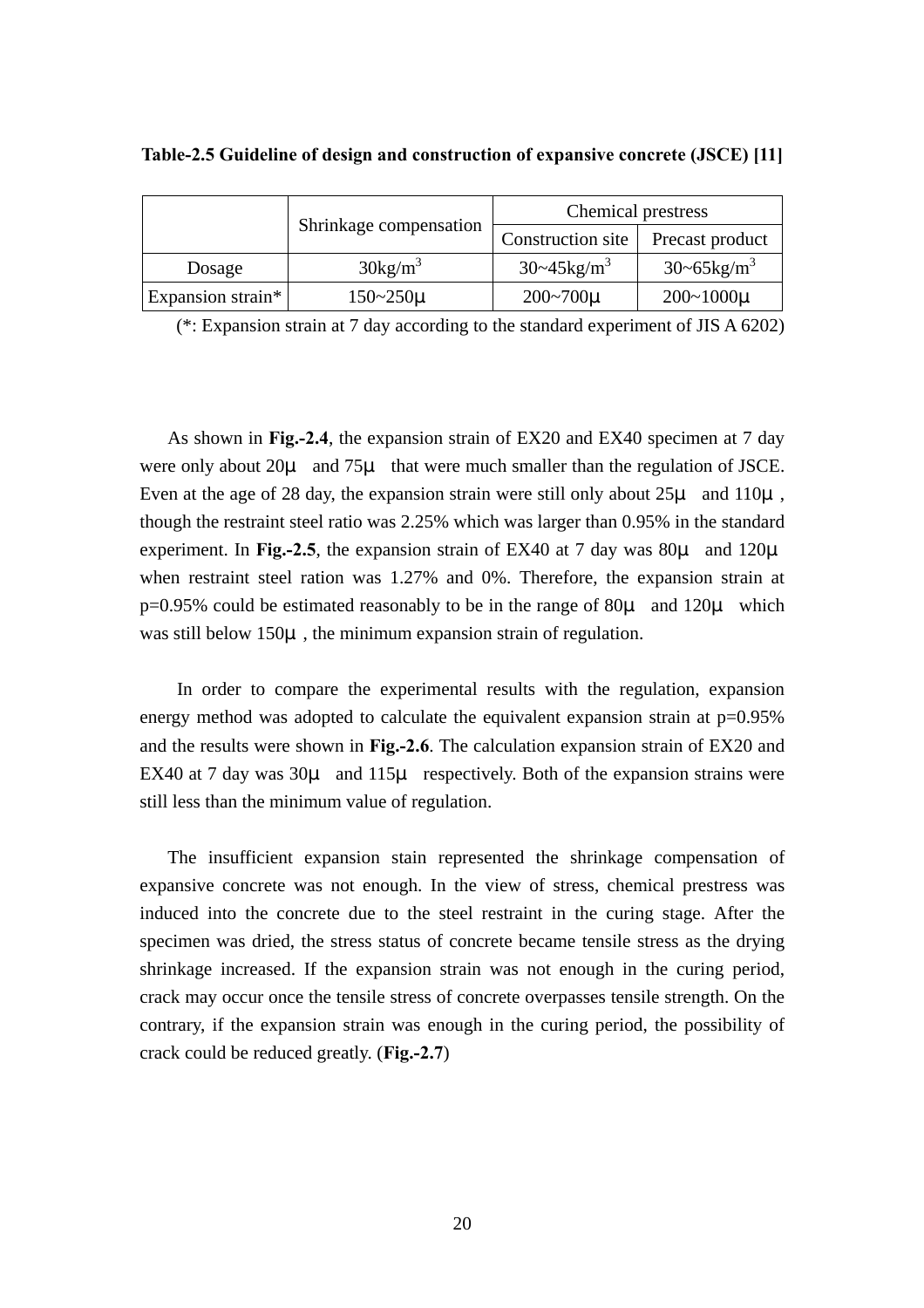

Compressive stress

### **Fig.-2.7 Cracking mechanism of expansive concrete due to insufficient expansion**

From the experimental result, the both expansion strain of EX20 and EX40 under sealed curing was not achieved the regulation of JSCE. In another words, crack may occur after drying started due to the drying shrinkage. As a matter of fact, although no crack occurred in measurement period, fine cracks were observed on the surface of EX20 specimens after seal was removed. In the case of EX40, although the expansion strain was less than  $150\mu$  at 7 day, before the specimen was dried, the expansion strain was more than 150μ. Therefore, crack was not occurred after the specimen was dried.

#### **2.3.1 Low Water-to-cement Ratio and Autogeneous Shrinkage**

Viscosity was the key for the flowability of SCC. In order to keep sufficient viscosity of SCC, a large amount of cement was employed in SCC. Therefore, most of the mix proportions of SCC were low water-to-cement ratio and high paste volume. In the case of conventional concrete, water-to-cement was high and autogeneous shrinkage was small enough to be neglected. However, as the water-to-cement ratio reduced, the percentage of autogeneous shrinkage to total shrinkage was increased rapidly. In the case of 30% of water-to-cement ratio, about 50% of shrinkage was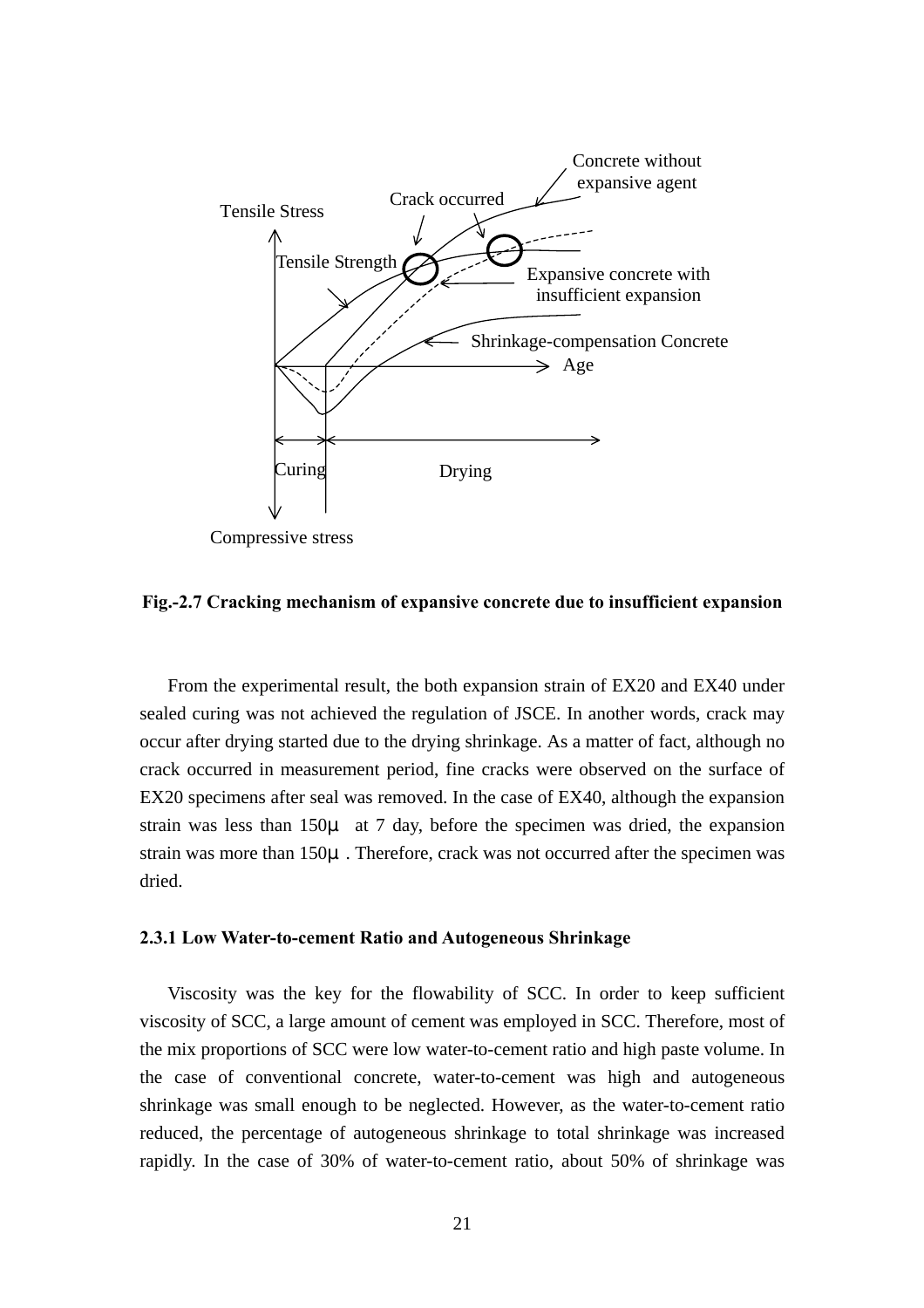from autogeneous shrinkage. Furthermore, if water-to-cement ratio was less than 20 %, almost all shrinkage came from autogeneous shrinkage. [12] **(Fig.-2.8)** As mentioned above, due to the necessity for large amount of cement, most of the water-to-cement ratio of SCC was about 30% or less than 30%. Therefore, in comparison with the high water-to-cement conventional concrete, the maximum expansion strain of SCC with the same dosage of expansive agent was reduced due to the autogeneous shrinkage.



**Fig.-2.8 Relationship between autogenous shrinkage and drying shrinkage** 

### **2.3.2 Insufficient Water Supply under Sealed Curing**



**Fig.-2.9 Water supply under water and sealed curing** 

The standard experiment in the regulation of JSCE was carried out under water curing. Thus water could be supplied from outside. Considering the actual curing condition, water curing was difficult to be carried out in construction site for 7 days.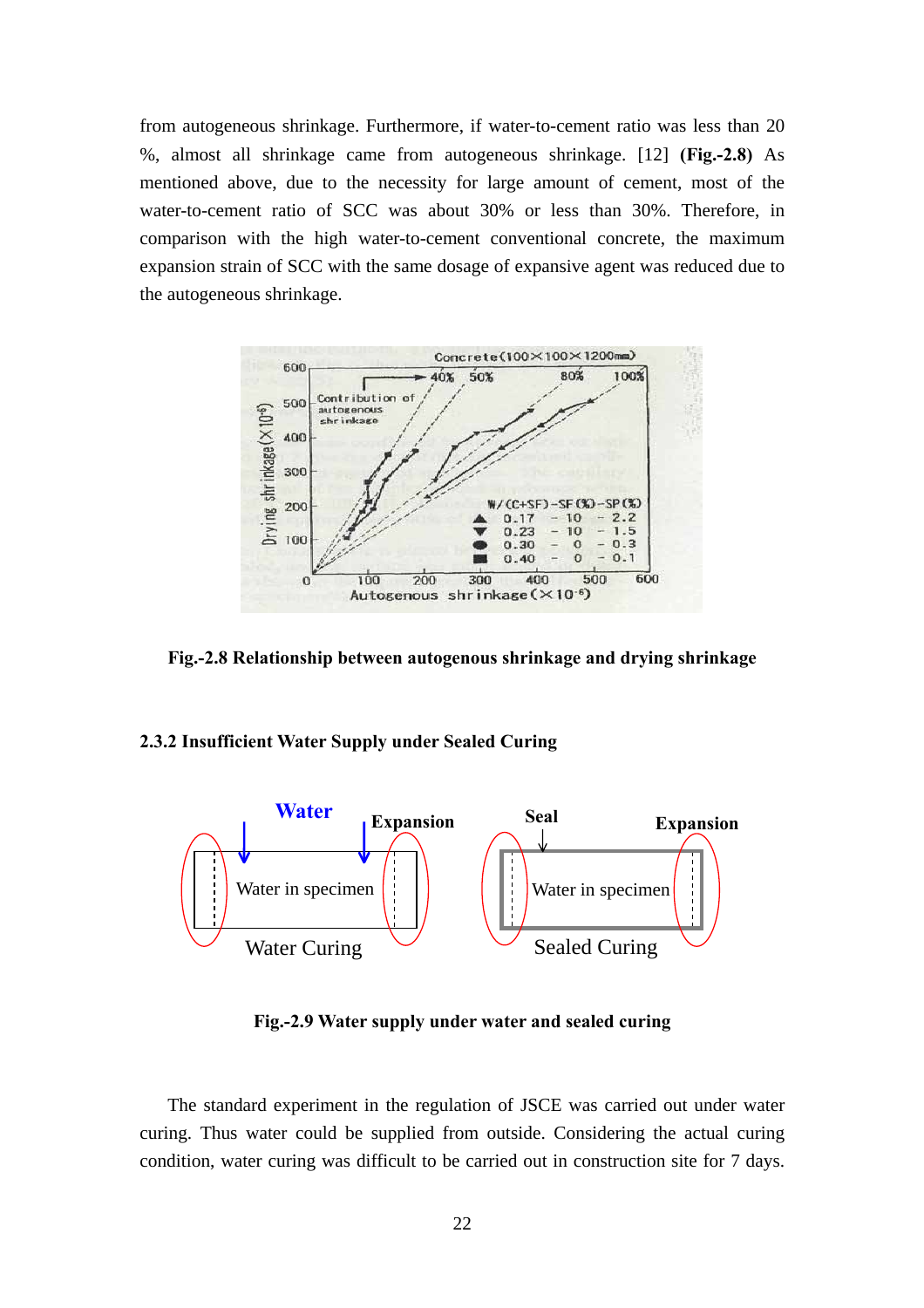On the contrary, seal curing in this experiment was closer to the practical curing condition. In this case, the water in the specimen became the only source for the hydration of expansive agent. From the experimental result, it was clear that the water existed in the specimen was not enough to provide the water for the hydration of expansive agent. In another words, the expansion strain cannot compensate the drying shrinkage after the specimen was dried.

### **2.4 Summary**

From the experimental results, the characteristics of SCC using expansive agent were revealed and generalized as follows.

- Due to the necessity of large amount of cement, the water-to-cement ratio of SCC was much smaller than conventional concrete. And the very low water-to-cement character of SCC resulted in the increase of autogeneous shrinkage. Therefore, in comparison with the high water-to-cement conventional concrete, the maximum expansion strain of SCC was less than conventional concrete with the same dosage of expansive agent. That is to say that the efficiency of expansive agent was reduced on the application of SCC under sealed curing.
- The regulation of JSCE was set up for conventional concrete using expansive agent. And the recommended expansion value was from the standard experiment carried out under water curing for 7 days. Comparing with the recommended expansion value, it was revealed for SCC using expansive agent that the minimum expansive strain couldn't be achieved under sealed curing condition. Therefore, the dosage of expansive agent for SCC under sealed curing condition had to be increased in order to achieve the enough expansion to prevent crack.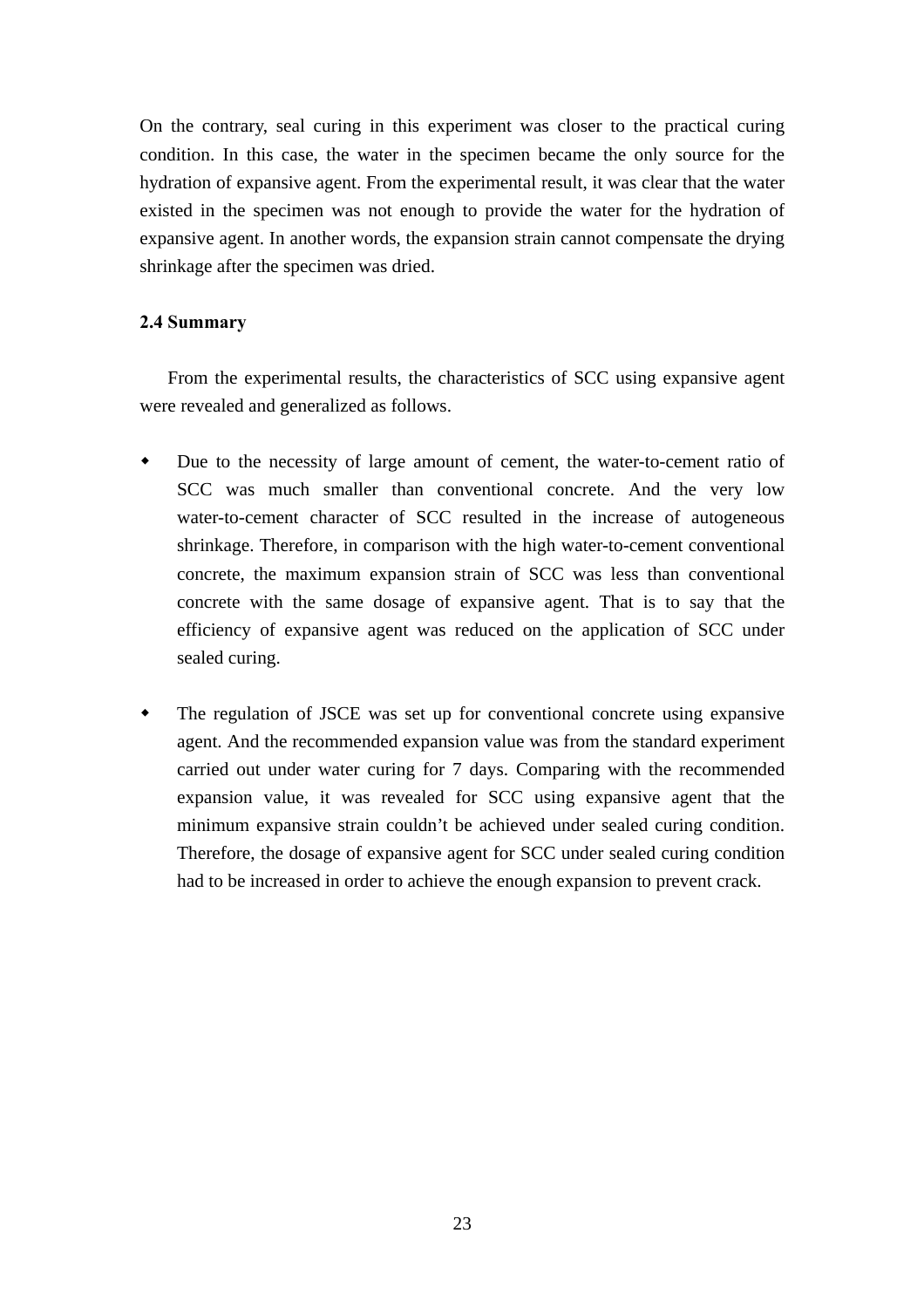### **CHAPTER 3**

# **INFLUENCE OF CURING ON SELF-COMPACTING CONCRETE USING EXPANSIVE AGENT**

### **3.1 Introduction**

From the experimental result of Chapter 2, the maximum expansion strain of SCC using expansive agent was less than that of conventional concrete with high water-to-cement ratio for the same dosage of expansive agent. And the insufficient expansion resulted in crack after the specimen was dried. It seemed that the efficiency of expansive agent was reduced on the application of SCC, due to the very low water-to-cement ratio. It was also found that the expansive characteristics greatly differ depending on curing method. In this chapter, the influence of curing method on SCC using expansive agent was studied by experimental method.

### **3.2 Experimental Procedures**

### **3.2.1 Materials and Mix Proportions**

The materials in use were as same as the used materials in Chapter 2 (**Table-2.1**). And the mix proportions were shown in **Table-3.1**. (EX20 and EX40 were as same as the mix proportions in Chapter 2.) One-axial restraint specimen was prepared and deformed bar was installed in the center of the cross-section. In addition, pure concrete specimen was prepared as well. However, since contact chip could drop when the specimen was cured in water, stain gauge was attached on the middle of deformed bar to measure the expansion strain. The outline of specimen was shown in **Fig.-3.1**.

|             | $W/P\%$ |             | W                     | C   | E  | S   | G   | <b>SP</b> |  |
|-------------|---------|-------------|-----------------------|-----|----|-----|-----|-----------|--|
| No.         |         | $W/(C+E)\%$ | Unit: $\text{kg/m}^3$ |     |    |     |     |           |  |
| <b>EX20</b> | 30.0    | 30.0        | 184                   | 594 | 20 | 793 | 780 | 7.982     |  |
| <b>EX40</b> | 30.0    | 30.0        | 184                   | 574 | 40 | 793 | 780 | 7.982     |  |
| <b>EX66</b> | 30.0    | 30.0        | 184                   | 548 | 66 | 793 | 780 | 7.982     |  |

**Table-3.1 Mix proportions of experiment**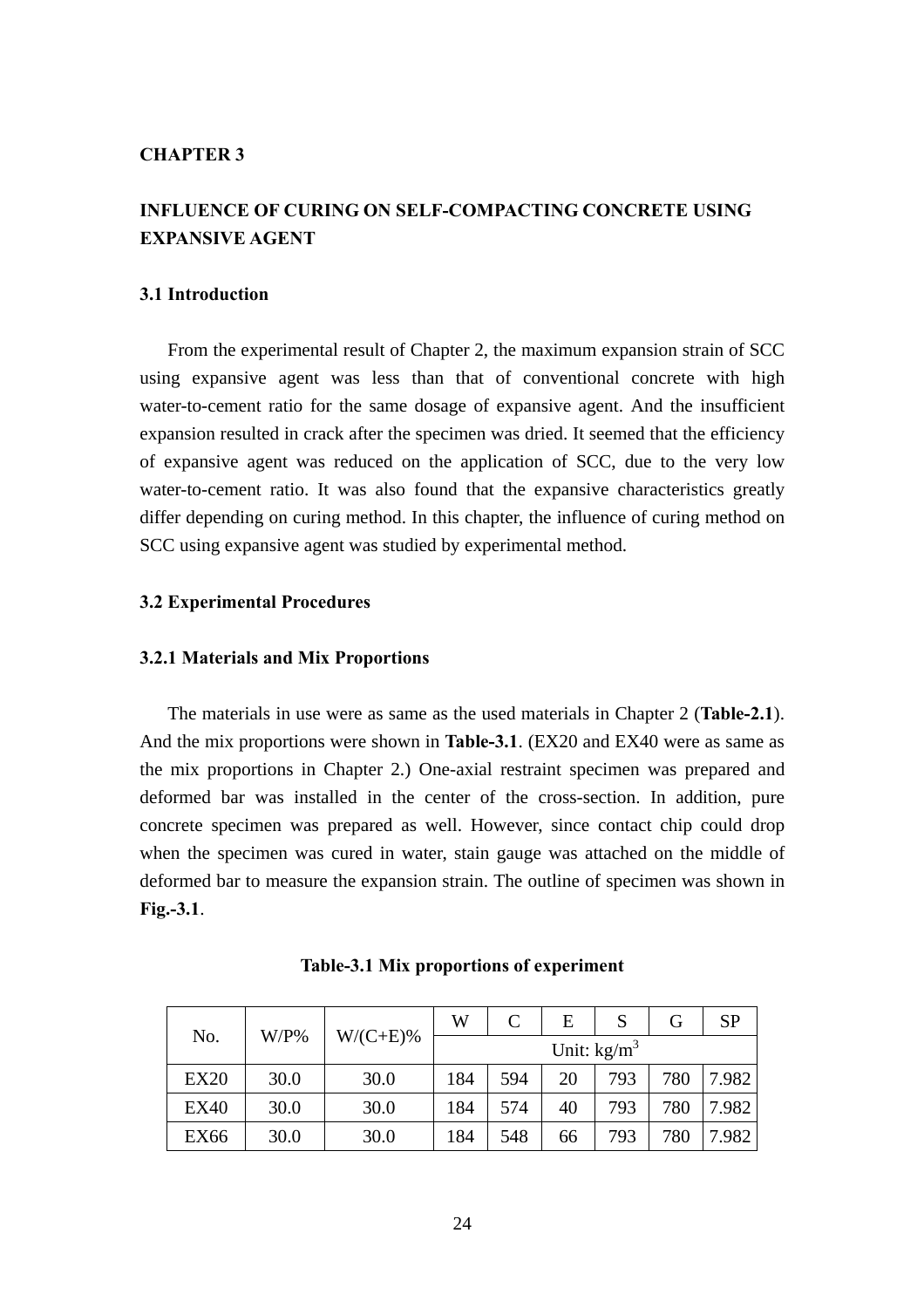

# Drying-curing and Sealed-curing specimen

Water-curing specimen



**Fig.-3.1 Outline of specimen**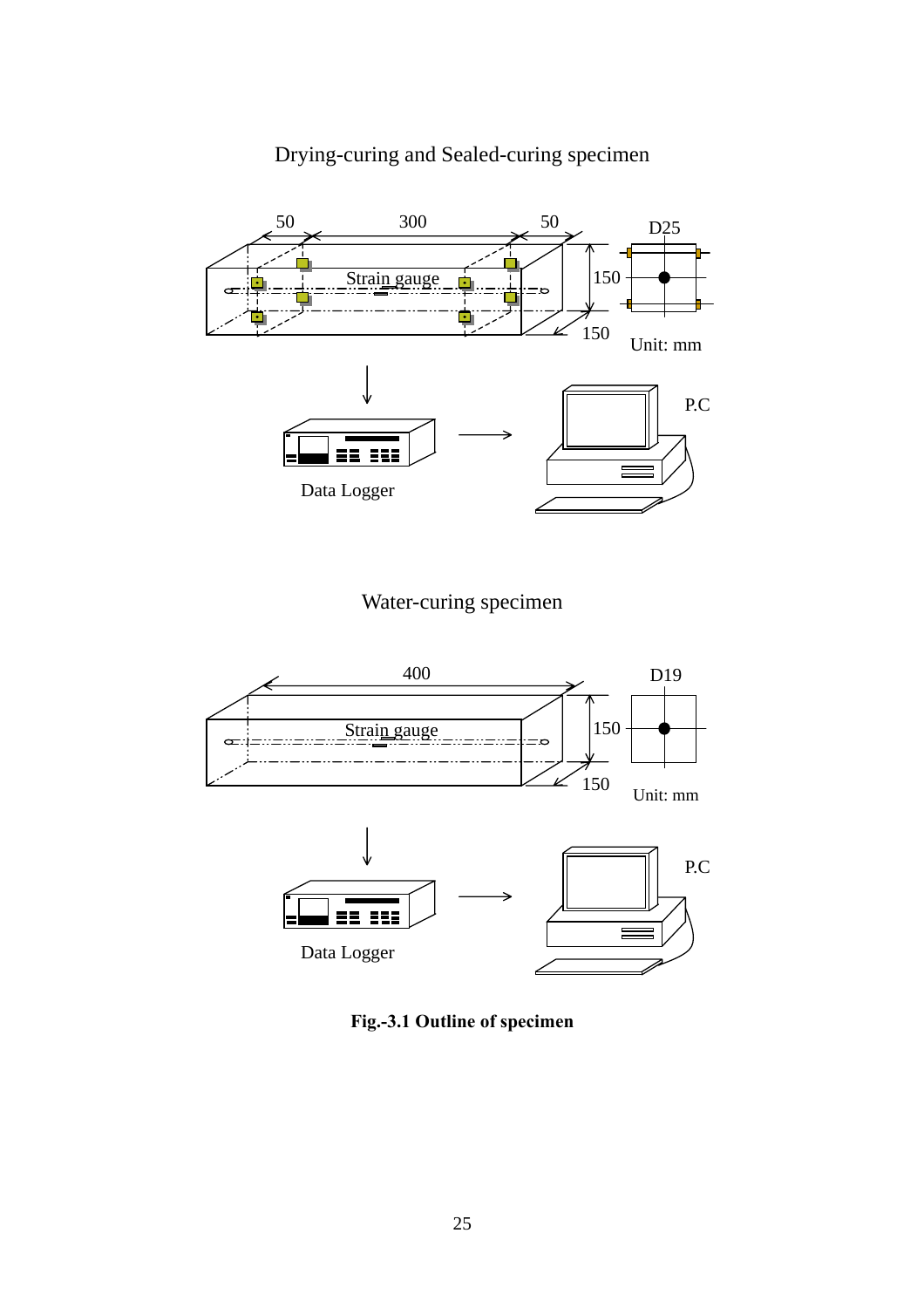|             |                   | Sealed curing      | Water curing       |
|-------------|-------------------|--------------------|--------------------|
|             | Drying curing     | $(3 \text{ days})$ | $(7 \text{ days})$ |
| EX20        |                   |                    | $p=0\% \& 1.27\%$  |
| <b>EX40</b> | $p=0\% \& 2.25\%$ | $p=0\% \& 2.25\%$  | $p=0\% \& 1.27\%$  |
| EX66        | $p=0\% \& 2.25\%$ | $p=0\% \& 2.25\%$  |                    |

### **Table-3.2 List of the specimen and curing condition**

### **3.2.2 Measurement and Curing**

The influence of curing method on SCC using expansive agent was studied. In this experiment, three types of curing methods were employed: drying curing, sealed curing and water curing. (**Table-3.2**)

The mold was removed at the age of 1 day for all specimens. For the drying- and sealed-curing specimen, contact chips were attached at 50 mm away from the edge of the member and the strain gauge was attached on the center of deformed bar. Sealed-curing specimens were sealed with double layers of polyethylene. All sealed-curing specimens were placed in the temperature-controlled room at 20 °C and  $RH = 60\%$ . The seal was removed at the age of 4 day and then all specimens were put in the same environment to observe the crack. With regard to the drying-curing specimen, it was explored to the atmosphere in temperature-controlled room after mold was removed. The expansion strain of drying- and sealed- specimen was measured from the spacing of contact chips and the strain gauge on deformed bar from data logger. (**Fig.-3.1**)

In the case of water curing, after the mold was removed at 1 day, the specimen was cured in the water until the age of 7 day. During this time, the expansion strain was measured from data logger connected to the strain gauge on the center of deformed bar. Then the specimen was moved out of water and put in the temperature-controlled room to observe the crack.

### **3.3 Experimental Results and Discussion**

### **3.3.1 Curing Effect on Expansion Strain of Different Dosage of Expansive Agent**

The experimental results of EX66 measured from contact chips were shown in **Fig.-3.2** and **Fig.-3.3**. The expansion strain before the seal was removed was about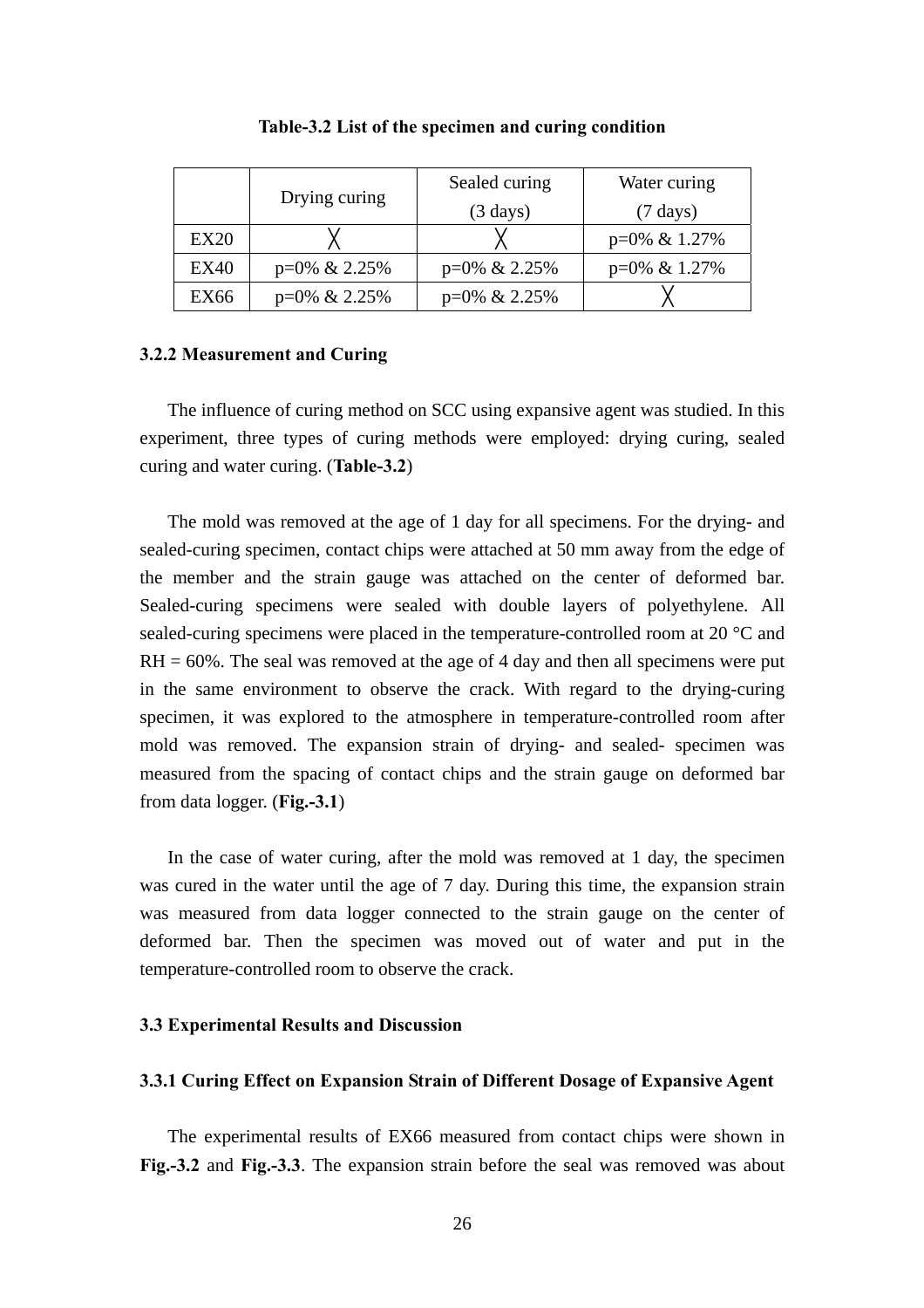1000μ and 1500μ for the restraint and unrestraint specimen respectively. Even for the drying-curing specimen, expansion strain was about  $500\mu$  and  $1000\mu$  for the restraint and unrestraint specimen respectively. The excessive expansion could be observed by the difference of expansion strain measured from contact chips and strain gauge on the deformed bar. (**Fig.-3.4**) After seal was removed one day, the expansion strain measured from contact chips and strain gauge was about  $700\mu$  and  $100\mu$ respectively. The great difference of expansion strain was revealed that the restraint of deformed bar could not cover the whole concrete cross-section due to the great dosage of expansive agent. Therefore, the excessive expansion was occurred on the concrete surface and resulted in the crack in the early age. For the drying-curing specimen, the same phenomenon was observed and crack was occurred in three days. (**Photo-3.1** and **Photo-3.2**) In addition, there was no clear decrease of expansion strain after the seal was removed since the crack already occurred before the seal was removed. With regard to EX40, there was no difference of the expansion strain measured from contact chips and strain gauge.

The experimental results of EX20 and EX40 under water curing were shown in **Fig.-3.5**. In the case of EX40, the expansion strain at 7 day was about  $160\mu$  which was more than the minimum value of regulation of JSCE, though the restraint steel ration was 1.27% which is higher than 0.95%. However, in the case of EX20, the expansion strain at 7 day was only 75μ when restraint steel ratio is 1.27%. Even without steel's restraint, the expansion strain of unrestrained specimen was only about 100μ. (**Fig.-3.6**) In addition, for EX20, the influence of restraint steel was not clear due to the insufficient expansive agent. (**Fig.-3.7**) As to EX40, the effect of restraint steel was very clear. (**Fig.-3.8**) In **Fig.-3.9** and **Fig.-3.10**, the expansion strain of EX40 under water curing was compared with the experimental result under sealed curing in Chapter 2. It was clear that the expansion stain was increased substantially due to the sufficient supplement of water from outside.

The equivalent expansion strain at  $p=0.95%$  was calculated by expansion energy method and the results were shown in **Fig.-3.11**. The calculation expansion strain of EX20 and EX40 at 7 day was about 90μ and 190μ respectively. In the case of EX20, after the specimens were dried, crack occurred on not only the restrained specimen ( $p=1.27\%$ ) but also unrestrained specimen ( $p=0\%$ ) since the insufficient expansion strain of both specimens. It was found that  $20\text{kg/m}^3$  of expansive agent was not enough for SCC to prevent crack. On the other hand, crack was not occurred on both specimens of EX40.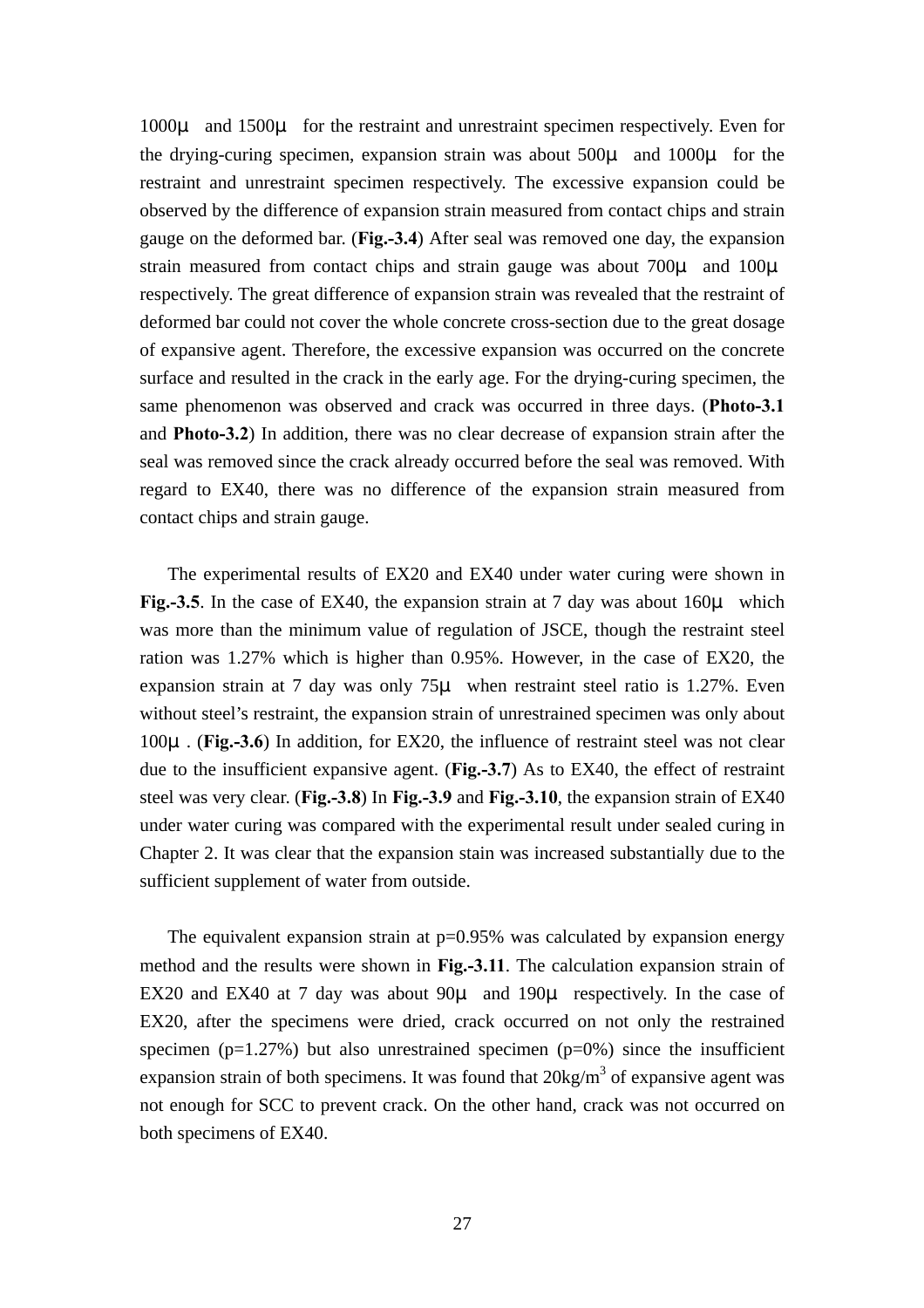

**Fig.-3.2 Relationship between expansion strain and different restraint steel ratio for EX66 (Sealed Curing)** 



**Fig.-3.3 Relationship between expansion strain and different restraint steel ratio for EX66 (Drying Curing)**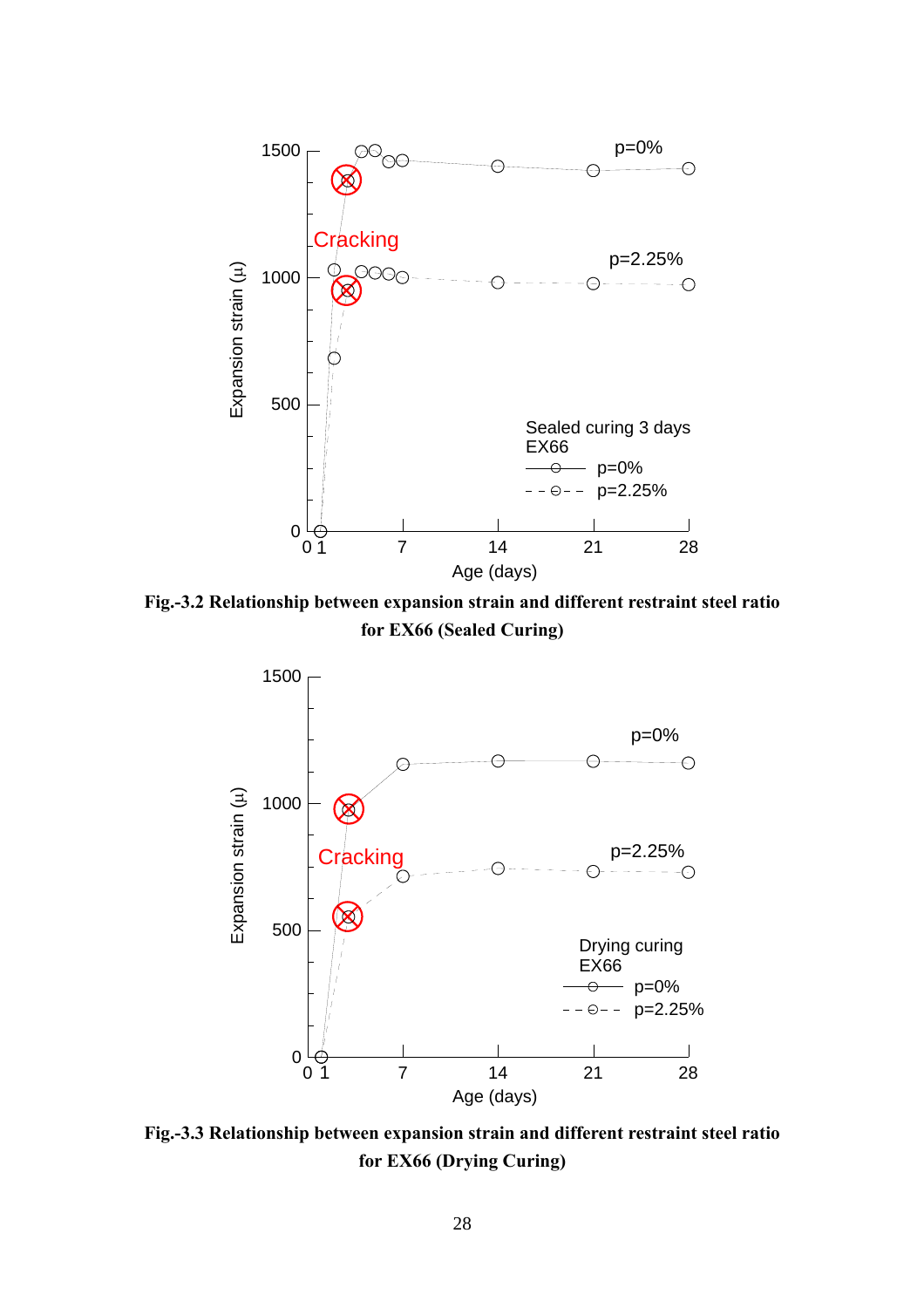

**Fig.-3.4 Relationship between expansion strain measured from contact chips and strain gauge on deformed bar for EX66 at p=2.25% (Sealed Curing)** 



**Fig.-3.5 Relationship between expansion strain and different dosage of expansive agent at p=1.27% (Water Curing)**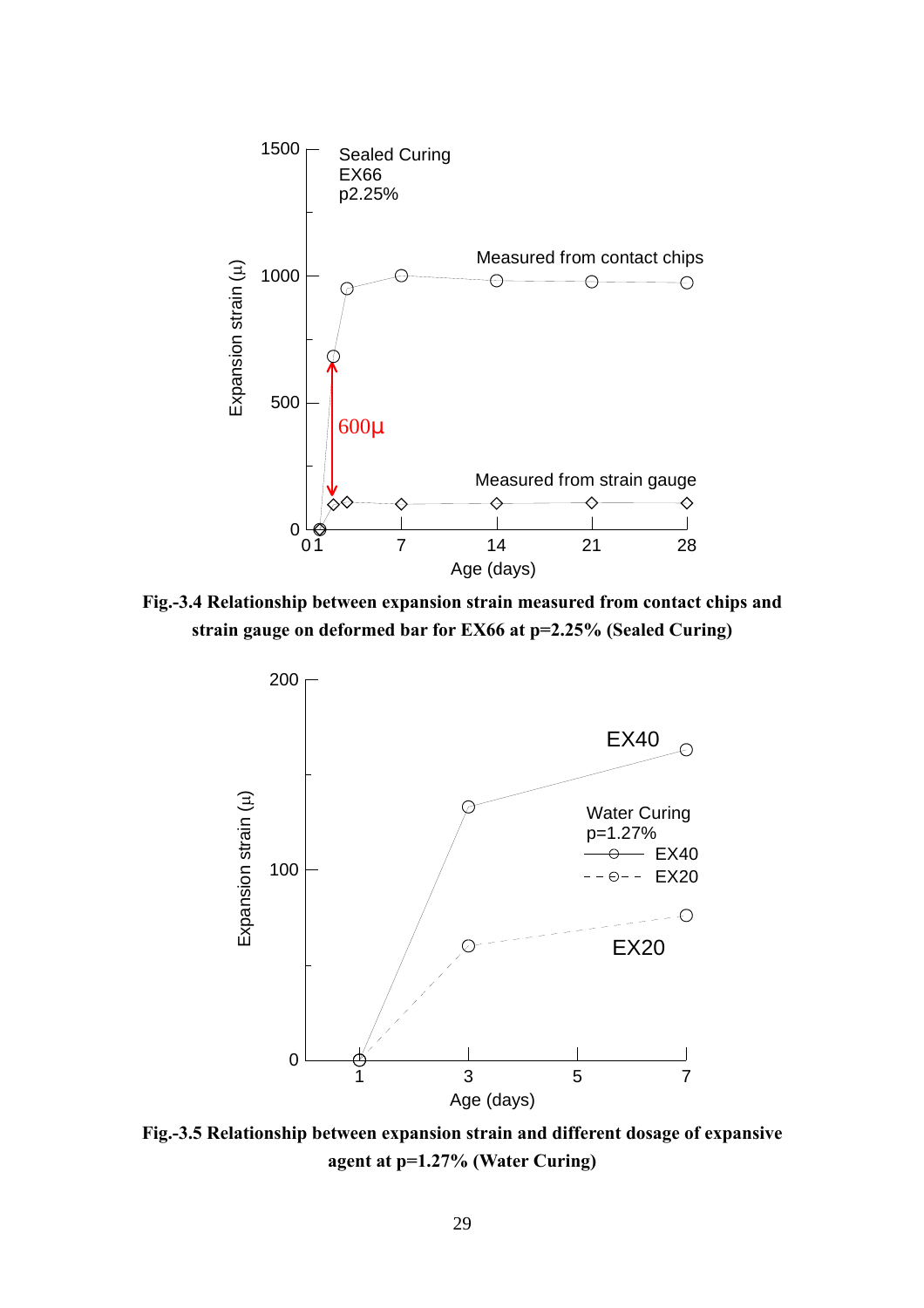

**Fig.-3.6 Relationship between expansion strain and different dosage of expansive agent at p=0% (Water Curing)** 



**Fig.-3.7 Relationship between expansion strain and different restraint steel ratio for EX20 (Water Curing)**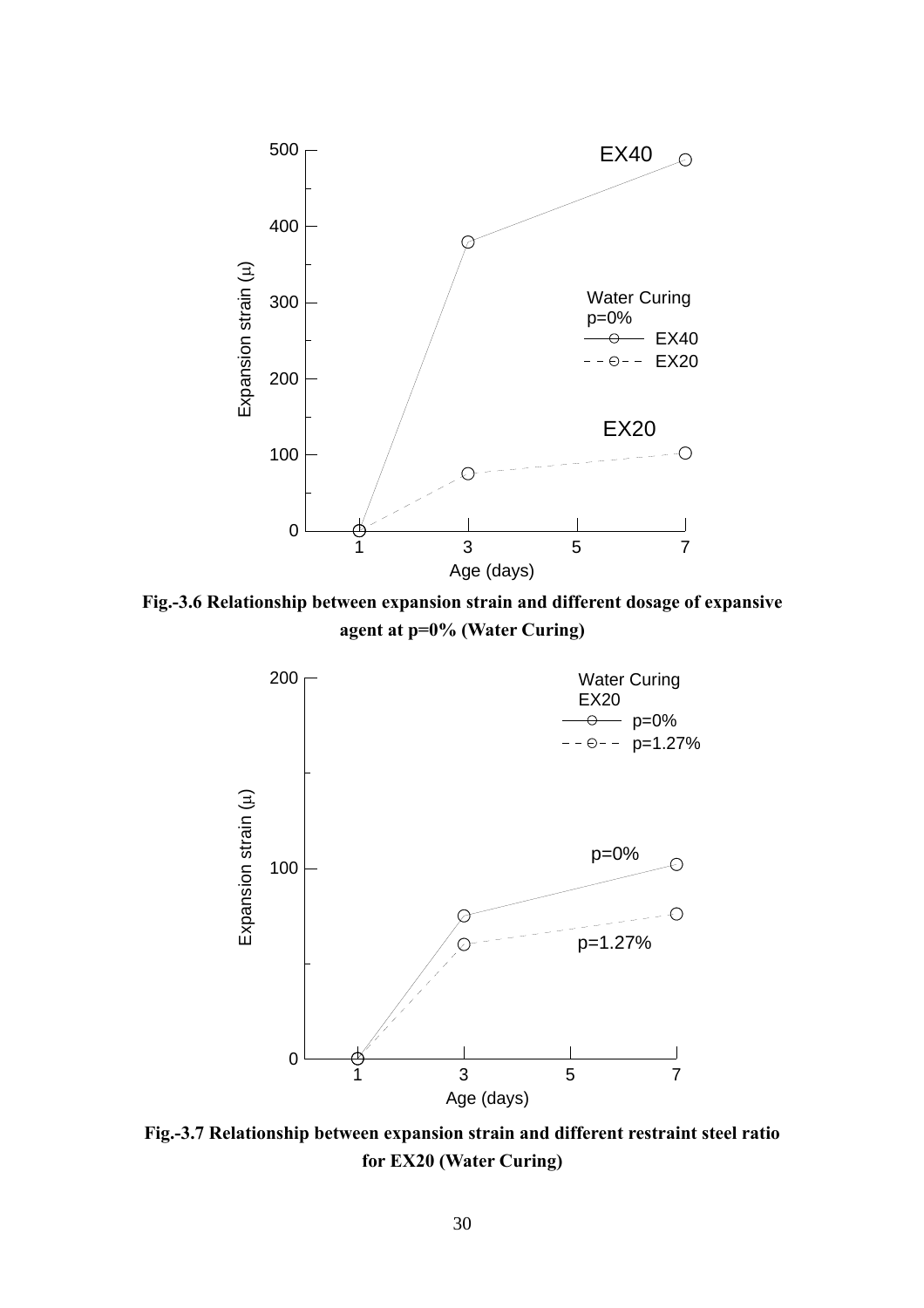

**Fig.-3.8 Relationship between expansion strain and different restraint steel ratio for EX40 (Water Curing)** 



**Fig.-3.9 Relationship between expansion strain and different curing method for EX40 (p=1.27%)**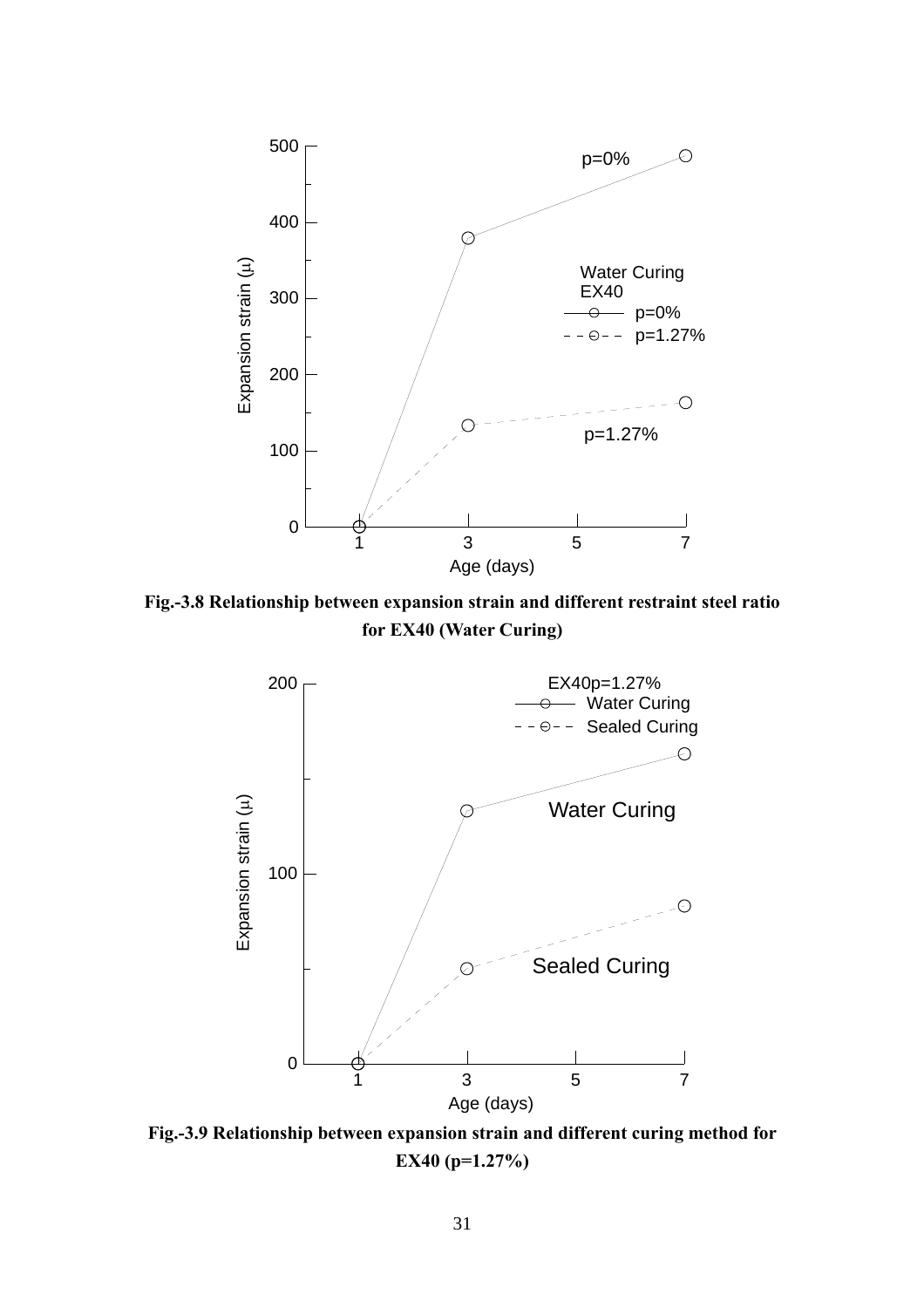

**Fig.-3.10 Relationship between expansion strain and different curing method for EX40 (p=0%)** 



**Fig.-3.11 Relationship between expansion strain and different dosage of expansive agent at p=0.95% (Water Curing)**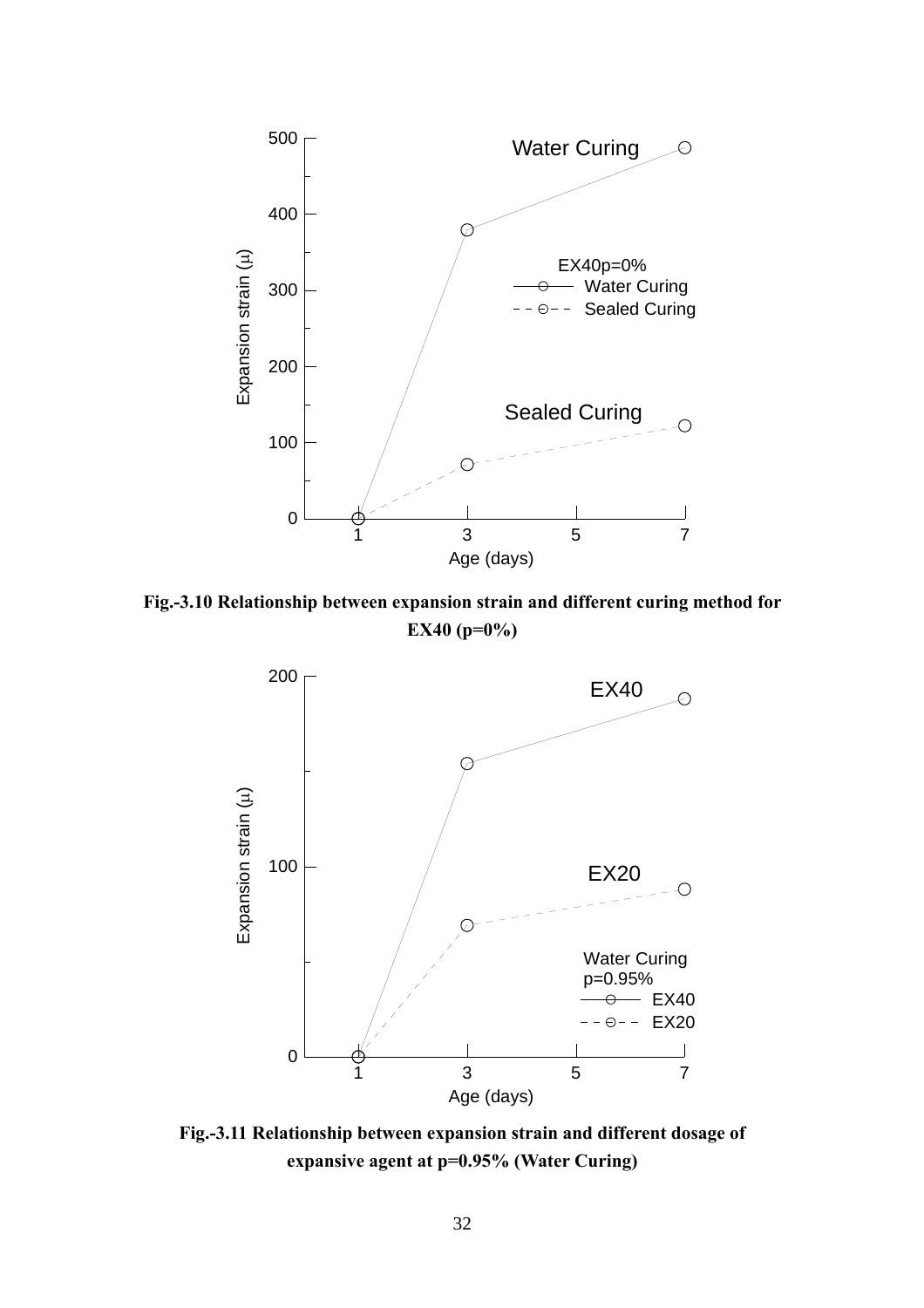From the above experimental results, for SCC, it was found that the difference on expansion under water- and sealed-curing was very clear for EX40. On the other hand, the influence of the drying-curing on the expansion was not so clear compared with the sealed curing. It was revealed that the necessity for water in SCC using expansive agent was higher than the conventional concrete with the same dosage of expansive agent. (**Fig.-3.12**)



**Fig.-3.12 Relationship between expansion strain and dosage of expansive agent under different curing methods** 

### **3.3.2 Cracking Occurrence Mechanism**

Although crack occurred on both of specimen EX20 and EX66, the cracking occurrence mechanism and time of EX66 was different with the case of EX20. (**Fig.-3.13**)

Considering the expansion strain of EX20, EX40 and EX66 at the age of 3 day under sealed curing, it was  $15\mu$ ,  $48\mu$  and  $949\mu$  respectively. The expansion strain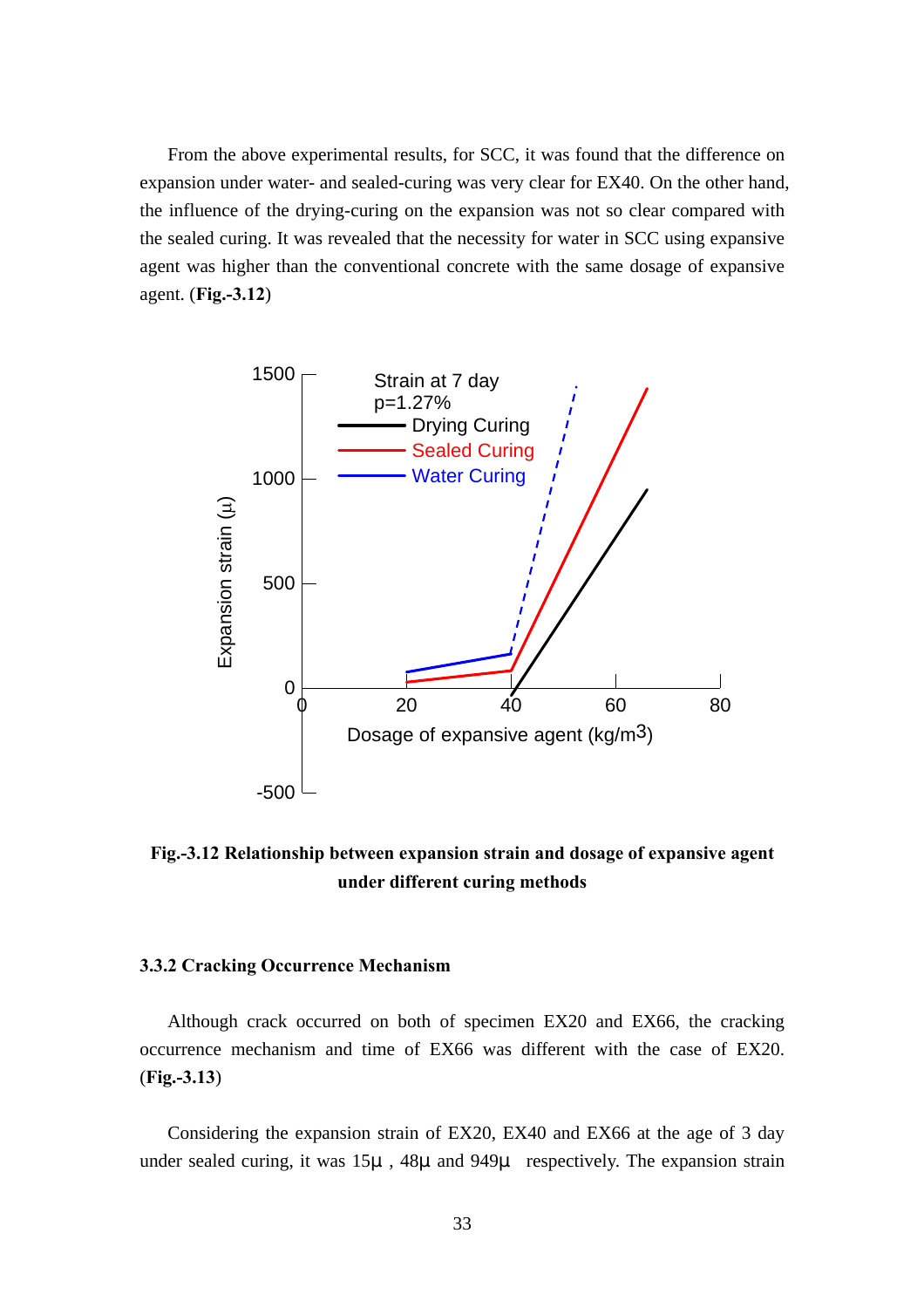increased substantially when the dosage of expansive agent was increased from 40 kg/m<sup>3</sup> to 66 kg/m<sup>3</sup>. It was revealed that most of the water in the specimen under sealed curing was consumed by the hydration of expansive agent, since the hydration speed of expansive agent was much faster than cement. [13] (**Fig.-3.14**) Then due to the excessive expansion, crack was occurred in the very early age.

In the case of EX20, the insufficient expansion stain represented the shrinkage compensation of expansive concrete was not enough to compensate the shrinkage after the specimen was dried, even the specimen was cured in water for 7 days. After mold was removed, the expansion strain was changed to be shrinkage as the drying shrinkage increased. And the stress status of concrete was changed from compression to be tension as well. Then crack was occurred when the tensile stress of concrete over-passed concrete's tensile strength.





Combining the experimental results in chapter 2 and chapter 3,  $40 \text{kg/m}^3$  of expansive agent could be the appropriate dosage for SCC. Since as the dosage of expansive agent was increased from  $40\text{kg/m}^3$  to  $66\text{kg/m}^3$ , crack was occurred even under drying curing.  $40 \text{kg/m}^3$  was more than the recommended dosage  $30 \text{kg/m}^3$  in JSCE for shrinkage compensation. In comparison with conventional concrete, it was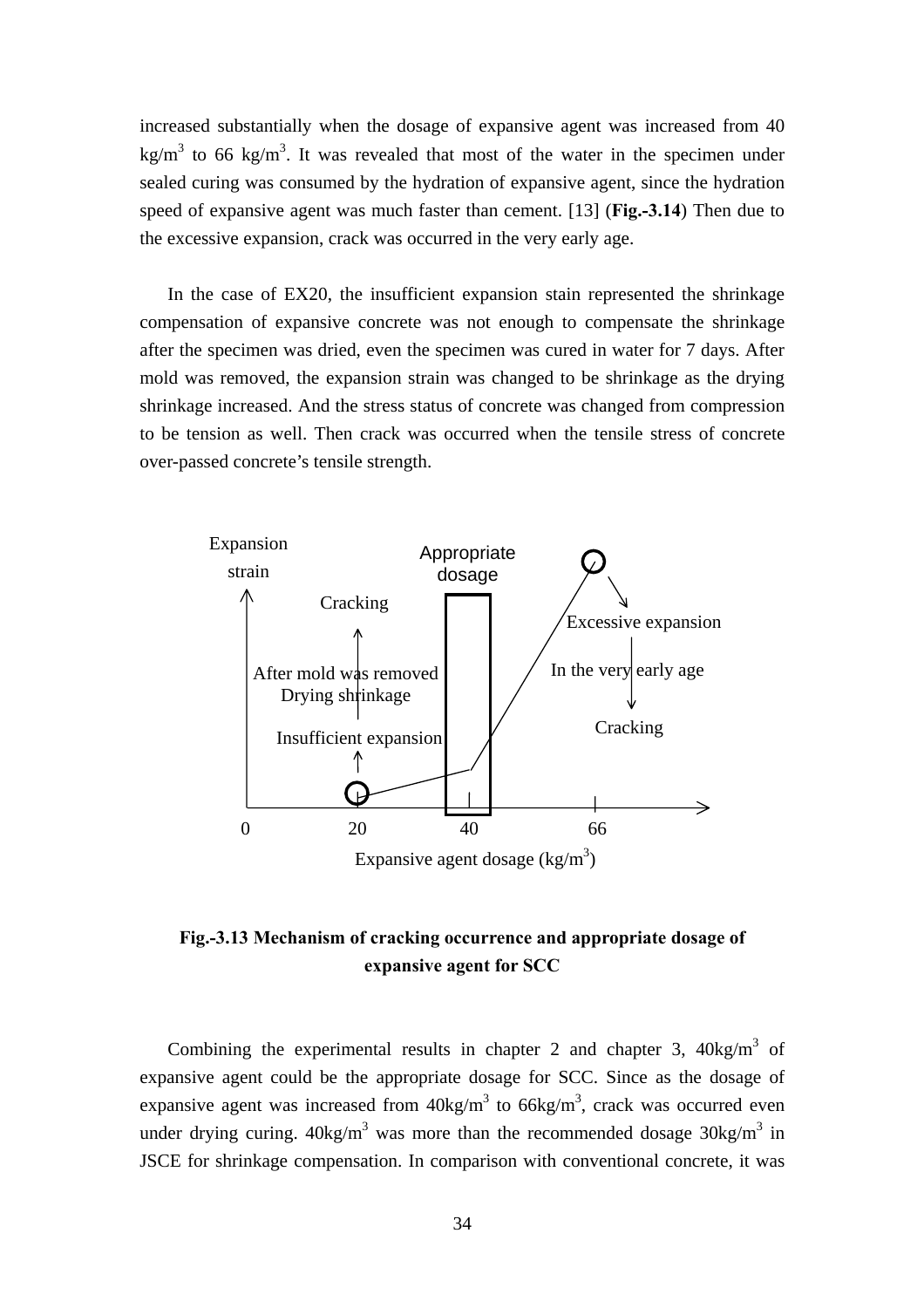found that the dosage of expansive agent has to increase when expansive agent is going to be employed in SCC. (**Fig.-3.13**)



**Fig.-3.14 Hydration speed of expansive agent and cement [13]** 

## **3.4 Summary**

- The expansive characteristics greatly differ depending on curing method. From the experimental result, it was found that the necessity for water in SCC using expansive agent was much higher than the conventional concrete with the same dosage of expansive agent. The difference on expansion under water- and sealed-curing was very clear. On the other hand, the influence of the drying-curing on the expansion was not so clear compared with the sealed curing.
- $\bullet$  40kg/m<sup>3</sup> of expansive agent was proposed as the appropriate dosage for SCC that was higher than the regulation of JSCE. In addition, water curing was strongly recommended since water supplement was the most important factor for expansive agent. The excessive dosage of expansive agent resulted in crack at the very early age. Therefore, for the structure that water curing was available, water curing was strongly recommended, such as the big area plate that poor curing could be carried out. For the other structures that water curing was difficult to be carried out, the dosage of expansive agent had to be increased in order to achieve the enough expansion to prevent crack.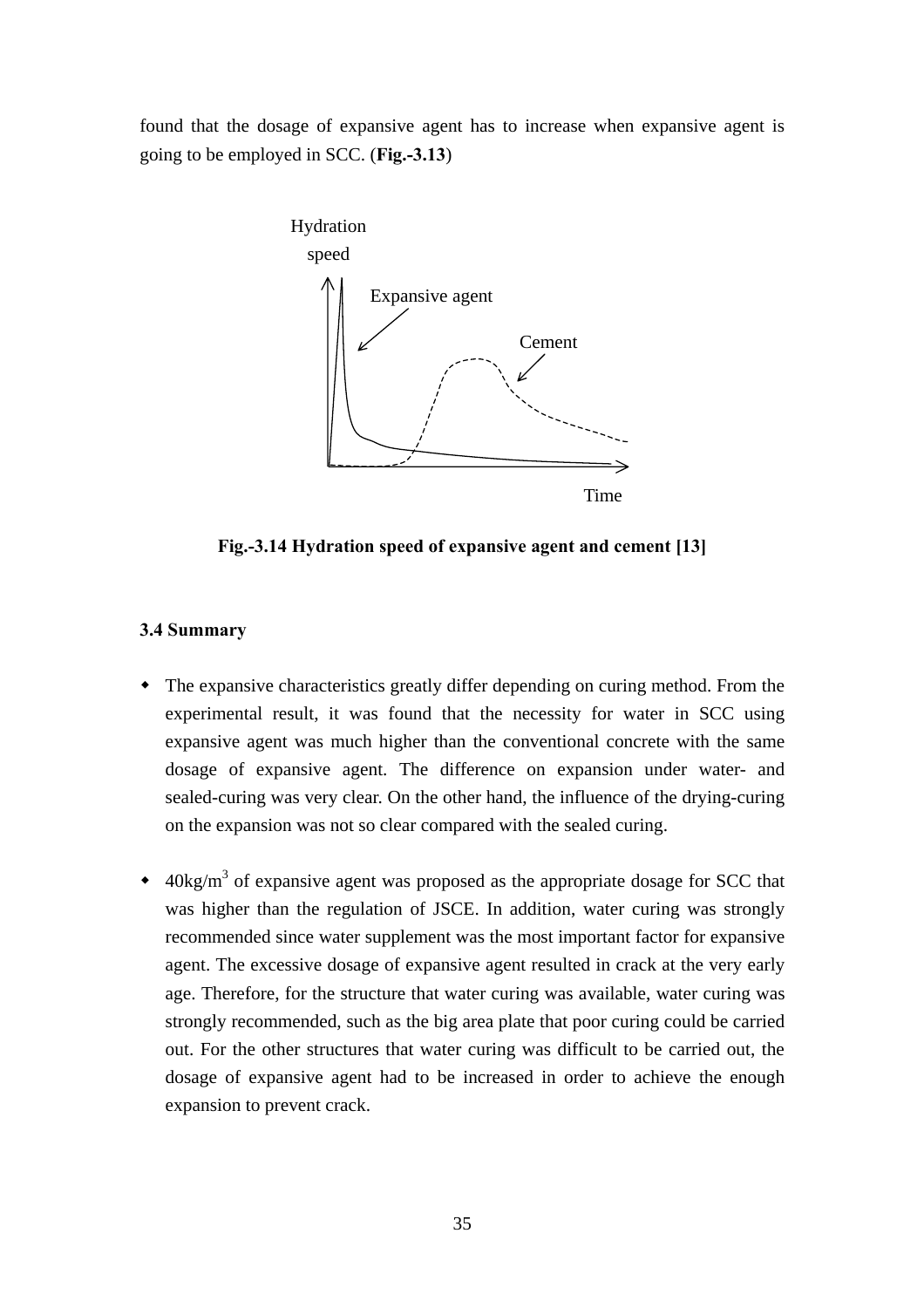

**Photo-3.1 Crack occurred on the surface of drying-curing specimen due over-expansion (EX66)** 



**Photo-3.2 Crack occurred on the surface of sealed-curing specimen due over-expansion (EX66)**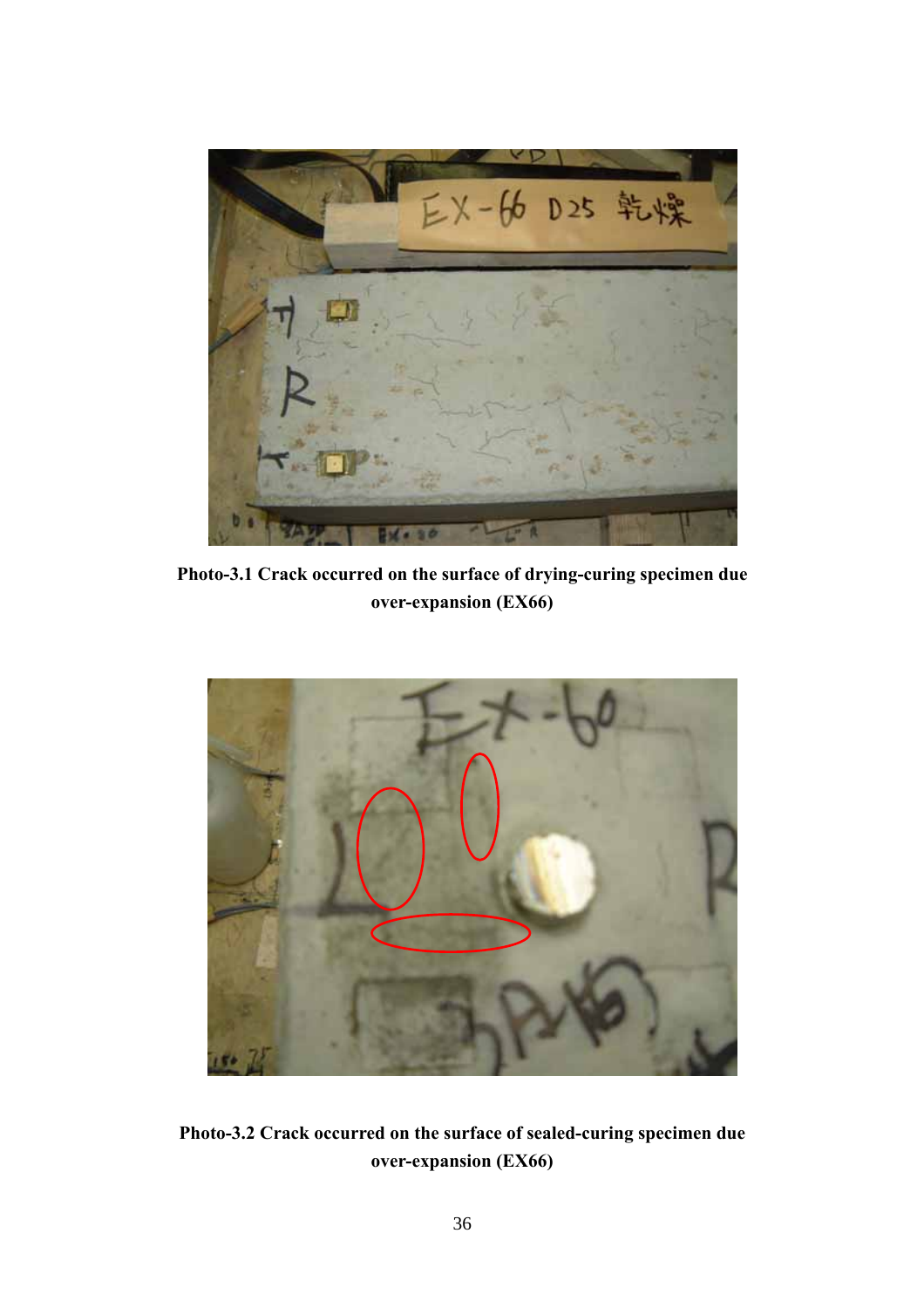### **CHAPTER 4**

# **INFLUENCE OF COARSE AGGREGATE ON SELF-COMPACTING CONCRETE USING EXPANSIVE AGENT**

### **4.1 Introduction**

As mentioned in previous chapters, in order to keep sufficient viscosity of SCC to avoid material segregation, a large amount of cement was employed in SCC. Therefore, most of the mix proportions of SCC were low water-to-cement ratio and high paste volume. Moreover, when concrete passed the complicated cross section or heavy reinforcement zone, good passing ability was indispensable to avoid block. Therefore the amount of coarse aggregate was limited to assure the passing ability. That was to say that the amount of powder was the key of the viscosity and the amount of coarse aggregate was related to passing ability.

In this chapter, the influence of coarse aggregate on expansion of SCC using expansive agent was investigated by experimental method.

#### **4.2 Experimental Procedures**

### **4.2.1 Materials and Mix Proportions**

The materials in use and the mix proportions were shown in **Table-4.1** and **Table-4.2**.  $40\text{kg/m}^3$  of expansive agent was employed and the water-to-cement ratio and the ratio of sand to mortar in volume (Vs/Vm) were fixed at 30% and 45% for all mixing proportions. The only one varied parameter was the absolute volume of coarse aggregate. The mixing proportion of G0.29, G0.32 and G0.35 represented that the absolute volume of coarse aggregate was 0.29, 0.32 and  $0.35 \text{m}^3/\text{m}^3$  respectively. Besides, all mix proportions showed the good workability.

One-axial restraint specimen was prepared and deformed bar was installed in the center of the cross-section. Since contact chip could drop when the specimen was cured in water, mold gauge was set in the middle of specimen and connected to data logger. The outline of specimen was shown in **Fig.-4.1**.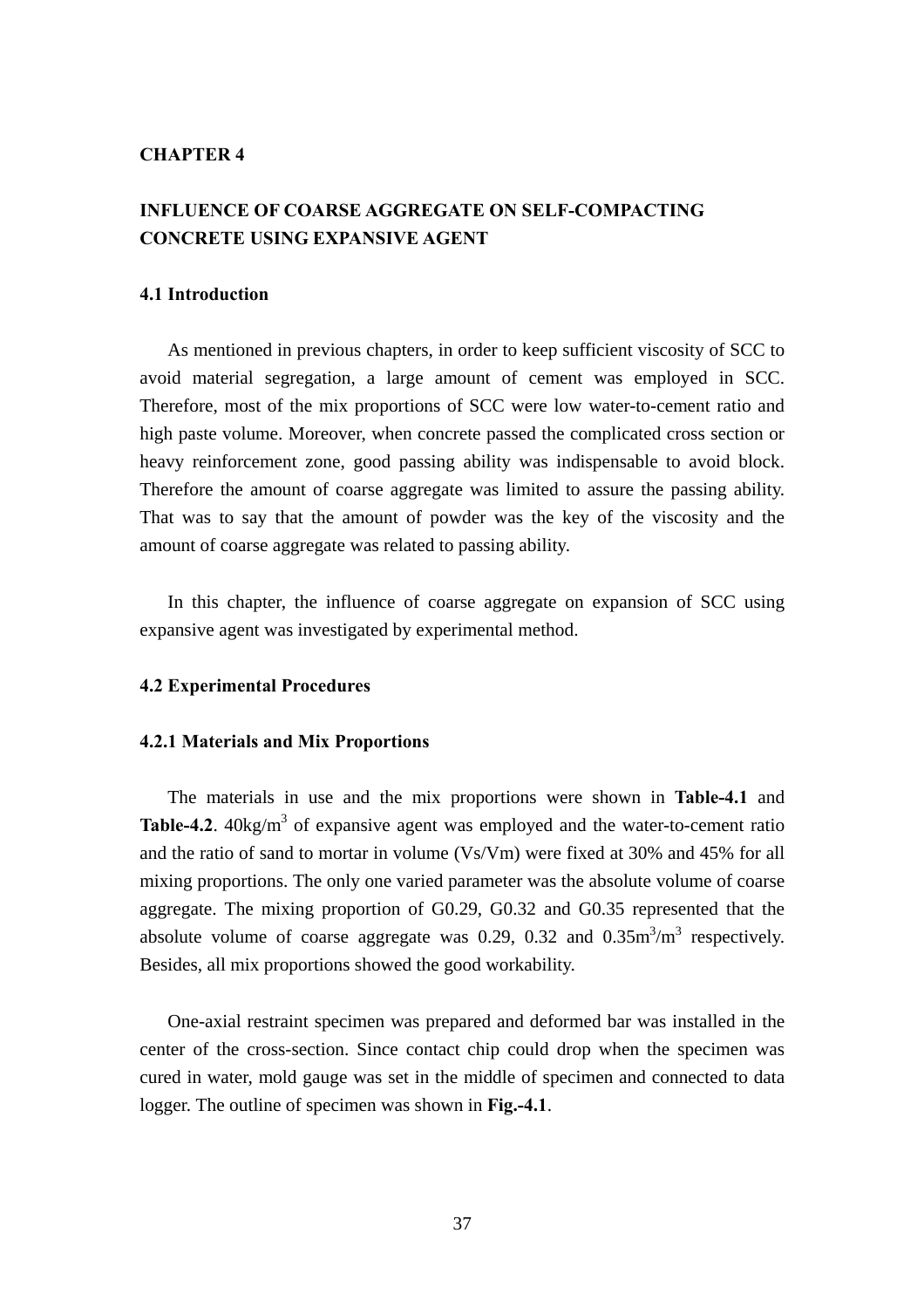| Cement          |     | Low Heat Cement: Specific gravity: 3.24                                                |
|-----------------|-----|----------------------------------------------------------------------------------------|
| Expansive agent | E   | CSA System: Specific gravity: 3.20                                                     |
| Admixture       | SP. | SP-S: Polycarboxylic acid-based AE HWRA                                                |
|                 |     |                                                                                        |
| Fine aggregate  |     | Crushed sand (C.S.): Specific gravity: 2.60<br>Sea sand (S.S.): Specific gravity: 2.58 |
| Gravel          | G   | Specific gravity: 2.68                                                                 |
| Steel           |     | Es: 210 kN/mm <sup>2</sup>                                                             |

# **Table-4.1 Materials used in experiment**

**Table-4.2 Mix proportions of experiment** 

| No.                 |     | $ W/(C+E) Vs/Vm Vw/Vp E/(C+E) $ |     |       | W   | $\mathsf{C}$ | E  | S              | G   | <b>SP</b> |
|---------------------|-----|---------------------------------|-----|-------|-----|--------------|----|----------------|-----|-----------|
|                     |     |                                 |     |       |     |              |    | Unit: $kg/m^3$ |     |           |
| $G$ <sub>0.29</sub> | 30% | 45%                             | 97% | 6.59% | 184 | 574          | 40 | 791            | 780 | 7.98      |
| $G$ <sub>0.32</sub> | 30% | 45%                             | 97% | 6.88% | 176 | 548          | 40 | 757            | 858 | 7.64      |
| G(0.35)             | 30% | 45%                             | 97% | 7.21% | 168 | 522          | 40 | 723            | 936 | 7.30      |



**Fig.-4.1 Outline of specimen**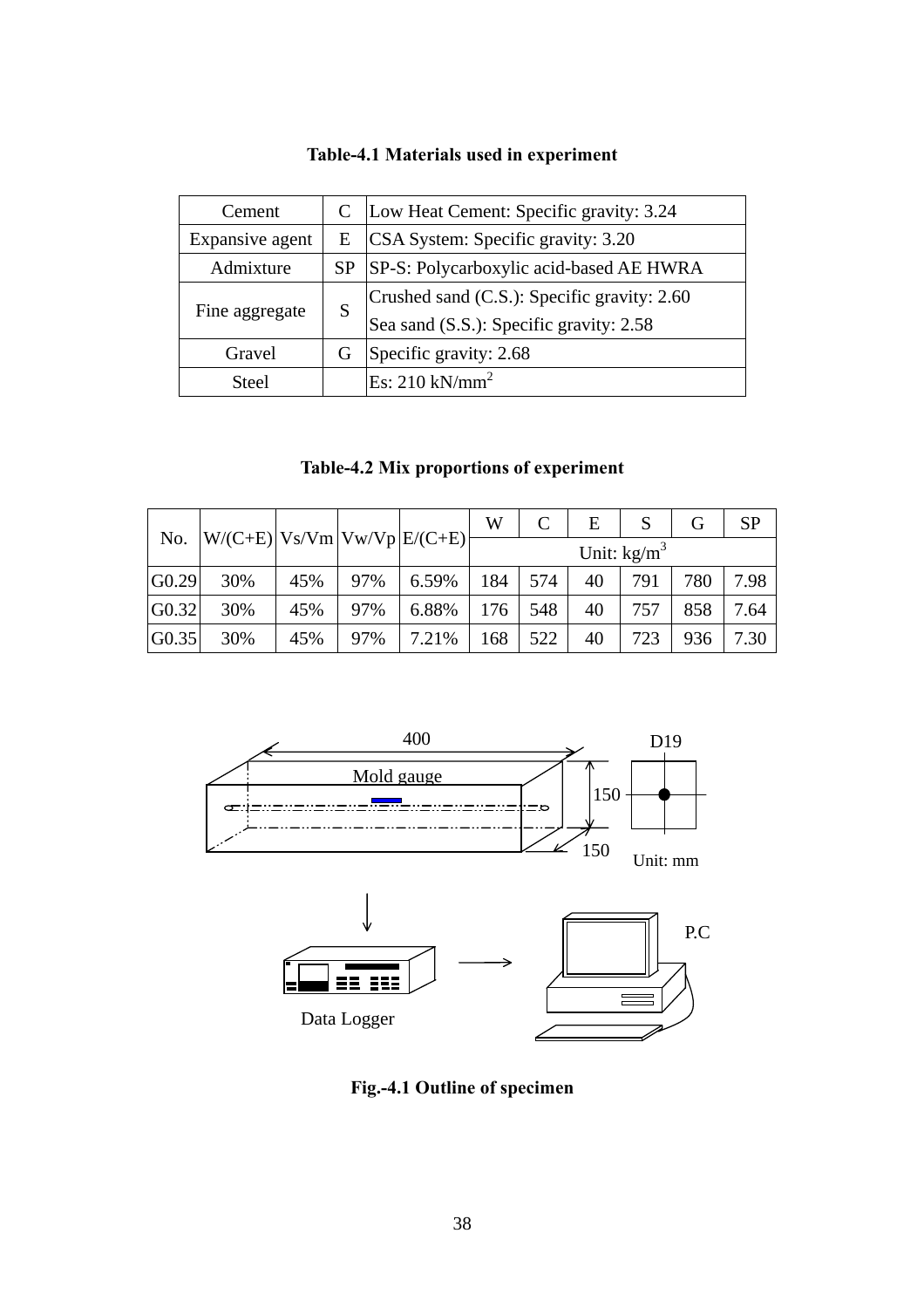### **4.2.2 Measurement and Curing**

After the mold was removed at 1 day, all specimens were cured in the water until the age of 7 day. During this time, the expansion strain was measured from data logger connected to the mold gauge in the center of specimen.

### **4.3 Experimental Results and Discussion**

As shown in **Fig.-4.2**, assuming the expansion of mortar specimen with expansive agent was A. When half volume of specimen was replaced by coarse aggregate, if the coarse aggregate was considered without expansion occurrence, the theoretical expansion of the specimen should be equal to half expansion of the pure mortar specimen, 0.5A. However, since the coarse aggregate was uniformly distributed in the concrete specimen, mortar could not expand freely, like pure mortar specimen. Therefore, the expansion of the specimen was less than 0.5A and the role of coarse aggregate in expansive concrete was regarded as one kind of resistance force for expansion.



**Fig.-4.2 The role of coarse aggregate in expansive concrete**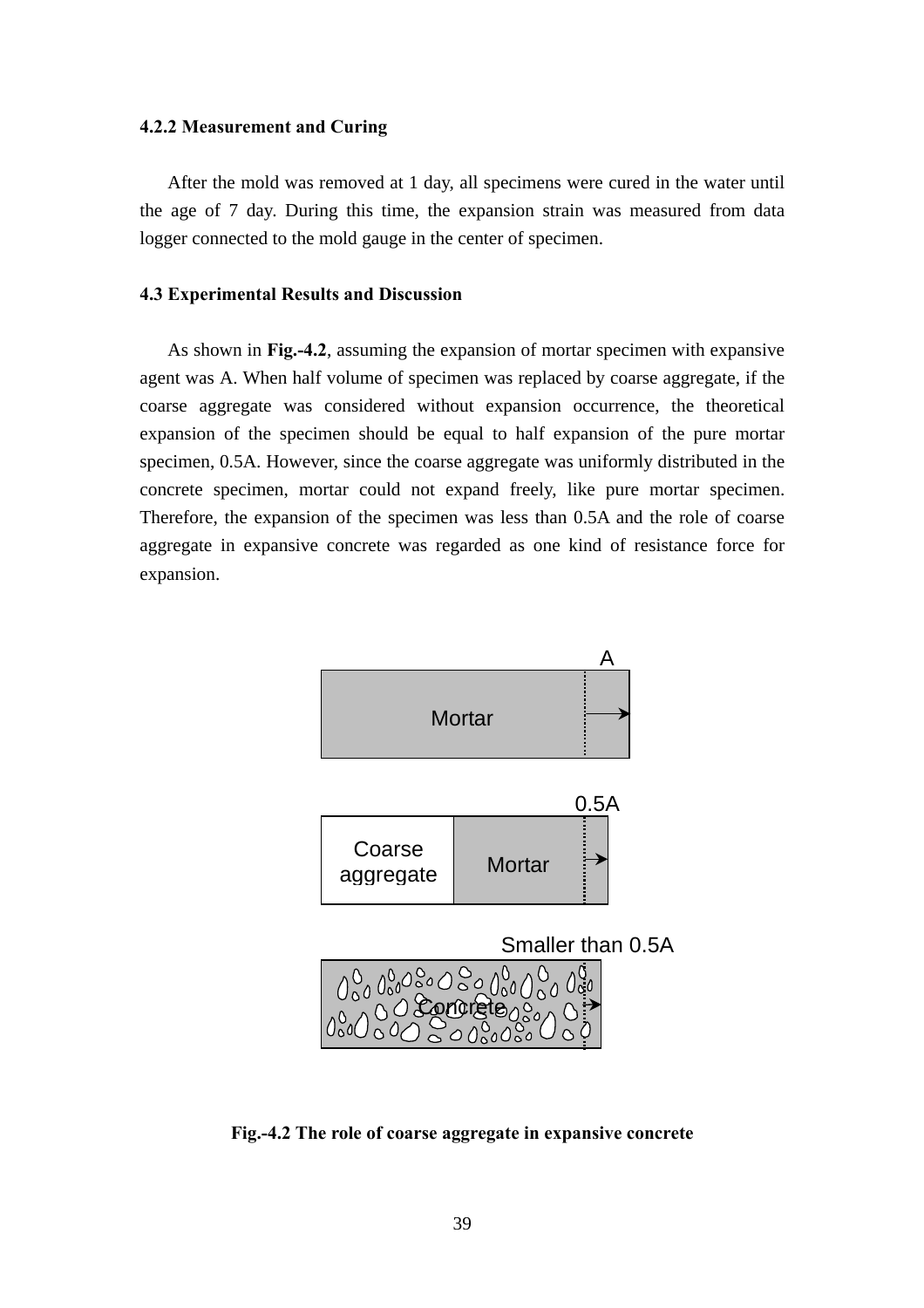

**Fig.-4.3 Influence of coarse aggregate on expansion strain**

Comparing two specimens in **Fig.-4.3**, the mortar was replaced 30% and 40% with coarse aggregate by volume respectively. Assuming the expansion of pure mortar specimen was A and same mortar was employed for two specimens. The theoretical expansion of specimen should be proportional to the mortar volume, 0.7A and 0.6A. Therefore, the expansion of concrete specimen was less than 0.7A and 0.6A respectively. By this example, it was clear that the increase of coarse aggregate resulted in the decrease of expansion.

The experimental result was shown in **Fig.-4.4**. It was revealed that the expansion strain increased with the increase of coarse aggregate. As explained previously, the role of coarse aggregate in expansive concrete was regarded as the resistant force for expansion. That was to say that the increase of coarse aggregate represented the increase of resistant force to expansion. Therefore, the expansion strain of specimen should be decreased when the amount of coarse aggregate increased which was opposite with the experimental result.

Considering the control parameters in SCC mixing proportion design process, 50% of solid volume of coarse aggregate was set to be the volume of coarse aggregate. And depending on the used material, the ratio of sand to mortar in volume (Vs/Vm),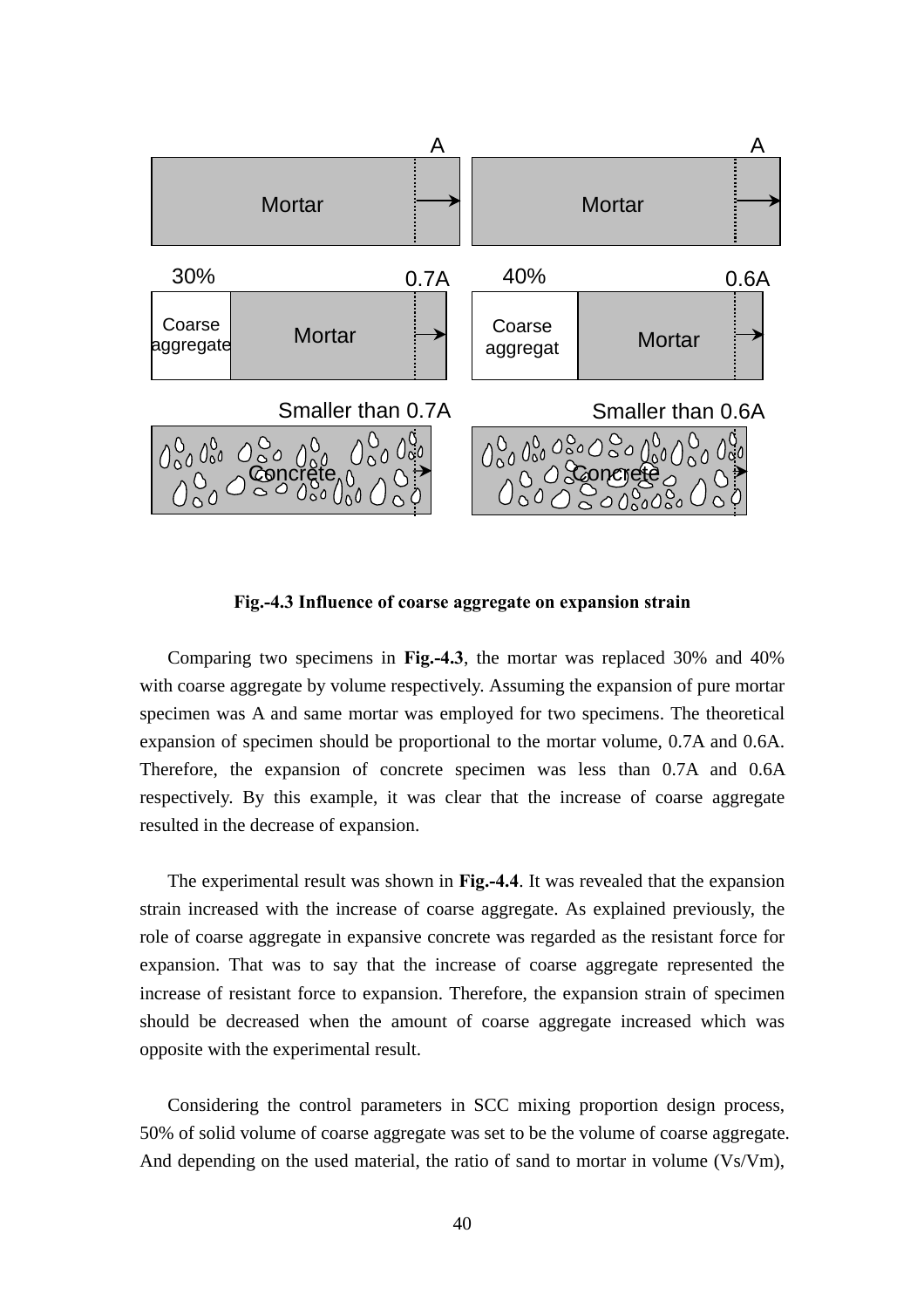the ratio of water to powder in volume (Vw/Vp) and the dosage of SP were adjusted in order to achieve good self-compactablity. In this experiment, sand volume in motar and water volume in paste was fixed and amount of coarse aggregate was varied as 50%, 55% and 60% of the solid volume of coarse aggregate. Therefore, if without the employment of expansive agent, we can say the paste and mortar property in these three mix proportion was completely same. (**Table-4.2**) However, same weight of expansive agent,  $40 \text{kg/m}^3$ , was employed for all mix proportions. Therefore, the paste's composition became different. That was to say that the increase of coarse aggregate's volume resulted in the decrease of the dispersion density of expansive agent in paste. **(**E/(C+E)**)**

To analyze the influence of E/(C+E) on expansion strain, mortar expansion test with the same mortar under the same situation, curing method and steel restraint ratio, was carried out. And the amount of coarse aggregate was chosen to be the horizontal axis and the experiment result was re-drawn in **Fig.-4.5**. Besides, the experimental result under same design parameters from the other chapters was added in this Figure as well.



**Fig.-4.4 Relationship of expansion strain and age for different amount of coarse aggregate (EX40)**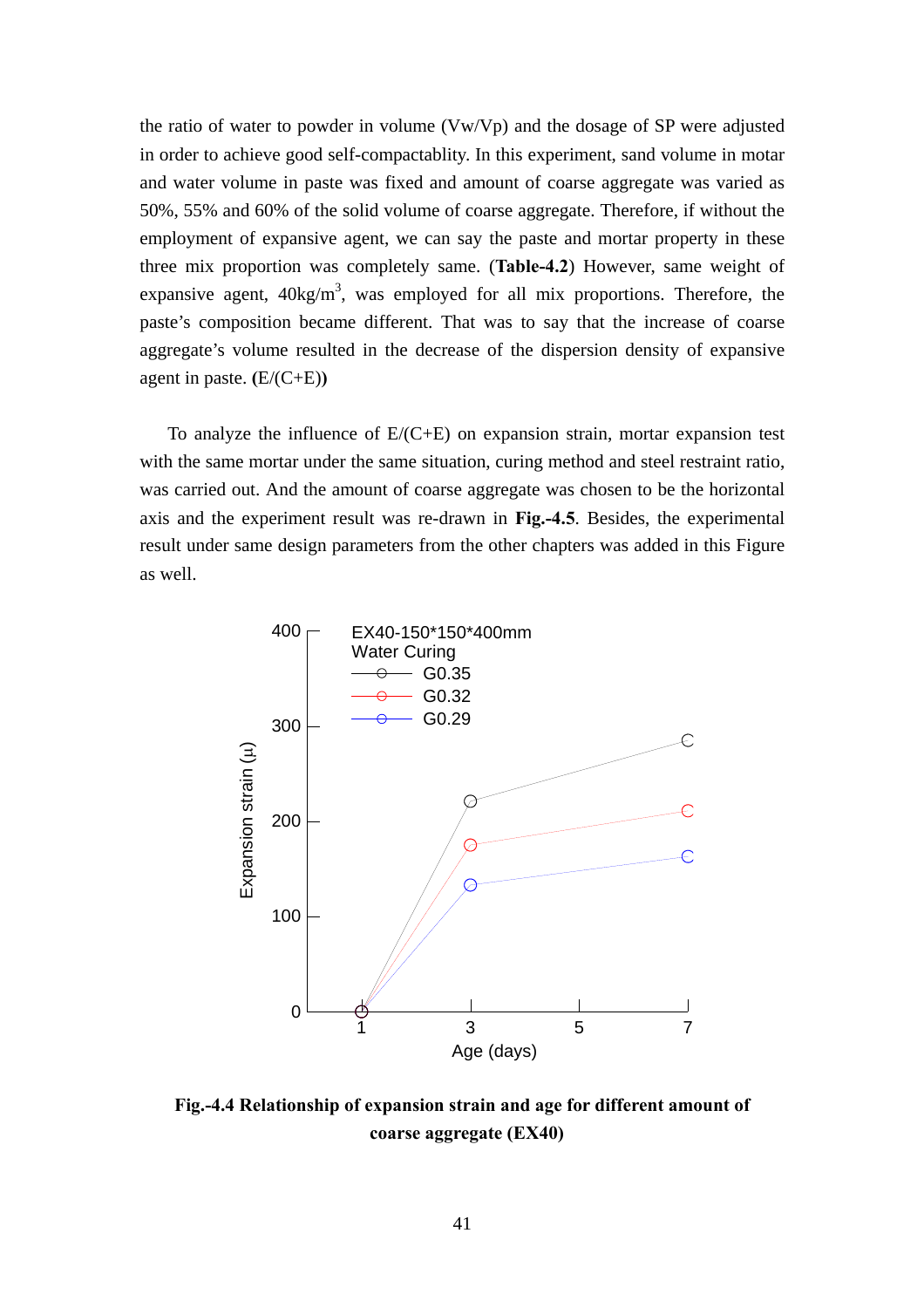

**Fig.-4.5 Relationship of expansion strain and the amount of coarse aggregate** 

As shown in **Fig.-4.5**, when the volume of coarse aggregate was equal to 1.0  $m^3/m^3$ , the expansion strain was assumed to be zero (**A point**). In the case of  $E/(C+E)$ equal to 6.59%, the relationship of expansion strain and coarse aggregate was revealed as the blue curve. Besides, according to the previous explanation, in the case of  $E/(C+E)$  equal 6.59% (blue line), the theoretical expansion strain when coarse aggregate was equal to  $0.29 \text{m}^3/\text{m}^3$  should be 71% of the mortar expansion, about 600 μ. (850μ \*0.71=603.5μ) However, the experimental result was only around 1/3 of the theoretical expansion which could prove that the existence of coarse aggregate in expansive concrete was one kind of resistant force to expansion.

Moreover, as the volume of coarse aggregate equal to 0.29  $m^3/m^3$ , the expansion strain increased when E/(C+E) increased from 3.30% to 6.59% (**B point** to **C point**). Comparing the mixing proportion of B and C point, the only one difference was  $E/(C+E)$ . That was to say that the increase of  $E/(C+E)$  was the only reason to explain the increase of expansion strain. And it was revealed that the dispersion density of expansive agent to total powder (E/(C+E)) was positively proportional to expansion strain. From the experimental results, it was revealed that the expansion would be reduced on the design direction of SCC. Even if the amount of total aggregate was considered, it still revealed the same tendency. (**Fig.-4.6**) That is to say that the efficiency of expansive agent reduced on the application of SCC.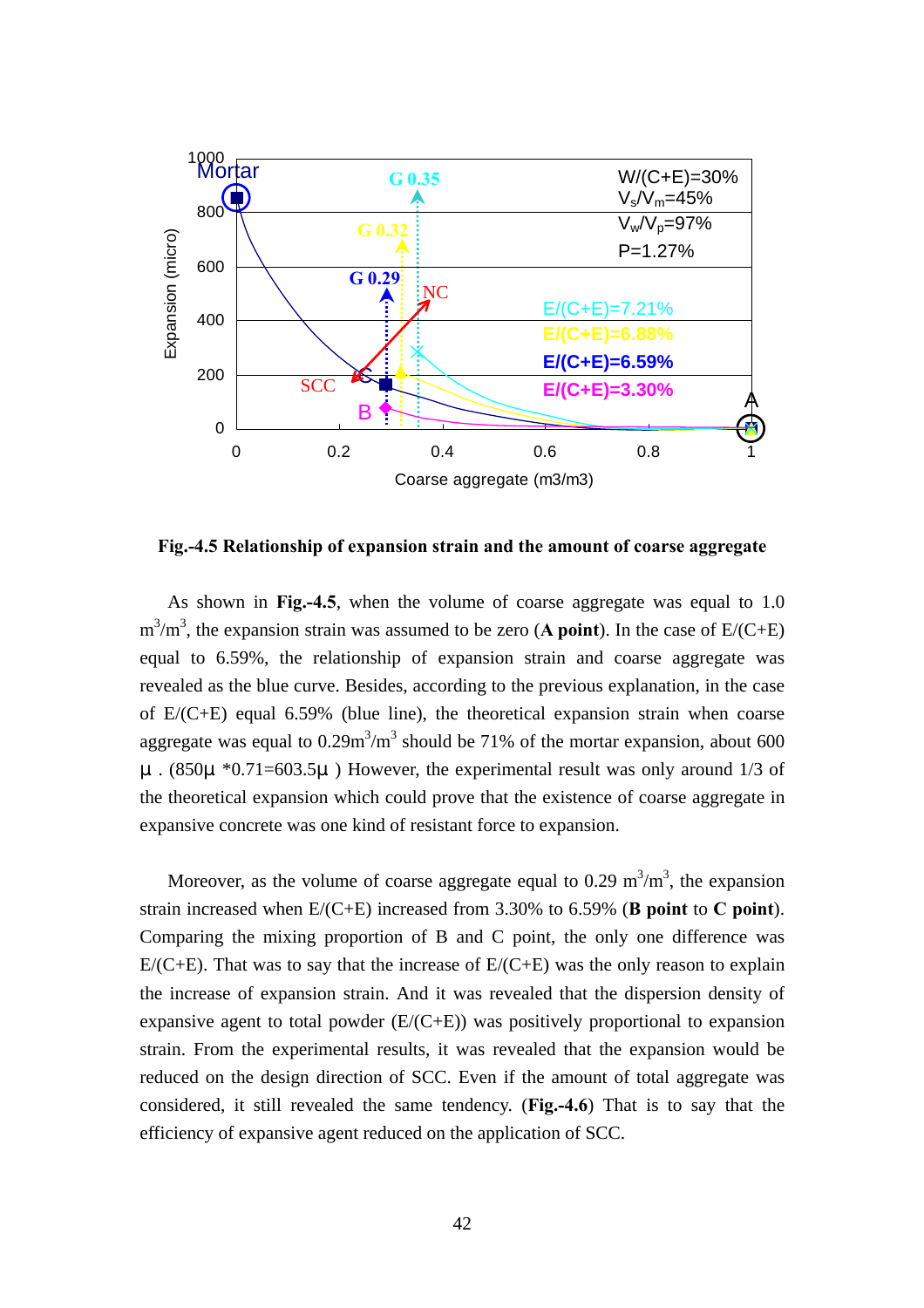

### **Fig.-4.6 Relationship of expansion strain and the amount of total aggregate**

### **4.4 Summary**

- According to the difference of theoretical expansion strain and experimental result, the role of coarse aggregate in expansive concrete was proved as one kind of resistant force on expansion. Therefore, if the value of E/(C+E) were same, the expansion strain would decrease with the increase of coarse aggregate. And the relationship of expansion strain and coarse aggregate was curve depending on the value of E/(C+E).
- As same weight of expansive agent was employed for SCC's mix proportions with different amount of coarse aggregate, the expansion strain reduced with the reduce of coarse aggregate. This phenomenon was explained by the ratio of expansive agent to total powder, E/(C+E). Since as the volume of coarse aggregate reduced, the dispersion density of expansive agent in paste would be decreased as the same time. Therefore, though the amount of coarse aggregate reduced, the expansion strain still reduced. That is to say that the expansion of SCC using expansive agent was lesser than the case of conventional concrete. In another words, it was to say that the efficiency of expansive agent reduced on the application of SCC.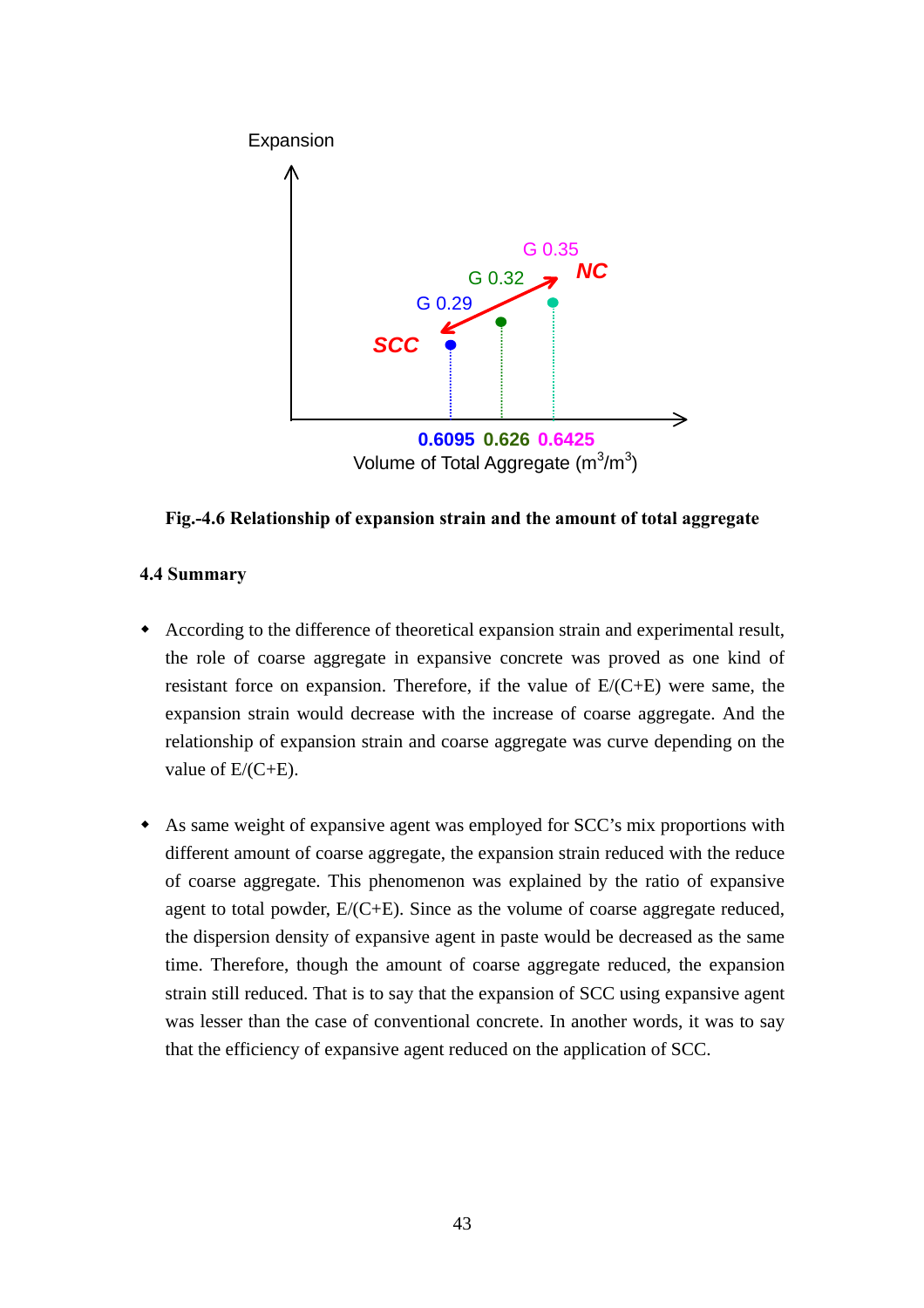### **CHAPTER 5**

# **EXPANSIVE CHARACTERISTICS OF SELF-COMPACTING CONCRETE USING LIMESTONE POWDER**

### **5.1 Introduction**

According to the result of Chapter 2, due to the low water-to-ratio character of SCC, water in the specimen was not enough for the hydration of expansive agent under sealed curing. Then crack occurred after the specimen was dried due to the insufficient expansion strain. It was revealed the efficiency of expansive agent was reduced on the application of SCC under sealed curing. However, practical curing condition in construction site is quite close to sealed curing situation. Therefore, how to increase the efficiency of expansive agent became the important issue.

With regard to SCC, sufficient viscosity was indispensable to avoid material segregation. Therefore, a large amount of cement was used in SCC. However, it resulted in the increase of the accompanied hydration heat and autogeneous shrinkage during hydration process. This is the defect of SCC. In order to solve this problem, low heat cement was used to reduce the hydration heat. In addition, limestone powder was often used to replace some part of cement as well.

In this chapter, limestone powder was employed to be the countermeasure to enhance the efficiency of expansive agent.

#### **5.2 Experimental Procedures**

### **5.2.1 Materials and Mix Proportions**

The materials in use and the mix proportions were shown in **Table-5.1** and **Table-5.2**. The dosage of expansive agent was fixed at  $20 \text{kg/m}^3$  and limestone powder was used to replace cement 20% and 40% by volume. In this experiment, the addition of expansive agent and limestone powder can't decrease the workability of SCC. It means the requirement of the mix proportions is all mix proportions have to possess good workability. By adjusting the dosage of SP, good workability could be achieved. And the dosage of SP was reduced as the replacement ratio of limestone powder increased. The result of flowability test was shown in **Table-5.3** and all mix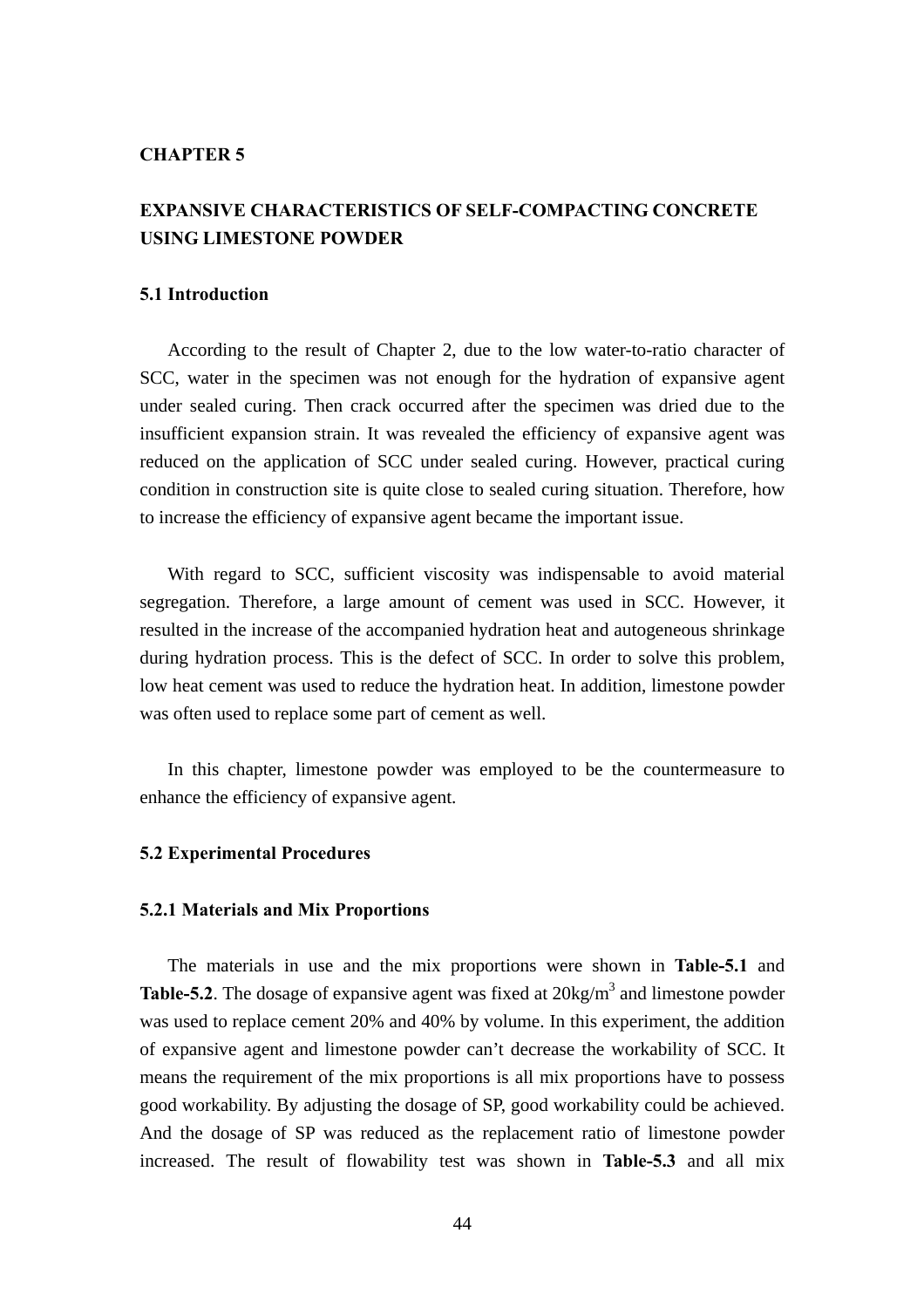proportions showed the good workability.

| Cement           |   | C Low Heat Cement: Specific gravity: 3.22                                              |
|------------------|---|----------------------------------------------------------------------------------------|
| Limestone powder |   | LS Specific gravity: 2.71                                                              |
| Expansive agent  | E | CSA System: Specific gravity: 3.16                                                     |
| Admixture        |   | SP SP-M: Polycarboxylic acid-based AE HWRA                                             |
|                  |   |                                                                                        |
| Fine aggregate   |   | Crushed sand (C.S.): Specific gravity: 2.66<br>Sea sand (S.S.): Specific gravity: 2.60 |
| Gravel           | G | Specific gravity: 2.70                                                                 |
| Steel            |   | Es: 210 kN/mm <sup>2</sup>                                                             |

# **Table-5.1 Materials used in experiment**

# **Table-5.2 Mix proportions of experiment**

|                  | $W/(C+E)\%$ | W    |     | LS                    | Ε   | S  | G   | <b>SP</b> |          |
|------------------|-------------|------|-----|-----------------------|-----|----|-----|-----------|----------|
| No.              | $W/P\%$     |      |     | Unit: $\text{kg/m}^3$ |     |    |     |           |          |
| <b>EX20LS0%</b>  | 27.2        | 27.2 | 173 | 615                   |     | 20 | 796 |           | 766 8.10 |
| <b>EX20LS20%</b> | 27.5        | 33.3 | 171 | 493                   | 108 | 20 | 796 | 766       | 7.30.    |
| <b>EX20LS40%</b> | 27.8        | 43.3 | 169 |                       | 217 | 20 | 796 | 766       | 6.68     |

**Table-5.3 Result of flowability test** 

|                  | Slumpflow    |
|------------------|--------------|
| EX20LS0%         | $600*610$ mm |
| <b>EX20LS20%</b> | $640*650$ mm |
| <b>EX20LS40%</b> | $630*640$ mm |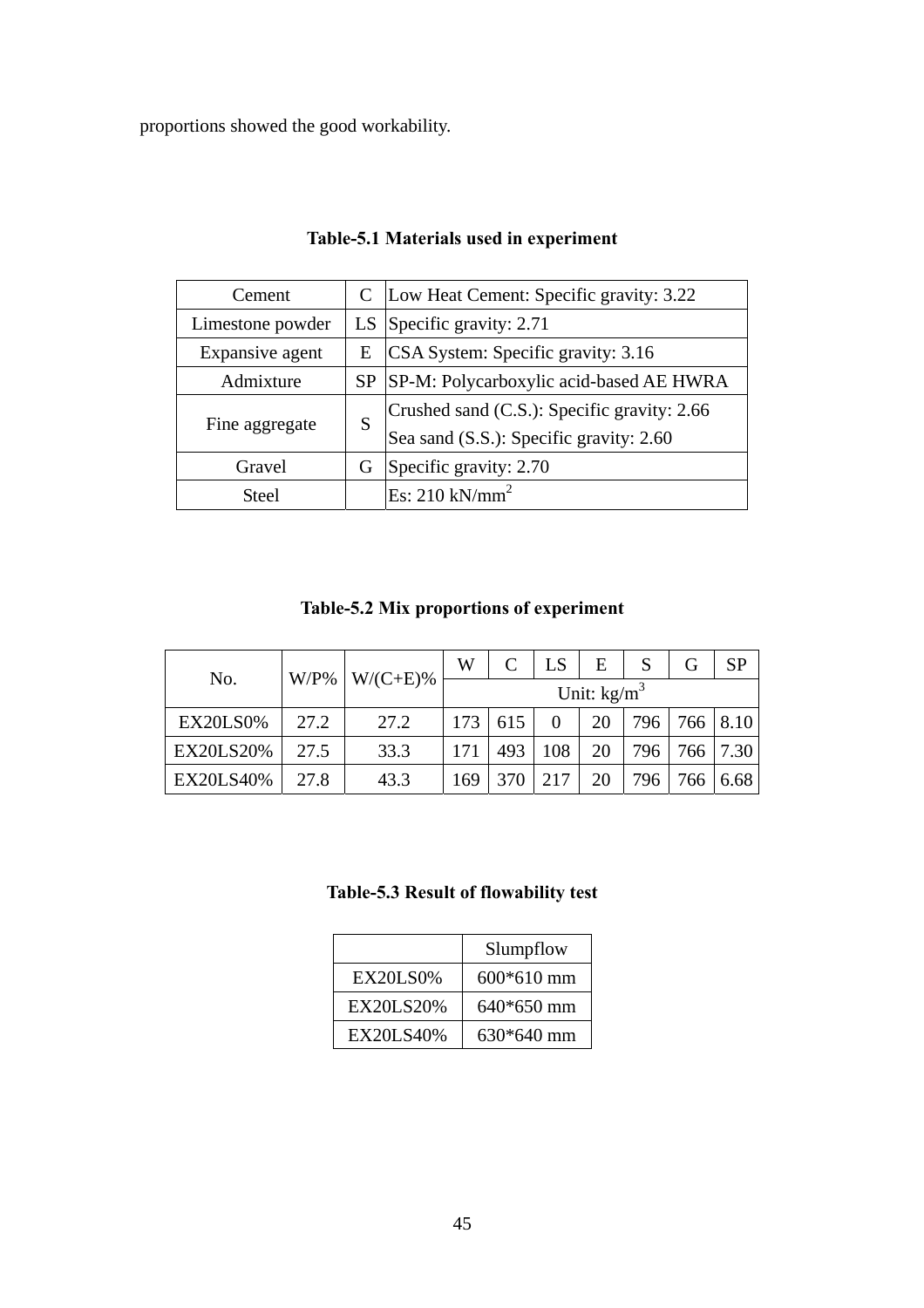As showed in **Fig.-5.1**, one-axial restraint specimen was prepared. The deformed bar D19 was installed in the center of the cross-section and the restraint steel ratio was 1.27%.



**Fig.-5.1 Outline of specimen** 

#### **5.2.2 Measurement and Curing**

The mold was removed at the age of 1 day. Then, specimens were sealed with double layers of polyethylene. In the meantime, contact chips were attached at 50 mm away from the edge of the member. All sealed specimens were placed in the temperature-controlled room at  $20^{\circ}$ C and RH = 60% and measured from the spacing of contact chips regularly until 28 day. Then seal was removed and all specimens were put in the same environment to observe the crack.

### **5.3 Experimental Results and Discussion**

### **5.3.1 Influence of Replacement of Limestone Powder on Expansion Strain**

The experimental result was shown in **Fig.-5.2**. It was revealed that the expansion strain increased as the replacement ratio of limestone powder increased. In **Fig.-5.3** and **Fig.-5.4**, as the replacement ratio of limestone powder was 20%, the expansion strain was increased about 10%. As the replacement ratio of limestone powder was increased to 40%, the expansion strain was greatly increased above 50%.

In **Fig.-5.5**, the expansion strain was calculated from expansion energy method (p=0.95%). It was very clear that the expansion strain was increased substantially when replacement ration of limestone powder was increased from 20% to 40%. Besides, when the replacement ratio was 40%, the expansion strain at 28 day was more than 150μ, the minimum recommended expansion strain of JSCE.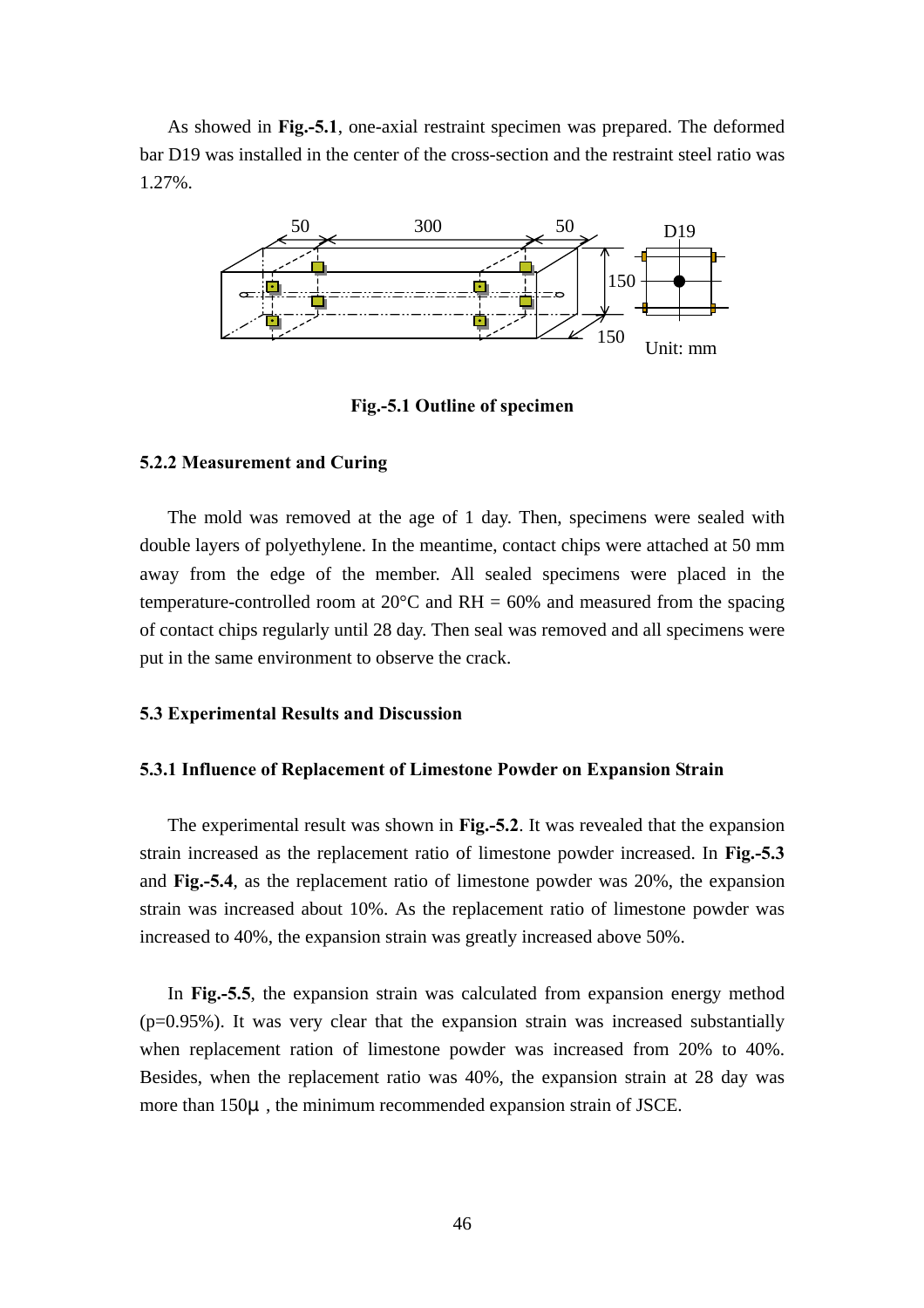

**Fig.-5.2 Relationship between expansion strain and age for different replacement ratio of limestone powder at p=1.27% (Sealed Curing)** 



**at p=1.27% (Sealed Curing)**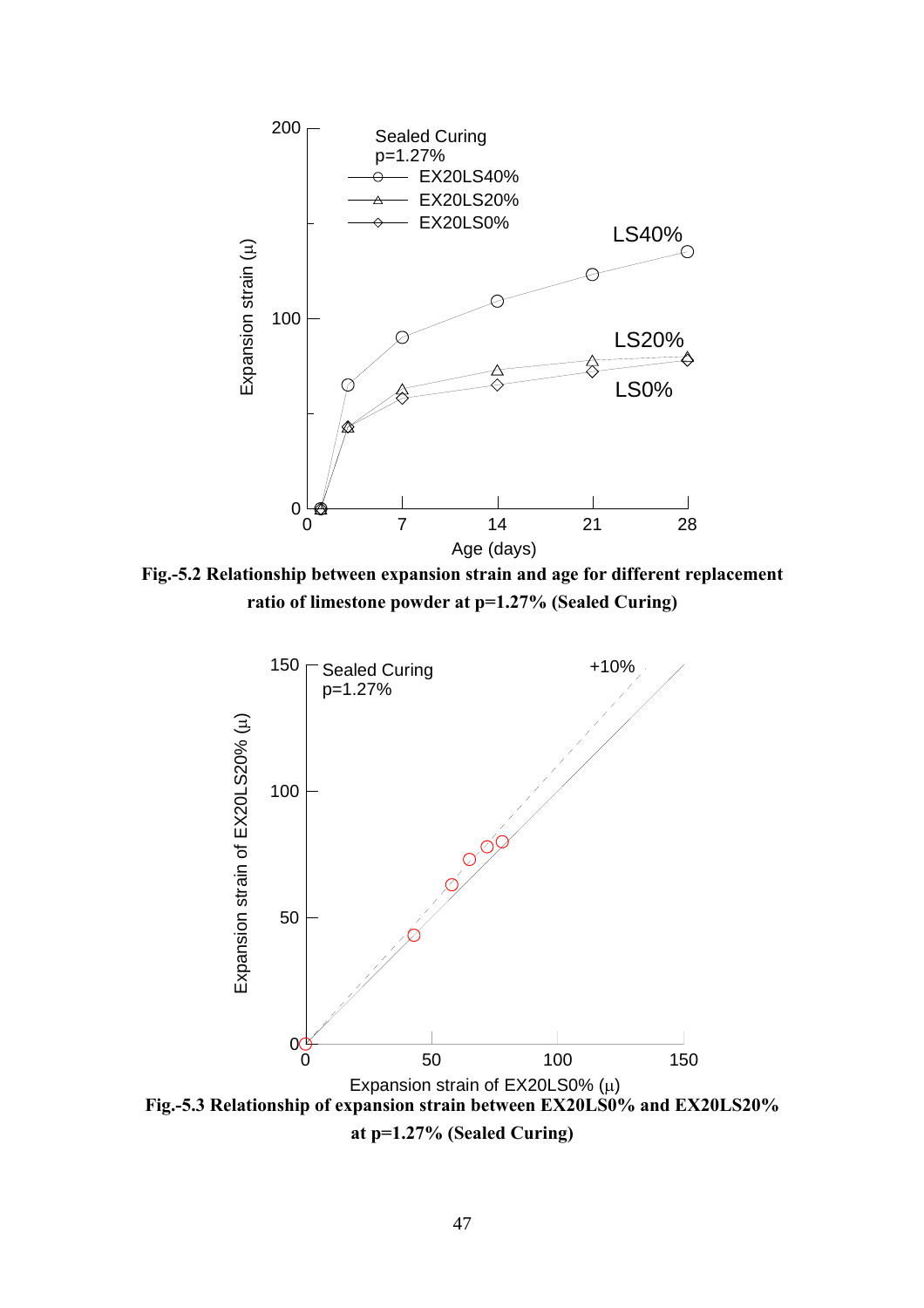

**at p=1.27% (Sealed Curing)** 



**Fig.-5.5 Relationship between expansion strain and different replacement ratio of limestone powder at p=0.95%**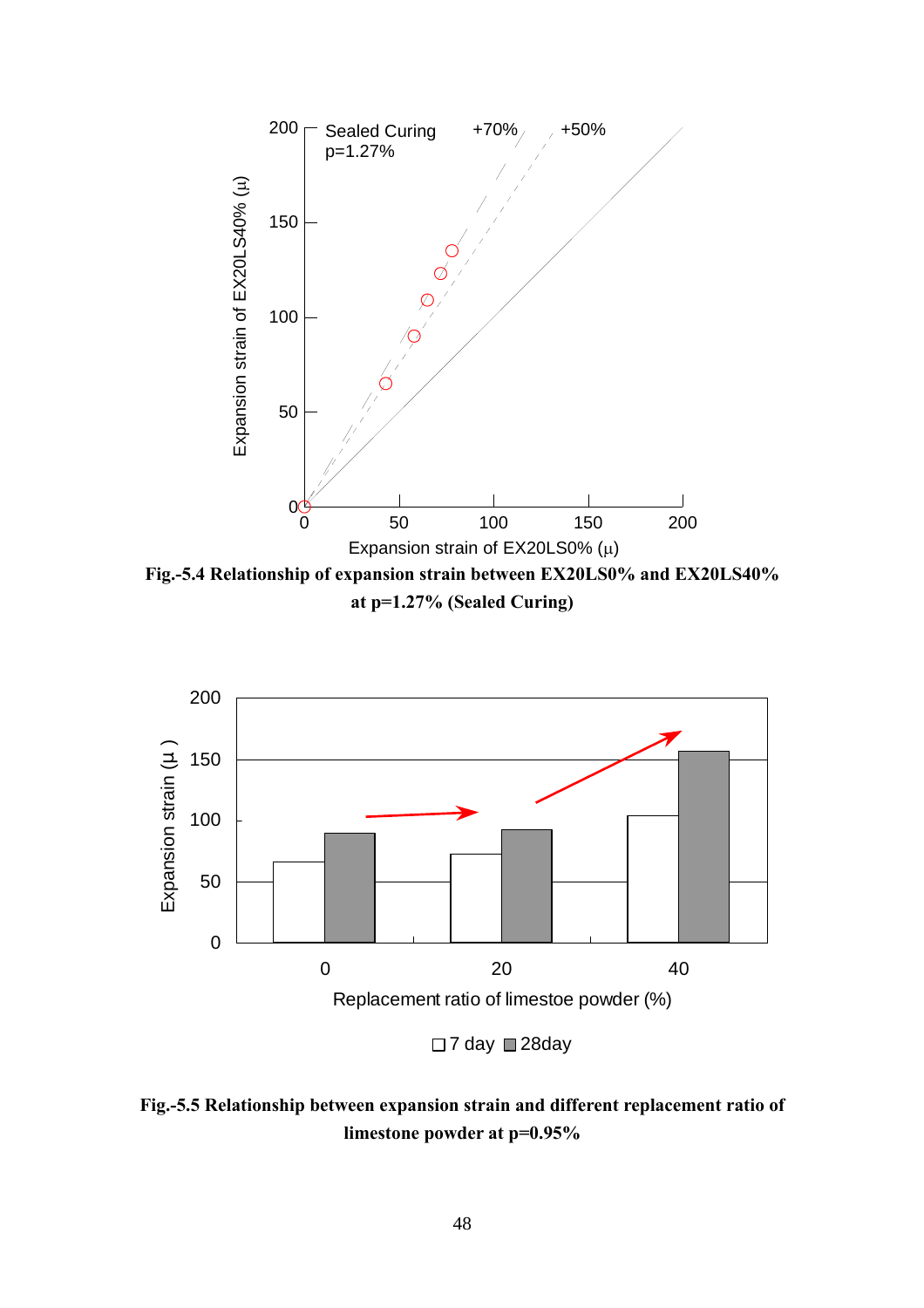

**Fig.-5.6 Effect of utilization of limestone powder** 



Replacement ratio of limestone powder

# **Fig.-5.7 Relationship between the variation of autogeneous and drying shrinkage as the replacement of limestone powder increased**

The effects of utilization of limestone powder were represented by **Fig.-5.6**. To replace cement by limestone powder, the amount of cement was reduced. Therefore, not only the thermal shrinkage but also autogeneous shrinkage was reduced, although the drying shrinkage might be increased. (**Fig.-5.7**) In addition, water for the hydration of expansive agent was increased, especially under sealed curing situation. From the experimental result, in the case of 40% replacement ratio of limestone powder, expansion strain at 28 day under sealed curing could achieve about 150μ, especially only  $20 \text{kg/m}^3$  of expansive agent was employed.

The expansion strain of EX20LS0% and EX20LS20% was only about 60μat 7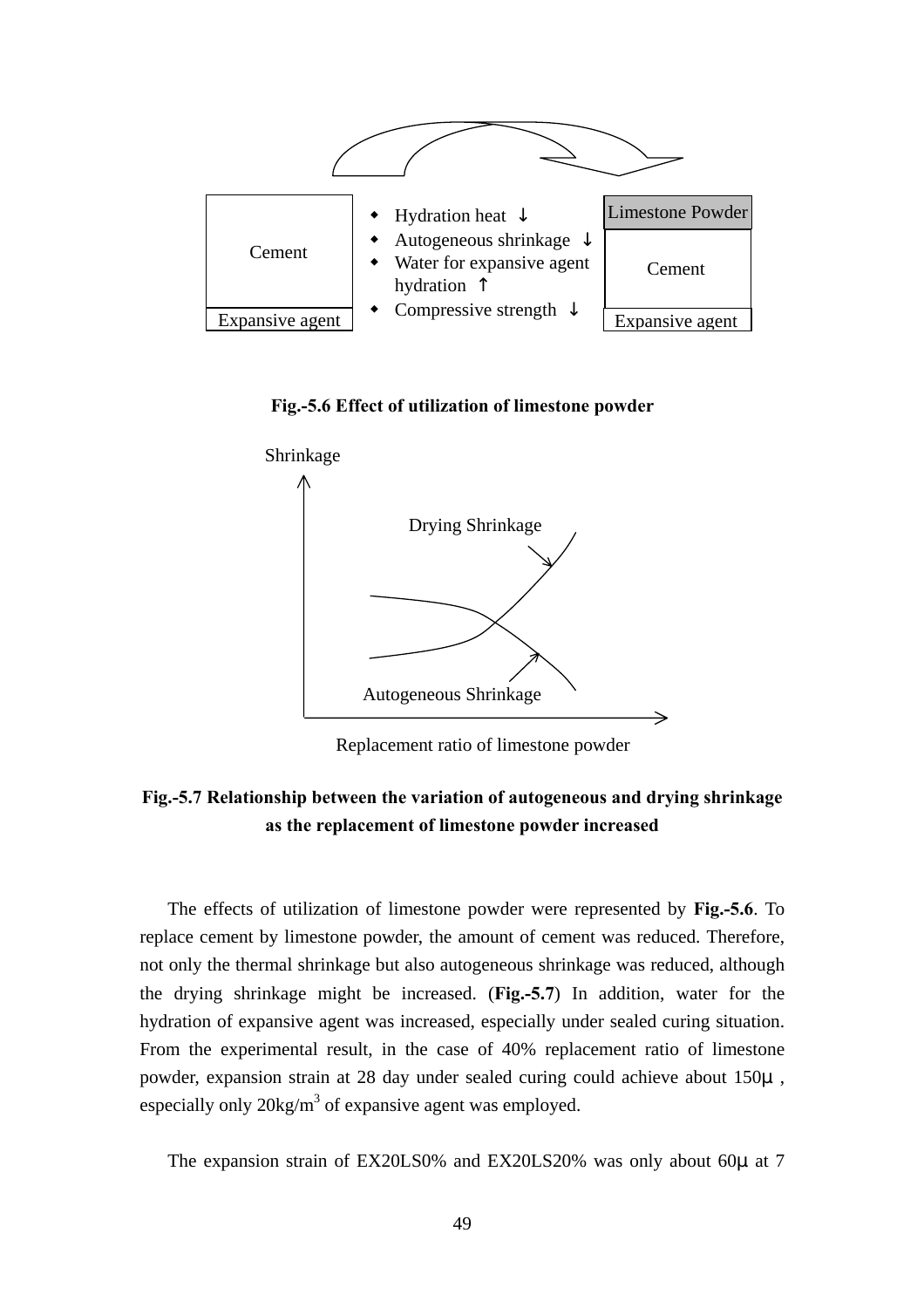day. Even at the age of 28 day, the expansion strain were still only about  $80\mu$ . Therefore, after the specimen was dried at 28 day, crack was occurred in both of the mix proportions due to the insufficient expansion. With regard to EX20LS40%, crack was not perceived after the specimen was dried, since the expansion strain at 28 day was close to 150μ. It was revealed the efficiency of expansive agent was greatly improved by the employment of limestone powder.

### **5.3.2 Influence of Replacement of Limestone Powder on Compressive Strength**

Although the addition of limestone powder was favorable to shrinkage compensation and cracking resistance, there was still one defect. If large amount of cement was replaced by limestone powder, the compressive strength will decrease substantially. (**Fig.-5.8**) Therefore, compressive strength of mix proportion was necessary to check when the replacement ratio was decided. The compressive strength of three mix proportions in this experiment was shown in **Fig.-5.9**.



Replacement ratio of limestone powder

# **Fig.-5.8 Variation of expansion strain and compressive strength with the replacement of limestone powder**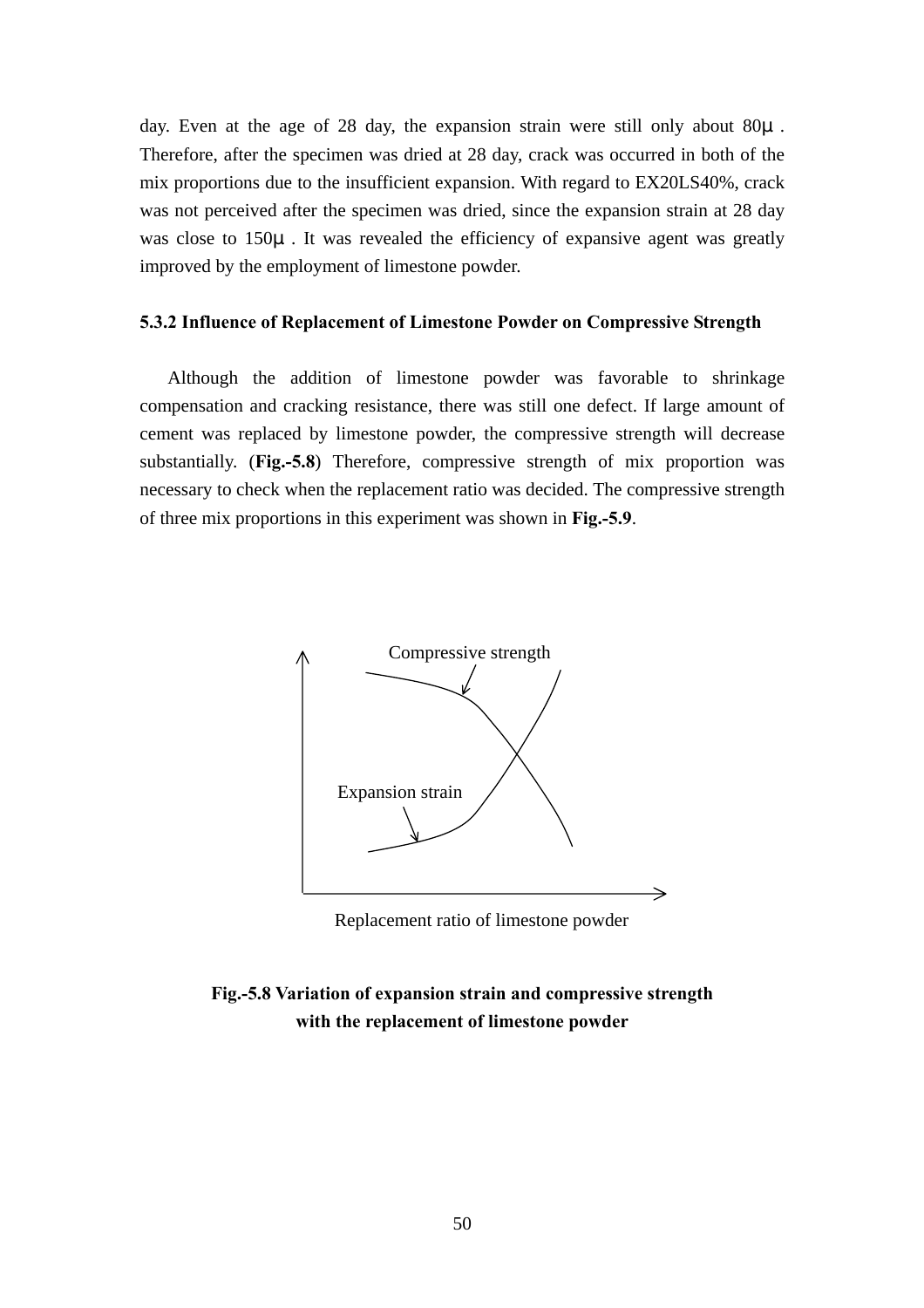

**Fig.-5.9 Relationship between compressive strength and different replacement ratio of limestone powder at the different age** 

### **5.4 Summary**

- Limestone powder was employed to be the countermeasure to enhance the efficiency of expansive agent. From the experimental result, to replace cement by limestone powder was proved to be contributive to the compensation for the shrinkage and crack was not occurred, although the drying shrinkage might be increased. In the case of the utilization of limestone powder, the expansion strain for the same dosage of expansive agent was increased due to the increase of the dispersion density of expansive agent in paste. And the dosage of expansive agent to achieve the same expansion with the conventional concrete was reduced as well. From the experimental result, when cement was replaced by limestone powder 40% by volume, the dosage of expansive agent could be reduced to  $20\text{kg/m}^3$ without crack under sealed curing. That is to say that the shortage of water in SCC using expansive agent can be solved by the utilization of limestone powder. (a)  $\frac{100}{25}$  80<br>  $\frac{20}{30}$  60<br>  $\frac{20}{30}$  60<br>  $\frac{20}{20}$  EX20LS09<br>
Fig.-5.9 Relationship between tratio of line<br>  $\frac{40}{20}$  EX20LS09<br>
Fig.-5.9 Relationship between tratio of line<br>  $\frac{40}{20}$  EX20LS09<br>
Fig.-5.9 R
- Due to the replacement of limestone powder, the amount of cement was reduced. It resulted in the decrease of compressive strength. In addition, as the replacement ratio increased, the decrease of compressive strength was increased substantially. Therefore, special attention has to be paid to the compressive strength when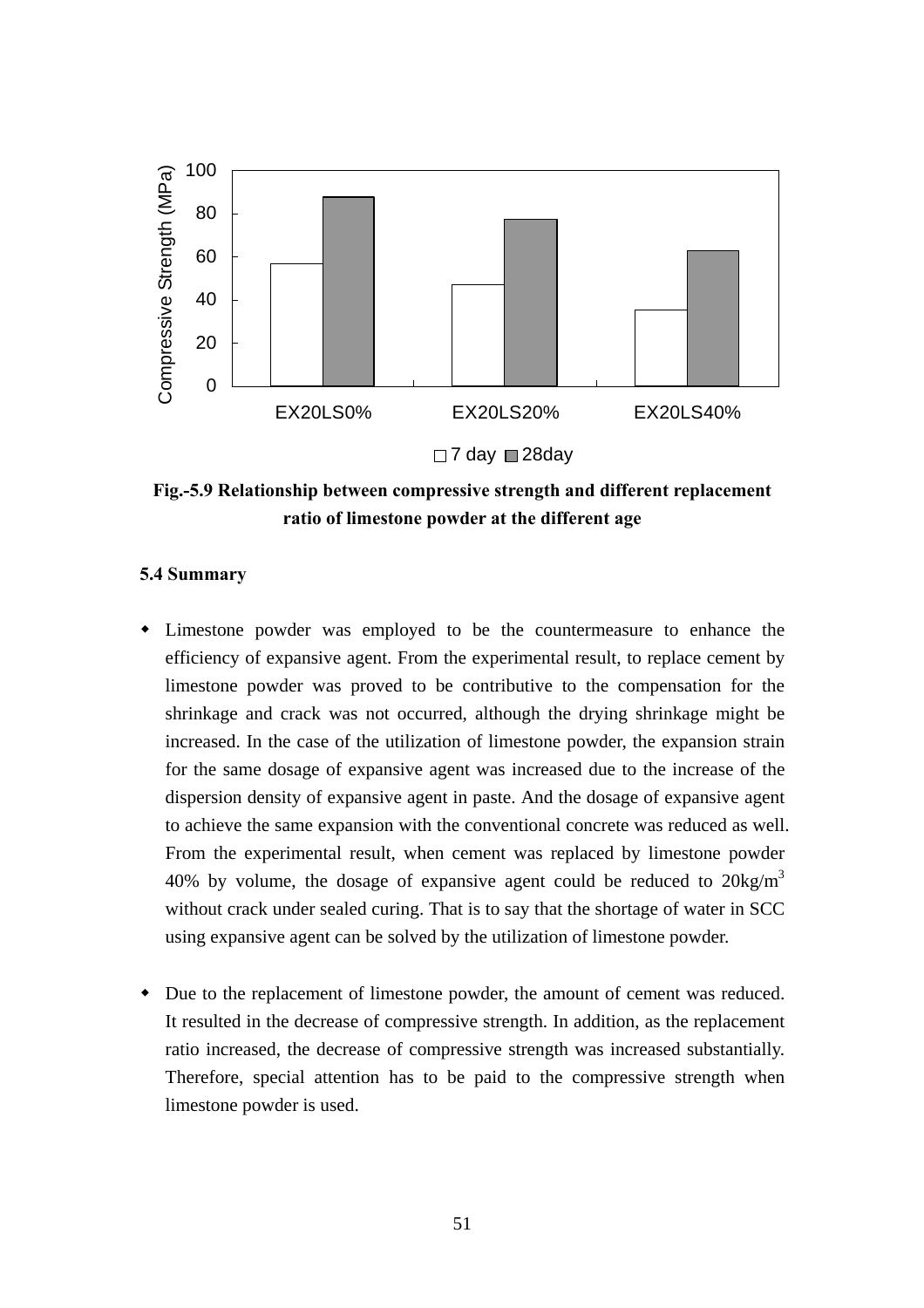### **CHAPTER 6**

# **EXPANSIVE CHARACTERISTICS OF SELF-COMPACTING CONCRETE USING EXPANSIVE AGENT UNDER MULTI-AXIAL RESTRAINT**

### **6.1 Introduction**

As mentioned in Chapter 1, the expansive characteristics of expansive concrete differ greatly depending on the mix proportion and the curing. In addition, the degree of the restraint has a significant influence as well. However, most of the past researches on expansive concrete were carried out for conventional concrete under one-dimensional restraint. In this chapter, the expansive characteristics of SCC with expansive agent under multi-axial restraint were investigated experimentally.

### **6.2 Experimental Procedures**

#### **6.2.1 Materials and Mix Proportions**

The experiment was divided into two parts with the different size of specimen. In addition, the restraint steel ratio of two parts was different as well. One was used to be the "**seed experiment**" to calculate the friction coefficient of 3-dimensional composite model. The other one was used to compare with the estimation of 3-dimensional composite model. In the first part, the size of specimen was  $150 \times 150$  $\times$  400 mm and in the second part the size was 150 $\times$  400 $\times$  400 mm. The materials in use and mix proportions were as same as the materials and mix proportions in Chapter 2 shown in **Table-2.1** and **Table-2.2**. EX40 was the mix proportion of the first part and EX20 and EX40 were tested in the second part.

In the first part, four types of specimens shown in **Fig.-6.1** were prepared. The steel was installed in axial direction, lateral directions and both of axial and lateral directions of specimen, named r1, r2 and r3 specimen respectively. In addition, the concrete specimen without any restraint steel, named r0, was prepared as well. The axial and lateral steel were D19 and D13 respectively.

In the second part, three types of specimens shown in **Fig.-6.2** were prepared. The steel was installed in axial direction and both of axial and lateral directions of specimen, named R1 and R2 specimen respectively. In addition, the concrete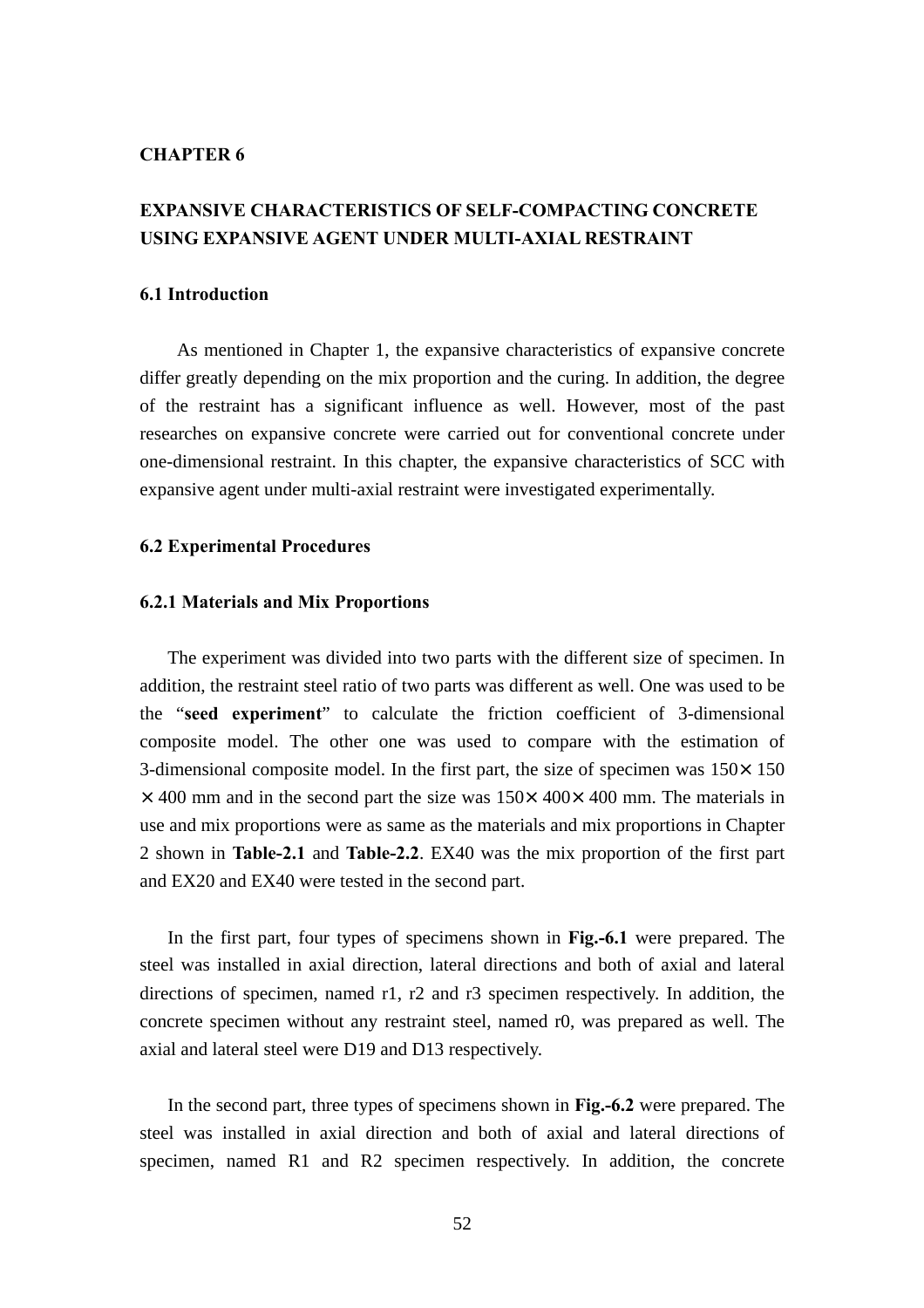specimen without any restraint steel, named R0, was prepared as well. Both of axial and lateral steel were D16.



## **6.2.2 Measurement and Curing**

**Fig.-6.1 Outline of specimen (the first part)** 

In the first part, the mold was removed at the age of 1 day. All the specimens were sealed with double layers of polyethylene. In the meantime, contact chips were attached at 50 mm away from the edge of the member. Since the lateral spacing of the contact chips was 100 mm only, considering the measurement accuracy, contact gauges were attached on the concrete surface to measure the strain in three directions as well. All the sealed specimens were placed in the temperature-controlled room at  $20^{\circ}$ C and RH = 60% and measured until the age of 28 day. Then seal was removed and all the specimens were put in the same environment to observe the crack. (**Fig.-6.1**)

In the second part, the mold was removed at the age of 1 day. Since both of water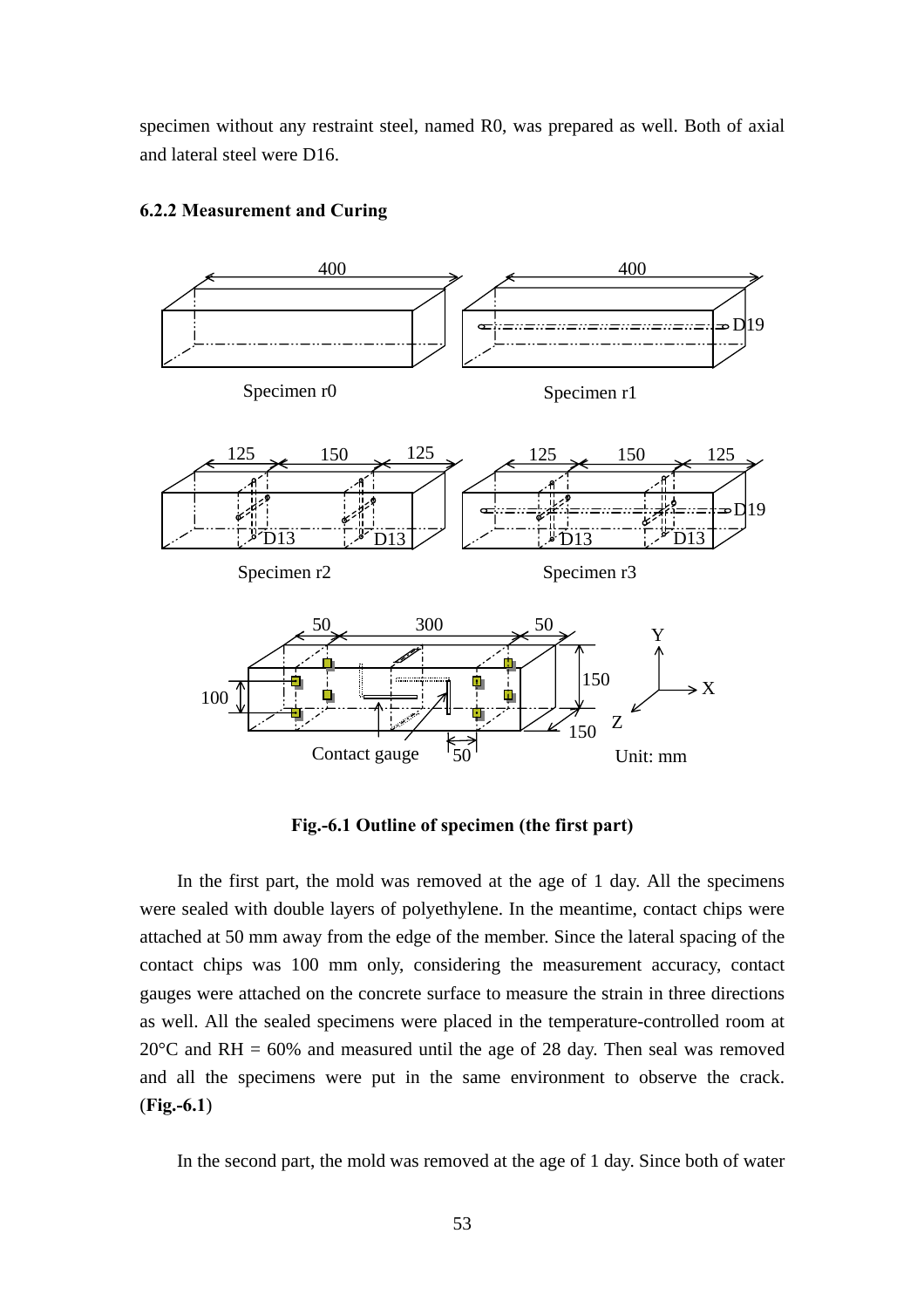curing and sealed curing were adapted, therefore, two specimens were prepared for each type of specimen. The seal of the sealed specimen was removed and the water-curing specimen was moved out of water at the age of 7 day. Then all specimens were placed in the temperature-controlled room to observe the crack. In addition, the mold gauge was installed before concrete was cast and the data was stored in the computer via data logger. (**Fig.-6.2**)

The list of specimen and curing was shown in **Table-6.1**.



**Fig.-6.2 Outline of specimen (the second part)** 

|  |  |  | Table-6.1 List of the specimen and curing condition |
|--|--|--|-----------------------------------------------------|
|  |  |  |                                                     |

|                |        | Restraint steel ratio |         | Curing                     |  |
|----------------|--------|-----------------------|---------|----------------------------|--|
|                | $p_X$  | pу                    | Dz.     |                            |  |
| r0             | 0%     | 0%                    | 0%      | Sealed curing until 28 day |  |
| r1             | 1.27%  | $0\%$                 | 0%      | Sealed curing until 28 day |  |
| r2             | 0%     | 0.4223%               | 0.4223% | Sealed curing until 28 day |  |
| r3             | 1.27%  | 0.4223%               | 0.4223% | Sealed curing until 28 day |  |
| R <sub>0</sub> | 0%     | 0%                    | 0%      | Sealed curing until 7 day  |  |
|                |        |                       |         | Water curing until 7 day   |  |
| R <sub>1</sub> | 1.324% | 0%<br>$0\%$           |         | Sealed curing until 7 day  |  |
|                |        |                       |         | Water curing until 7 day   |  |
| R <sub>2</sub> | 1.324% | 1.324%                | 0%      | Sealed curing until 7 day  |  |
|                |        |                       |         | Water curing until 7 day   |  |

# **6.3 Experimental Results and Discussion**

**6.3.1 Mutual Influence of the Restraint and the Expansion in the Perpendicular Direction**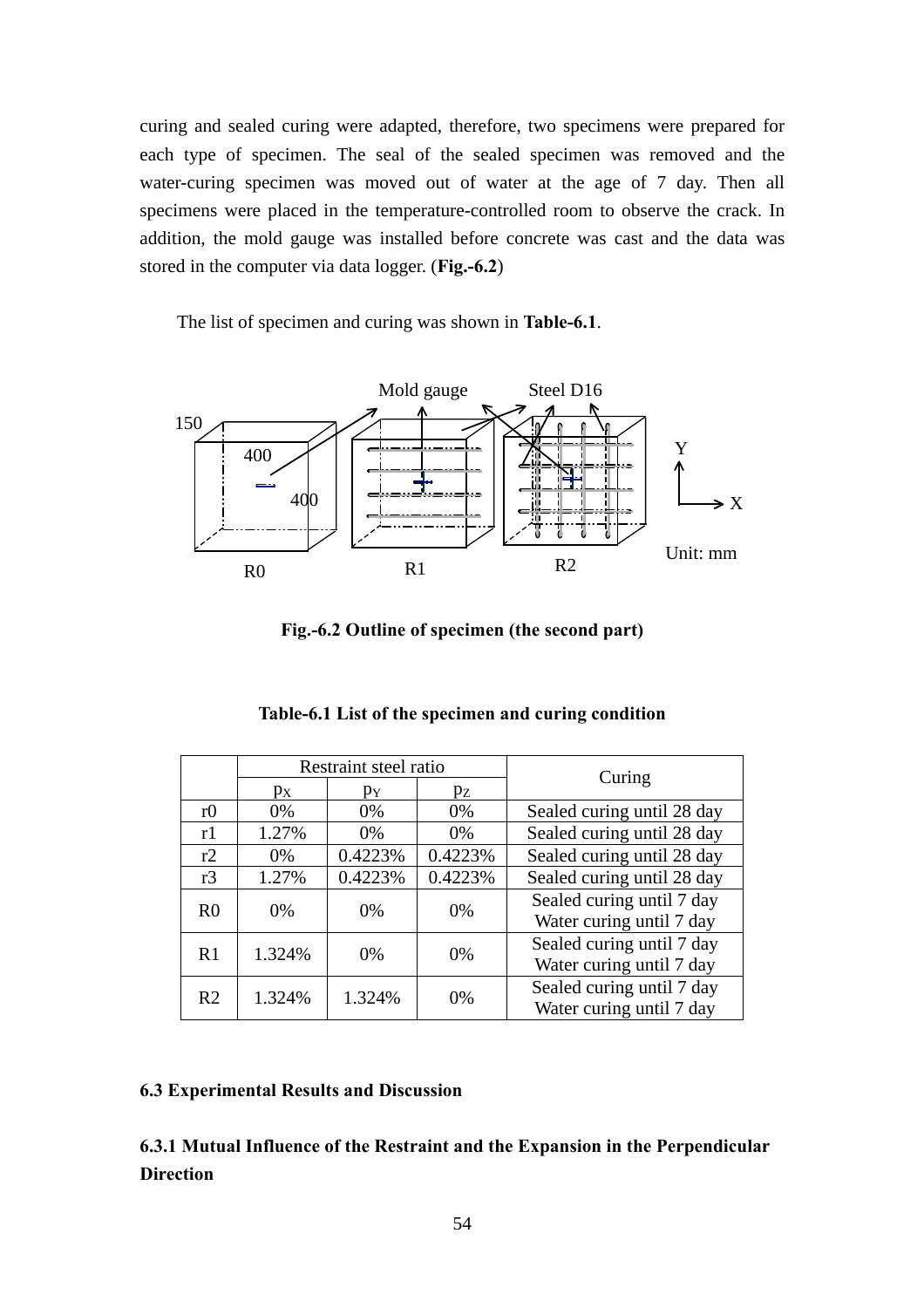## **First Part**

The experimental results of the first part were shown in **Fig.-6.3** and **Fig.-6.4**. Considering the effect of lateral restraint on the axial direction (X direction), the axial expansion strain of Specimen r0 was used to compare with Specimen r2 and Specimen r1 was used to compare with Specimen r3 respectively. In the both of cases, the axial expansion strain was reduced about 10% as lateral steel was installed. (**Fig.-6.5** and **Fig.-6.6**)

On the other hand, considering the effect of axial restraint on the lateral expansion (Y direction), the lateral expansion strain of Specimen r0 was used to compare with Specimen r1 and Specimen r2 was used to compare with Specimen r3. As same as the above case, in the both of cases, the lateral expansion strain was reduced about 10% as axial steel was installed. (**Fig.-6.7** and **Fig.-6.8**)

## **Second Part**

The experimental results of the second part were shown from **Fig.-6.9** to **Fig.-6.12**. The expansion strain of R0-X (Specimen R0 in X direction) was used to compare with R1-Y and R1-X was used to compare with R2-X respectively. (The expansion strain of R0-Y was regarded as same as the expansion strain of R0-X) It was revealed the same tendency with the first part that expansion strain was reduced due to the installation of lateral restraint for EX40 and EX20 under both of the water and sealed curing. In the case of EX20 under sealed curing, the tendency was not so clear which might result from insufficient water supply.

Comparing R1 and R2 specimen of EX40 under water curing, the axial expansion strain (along X direction) was reduced about 10% as lateral steel was installed. (**Fig.-6.13**) Moreover, comparing R0 and R1 specimen, the expansion strain along Y direction was reduced about 40% as the installation of restraint steel in X direction. (**Fig.-6.14**) It was because there was no restraint in Y direction for specimen R0 and the expansion could be regarded as free expansion. Therefore, as restraint steel was installed in X direction, the expansion strain along Y direction was greatly reduced.

From the experimental results of two parts, it was clear that not only the axial expansion but also the expansion in the other two directions was reduced when the restraint was installed in the axial direction. In another word, the expansion was reduced in all the directions; even the restraint was only installed in one direction.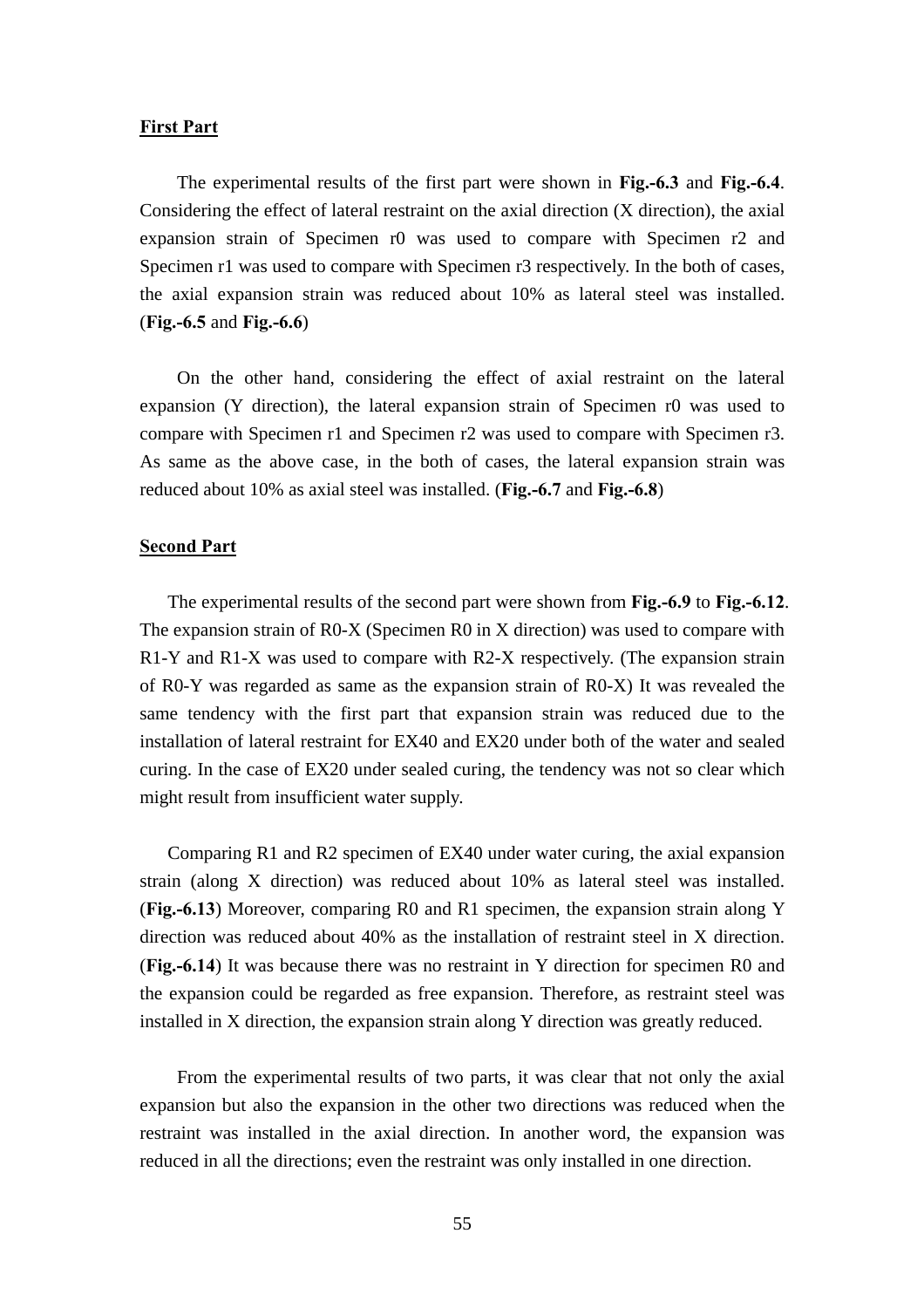

**Fig.-6.3 Relationship between expansion strain and age under different restraint in axial (X) direction (EX40-Sealed Curing-150**×**150**×**400 mm)** 



**Fig.-6.4 Relationship between expansion strain and age under different restraint in lateral (Y) direction (EX40-Sealed Curing-150**×**150**×**400 mm)**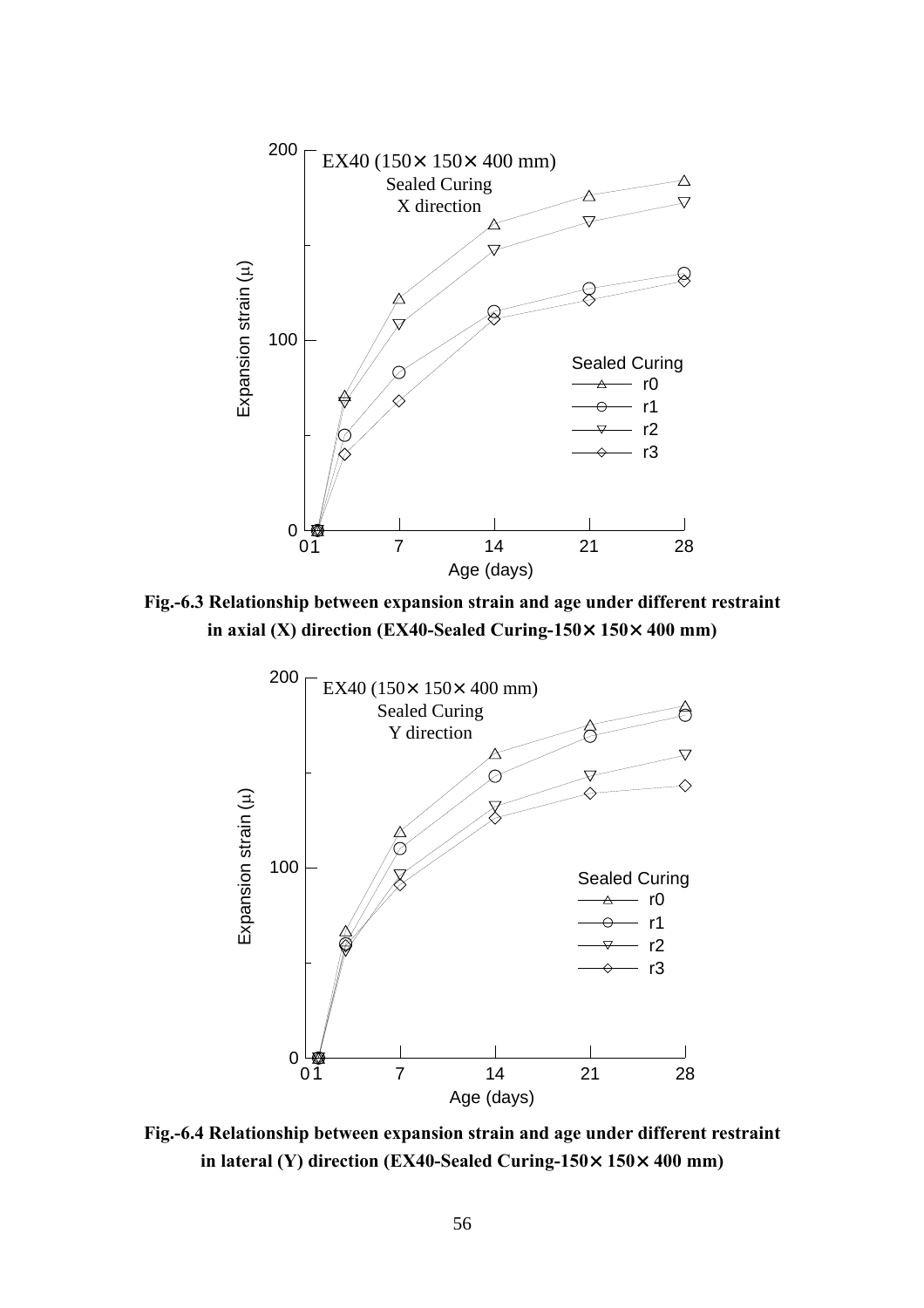

**Fig.-6.5 Variation of expansion strain in the X direction between Specimen r0 and Specimen r2 (EX40-Sealed Curing-150**×**150**×**400 mm)**



**Fig.-6.6 Variation of expansion strain in the X direction between Specimen r1 and Specimen r3 (EX40-Sealed Curing-150**×**150**×**400 mm)**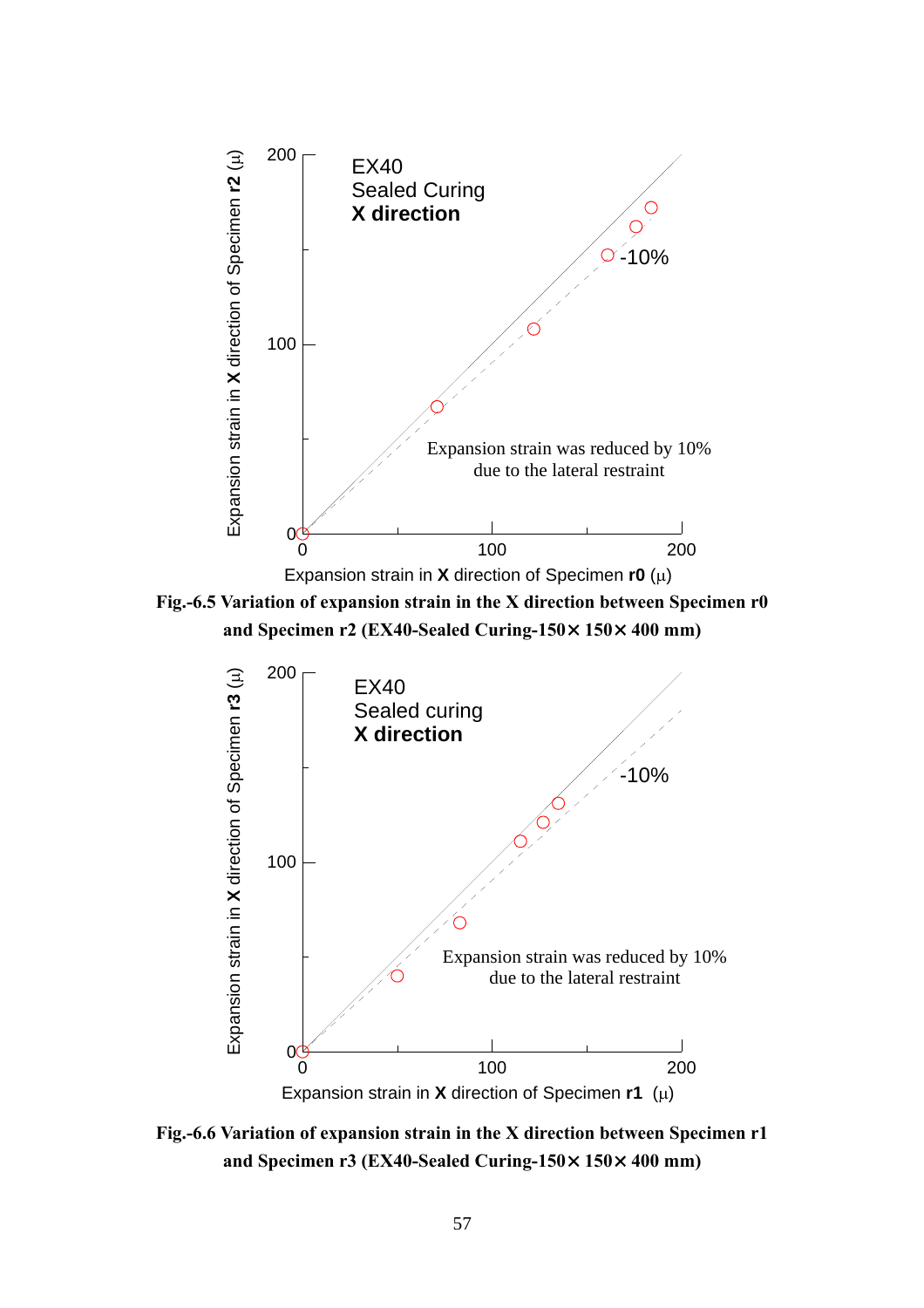

**Fig.-6.7 Variation of expansion strain in the Y direction between Specimen r0 and Specimen r1 (EX40-Sealed Curing-150**×**150**×**400 mm)**



**Fig.-6.8 Variation of expansion strain in the Y direction between Specimen r2 and Specimen r3 (EX40-Sealed Curing-150**×**150**×**400 mm)**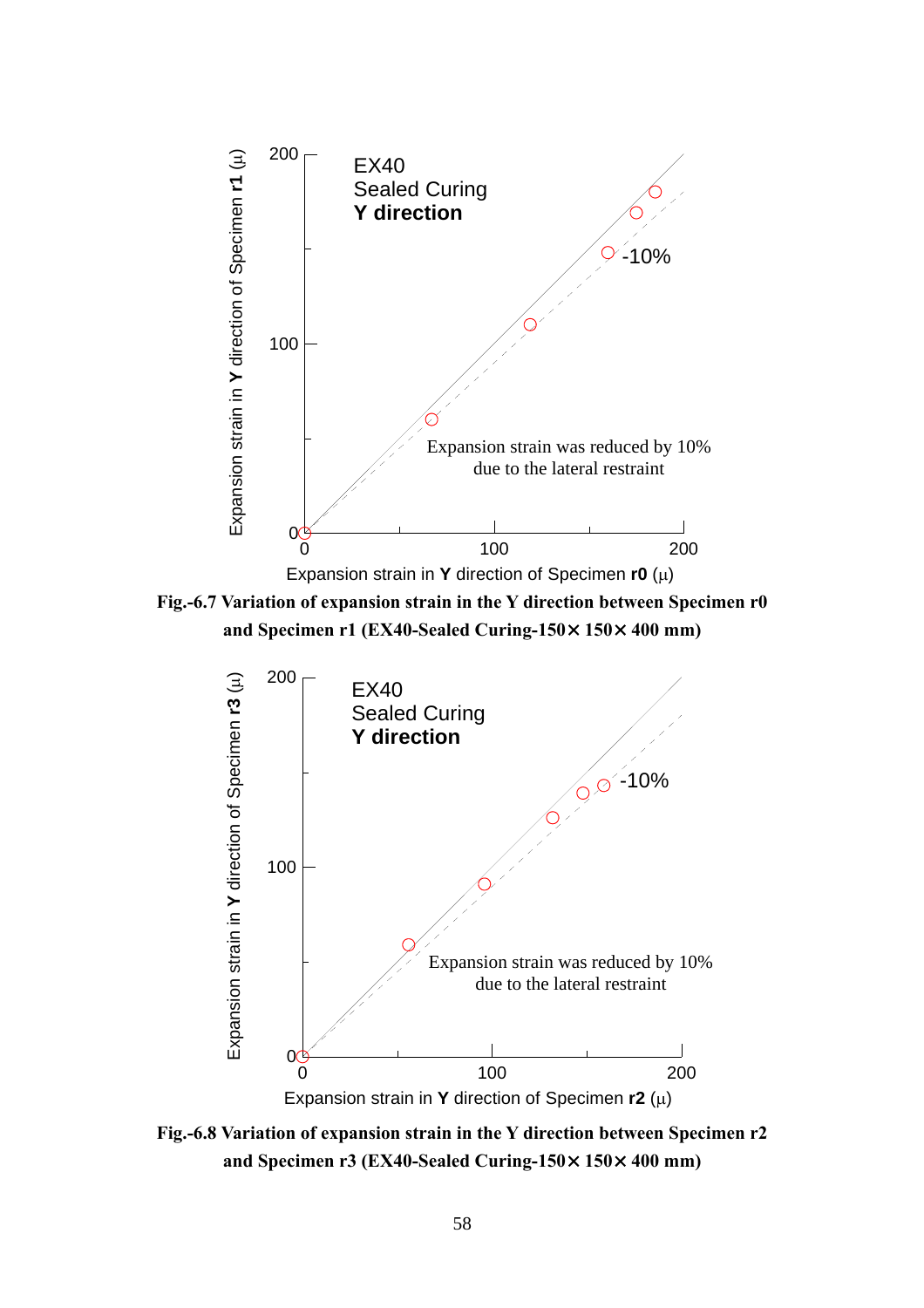

**Fig.-6.9 Relationship between expansion strain and age under different restraint (EX40-Water Curing-150**×**400**×**400 mm)** 



**Fig.-6.10 Relationship between expansion strain and age under different restraint (EX40-Sealed Curing-150**×**400**×**400 mm)**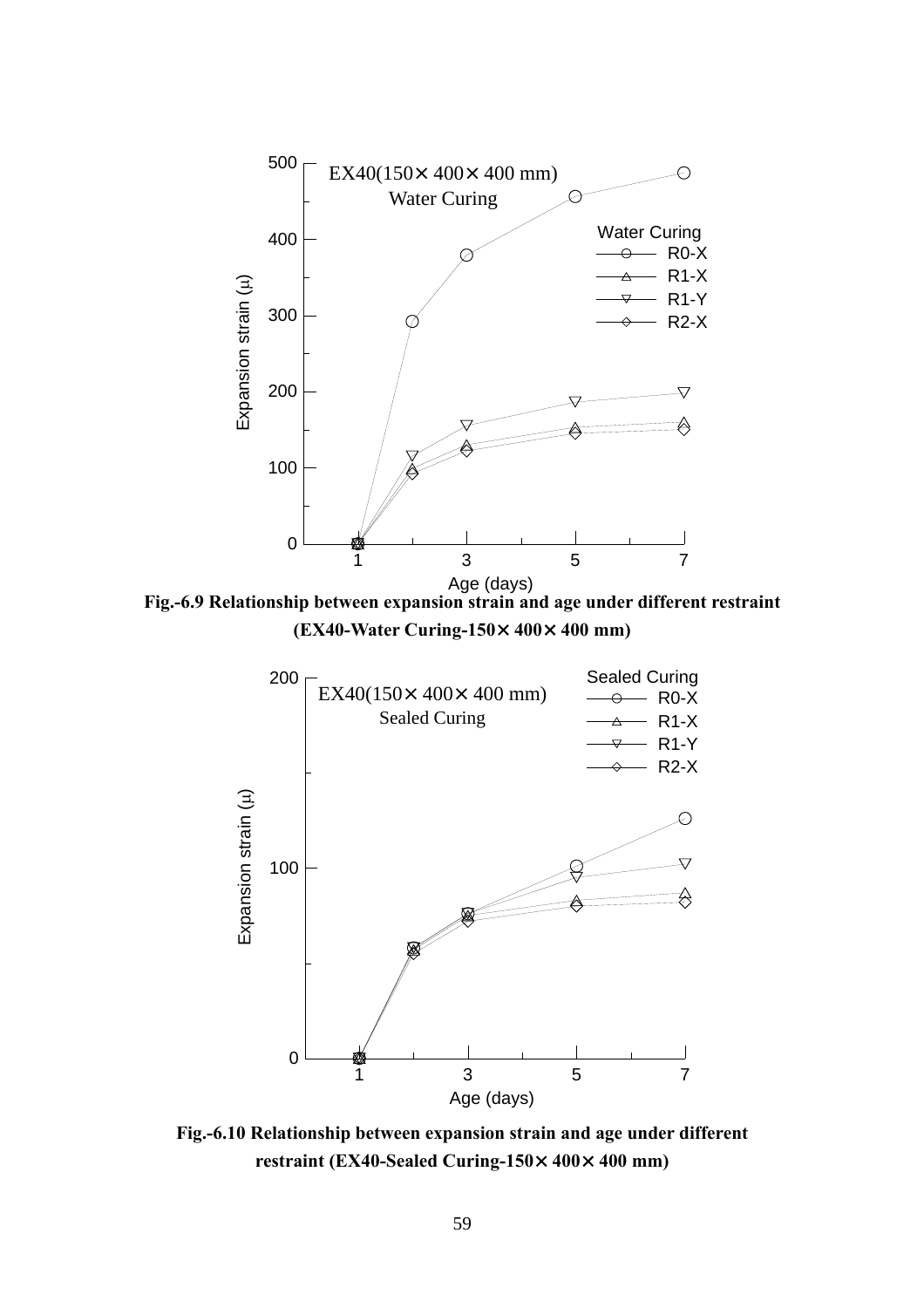

**Fig.-6.11 Relationship between expansion strain and age under different restraint (EX20-Water Curing-150**×**400**×**400 mm)** 



**Fig.-6.12 Relationship between expansion strain and age under different restraint (EX20-Sealed Curing-150**×**400**×**400 mm)**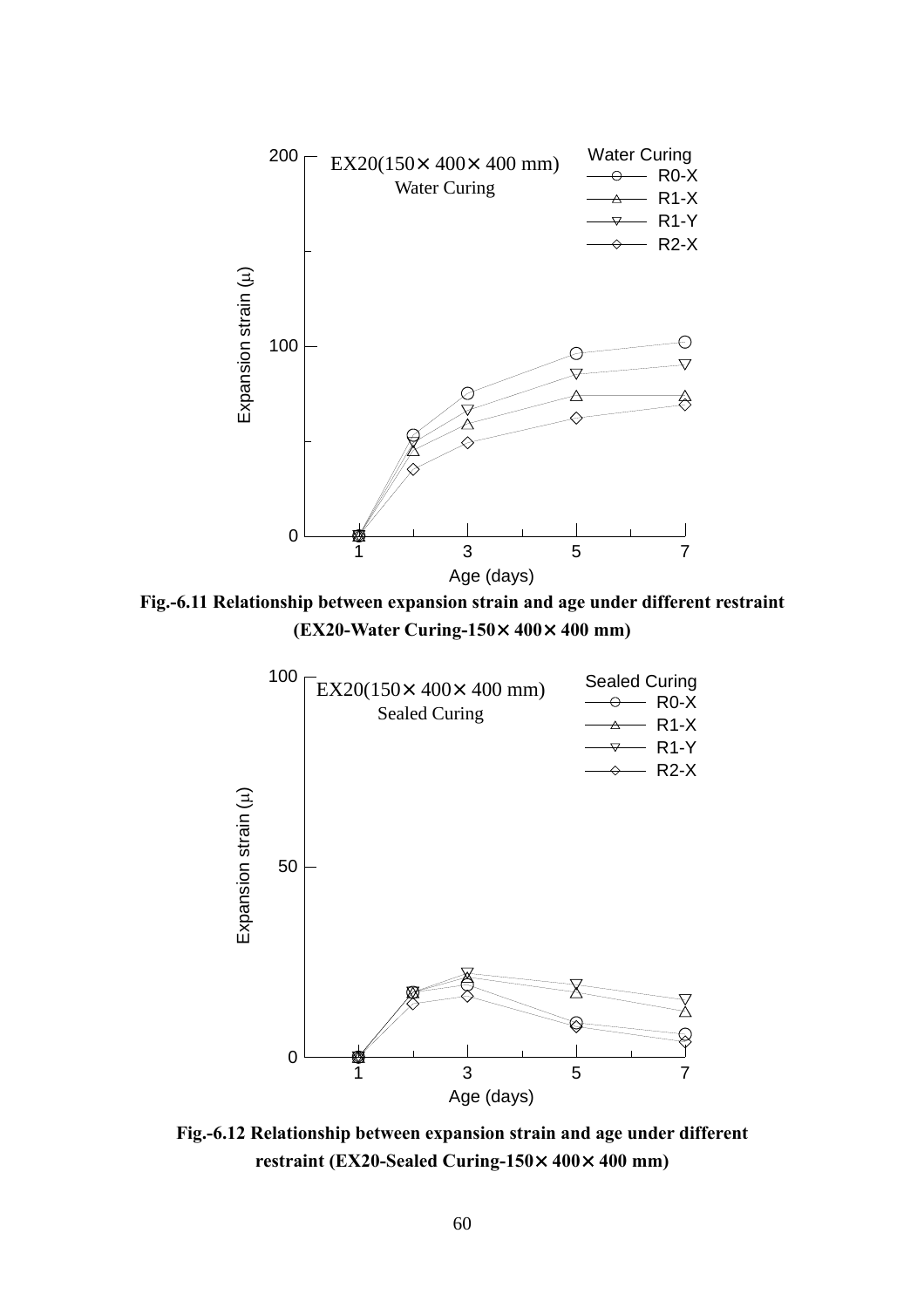

**Fig.-6.13 Variation of expansion strain in the X direction between Specimen R1 and Specimen R2 (EX40-Water Curing-150**×**400**×**400 mm)**



**Fig.-6.14 Variation of expansion strain in the Y direction between Specimen R0 and Specimen R1 (EX40-Water Curing-150**×**400**×**400 mm)**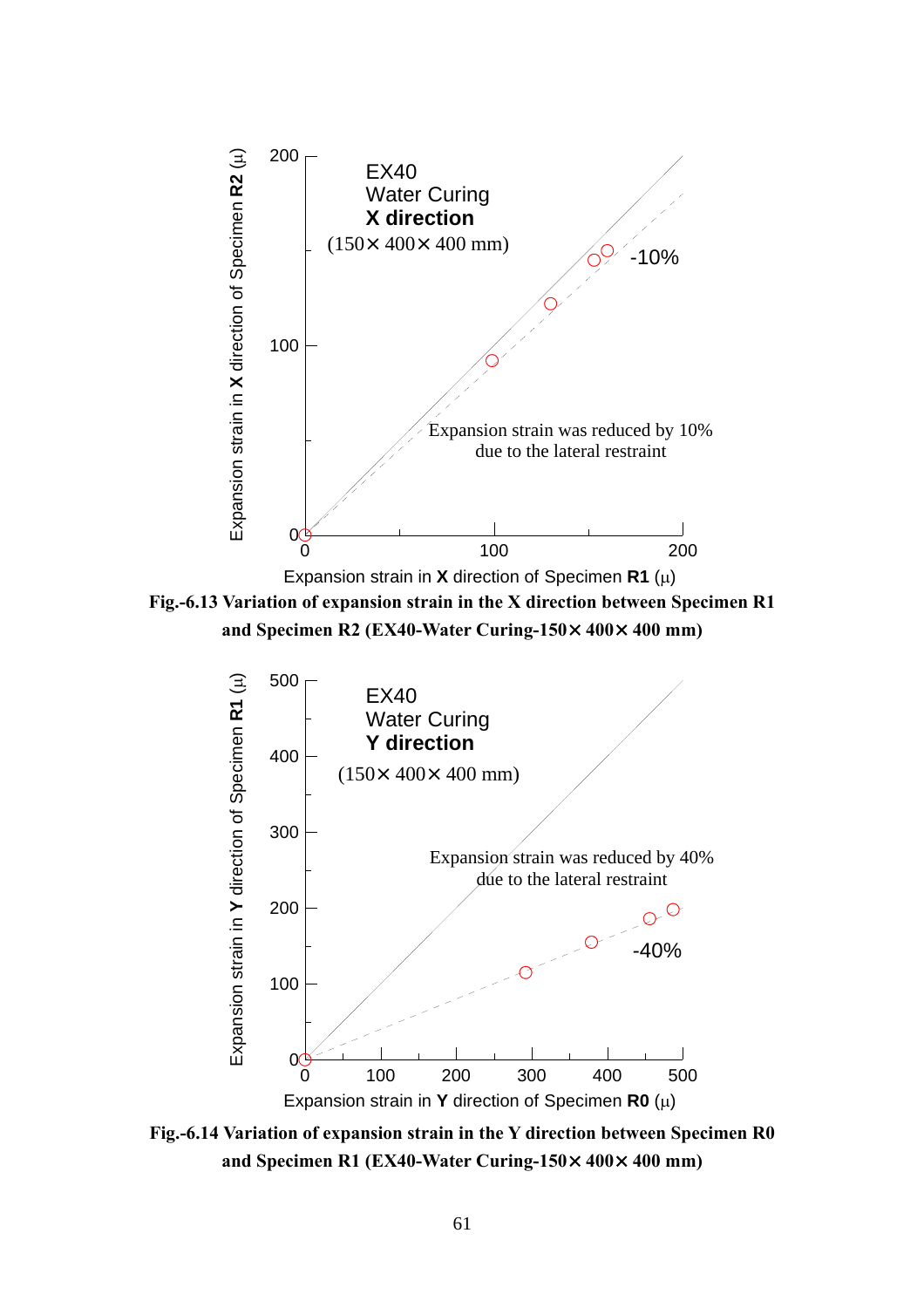## **6.3.2 Mechanism of the Lateral Restraint Effect on the Axial Expansion Strain**

From the previous experimental result, it was revealed the expansion strain was reduced as the restraint was installed in the perpendicular direction. From the force viewpoint, there must generate some resistant force along the axial (X) direction. (**Fig.-6.15**) Since the restraint was installed in the perpendicular direction, friction was imagined to occur in concrete. Furthermore, considering in the early age, the hardness of coarse aggregate and mortar was different and therefore the weak interface was existed between coarse aggregate and mortar (**Fig.-6.16**) When the restraint was installed in lateral (Y) direction, the space of interface was compressed due to the chemical prestress and then friction occurred. Therefore, the expansion in X direction was reduced, since this friction was one kind of resistant force to the expansion in X expansion.

And this friction concept was reflected to the friction between expansion and compression elements in 3-dimension composite model. The friction was defined as the multiplication of the friction coefficient and normal stress on the interface of expansion and compression elements. And the friction coefficient was decided by the multi-axial restraint experimental result. (**Fig.-6.17**)



One-dimensional restraint along X direction

**Fig.-6.15 Mechanism of the lateral restraint effect on the axial expansion strain-1**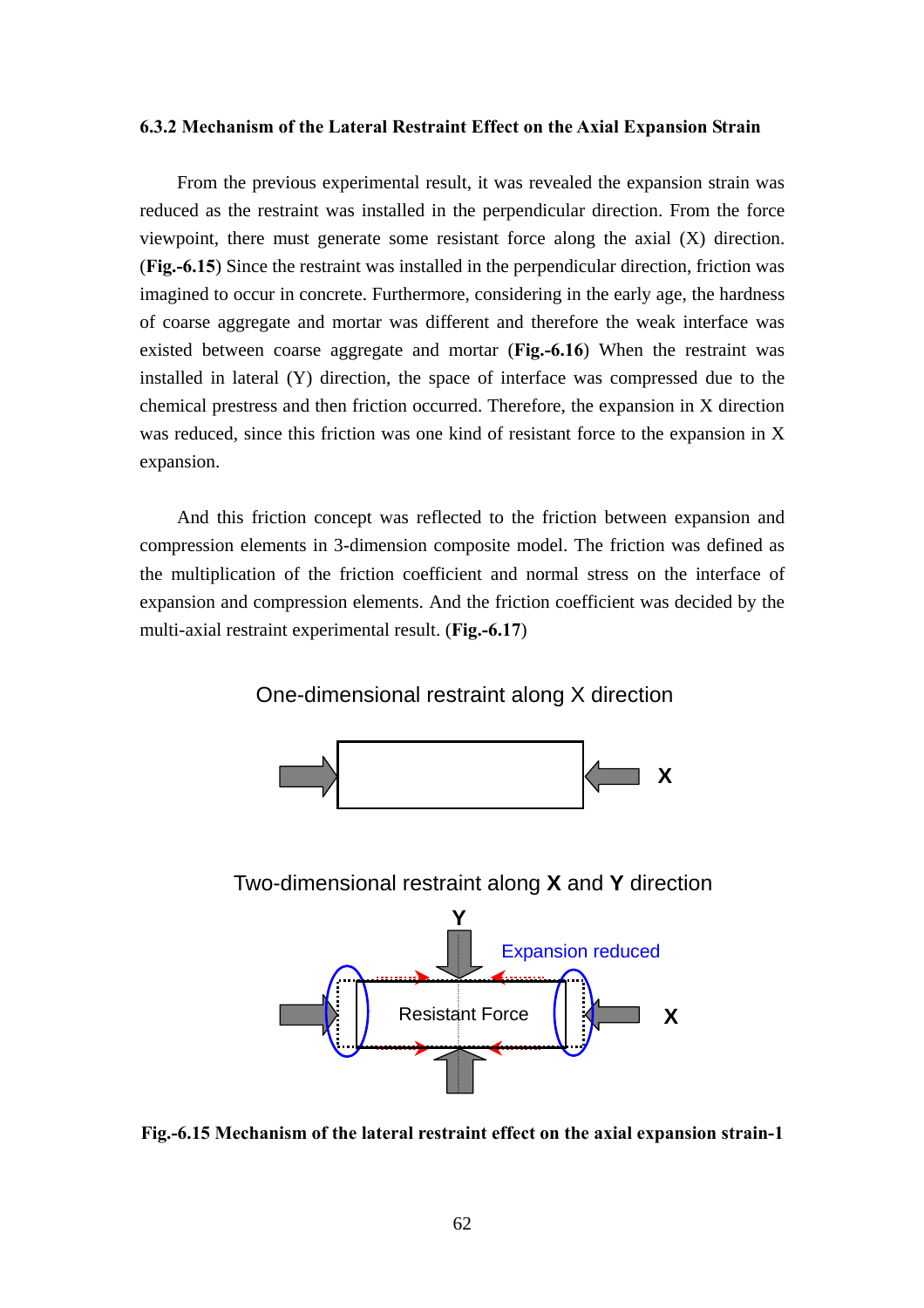

**Fig.-6.16 Mechanism of the lateral restraint effect on the axial expansion strain-2**



**Fig.-6.17 Friction between expansion and tension element in three-dimensional composite model**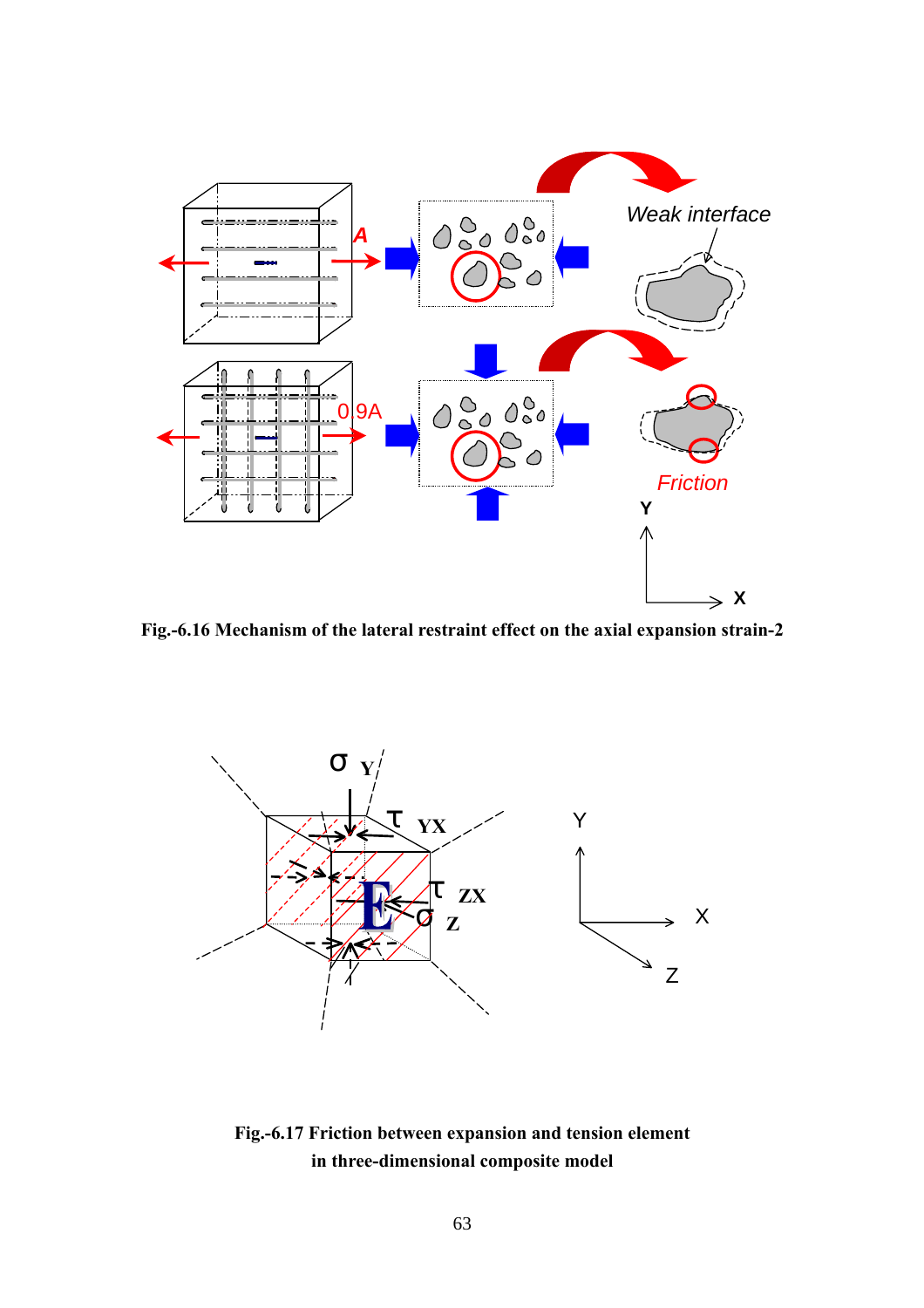# **6.3.3 Mortar Experiment to prove the Mechanism of the Lateral Restraint Effect on the Axial Expansion**

As mentioned in **6.3.2**, the friction occurred between coarse aggregate and mortar was assumed to be the reason of the decrease of axial expansion as the lateral restraint was installed. To prove this hypothesis, mortar experiment was carried out.

The materials in use and the mix proportions were shown in **Table-6.2** and **Table-6.3**. In order to prove the influence of coarse aggregate, the parameters of mortar were complete as same as the concrete mixing proportion, such as Vs/Vm and Vw/Vp. Moreover, the replacement ratio of expansive agent to total powder (E/(C+E)) was as same as the concrete mixing proportion as well. That was to say that the mortar in this experiment was completely as same as the mortar in the concrete experiment. Besides, paste experiment was carried out as well and the replacement ratio of expansive agent to total powder were set as 6.5% (as same as concrete and mortar experiment) and 1% respectively. As the dimension of specimen, steel restraint ratio and curing method (water curing until the age of 7 day) was set as same as the concrete experiment. (**Fig.-6.18**)

| Cement          |  | C   Low Heat Cement: Specific gravity: 3.24 |
|-----------------|--|---------------------------------------------|
| Expansive agent |  | $E$ CSA System: Specific gravity: 3.20      |
| Admixture       |  | SP SP-S: Polycarboxylic acid-based AE HWRA  |
|                 |  | Crushed sand (C.S.): Specific gravity: 2.60 |
| Fine aggregate  |  | Sea sand (S.S.): Specific gravity: 2.58     |
| Steel           |  | $\text{Es: } 210 \text{ kN/mm}^2$           |

**Table-6.2 Materials used in experiment** 

|  |  |  |  |  |  |  | Table-6.3 Mix proportions of experiment |
|--|--|--|--|--|--|--|-----------------------------------------|
|--|--|--|--|--|--|--|-----------------------------------------|

| No.    |     |     |     | $ W/(C+E) $ Vs/Vm $ Vw/Vp E/(C+E)$ | W                     | $\mathcal{C}$ | E    |      | <b>SP</b> |
|--------|-----|-----|-----|------------------------------------|-----------------------|---------------|------|------|-----------|
|        |     |     |     |                                    | Unit: $\text{kg/m}^3$ |               |      |      |           |
| Mortar | 30% | 45% | 97% | 6.5%                               | 269                   | 842           | 59   | 1166 |           |
| Paste  | 30% |     | 97% | 6.5%                               | 492                   | 1537          | 107  |      | 3.3       |
| Paste  | 30% |     | 97% | 1.0%                               | 492                   | 1628          | 16.4 |      | 3.3       |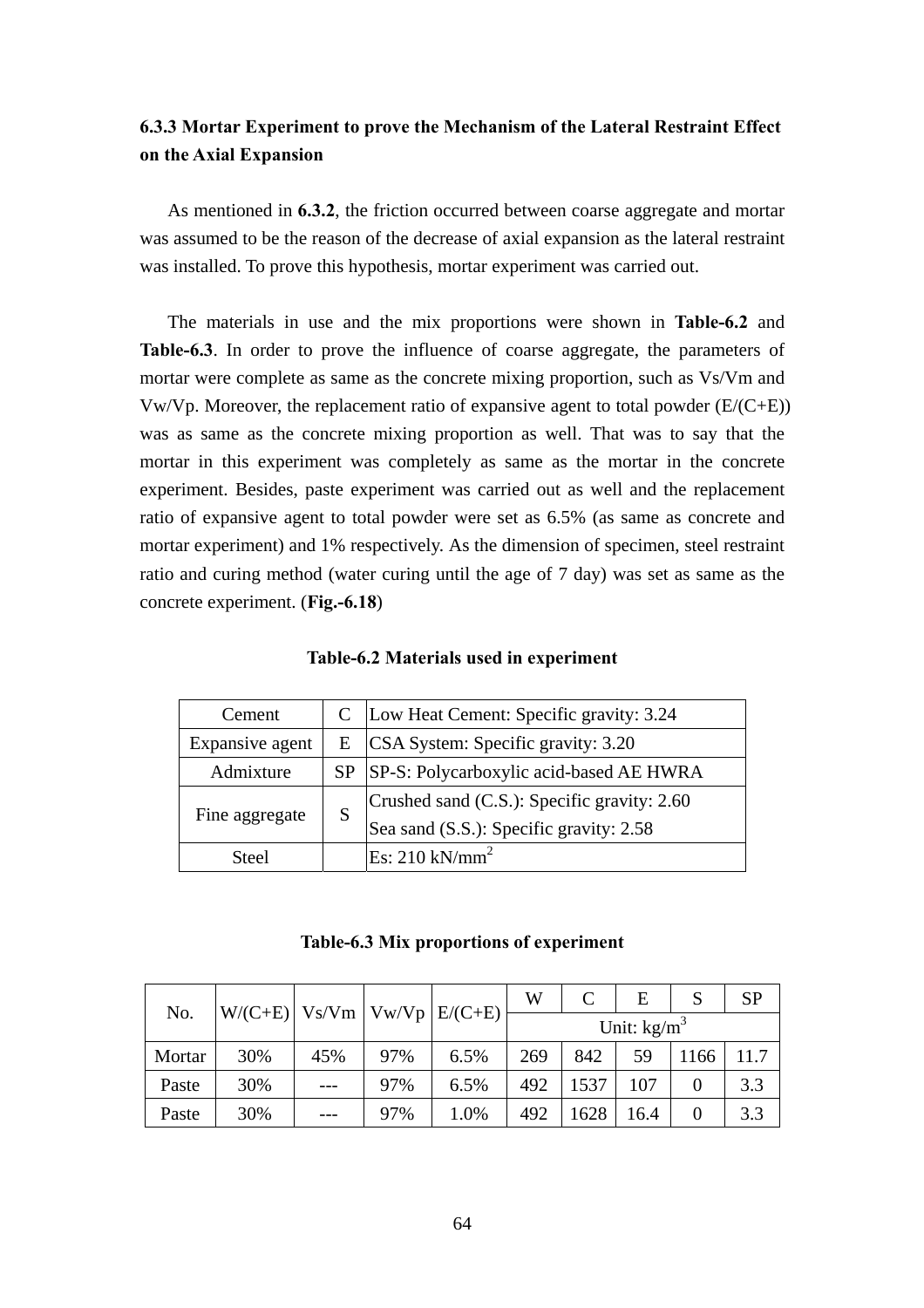

**Fig.-6.18 Outline of specimen**

The experimental results were shown in **Fig.-6.19** and **Fig.-6.20**. In the paste experiment, when replacement ratio of expansive agent  $(E/(C+E))$  was 6.5%, the mold removed out automatically due to the excessive expansion. (**Photo-6.1** and **Photo-6.2**) And crack was observed to occur for both R1 and R2 specimen. (**Photo-6.3** and **Photo-6.3**) Therefore, the result of paste experiment in **Fig.-6.20** was the case of expansive agent replacement ratio equal to 1%.



**Fig.-6.19 Relationship between expansion strain and age under different restraint (Mortar experiment)**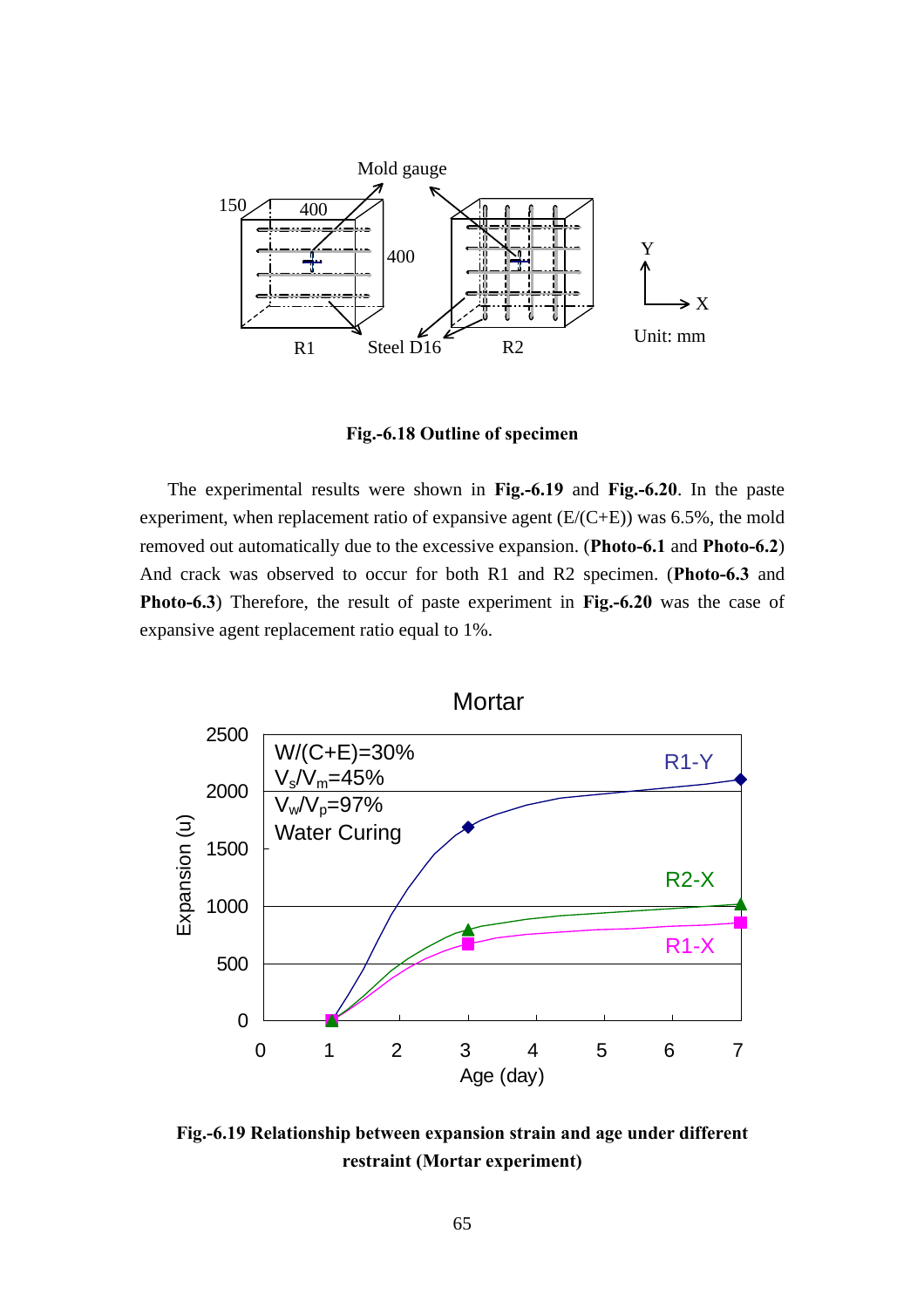

**Fig.-6.20 Relationship between expansion strain and age under different restraint (Paste experiment)**

Comparing concrete, mortar and paste experimental results, the influence of lateral restraint on axial expansion was redrawn in **Fig.-6.21**. Different with decrease tendency of concrete, the axial expansion increased 18% and 11% for mortar and paste respectively. According to the hypothesis, the existence of coarse aggregate was assumed one kind of resistant force to axial expansion. Therefore, the axial expansion of mortar should increase or the decrease level of expansion should reduce because the resistant force was not existed. And the experimental result coincided with the hypothesis.

Furthermore, special attention was put on the different increase percentage of axial expansion between mortar and paste experiment. At first, water-to-cement ratio in volume (Vw/Vp) and expansive agent replacement ratio ( $E/(C+E)$ ) of paste mixing proportion was set as same as those in mortar experiment. The original purpose was to take out the same paste from the mortar experiment and tried to realize the influence of fine aggregate. However, due to the excessive expansion and crack, the expansion was unavailable. Therefore, the replacement ratio of expansive agent  $(E/(C+E))$  was reduced to be 1% and it resulted in the low expansion strain. The low replacement ratio was inferred as the reason that the increase level of axial expansion in paste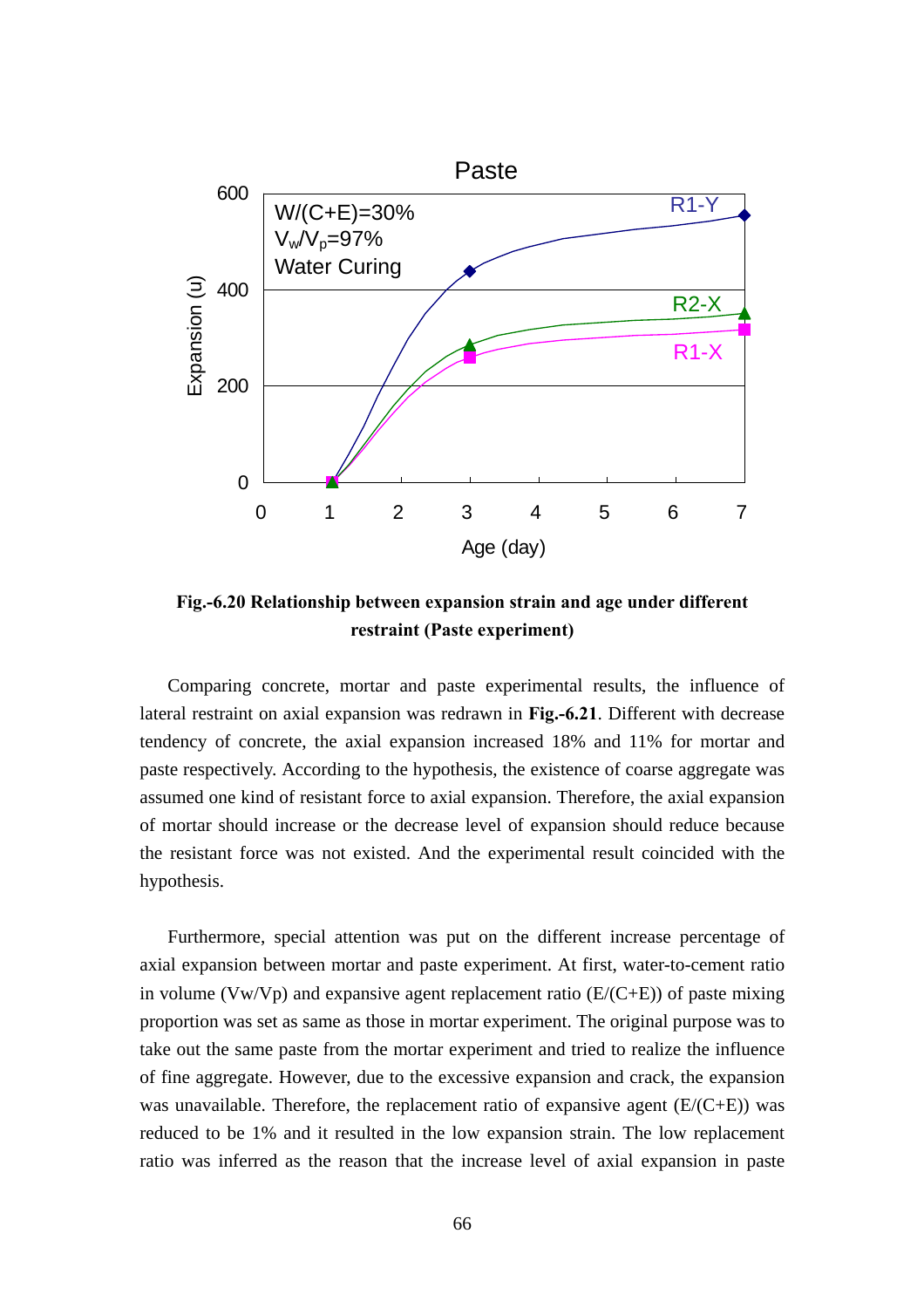experiment was smaller than the one in mortar experiment. However, it needs more experiments to prove this inference.





# **6.4 Summary**

 The expansive characteristics of SCC with expansive agent under multi-axial restraint were experimentally investigated. From the experimental results in this chapter, it was revealed that there was the mutual influence on restraint and expansion strain in perpendicular directions. Not only the axial expansion but also the expansion in the other two perpendicular directions was reduced when the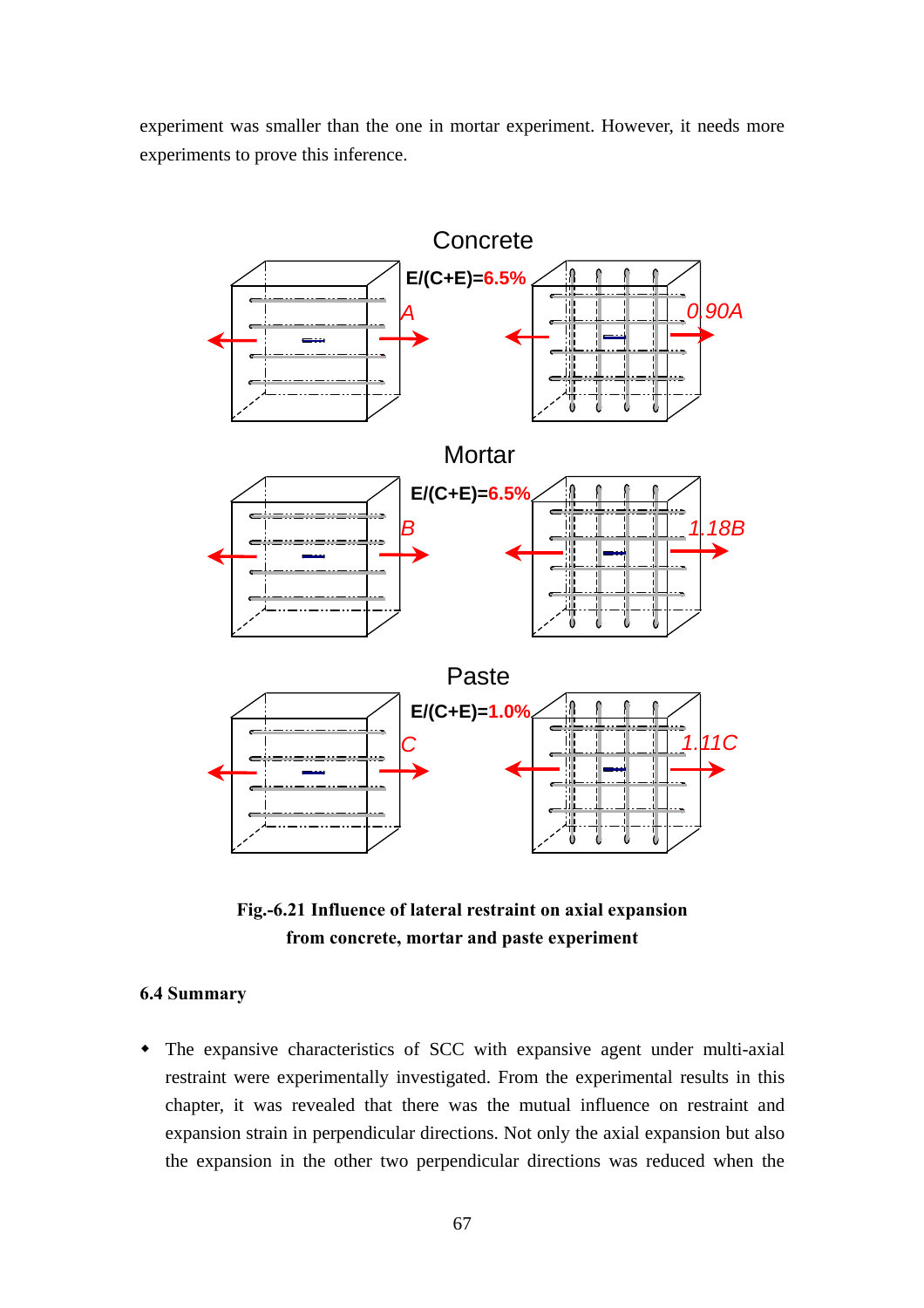restraint was installed in the axial direction. In another word, the expansion was reduced in all the directions; even the restraint was only installed in one direction. From the experimental result, the axial expansion strain was reduced about 10% as the lateral restraint was installed.

- The friction occurred between coarse aggregate and mortar was inferred to be the reason of the decrease of axial expansion as the lateral restraint was installed. To prove this hypothesis, mortar and paste experiment were carried out. Different with decrease tendency of concrete, the axial expansion increased in both of mortar and paste experiment. That was to say that the resistant force in axial expansion direction disappeared without the existence of coarse aggregate and the hypothesis was clarified.
- The friction concept was reflected to the friction between expansion and compression elements in 3-dimension composite model. The friction was defined as the multiplication of the friction coefficient and normal stress on the interface of expansion and compression elements. And the friction coefficient was decided by the multi-axial restraint experimental result.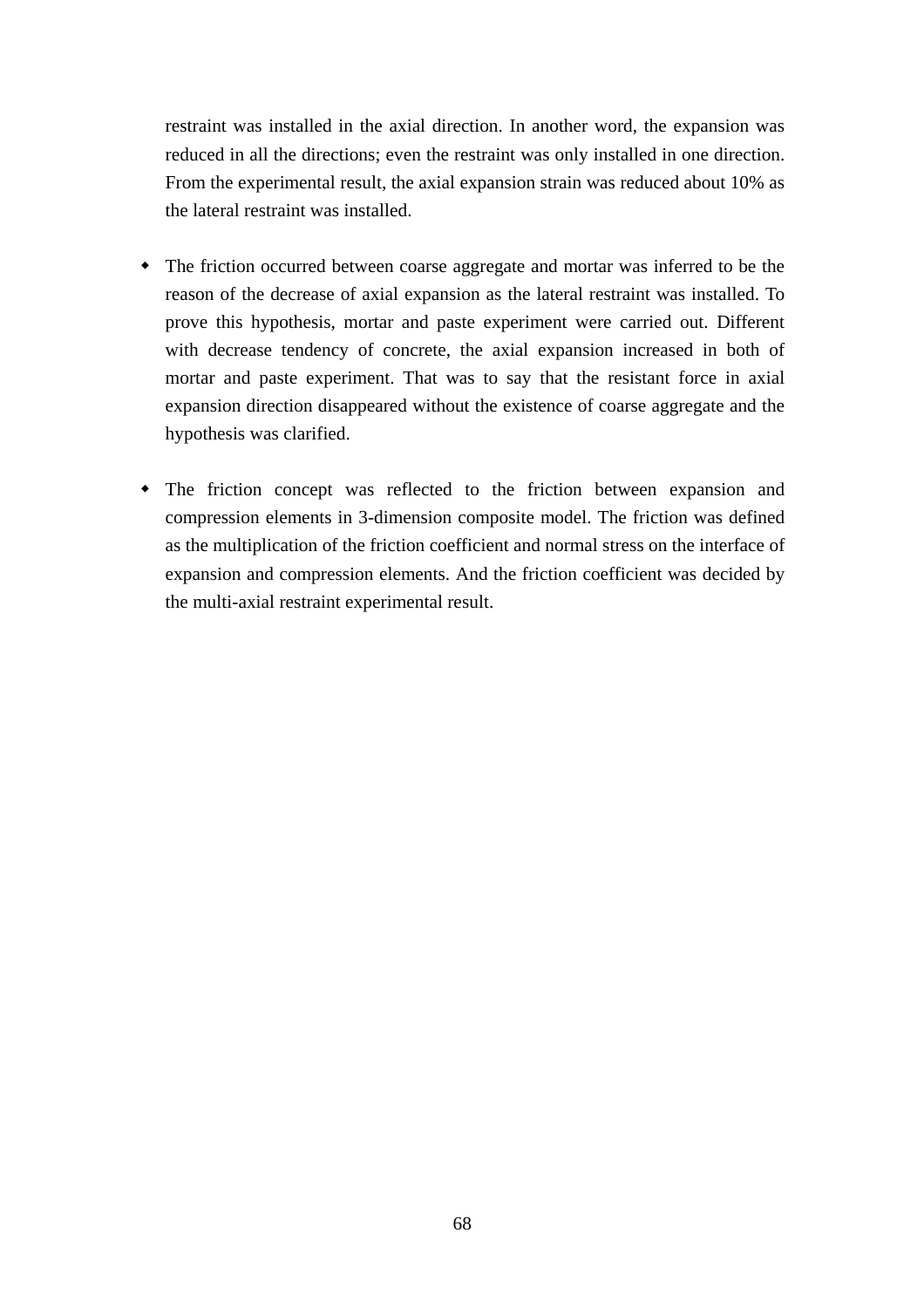

**Photo-6.1 Paste specimen R1-E/(C+E) =6.5% (before mold removed)**



**Photo-6.2 Paste specimen R2-E/(C+E) =6.5% (before mold removed)**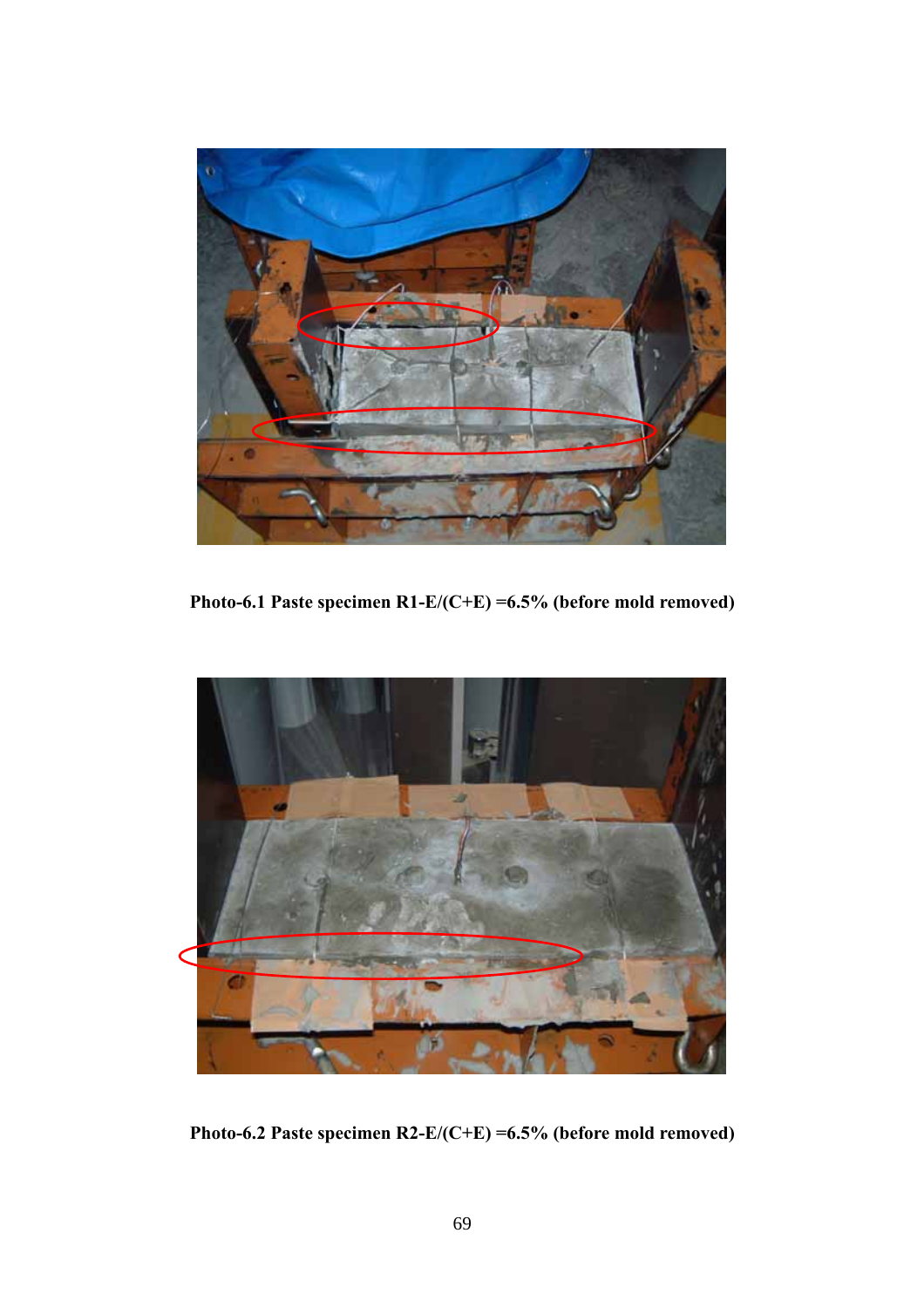

**Photo-6.3 Paste specimen R1-E/(C+E) =6.5% (after mold removed)**



**Photo-6.4 Paste specimen R2-E/(C+E) =6.5% (after mold removed)**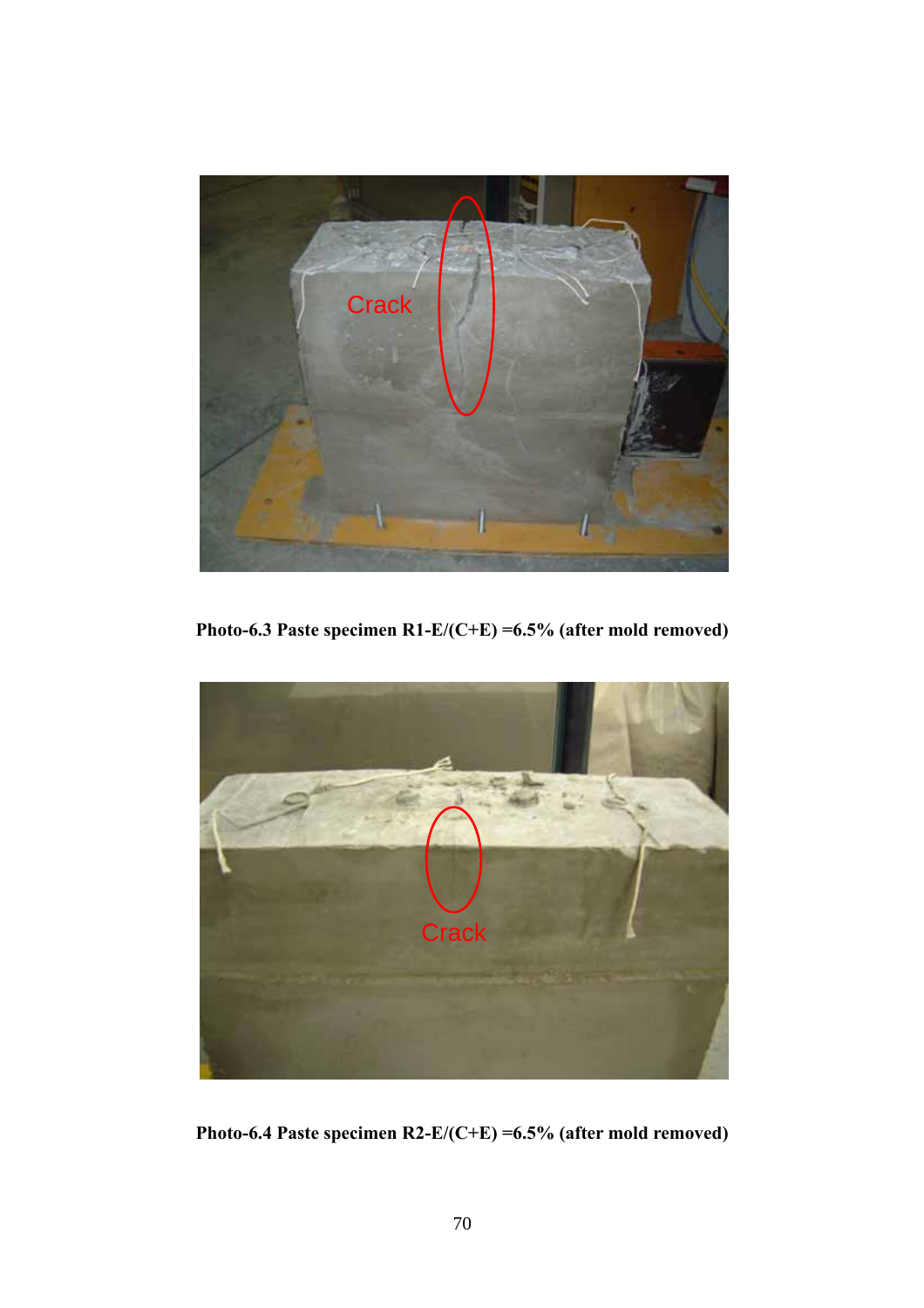## **CHAPTER 7**

# **THREE-DIMENSIONAL COMPOSITE MODEL OF EXPANSIVE CONCRETE**

### **7.1 Introduction**

From the result of the previous chapters, it was revealed that crack was occurred after the formwork was removed if insufficient dosage of expansive agent was employed. On the contrary, if too much amount of expansive agent was employed, crack was occurred in the very early age as well. In Chapter 4, the appropriate dosage of expansive agent for SCC was proposed. However, in order to handle the characteristics of expansive concrete, the expansion estimation method was indispensable for the application of expansive agent.

In this chapter, 3-dimensional composite model of expansive concrete was proposed to estimate the expansion of expansive concrete based on the existing one-dimensional composite model by taking the mix proportions, curing methods and degree of the restraints into accounted.

#### **7.2 Three-Dimensional Composite Model**

### **7.2.1 Geometric Shape of 3-Dimensional Composite Model**

The geometric shape of 3-dimensional composite model was a cube with the side length equal to 1. In the model, concrete was regarded as a composite material and divided into eight elements, including one expansion element, six compression elements and one tension element. And the restraint of steel was expressed as the external restraint along three axial directions. The expansion element was a cube with the length equal to and arranged in the center. And three pairs of compression elements were symmetrically arranged alone three axial directions. Tension element was a frame to cover six compression elements. (**Fig.-7.1**)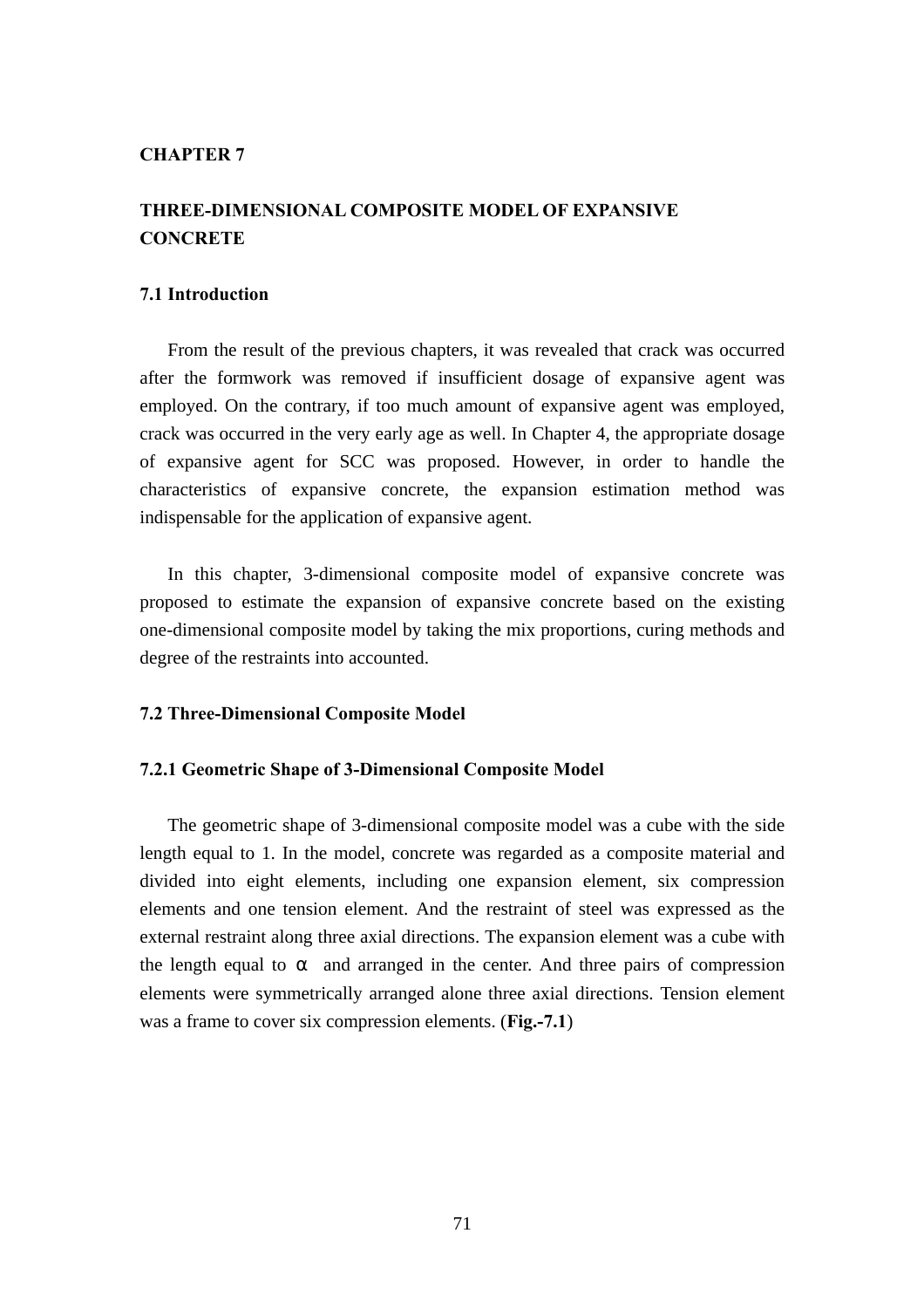Expansion element×1



Compression element×6



Tension element×1





**Fig.-7.1 Geometric shape of three-dimensional composite model**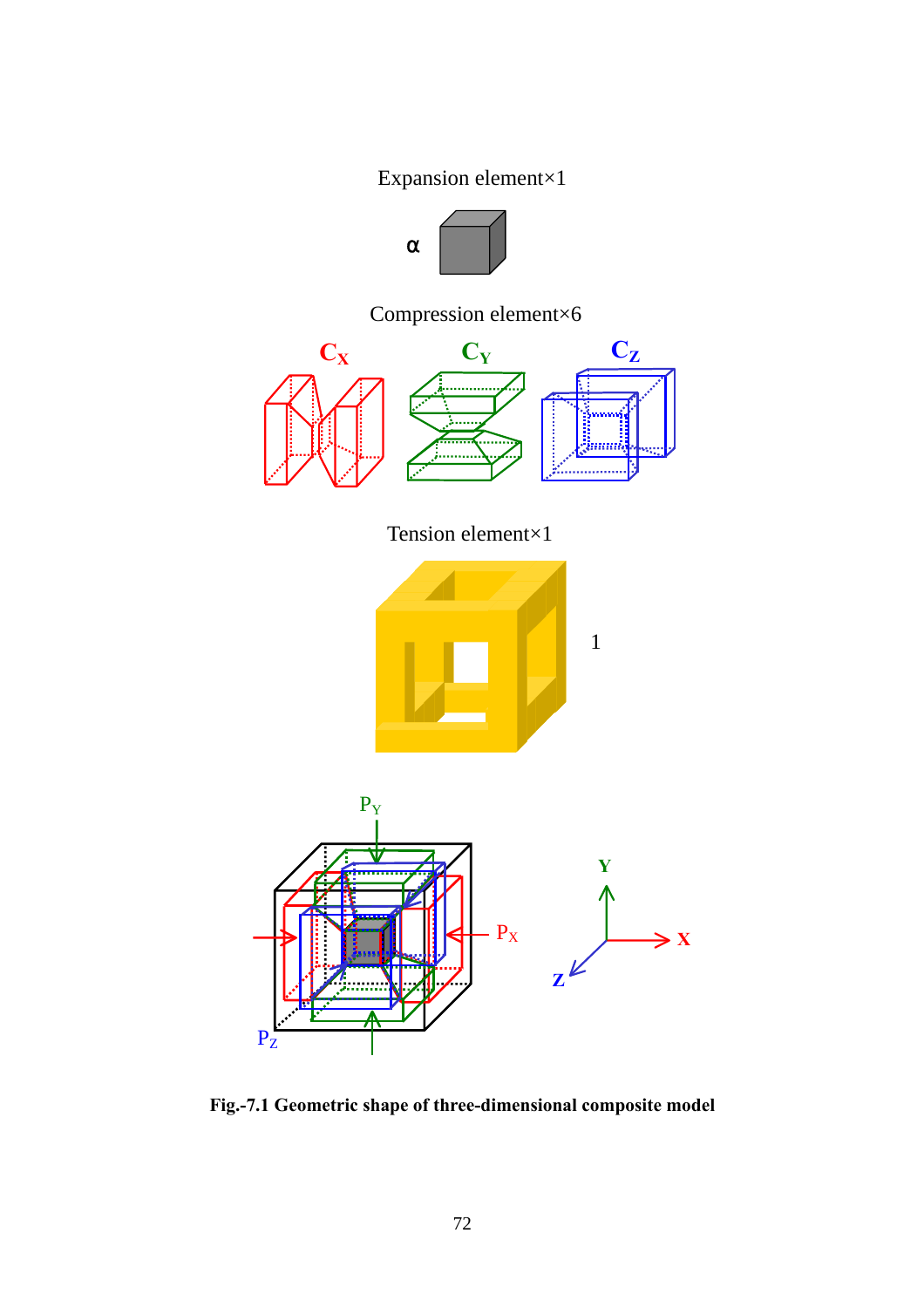## **7.2.2 Friction between Expansion Element and Compression Element**



**Fig.-7.2 Friction between expansion and compression element** 

To extend one-dimensional composite model to three-dimensional one, the influence of lateral restraint was simulated by the assumption of the friction between the expansion and the compression elements. (**Fig.-7.2**)

When the expansion strain in X direction was considered in the 1-dimensional composite model, the force equilibrium equation in the oblique surface, the interface between expansion and compression element, was set up. (**Eq.7.1**)

$$
\Delta \varepsilon_{ee} \cdot E_e \cdot A_e = \Delta \varepsilon_c \cdot E_c \cdot A_c \tag{Eq.7.1}
$$

In the 3-dimensional composite model, when restraint was installed in another two lateral directions, friction between expansion and compression element was assumed to occur along Y and Z direction and regarded as one kind of resistant force in X direction. The friction was considered in the force equilibrium equation of the interface between expansion and compression element along X direction. (**Fig.7-2**) Therefore, the force equilibrium equation was rewritten as follows. (**Eq.7.2**)

$$
(\Delta \varepsilon_{ee} \cdot E_e + 2\tau_{YY} + 2\tau_{ZX}) \cdot A_e = \Delta \varepsilon_c \cdot E_c \cdot A_c
$$
 (Eq.7.2)

## **7.2.3 Determination of Friction Coefficient**

The friction between expansion element and compression element was defined as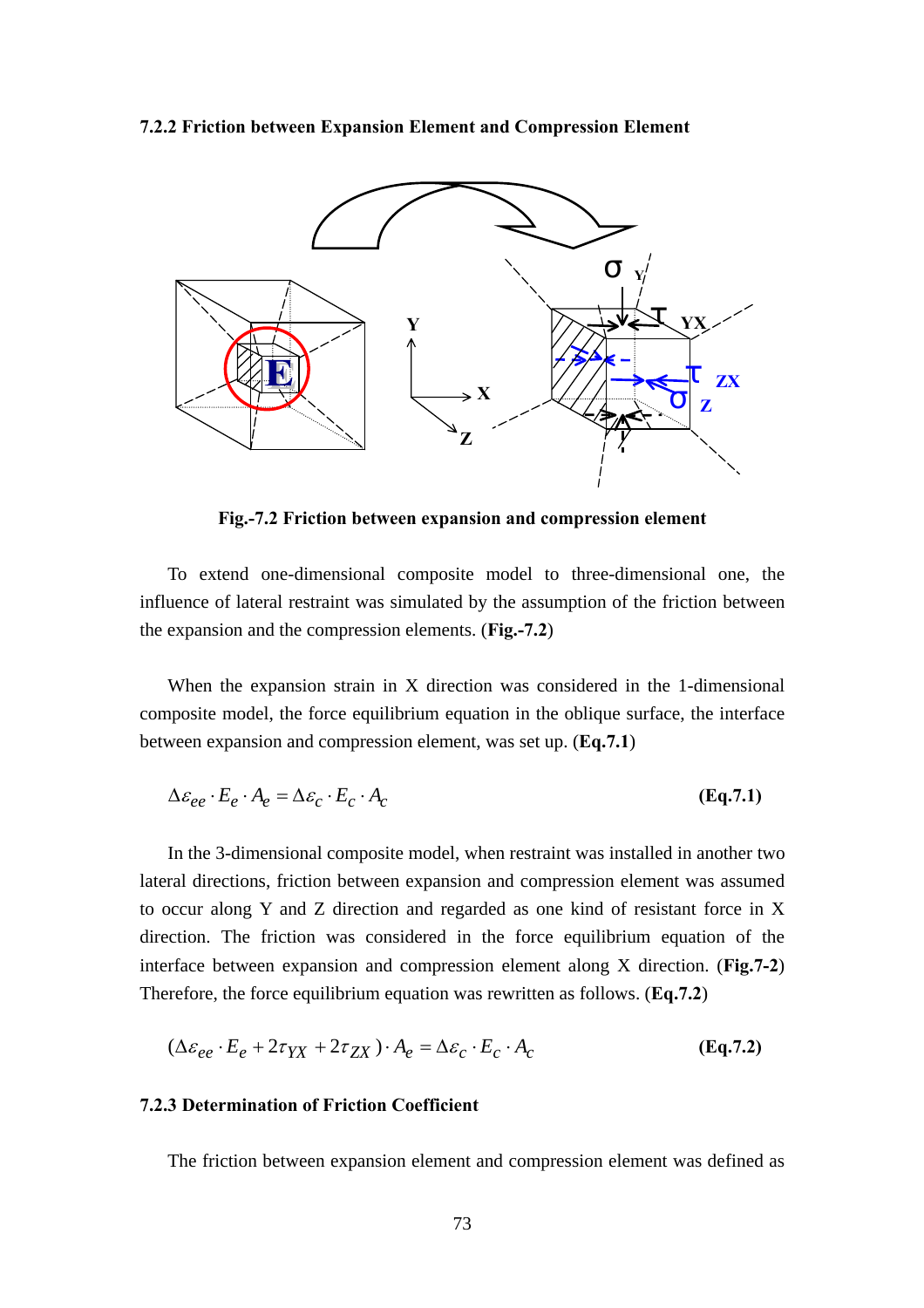the multiplication of friction coefficient and the normal stress. (**Eq.7.3**) The friction coefficient was regarded as the interface character of expansion element and compression element. It was assumed to be constant and determined from the multi-axial restraint experiment.

$$
\tau_{YX} = \mu \cdot \sigma_Y ; \tau_{ZX} = \mu \cdot \sigma_Z
$$
 (Eq.7.3)

Here,

 $\mu$ : Friction coefficient

 $\sigma_Y$ : Normal stress along Y direction

 $\sigma$ <sub>Z</sub> : Normal stress along Z direction

## **7.2.4 Determination of Normal Stress**

Normal stress was increased with the increase of restraint level in the normal direction. And it was defined to be proportional with the difference of free expansion and restraint expansion. [14] (**Eq.7.4**)

$$
\sigma_n(t) = \left\{ \Delta \varepsilon_{free}(t) - \Delta \varepsilon(t) \right\} \cdot E_s \cdot p \tag{Eq.7.4}
$$

Here,

 $\Delta \varepsilon_{free}(t)$ : Increment of free expansion strain at *t* day for same mix proportion

 $\Delta \varepsilon(t)$ : Increment of restraint expansion strain at *t* day for same mix proportion *Es*: Young's modulus of restraint steel *p* : Restraint steel ratio

## **7.2.5 New Proposal to Determine the Length of Expansion Element "**

In 1-dimensional composite model, some parameters were difficult to assume and impossible to simulate from experiment, such as potential expansion ( *eo*) and the length of expansion element ( ). Therefore, these two factors were determined by the trial calculation with the best accuracy of experimental result. However, there was the mutual influence between these two uncertain parameters. It means that different pairs of these two factors may have the same estimation result. Therefore, it was difficult to estimate the expansion of the other mix proportions with good accuracy.

In this research, new method was proposed by the author to determine the length of expansion element " ". By this new method, the length of expansion element was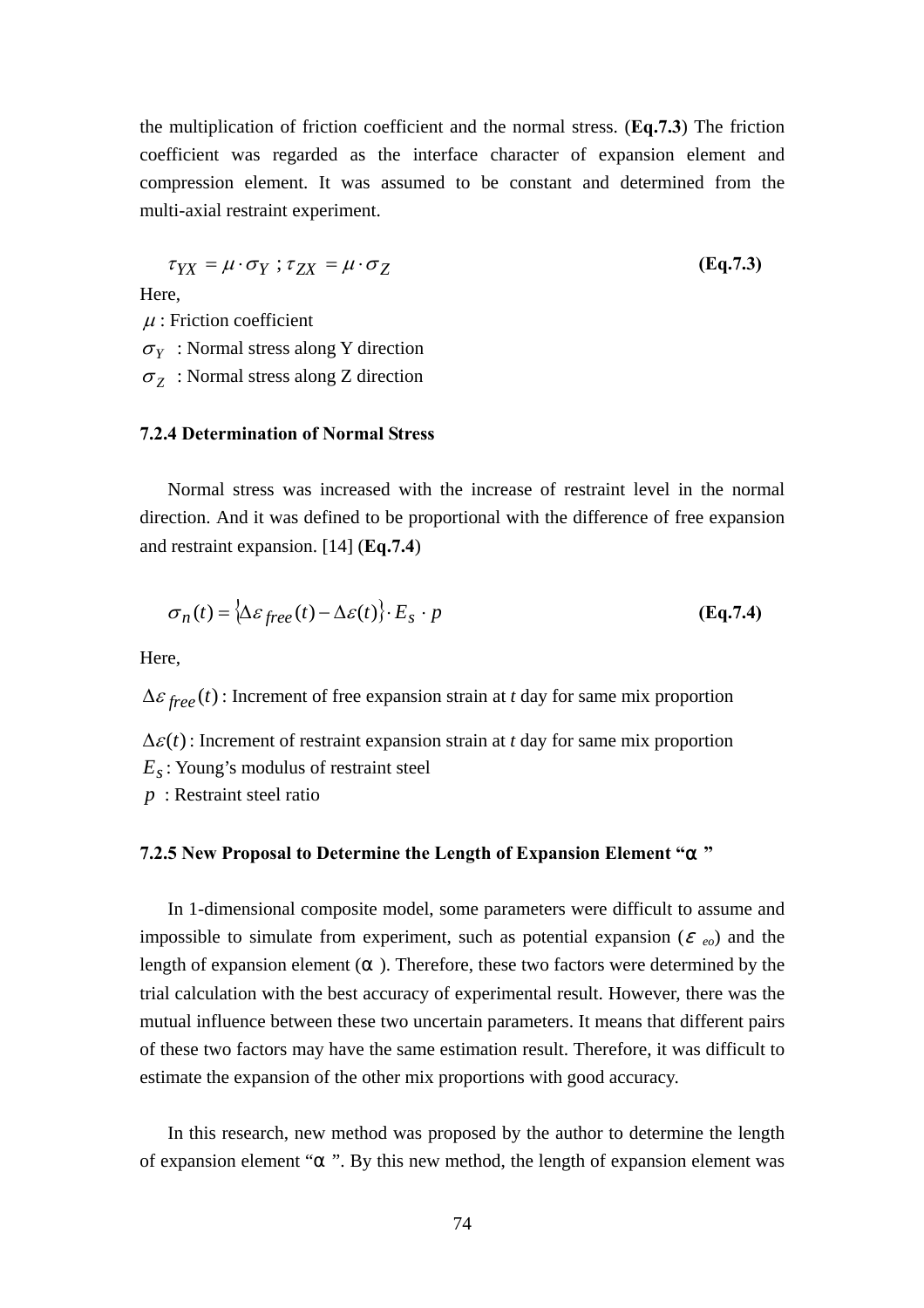estimated by the volume distribution of each component material from the mix proportion. In another words, after mix proportion was decided, the geometric shape of model was fixed as well.





**Fig.-7.3 New proposal to determine the length of expansion element "α"** 

The volume of each material was calculated from the mix proportion. Then each material was distributed to expansion element, compression element and tension element by following steps. At first, expansive agent was distributed to expansion element, and both of cement and aggregates were distributed to the other two elements. Then water was distributed proportionally into the expansion element and the other two elements by the volume ratio of expansive agent and cement. At last, air was distributed by the volume ratio of the previously distributed materials in expansion element and the other two elements. Therefore, expansive agent and some part of water and air existed in the expansion element and cement, aggregates and the other part of water and air existed in the tension and compression parts. Finally, the volume of expansion element could be calculated and then " " could be calculated as well. (**Fig.-7.3**)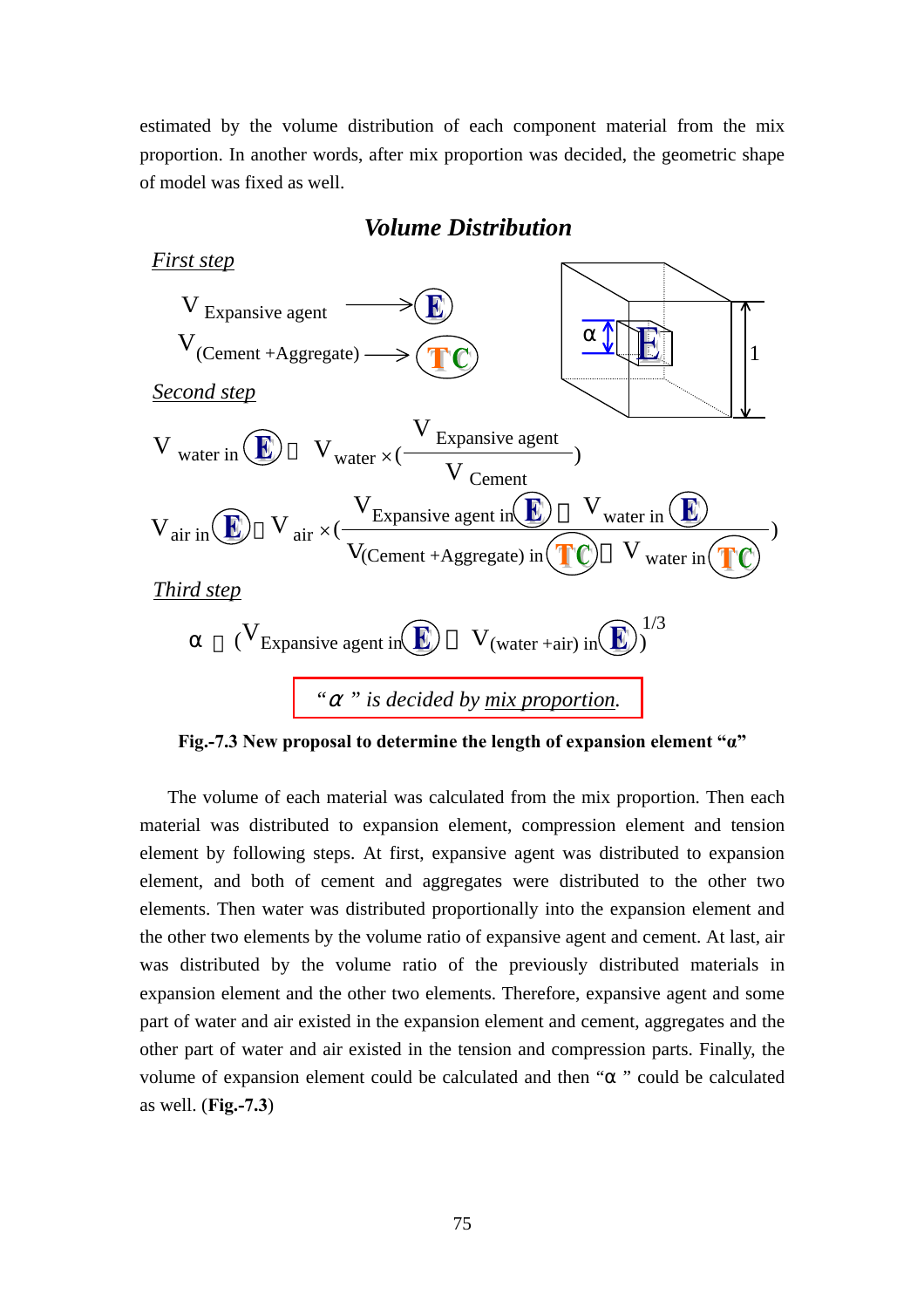# **7.2.6 Potential Expansion of Expansion Element "**ε*e o***"**

The strain of expansion element ( *<sup>e</sup>*) was divided into the chemical expansion ( *eo*) from the hydration reaction of expansive agent and the strain due to the restraint of compression element ( *ee*). The chemical expansion was the strain of expansion element without any restraint. Accordingly, if the mix proportion, curing method (temperature, water supply) was fixed, the chemical expansion should be constant. Actually, it was the expansive origin and impossible to measure. Therefore, it was called as "Potential Expansion". Comparatively, the whole strain of expansive concrete observed from the appearance was called "Apparent Expansion". And it could be measured from the specimen.

The potential expansion of expansion element was determined by following equation. (**Eq.7.5**)

$$
\varepsilon_{eo}(t) = \left[ e^{N_1 \left( \frac{E}{E+C} \theta_0 \right)} + N_2 \right] \cdot \left[ A_0 + A_1 \left( 1 - e^{-A_2(t-1)} \right) \right]
$$
(Eq.7.5)

Here, coefficients  $(N_1 \text{ and } N_2)$  depend on the sort of expansive agent and coefficients  $(A_0, A_1 \text{ and } A_2)$  depend on curing method.

The potential expansion of expansion element was regarded as the source of expansion and impossible to simulate from experiment. In this research, it was divided as two parts. (**Eq.7.5**) The first part was related to the character of expansive agent and regarded as the function of the dispersion density of expansive agent in paste (E/(E+C)). And the second part was related to the curing method. In another word, the potential expansion was identical if expansive agent and curing method was same. Therefore, if the other parameters in composite model were determined, the potential expansion could be estimated by the experimental result.

#### **7.2.7 Young's Modulus**

In the existing 1-dimensional composite model, Young's modulus of three elements was determined by following equations. (**Eq.7.6**)

$$
E = E_0 + E_1 \left( 1 - e^{-E_2(t-1)} \right)
$$
 (Eq.7.6)

Here,  $E_0$ ,  $E_1$  and  $E_2$  are constant and decided by the experimental results.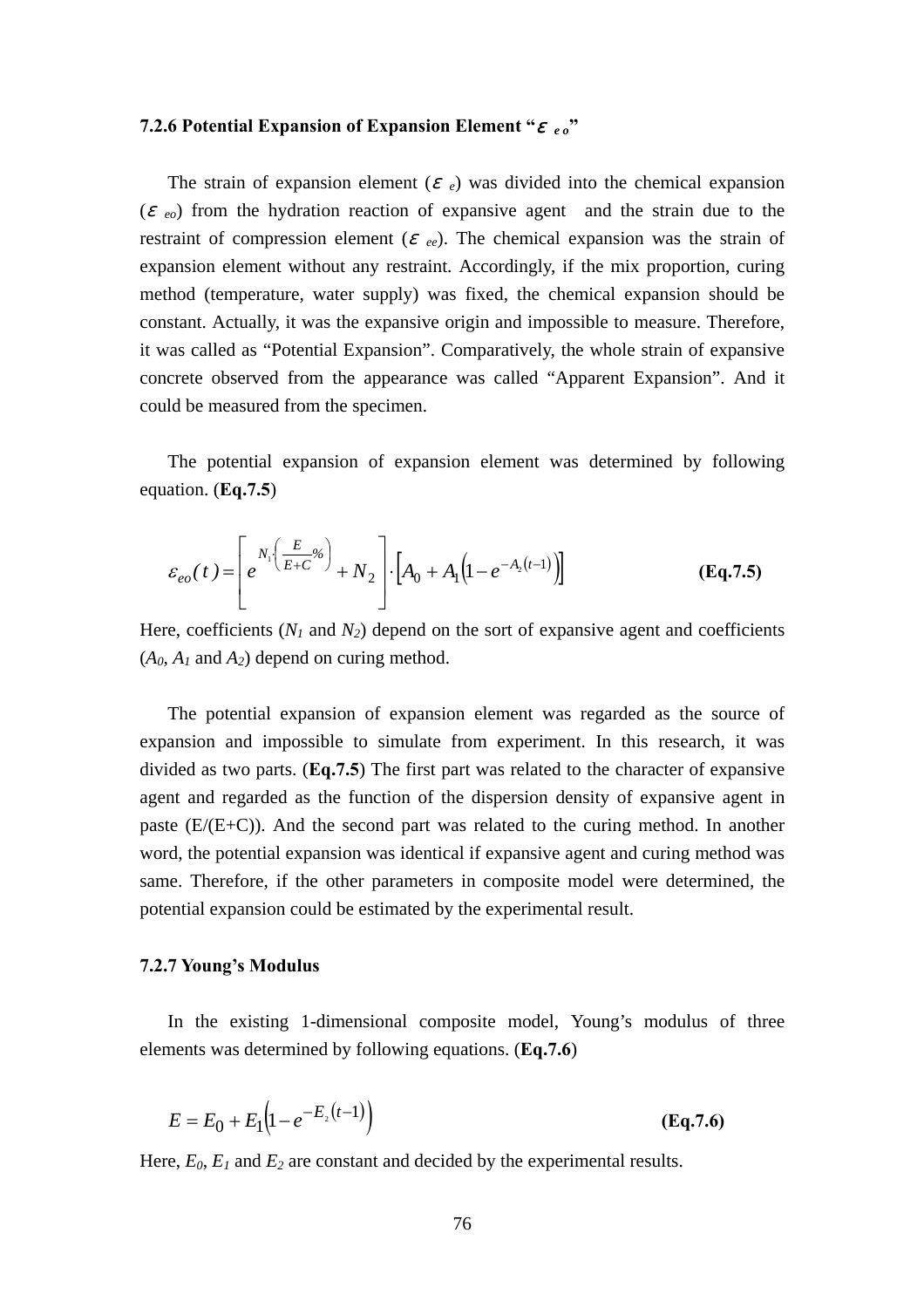In 3-dimensional composite model, Sakata's proposal was adopted to determine Young's modulus of compression and tension element. [15] (**Eq.7.7**). And the Young's modulus of expansion element was assumed to be 45% of Young's modulus of compression and tension element.

$$
E(t) = 15840 f'(t)^{0.5}
$$
  
\n
$$
f'(t) = (0.469 f'(28) + 40.1) \log(t) + 0.32 f'(28) - 58.1
$$
 (Eq.7.7)  
\n
$$
f'(28) = 1.52C - 39.6W + 552
$$
  
\nHere,  
\n
$$
E(t): Young's Modulus at t day (kgf/cm2)
$$

$$
f'(t)
$$
: *Compressive Strength at t day* (kgf / cm<sup>2</sup>)  
\n $C, W : kg/m^3$   
\nAssuming  $E_t(t) = E_c(t)$  and  $E_e(t) = 0.45E_c(t) = 0.45E_t(t)$ 

## **7.2.8 Creep Coefficient**

In the existing prediction methods, the creep coefficient was defined in two ways. Firstly, the ratio of creep at any age  $t$ , after application of load at the age  $t_0$ , to the elastic strain at the age of 28 days was:

 $\phi_{28} (t,t_0) = C(t,t_0) \cdot E_{c28}$ 

Here,

 $\phi_{28}(t,t_0)$  = *creep coefficient*  $C(t,t_0) = \text{creep per unit of stress, i.e. specific creep}$  $E_{c28}$  = Modulus of elasticity at the age of 28 day

Secondly, the creep coefficient was the ratio of creep at any age *t*, after application of load at time  $t_0$ , to the elastic strain at the age at application of load  $t_0$ , so that:

$$
\phi(t,t_0) = C(t,t_0) \cdot E_c(t_0)
$$

Here,

 $\phi(t,t_0) =$  *creep coefficient*  $C(t,t_0) =$  *creep per unit of stress, i.e. specific creep*  $E_c(t_0) =$  *Modulus of elasticity at the age at application of load*  $t_0$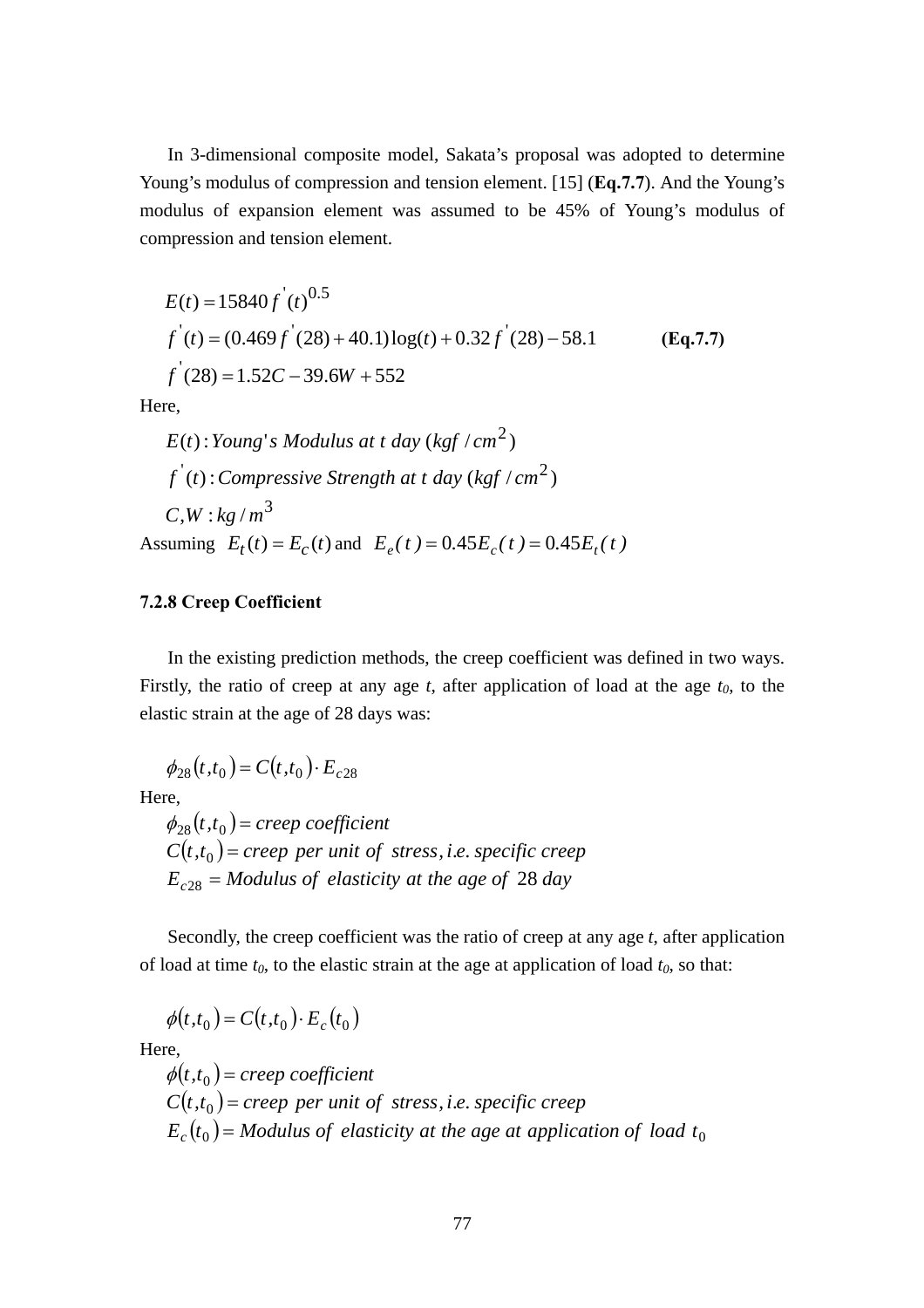Therefore,  $\phi(t, t_0)$  could be calculated by **Eq.7.8**.

$$
\phi(t,t_0) = \frac{E_c(t_0)}{E_{c28}} \cdot \phi_{28}(t,t_0)
$$
\n(Eq.7.8)

In the existing 1-dimensional composite model, the creep coefficient of each element was determined by following equation. (**Eq.7.9**)

$$
\varphi_{in} = [t_n/(C_1 + C_2 \cdot t_n) - t_i/(C_1 + C_2 \cdot t_i)] + [(t_n - t_i)/(D_1 + D_2(t_n - t_i))]
$$
\n(Eq.7.9)

Here,  $C_1$ ,  $C_2$ ,  $D_1$  and  $D_2$  are constants and decided by the experimental results.

In 3-dimensional composite model, the CEB-FIP Model Code 1978 was adopted to determine creep coefficient of compression and tension element. [16] And the creep coefficient of expansion element was decided by the relationship of free expansion and restraint expansion.

## **CEB-FIP Model Code 1978**

In the CEB-FIP Model Code 1978, creep was divided into irreversible creep (plastic flow) and reversible flow (delayed elastic strain). In addition, the plastic flow was subdivided into a component representing flow for the first day under load (initial flow) and subsequent flow.

The creep coefficient  $\phi_{28}(t, t_0)$  was estimated from the sum of initial flow, delayed elastic flow and delayed flow components (**Eq.7.10**), i.e.

$$
\phi_{28}(t,t_0) = \beta_a(t_0) + \phi_d \beta_d (t - t_0) + \phi_f [\beta_f(t) - \beta_f(t_0)]
$$
 (Eq.7.10)

In the above equations,  $\beta_a$  was the initial flow and obtained from following equation. (**Eq.7.11**)

$$
\beta_a(t_0) = 0.8 \cdot \left[ 1 - \left( \frac{t_0}{t_0 + 47} \right)^{1/2.45} \right]
$$
 (Eq.7.11)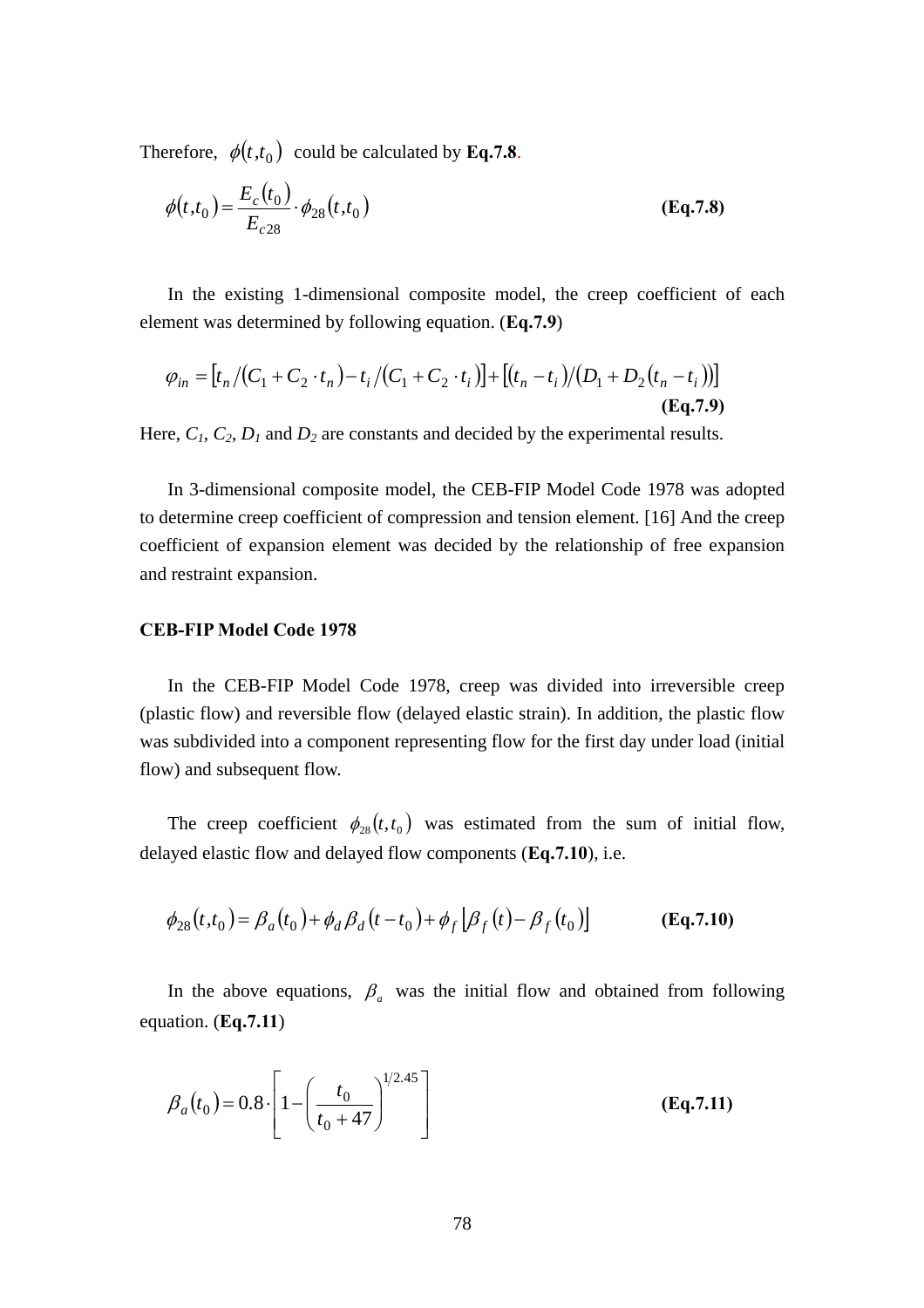The function,  $\beta_d$ , described the development of delayed elastic strain with time. And  $\phi_d$  was the ratio of limiting delayed elastic strain to the initial elastic strain at the age of 28 days that was equal to 0.4. (**Eq.7.12**)

$$
\phi_d \beta_d \left( t - t_0 \right) = 0.4 \cdot \left[ \frac{\left( t - t_0 \right)}{\left( t - t_0 + 328 \right)} \right]^{1/4.2}
$$
\n(Eq.7.12)

The last term  $\phi_f$  was the flow coefficient. (**Eq.7.13**)

$$
\phi_f = \phi_{f1} \times \phi_{f2} \tag{Eq.7.13}
$$

Here,

$$
\phi_{f1} = 4.45 - 0.035 \times R.H.
$$
  
\n
$$
\phi_{f2} = e^{\left[4.410^{-5} \cdot h_0 - 0.357/h_0 - \ln\left(h_0^{0.1667}/2.6\right) + 0.34\right]}
$$
  
\n
$$
R.H. = Relative\ Humitivity \ (\%)
$$

The term  $\phi_{f2}$  was the notional thickness coefficient that takes into account the member size by the notional thickness  $h_0$  that was given by **Eq.7.14**:

$$
h_0 = \lambda \cdot \frac{2A_c}{u} \tag{Eq.7.14}
$$

Here,

 $u = perimeter$  *exposed to drying* (*mm*)  $\lambda = \text{coefficient}$  *for ambient humidity* (Table - 7.1)  $A_c = cross - sectional area of the member (mm<sup>2</sup>)$ 

**Table-7.1 Ambient humidity coefficient (**λ **)** 

| Ambient environment | Relative humidity (%) |     |
|---------------------|-----------------------|-----|
| Water               |                       |     |
| Very damp           |                       |     |
| Outside in general  | 70                    | 1.5 |
| Very dry atmosphere |                       |     |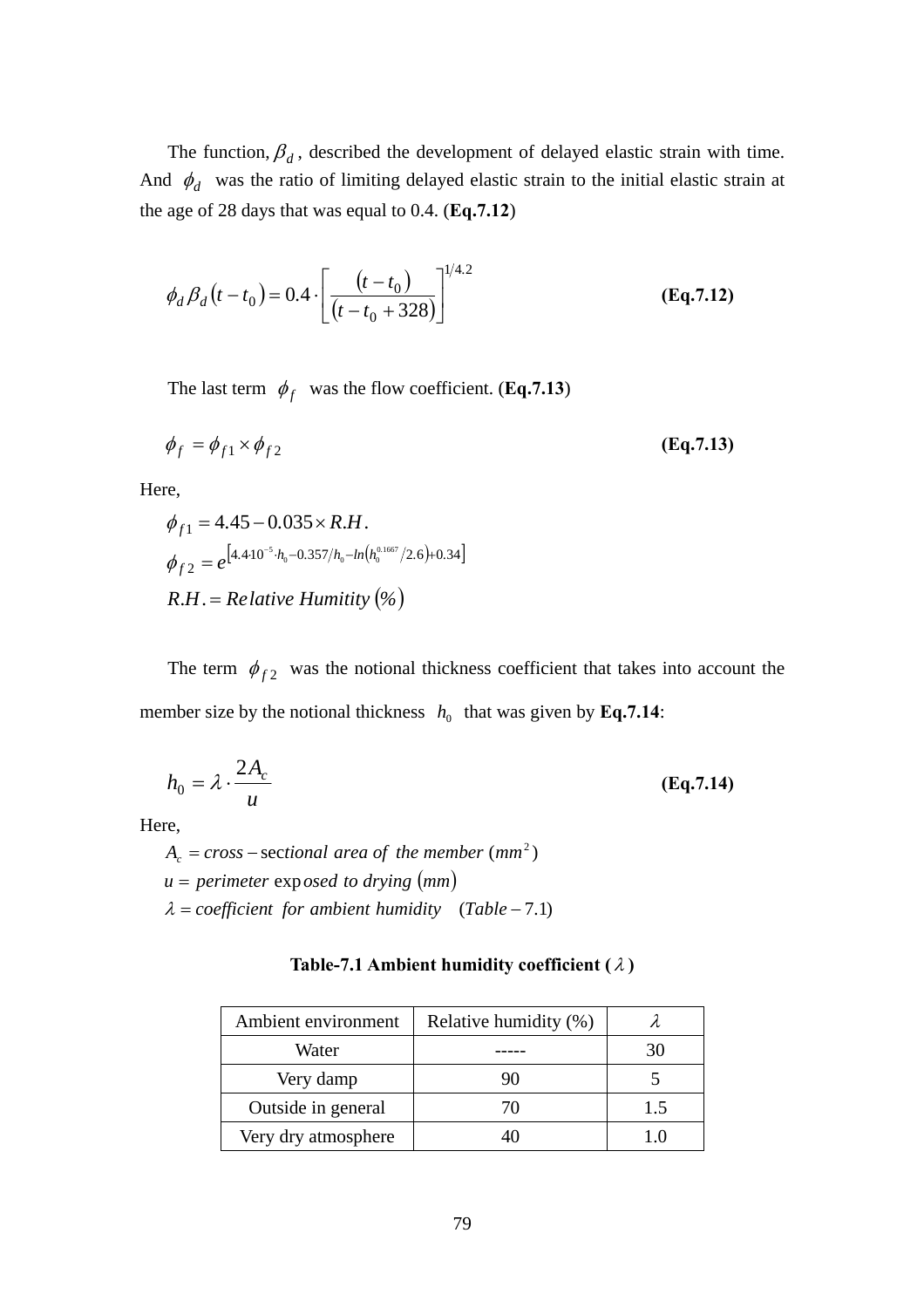The plastic flow parameters  $\beta_f(t)$  was a function describing the development of delayed plastic strain with time and depended on the notional thickness  $h_0$ , and  $\beta_f(t_0)$  which was a function to account for the age at application of load, i.e. when  $t = t_0$ . (**Eq.7.15**)

$$
\beta_f(t) = \left(\frac{t}{t + H_f}\right)^{1/3}
$$
 (Eq.7.15)

Here, the time delay coefficient  $H_f$  was a function of  $h_0$ . (**Eq.7.16**)

$$
H_f(h_0) = 275 + 1.5 \cdot h_0 \tag{Eq.7.16}
$$

## **Modification of CEB-FIP Model Code 1978**

The CEB-FIP Model Code 1978 was a regression estimation method. Based on the database, the coefficients in this model were determined. In 1970's, the paste volume in different mix proportions was not so much different. That is to say that the variation of paste volume was not considered in this model. However, in the case of SCC, in order to maintain enough viscosity, the paste volume was greatly increased. Therefore, the estimation value of creep coefficient needs to be modified.

According to Neville's research, creep was assumed to be proportional to the volume of paste. (In the case of a=0, i.e. pure cement paste.)

$$
C = C_p \cdot (1 - a)
$$
 i.e  $C \propto (1 - a)$ 

Here,

*a fractional volume of aggregate (including coarse and fine aggregare )* =  $C_p$  = Creep of pure cement paste *C Creep of concrete* =

Therefore, paste modification coefficient,  $\frac{(1-g)}{(1-g)^2}$  $0.30$  $\left( \frac{1}{2} \right)$ *.*  $\frac{-g}{\sqrt{2}}$ , was added to **Eq.7.8**. (**Eq.7.17**)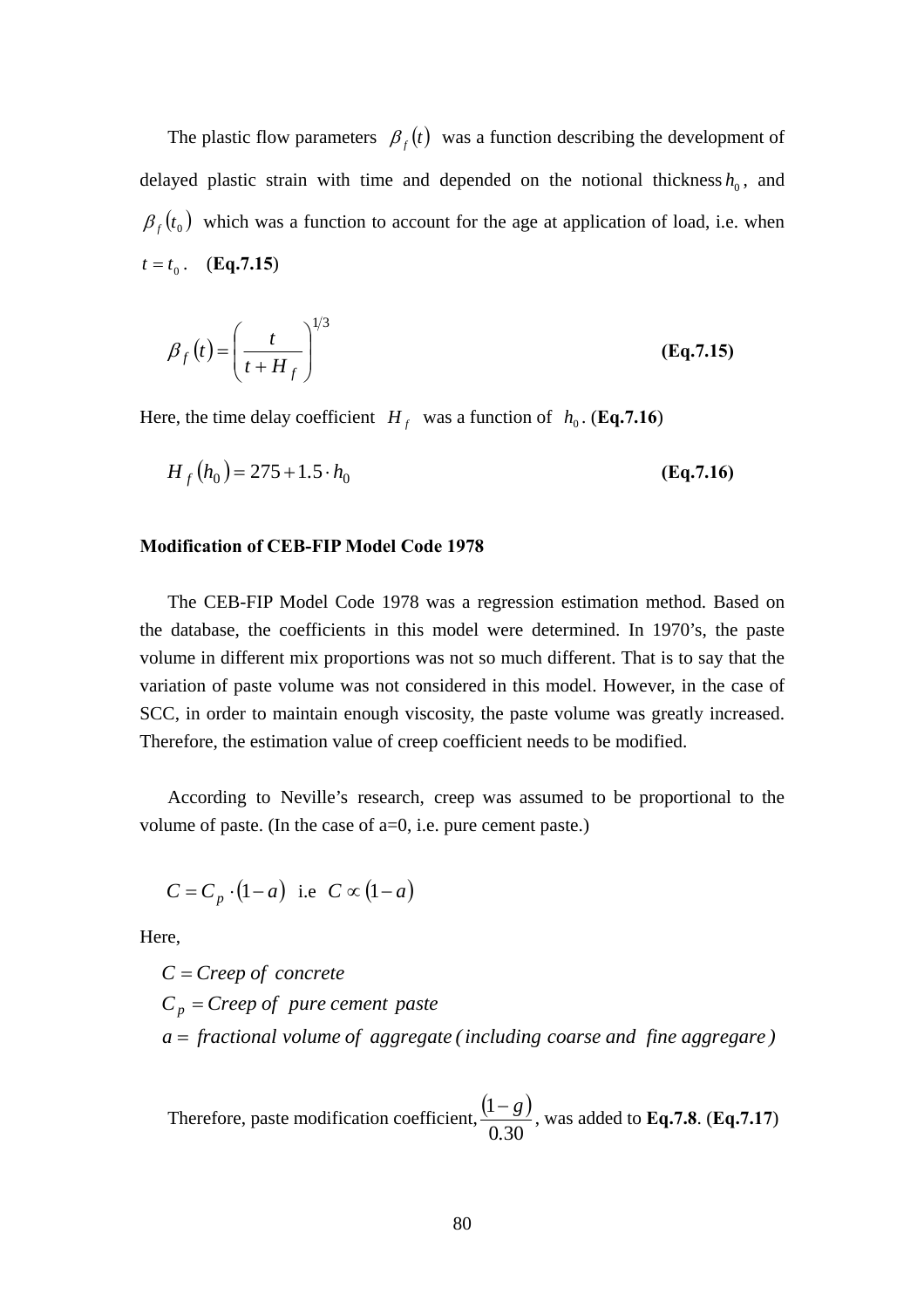$$
\phi(t,t_0) = \frac{(1-g)}{0.30} \cdot \frac{E_c(t_0)}{E_{c28}} \cdot \phi_{28}(t,t_0)
$$
\n(Eq.7.17)

## **7.3 Calculation of Three-Dimensional Composite Model**

## **7.3.1 Equations of the Increment of Apparent Expansion**

Assuming the expansion strain in X direction was calculated when restraint was installed in X, Y and Z direction. Since the geometric shape of 3-dimensional composite model was as same as the 1-dimensional composite model, therefore the dimension of each element was as same as the dimension of 1-dimensional model defined as follows. Notice that the following equations from **Eq.7.18** to **Eq.7.26** were same in three directions since the geometric shape of composite model was symmetric.

| $V_e = \alpha^3$                 | (Eq.7.18) |
|----------------------------------|-----------|
| $V_t = 2 \cdot (1 - \alpha^3)/3$ | (Eq.7.19) |
| $V_c = (1 - \alpha^3)/3$         | (Eq.7.20) |
| $l_e = \alpha$                   | (Eq.7.21) |
| $l_{t} = 1$                      | (Eq.7.22) |
| $l_c = 1 - \alpha$               | (Eq.7.23) |
| $A_{\rho} = V_{\rho} / l_{\rho}$ | (Eq.7.24) |
| $A_t = V_t / l_t$                | (Eq.7.25) |
| $A_c = V_c / l_c$                | (Eq.7.26) |

Assuming the apparent expansion  $\bar{x}$  in X direction was occurred in a finite period due the increment of potential expansion <sub>eq</sub>. The following equations (**Eq.7.27~7.29**) were set up based on the compatible conditions.

$$
\Delta \varepsilon_{Xe} = \Delta \varepsilon_{eo} + \Delta \varepsilon_{Xee}
$$
\n(Eq.7.27)  
\n
$$
\Delta \varepsilon_{A} = \Delta \varepsilon_{A} - \Delta \varepsilon_{A} = \Delta \varepsilon_{A} - (1 - 1)
$$
\n(Eq.7.28)

$$
\Delta \varepsilon_X \cdot l - \Delta \varepsilon_X \cdot 1 - \Delta \varepsilon_{Xt} \cdot t_t \quad (l-1)
$$
\n
$$
\Delta \varepsilon_X \cdot l = \Delta \varepsilon_{Xe} \cdot l_e + \Delta \varepsilon_{Xc} \cdot l_c \quad (l=1)
$$
\n(Eq.7.29)

Here,  $X_e$ ,  $X_t$  and  $X_c$  are the average strain increment of expansion, tension and compression element in X direction.

Concerning the force equilibrium conditions, **Eq.7.30** and **Eq.7.31** were set up.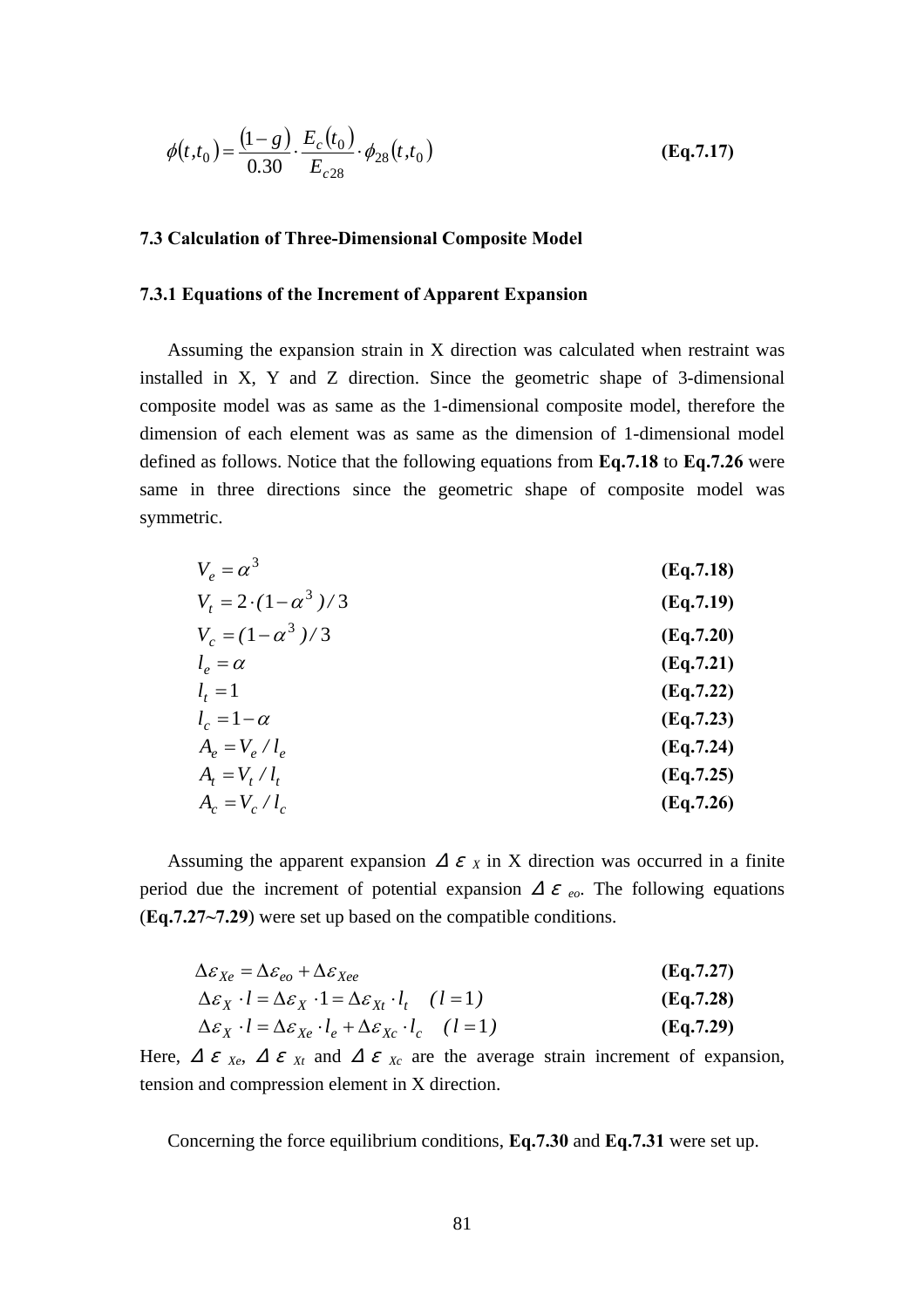$$
\Delta \varepsilon_{Xt} \cdot E_t \cdot A_t / A_{concrete} + \Delta \varepsilon_{Xc} \cdot E_c \cdot A_c / A_{concrete}
$$
\n
$$
= \Delta \varepsilon_{Xt} \cdot E_t \cdot A_t + \Delta \varepsilon_{Xc} \cdot E_c \cdot A_c
$$
\n
$$
= -\Delta \varepsilon_X \cdot p_X \cdot E_s \quad (A_{concrete} = 1) (p_X = A_{Xsteel} / A_{concrete})
$$
\n
$$
(\Delta \varepsilon_{Xee} \cdot E_e + 2 \cdot \tau_{YX} + 2 \cdot \tau_{ZX}) \cdot A_e = \Delta \varepsilon_{Xc} \cdot E_c \cdot A_c
$$
\n(Eq.7.31)

Here,

*Ee*, *Et*, *Ec* and *Es* are the Young's modulus of three elements and restraint steel.  $p<sub>X</sub>$  is the restraint steel ratio in X direction defined as the ratio of steel area to the concrete cross-section area.

YX and ZX are the friction between expansion and compression element along Y and Z direction respectively.

Then, the relation of the increment of potential expansion and apparent expansion in X direction can be expressed as **Eq.7.32** derived from **Eq.7.27** to **Eq.7.31**.

$$
\Delta \varepsilon_{X} = \frac{\Delta \varepsilon_{eo} \cdot l_e - \left[ \frac{(2\tau_{YX} + 2\tau_{ZX}) \cdot l_e}{E_e} \right]}{l + K}
$$
\n
$$
= \frac{\Delta \varepsilon_{eo} \cdot l_e - \left[ \frac{(2\tau_{YX} + 2\tau_{ZX}) \cdot l_e}{E_e} \right]}{1 + K}
$$
\n(Eq.7.32)

Here, 
$$
K = (K_t + p_X \cdot E_s) \times (1/K_e + 1/K_c)
$$
 (Eq.7.33)  
\n $K_e = (E_e \cdot A_e) / (l_e \cdot A_{concrete}) = (E_e \cdot A_e) / l_e (A_{concrete} = 1) (\text{Eq.7.34})$   
\n $K_t = (E_t \cdot A_t \cdot l) / (l_t \cdot A_{concrete}) = (E_t \cdot A_t) / l_t (l = 1; A_{concrete} = 1)$   
\n $(\text{Eq.7.35})$   
\n $K_c = (E_c \cdot A_c) / (l_c \cdot A_{concrete}) = (E_c \cdot A_c) / l_c (A_{concrete} = 1) (\text{Eq.7.36})$ 

## **7.3.2 Calculation Method of Apparent Expansion**

With the potential strain occurred in a finite period *t*, there were strain and stress occurred in three elements to satisfy the compatible conditions of deformability and force. However, these strains and stresses changed due to the effect of creep, even potential expansion was constant. To simulate the above phenomenon, the following method was used.

Assuming the expansion strain in X direction was calculated when restraint was installed in X, Y and Z direction. According to the increment of potential strain <sub>eoi</sub>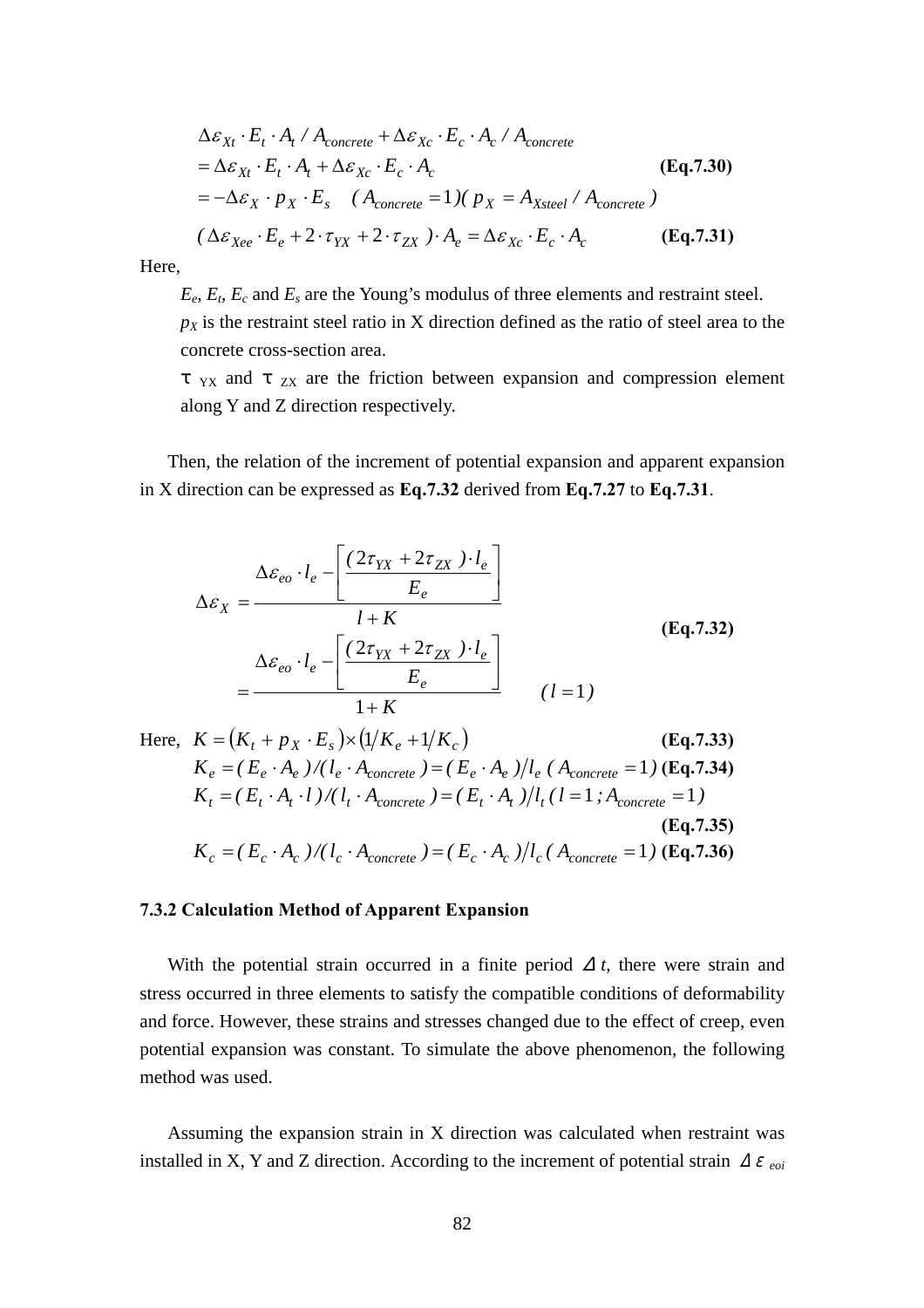from  $t_{i-1}$  to  $t_i$ , the increment of apparent expansion strain  $\chi_{in}$  at  $t_n$  was defined (**Fig.-7.4**). Creep effect occurred from  $t_i$  to  $t_n$  was considered when  $X_{i}$  was calculated. The elastic modulus *E* from **Eq.7.34** to **Eq.7.36** was replaced by *Ein*. And  $E_{in}$  was expressed by creep coefficient *in* and the elastic modulus  $E_i$  at  $t_i$ . The relation of the increment of potential expansion  $e^{i\theta}$  at  $t_i$  and apparent expansion

Δε*Xin* at *tn* was rewritten as follows.

$$
\Delta \varepsilon_{Xin} = \frac{\Delta \varepsilon_{eoi} \cdot l_e - \left[ \frac{(2\tau_{YXi} + 2\tau_{ZXi}) \cdot l_e}{E_{ein}} \right]}{l + K_{in}}
$$
\n
$$
= \frac{\Delta \varepsilon_{eoi} \cdot l_e - \left[ \frac{(2\tau_{YXi} + 2\tau_{ZXi}) \cdot l_e}{E_{ein}} \right]}{1 + K_{in}}
$$
\n(Eq.7.37)

Here, 
$$
K_{in} = (K_{tin} + p \cdot E_s) \times (1/K_{ein} + 1/K_{cin})
$$
 (Eq.7.38)  
\n $K_{ein} = (E_{ein} \cdot A_e) / (l_e \cdot A_{concrete}) = (E_{ein} \cdot A_e) / l_e$  ( $A_{concrete} = 1$ )  
\n $E_{ein} = E_{ei} / (1 + \varphi_{ein})$  (Eq.7.39)  
\n $K_{tin} = (E_{tin} \cdot A_t \cdot l) / (l_t \cdot A_{concrete}) = (E_{tin} \cdot A_t) / l_t$  ( $l = 1; A_{concrete} = 1$ )  
\n $E_{tin} = E_{ti} / (1 + \varphi_{tin})$  (Eq.7.40)  
\n $K_{cin} = (E_{cin} \cdot A_c) / (l_c \cdot A_{concrete}) = (E_{cin} \cdot A_c) / l_c$  ( $A_{concrete} = 1$ )  
\n $E_{cin} = E_{ci} / (1 + \varphi_{cin})$  (Eq.7.41)  
\n $\tau_{YXi} = u \cdot \{ \Delta \varepsilon_{Yfree}(i) - \Delta \varepsilon_Y(i) \} \cdot E_s \cdot p_Y$  (Eq.7.42)  
\n $\tau_{ZXi} = u \cdot \{ \Delta \varepsilon_{Zfree}(i) - \Delta \varepsilon_Z(i) \} \cdot E_s \cdot p_Z$  (Eq.7.43)

Then the apparent strain  $X_n$  at  $t_n$  can be calculated by the summation of  $X_{i n}$ from  $t_1$  to  $t_n$ . (**Eq.7.44**)

$$
\varepsilon_{Xn} = \sum_{i=1}^{n} \Delta \varepsilon_{Xin}
$$
 (Eq.7.44)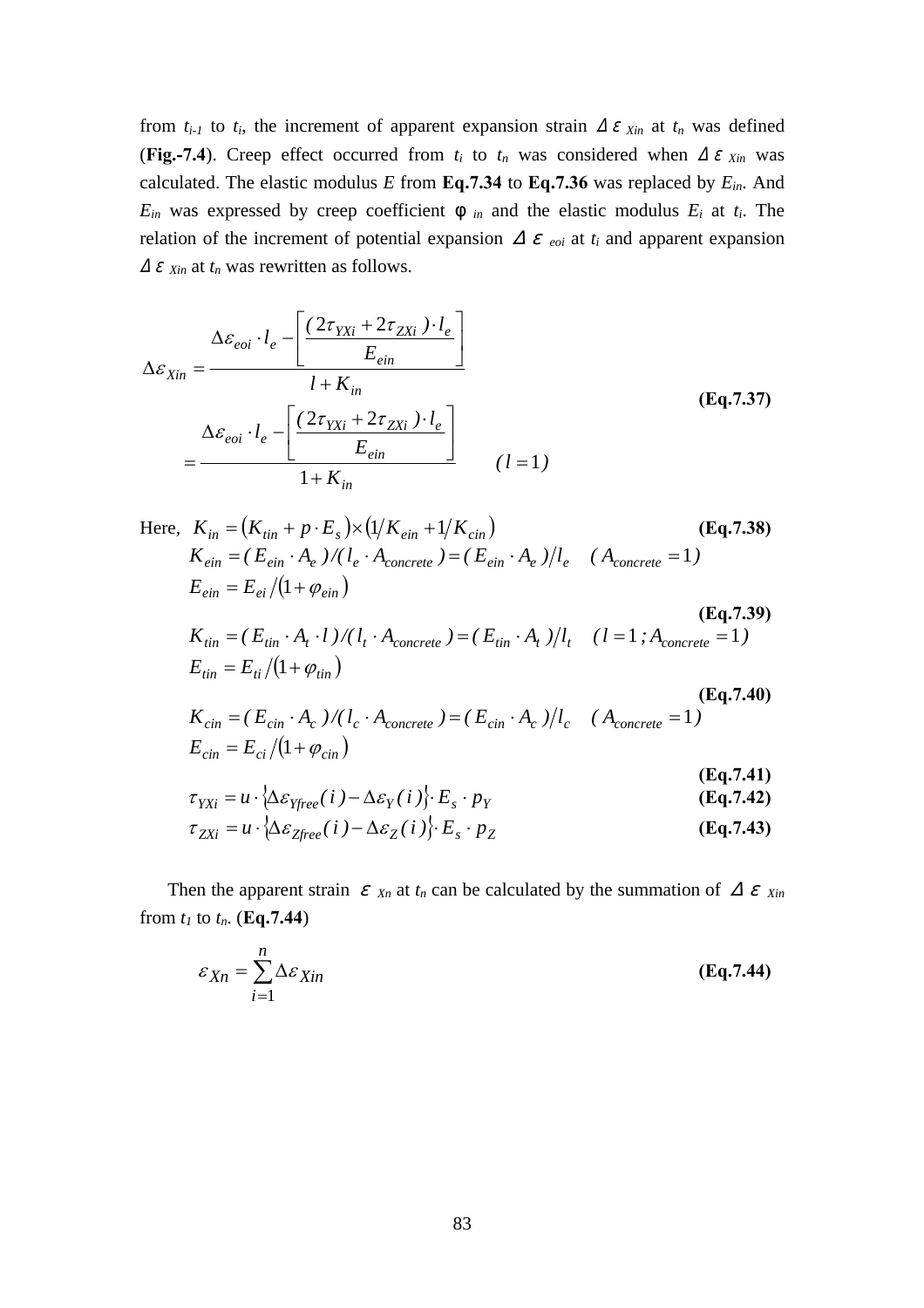Apparent expansion strain



 $\Delta \mathcal{E}_{Xin}$ : Apparent expansion increment of *i* day in X direction for *n* day

# **Fig.-7.4 Calculation of apparent expansion in X direction**

## **7.3.3 Calculation Flow Chart of 3-dimensional Composite Model**

Assuming the expansion strain in X direction was calculated when restraint was installed in X, Y and Z direction. The input parameters in 3-dimensional composite model were the length of expansion element, Young's modulus and creep coefficient of three elements and restraint steel ratio in three directions. And all of the input parameters were decided by mix proportion and curing condition. Then potential expansion could be estimated from one-axial restraint experimental result. Up to now, one-dimensional composite model was achieved. The expansion strain when *p* was 0%,  $p_Y$  and  $p_Z$  were calculated by the achieved one-dimensional composite model respectively. Then, the normal stress in lateral direction, Y and Z direction, was estimated by **Eq.7.4**. Finally, comparing with the multi-axial restraint experimental result, the friction coefficient μ was estimated. (**Fig.-7.5**)

After potential expansion and friction coefficient was known, the expansion with the same expansive agent for the different mix proportion under multi-axial restraint condition could be predicted.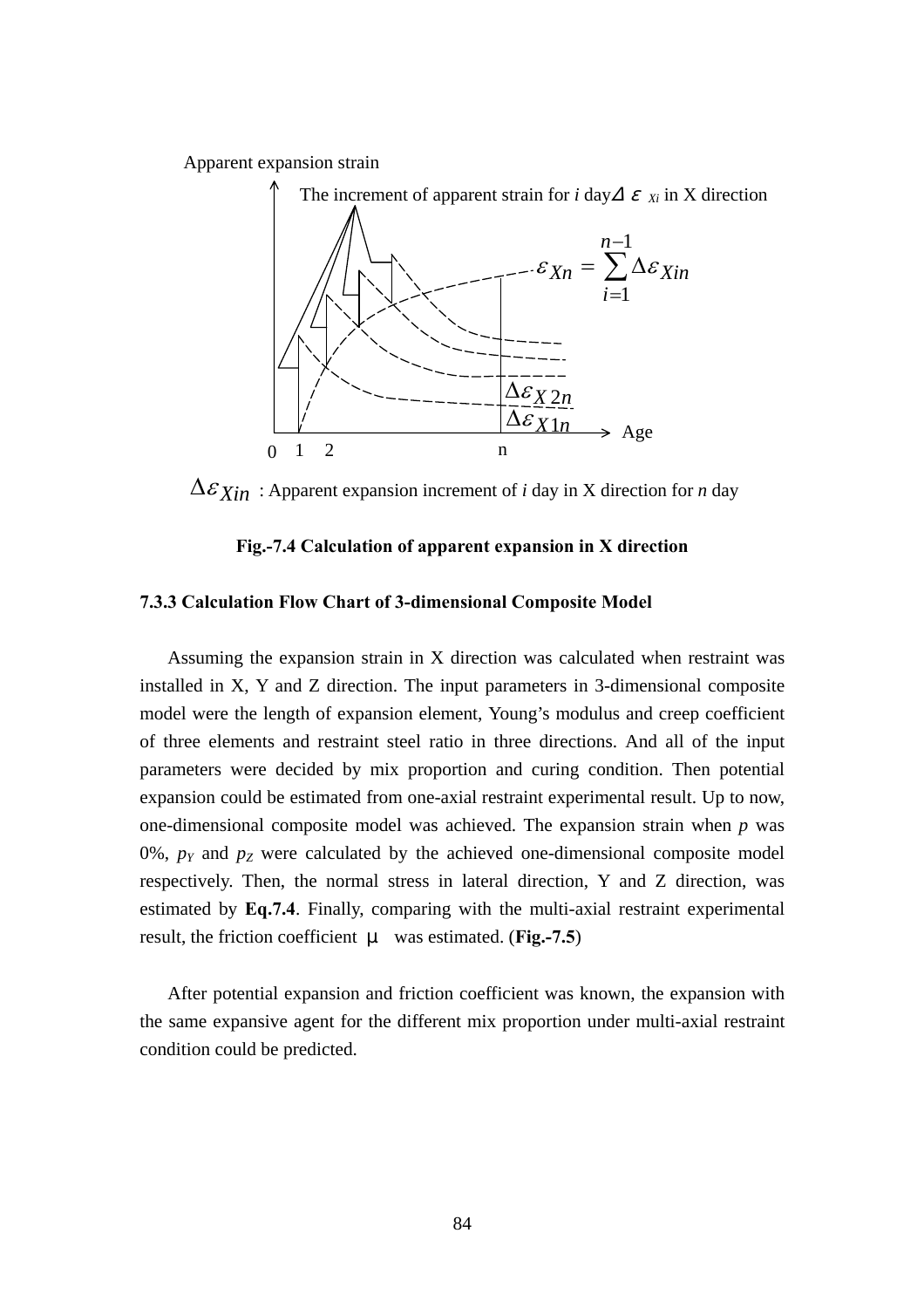

**Fig.-7.5 Calculation flowchart of 3-dimensional Composite Model** 

# **7.4 Comparison of Estimation by Three-Dimensional Composite Model and Experimental Result**

As mentioned in **7.3.3**, two experimental results were necessary to achieve 3-dimensional composite model. One was the one-axial restraint experimental result to decide potential expansion " $_{\rm ee}$ " and the other was the multi-axial restraint experimental result to decide the friction coefficient " $\mu$ ". Both of experiments were regarded as the "**seed experiment**". (**Fig.-7.5**)

From the experimental results in the previous chapters, the one-axial restraint experiment result of EX40 with p=1.324% was chose to be "**seed experiment 1**". Since potential expansion was different depending on curing method, therefore, both of the experimental results under sealed and water curing were employed. Then, the potential expansion of expansion element under sealed and water curing was obtained. (**Fig.-7.6**) And the input data and estimation result was showed from **Fig.-7.7** to **Fig.-7.10**. Up to here, one-dimensional composite model was achieved. And the estimation of the other mix proportion with different restraint steel ratio under sealed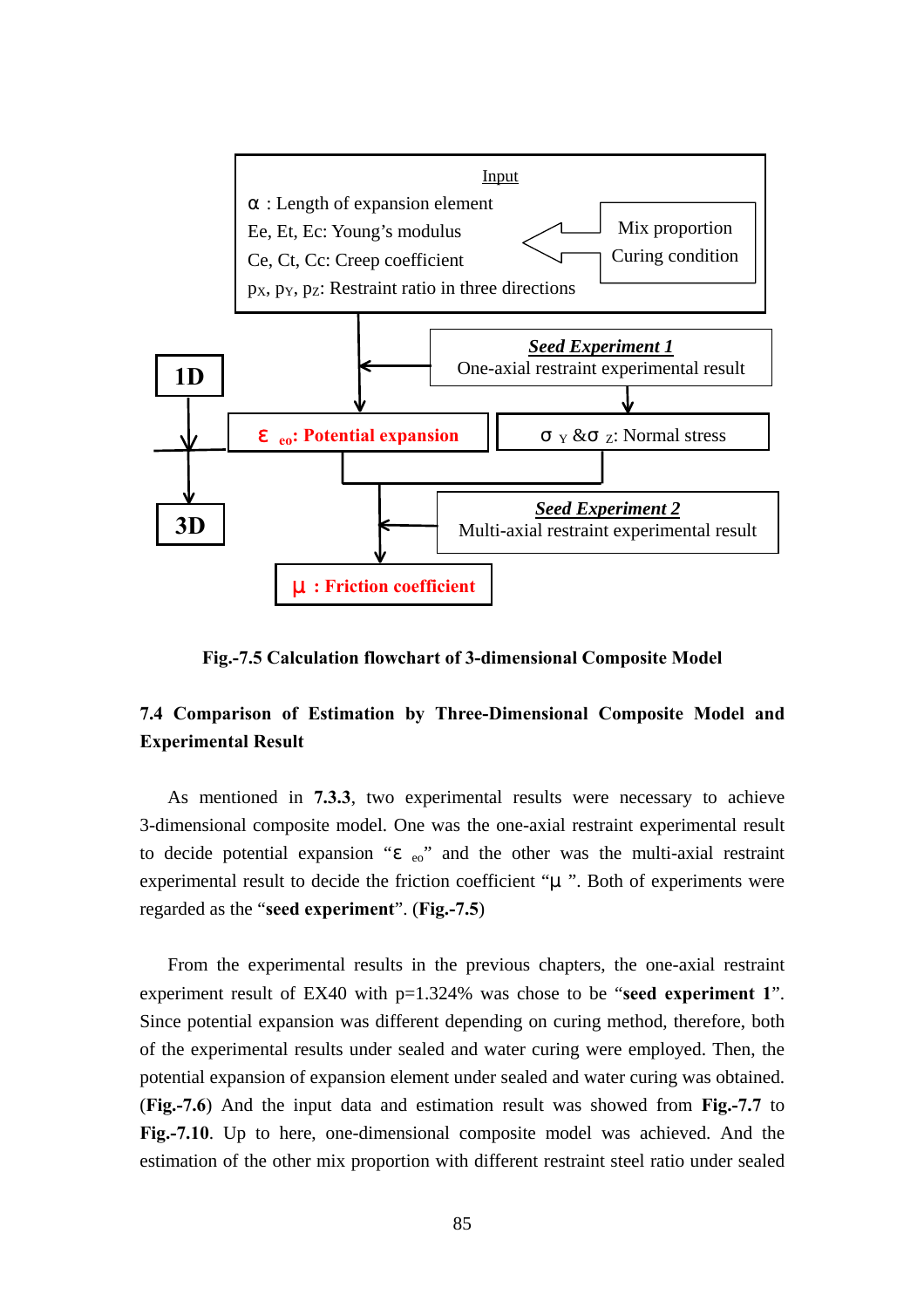and water curing could be made. The comparison of estimation and experimental result was shown from **Fig.-7.11** to **Fig.-7.13**. And all of the estimation showed the good accuracy with the experimental result.

Next, one-dimensional composite model was extended to three-dimensional composite model by the multi-axial restraint experimental result. The two-axial restraint experimental result of EX40 with  $p_x=1.324\%$  and  $p_y=1.324\%$  in Chapter 5 was chose to be "**seed experiment 2**". The normal stress in Y direction was calculated by the achieved one-dimensional composite model. (**Fig.-7.14**) Then friction coefficient was estimated by the 2-dimensional restraint experimental result. (**Fig.-7.15**) Up to now, the 3-dimensional composite model was achieved.

The expansion strain in axial direction of the Specimen r3 of EX40 was estimated by the achieved 3-dimensional composite model. The estimation result was shown in with good accuracy with the experimental result. (**Fig.-7.16**)

## **7.5 Evaluation of Three-dimensional Composite Model**

Based on this research, the "prototype" of 3-dimensional composite model of expansive concrete was achieved.

In comparison with the past research, the determination method of potential expansion of expansion element " " was solved by the author's proposal. Based on the concept of volume distribution, " " could be simply decided by the mix proportion.

In the past research, the Young's modulus and creep coefficient were decided by trial calculation with the best accuracy of experimental result. In this research, Sakata's equation was adopted to determine the Young's modulus of compression and tension element. By Sakata's equation, Young's modulus of compression and tension element could be easily decided by mixing proportion. And the Young' modulus of expansion element was simply assumed as the 45% of compression and tension element. As to the creep coefficient, the CEB-FIP Model Code 1978 was adopted to determine creep coefficient of compression and tension element. By CEB-FIP Model Code 1978, creep coefficient of compression and tension element could be easily decided by mixing proportion, specimen dimension and curing method. Besides, modification factor was added to modify the creep coefficient with the consideration of the variation of paste volume. Then the creep coefficient of expansion element was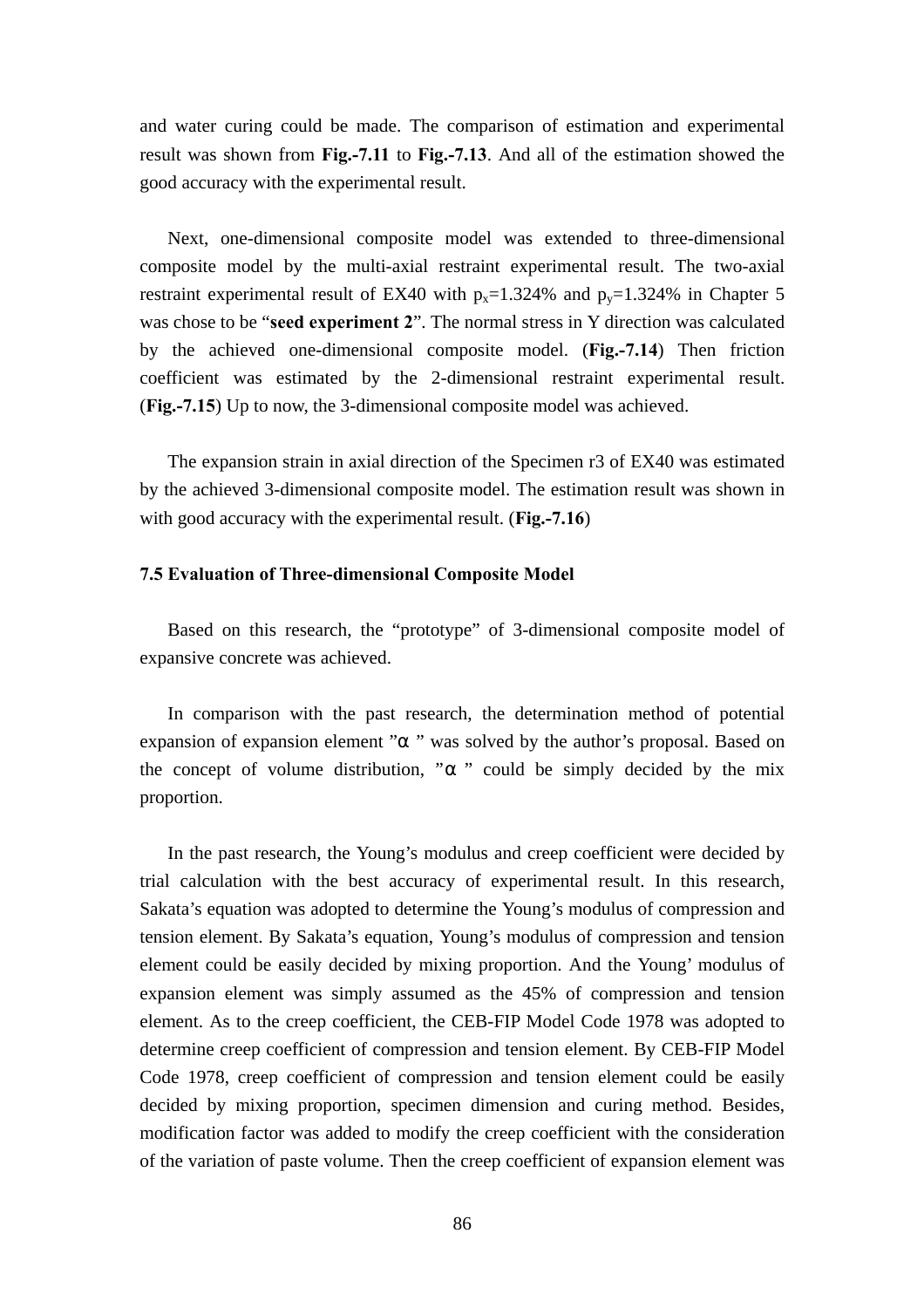decided by the relationship of free expansion and restraint expansion. For example, the creep coefficient of expansion element was set to be 6 and 1.5 times of the tension and compression element for water and sealed curing respectively. (**Fig.-7.8** and **Fig.-7.9**)

Finally, the only one unknown parameter, potential expansion, could be decided by trial calculation with best accuracy of the one-axial restraint experimental result (**Seed experiment 1**). The potential expansion of expansion element was regarded as the source of expansion and impossible to simulate from experiment. In this research, it was divided as two parts. The first part was related to the character of expansive agent and regarded as the function of the dispersion density of expansive agent in paste (E/(E+C)). And the second part was related to the curing method. In another word, the potential expansion was identical if expansive agent and curing method was same. In **Fig.-7.6**, it was revealed the reasonable phenomenon that the potential expansion was larger and the hydration speed was faster under water curing than sealed curing.

The mutual effect of restraint and expansion in perpendicular directions was assumed to be due to the friction between expansion and compression elements. By using the multi-axial restraint experimental result and the friction concept, 1-dimensional composite model was expanded to 3-dimensional one. And the friction between expansion and compression elements was calculated by the multiplication of friction coefficient and normal stress. The friction coefficient was defined as the character of the interface of expansion and compression elements and assumed to be constant. And then friction coefficient could be estimated by the multi-axial restraint experimental result (**Seed experiment 2**). After the above parameters were decided, the 3-dimensional composite model of expansive concrete was achieved. By the input of the parameters decided above: friction coefficient, the potential expansion, the expansion with the same expansive agent for the different mix proportion under multi-axial restraint condition could be predicted.

More research has to be carried out on the issue of Young's modulus and creep coefficient of expansion element. That is to say that there is still a lot of space to improve the rationality of this model.

# **7.6 Summary**

Three-dimensional composite model of expansive concrete was proposed to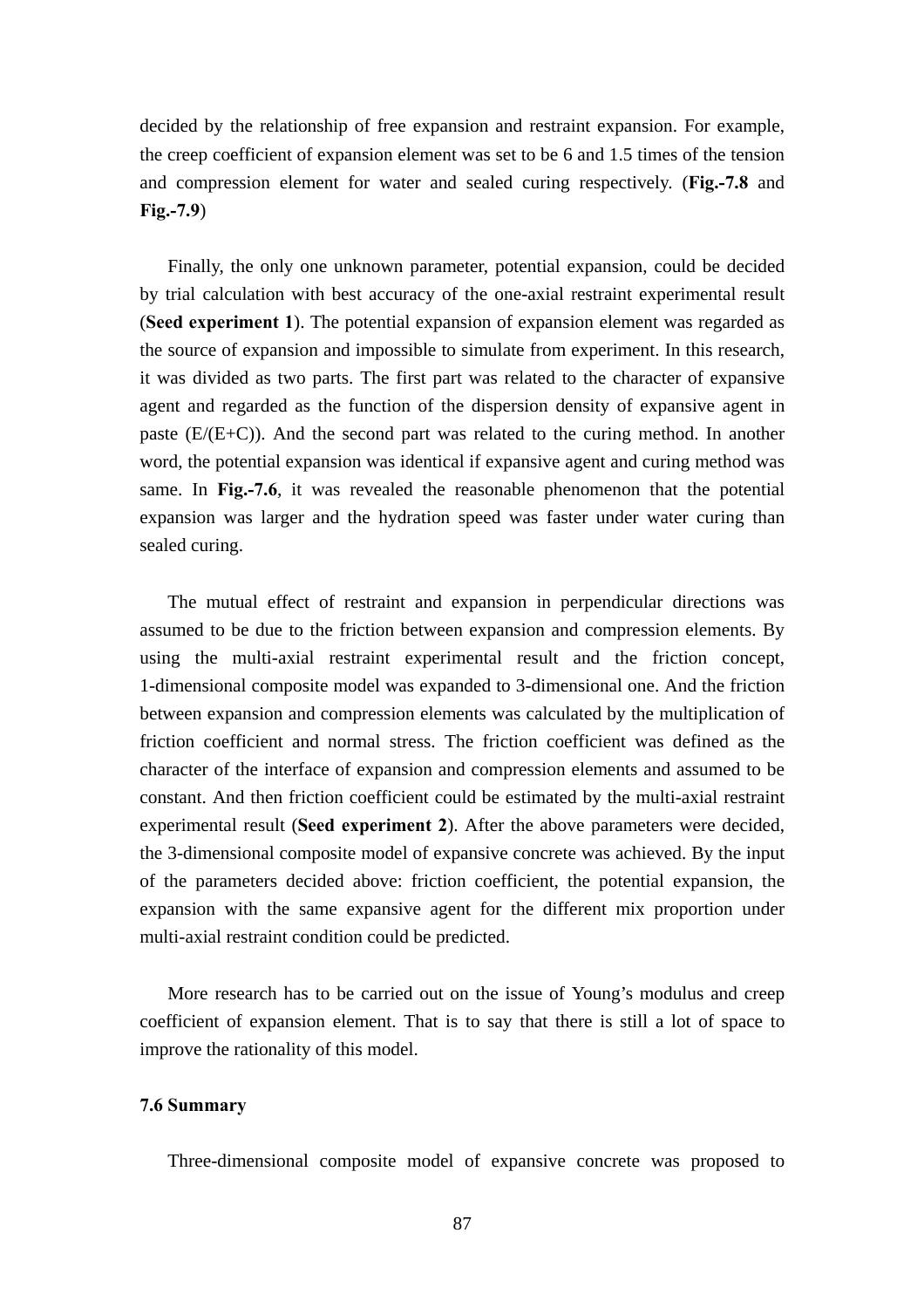estimate the expansion of expansive concrete based on the existing 1-dimensional composite model by taking the mix proportions, curing methods and degree of the restraints into accounted.

In the existing 1-dimensional composite model, there was no method to decide some parameters, such as the length of expansion, potential expansion, Young's modulus and creep coefficient. And most of the parameters were decided by the trail calculation with the best accuracy of the experimental result. However, due to the mutual effect, different combination pairs of parameters could have the same estimation result. Therefore, when mixing proportion changed, it could not be applied to estimate the expansion with good accuracy.

In this research, the new determination method for the length of expansion element was proposed. The length of expansion element was defined by the volume distribution of each component material by the mix proportion. And Young's modulus and creep coefficient were decided by Sakata's equation and CEB-FIP Model Code 1978 respectively. As to the left only one parameter, potential expansion of expansion element was assumed as the character of expansive agent under the specific curing method and it was decided by one one-axial restraint experimental result. After potential expansion was decided, 1-dimensional composite model was achieved and it was able to predict the expansion for the other mixing proportions under one-axial restraint.

By using the multi-axial restraint experimental result and the friction concept, one-dimensional composite model was expanded to three-dimensional one. The friction between the expansion and the compression elements was calculated by the multiplication of friction coefficient and the normal stress of lateral direction. The friction coefficient was defined as the character of the interface of expansion and the compression elements and assumed to be constant. And then friction coefficient was estimated by one multi-axial restraint experimental result. After the friction coefficient was determined, by the input of the parameters decided above: friction coefficient, the potential expansion, the expansion with the same expansive agent for the different mix proportion under multi-axial restraint condition could be predicted.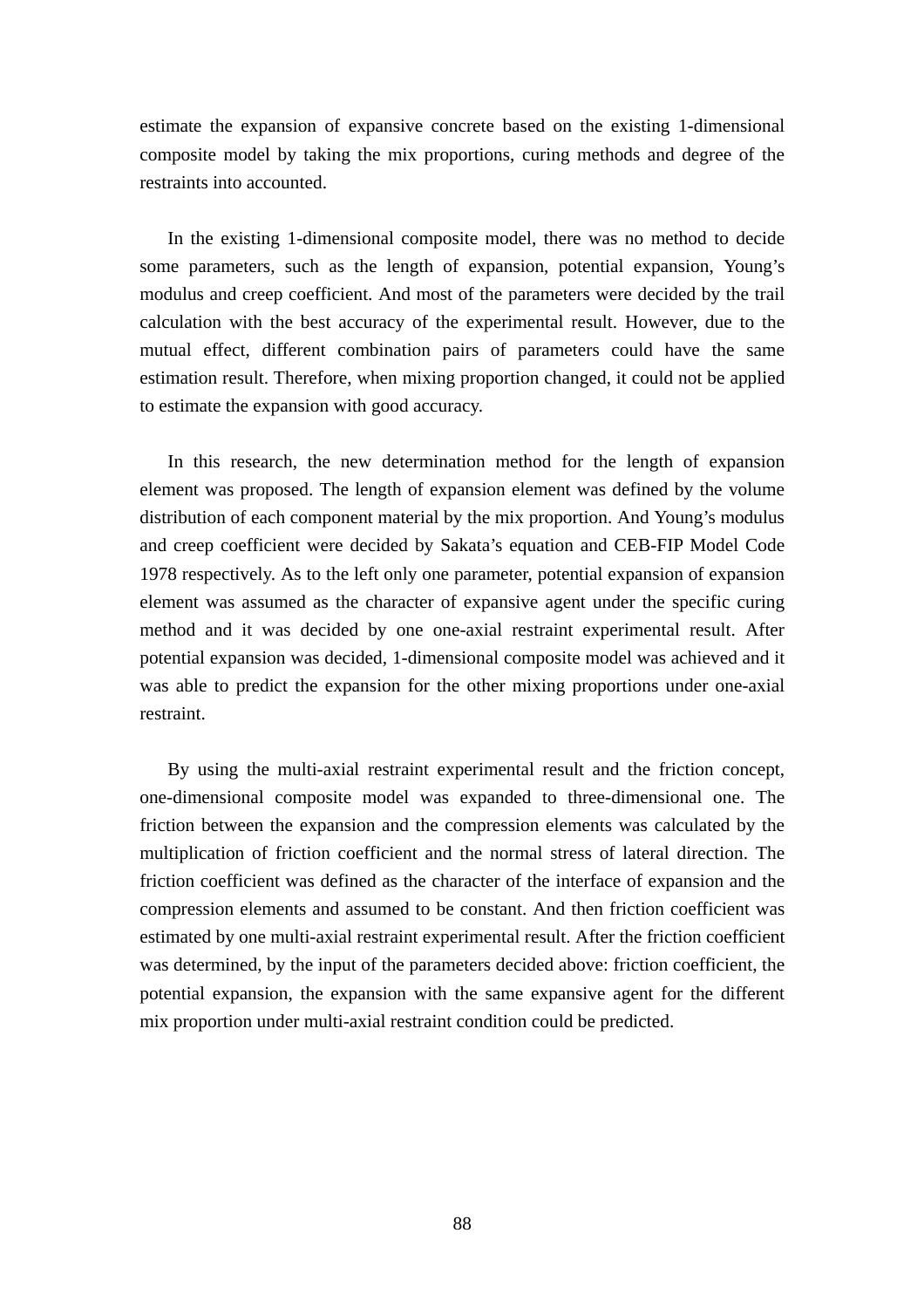

**Fig.-7.6 Estimated potential expansion of EX40 under water and sealed curing** 



**Fig.-7.7 Input Young's Modulus of EX40**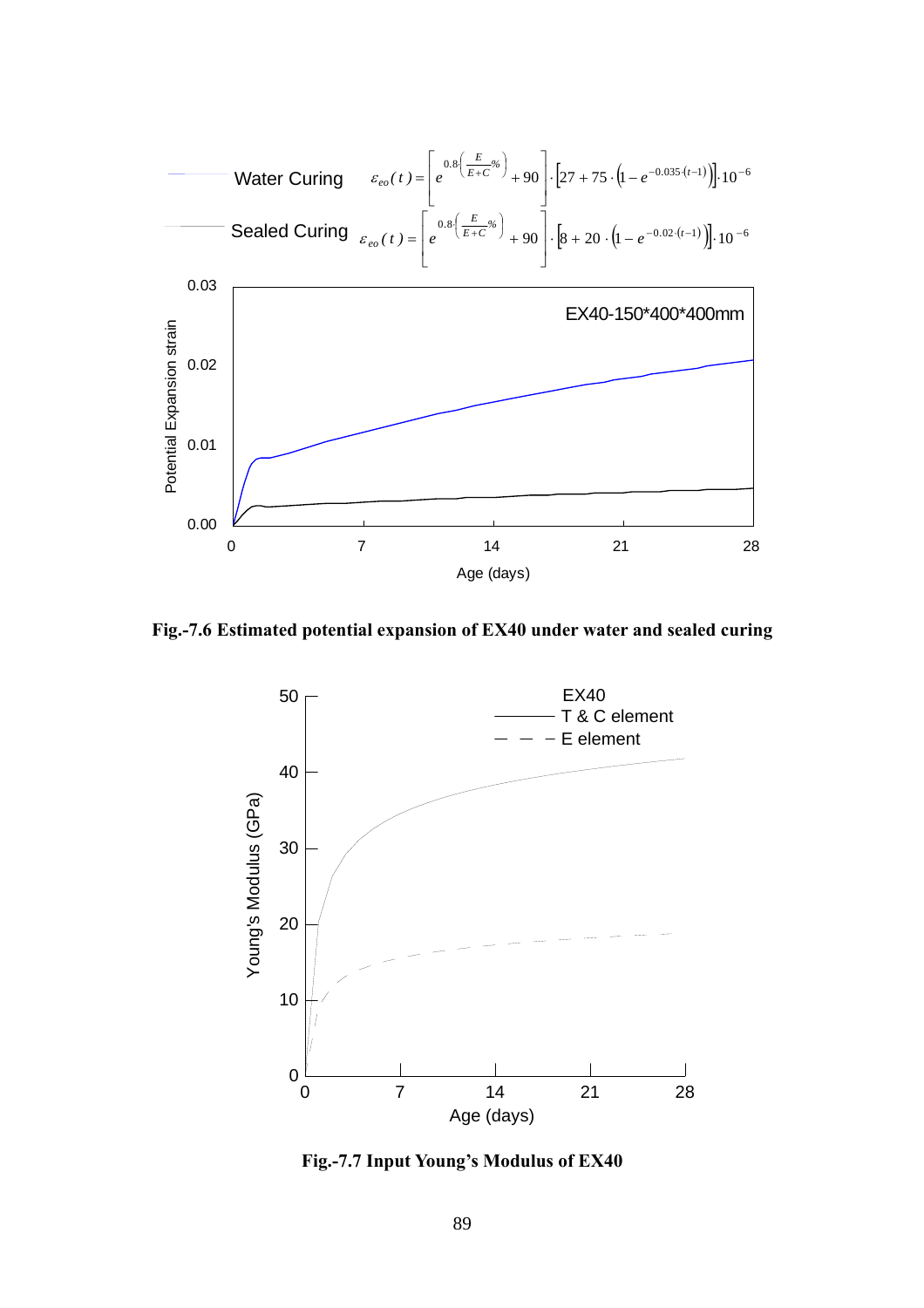

**Fig.-7.8 Input creep coefficient of EX40 under water curing**



**Fig.-7.9 Input creep coefficient of EX40 under sealed curing**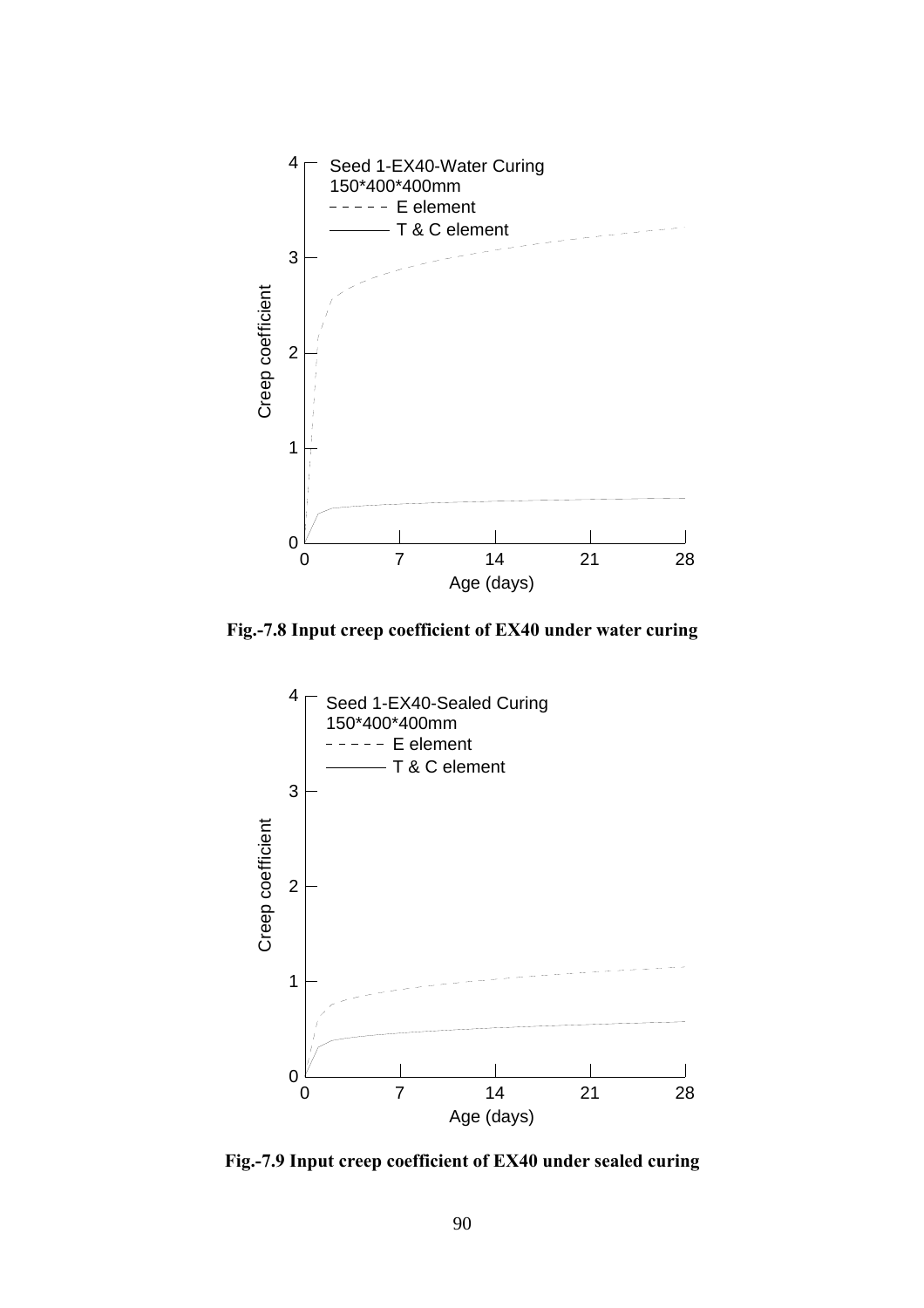





**Fig.-7.11 Comparison of estimation and experimental result of EX40 under water curing**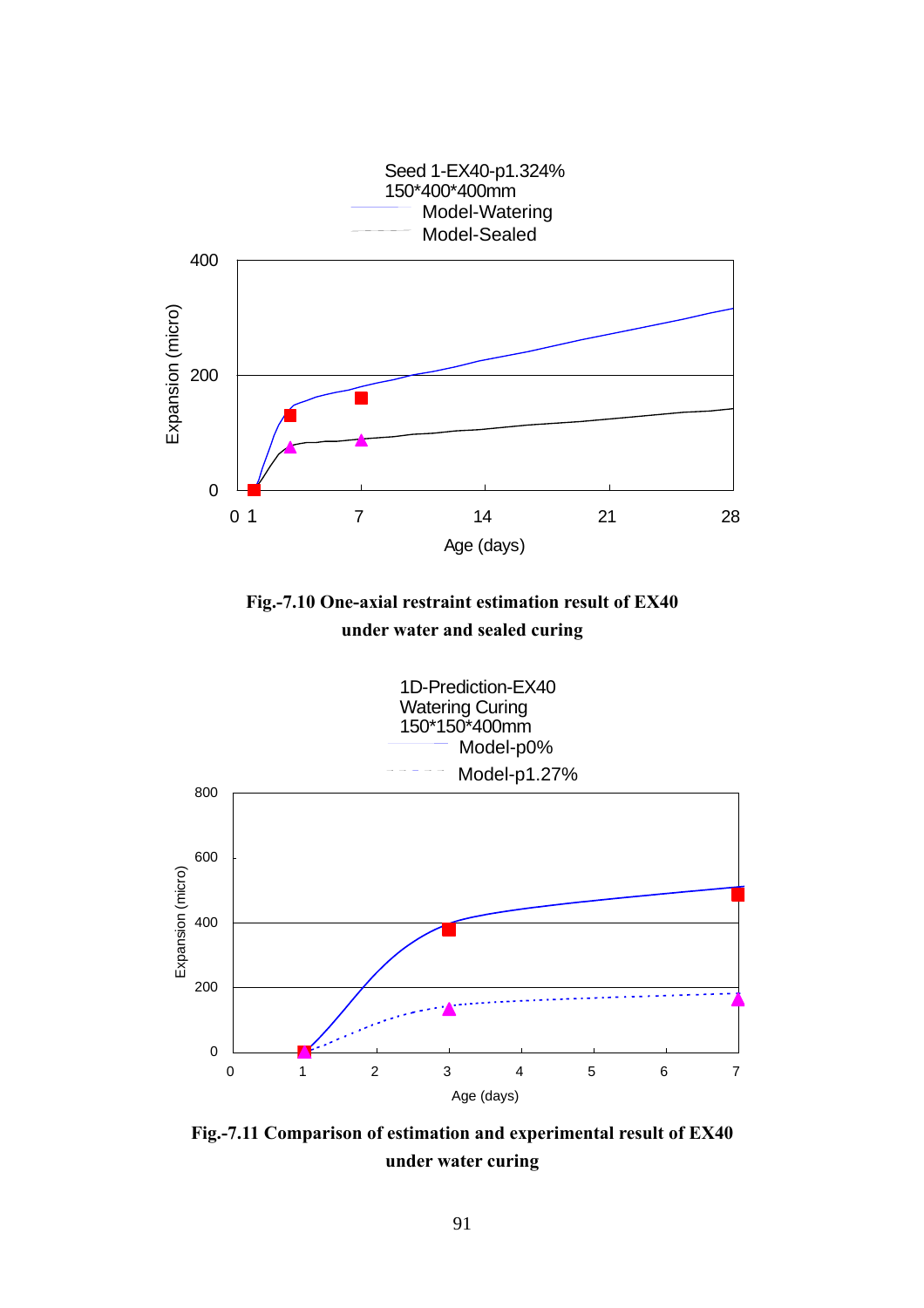

**Fig.-7.12 Comparison of estimation and experimental result of EX40 under sealed curing**



**Fig.-7.13 Comparison of estimation and experimental result of different mix proportion with the variation of coarse aggregate**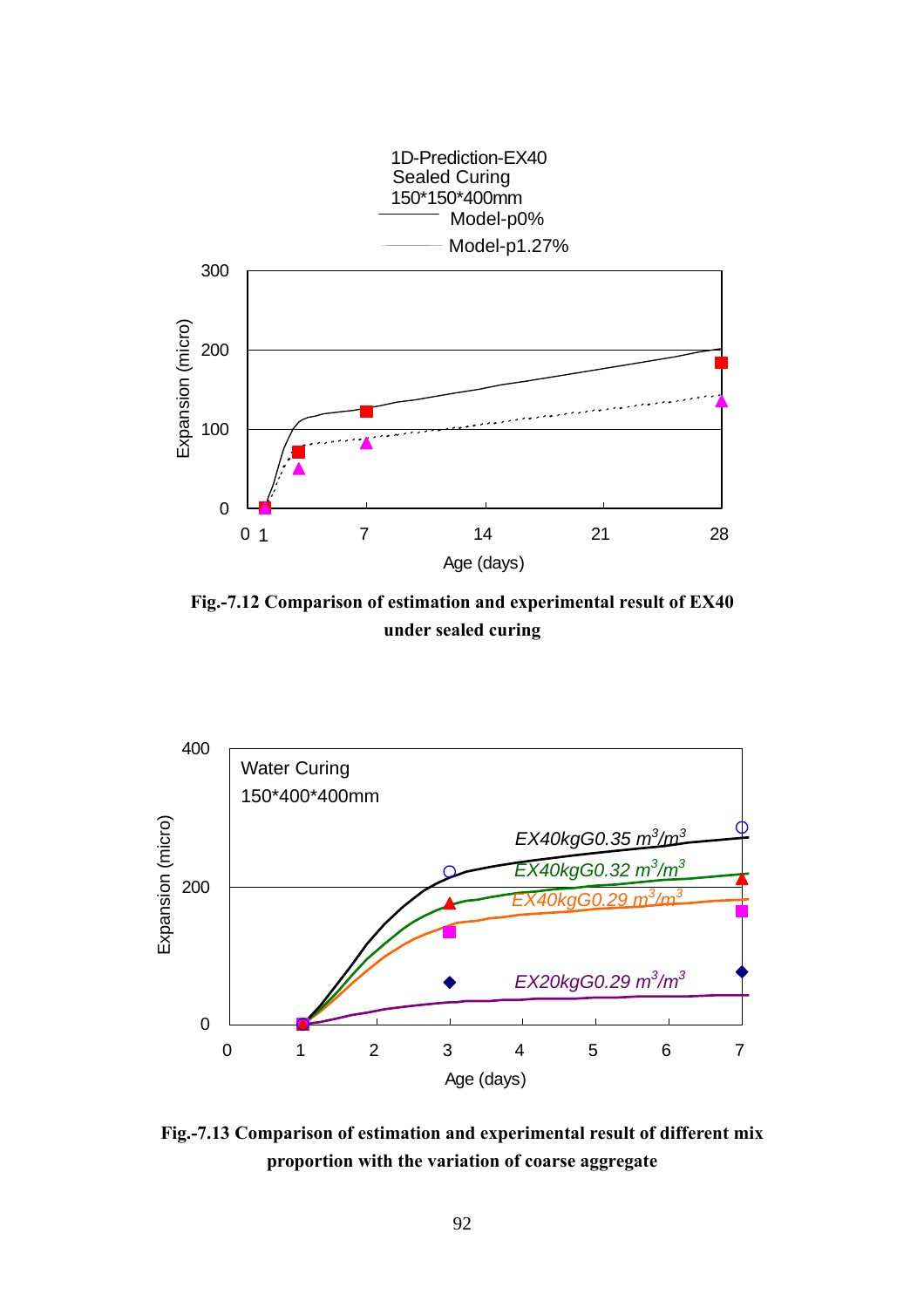

**Fig.-7.14 Normal stress of EX40 in Lateral direction (Y direction)**



**Fig.-7.15 Two-axial restraint estimation result of EX40 under water and sealed curing**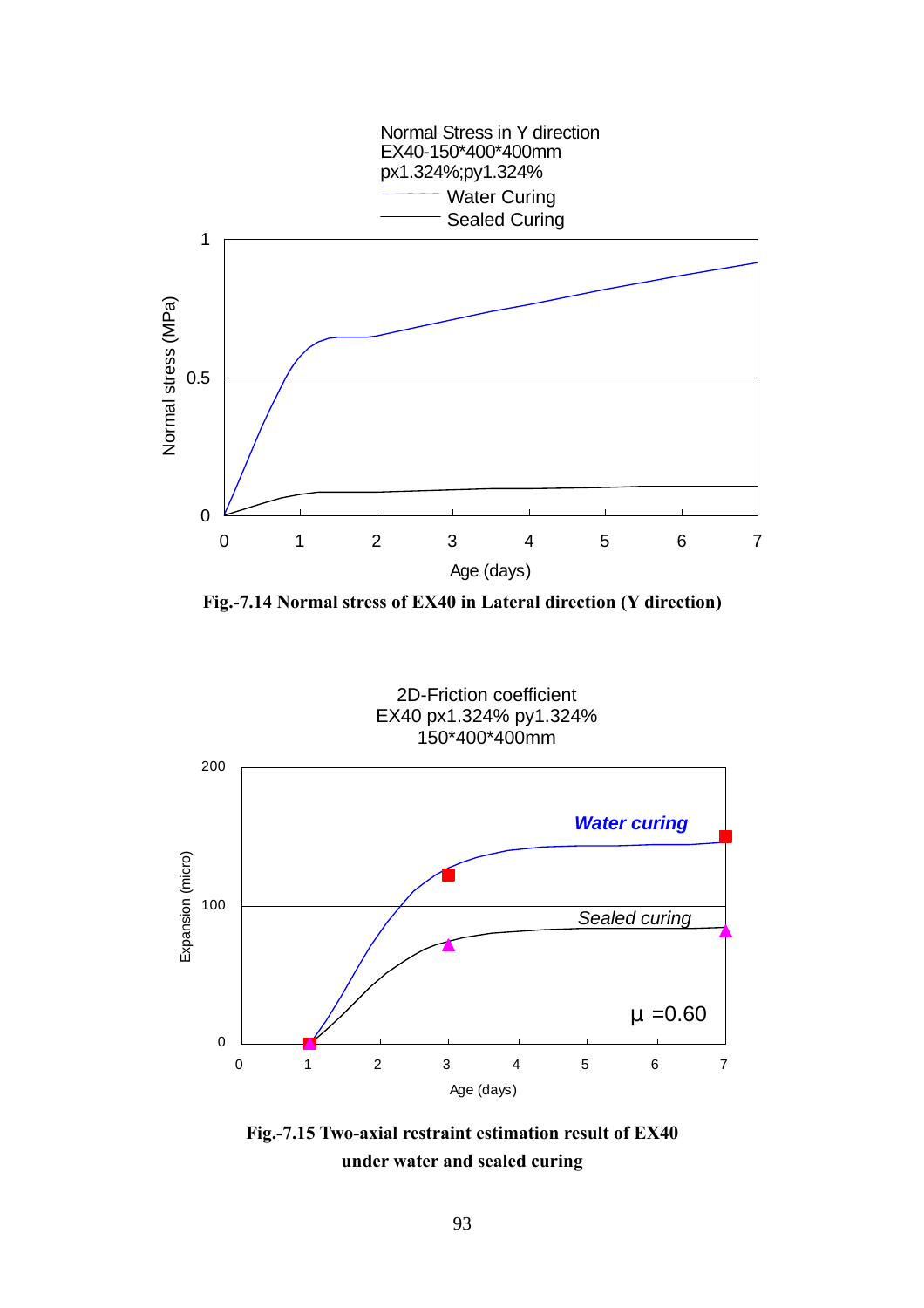

**Fig.-7.16 Comparison of 3-D estimation and experimental result of EX40 under sealed curing**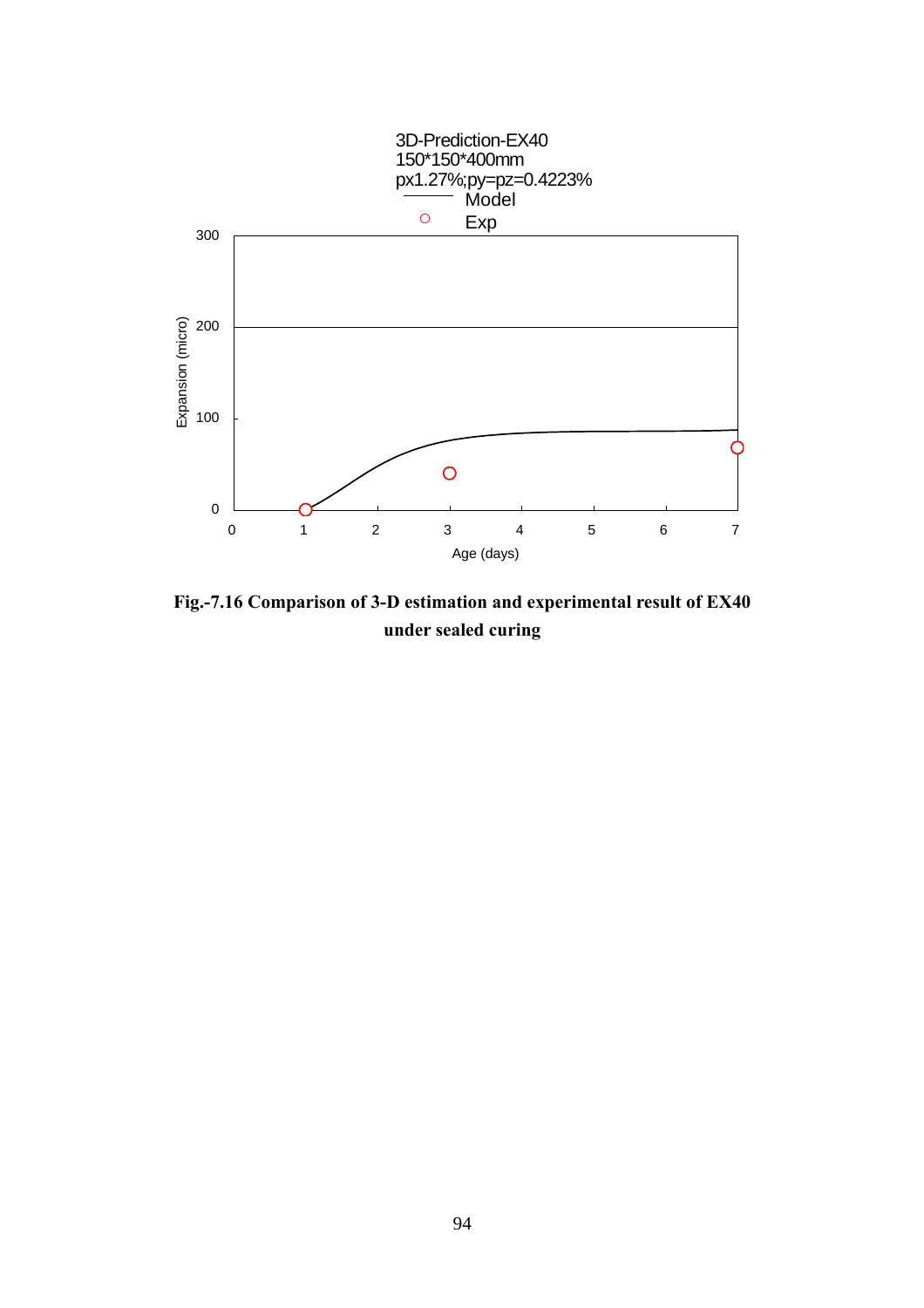## **CHAPTER 8**

## **CONCLUSIONS**

#### **8.1 Summary and Conclusions**

According to this research, the characteristics of SCC using expansive agent was verified. The maximum expansion strain of SCC using expansive agent was less than that of conventional concrete with high water-to-cement ratio for the same dosage of expansive agent. And the insufficient expansion resulted in crack after the specimen was dried. It seemed that the efficiency of expansive agent was reduced on the application of SCC, due to the very low water-to-cement ratio. It was also found that the expansive characteristics greatly differ depending on curing method. The difference in the influence on expansion under water- and sealed-curing was very clear. On the other hand, the influence of the drying-curing on the expansion was not so clear compared with the sealed curing. It was revealed that the necessity for water in SCC using expansive agent was higher than the conventional concrete. Besides, the dosage of expansive agent for SCC under sealed curing condition had to be increased in order to achieve the enough expansion to prevent crack.

As the influence of the variation of coarse aggregate, when same amount of expansive agent was employed, the expansion strain reduced as the amount of coarse aggregate decreased, though coarse aggregate was regarded as the resistant force to expansion. It was explained by the decrease of the ratio of expansive agent to total powder (E/(C+E)). Since the dispersion density of expansive agent in paste reduced when the amount of coarse aggregate reduced, therefore, the expansion reduced. That is to say that the efficiency of expansive agent reduced on the application of SCC.

Limestone powder was employed to be the countermeasure to enhance the efficiency of expansive agent. Replacing cement by limestone powder was proved to be contributive to the compensation for the shrinkage and crack was not occurred, although the drying shrinkage might be increased. In the case of the utilization of limestone powder, the expansion strain for the same dosage of expansive agent was increased due to the increase of the dispersion density of expansive agent in paste. And the dosage of expansive agent to achieve the same expansion with the conventional concrete was reduced as well. That was to say that the shortage of water in SCC using expansive agent could be solved by the utilization of limestone powder.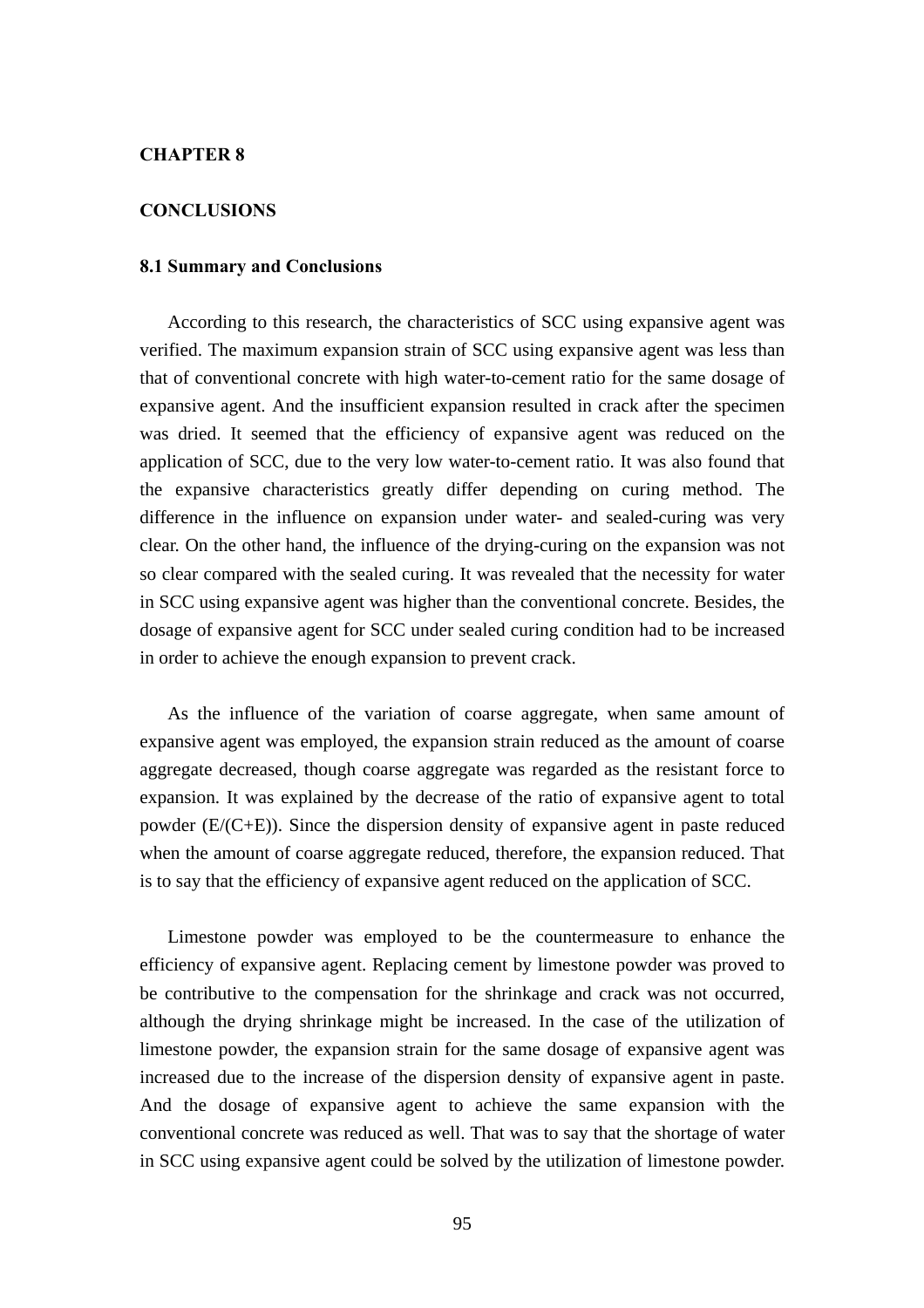On the other hand, the compressive strength was reduced as the replacement ratio of limestone powder increased.

The expansive characteristics of SCC using expansive agent under multi-axial restraint were experimentally investigated. The mutual effect of restraint and expansion in perpendicular directions was clarified. Not only the axial expansion but also the expansion in the other two directions was reduced when the restraint was installed in the axial direction. In another word, the expansion was reduced in all the directions; even the restraint was only installed in one direction. The friction occurred between coarse aggregate and mortar was set to be the hypothesis to explain the mechanism and proved by mortar and paste experiment. Moreover, the friction concept was reflected to the friction between expansion and compression elements in 3-dimension composite model. And the experimental results were employed to decide the friction coefficient, the ratio of the friction to normal stress on the interface of expansion and tension elements.

3-dimensional composite model of expansive concrete was proposed to estimate the expansion of expansive concrete based on the existing 1-dimensional composite model by taking the mix proportions, curing methods and degree of the restraints into accounted. In the 3-dimensional composite model, concrete was regarded as a composite material of three types of elements: expansion element, tension element and compression element. The concrete was divided into eight elements and the restraint of steel was expressed as the external restraint. By using the multi-axial restraint experimental result and the friction concept, 1-dimensional composite model was extended to be 3-dimensional one. And the friction between expansion and compression elements was calculated by the multiplication of friction coefficient and the normal stress. The friction coefficient was defined as the character of the interface of expansion and compression elements and assumed to be constant. In addition, based on the volume distribution concept of each component material from mix proportion, new determination method for the length of expansion element was proposed. And the potential expansion was assumed as the character of expansive agent under the specific curing method and divided into two parts related to the type of expansive agent and curing method respectively. By using the parameters decided above, the potential expansion could be estimated from the one-axial restraint experimental result. And then friction coefficient could be estimated by the multi-axial restraint experimental result. By the input of the parameters decided above: friction coefficient, the potential expansion, the length of expansion element, restraint steel ratio, Young's modulus and creep coefficient, the expansion with the same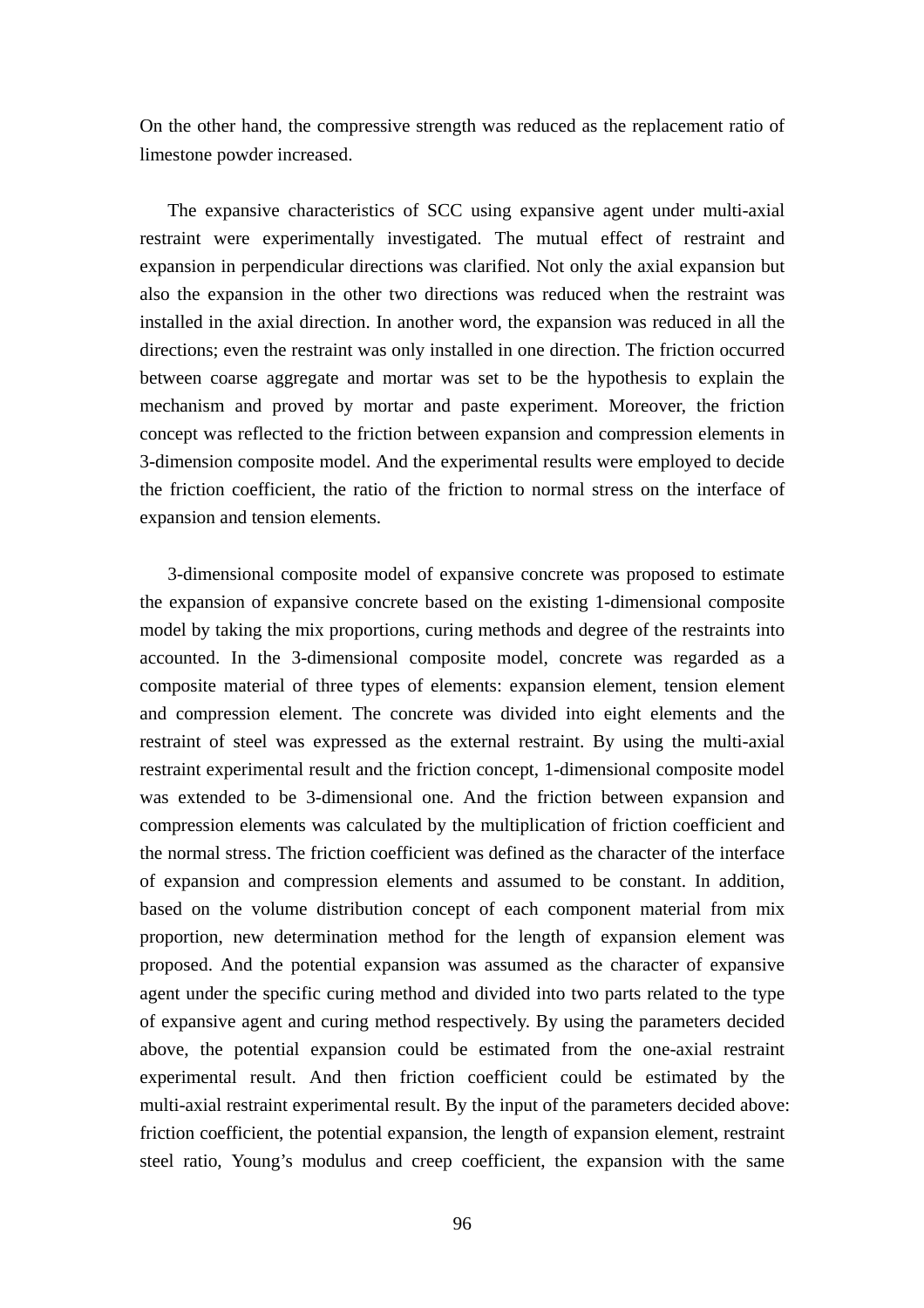expansive agent for the different mix proportion under multi-axial restraint condition could be predicted.

# **8.2 Recommendations for the Future Work**

 Water in specimen was offered to the hydration of cement and expansive agent. However, the water distribution ratio in expansive concrete was unknown. And this will directly relate to the value of . Therefore, more study should be made on the issue of the necessary water for the fully hydration of expansive agent.

# *Water distribution ratio*



 In this research, the equation of potential expansion was divided into two parts. Fist part is related to the type of expansive agent and it is regarded as the function of (E/(C+E)). As to the second part, it is related to the curing method and inferred to be the function of water or water to powder ratio. However, the influence of water consumption on potential expansion was not clear yet. So it needs to study more about this issue as well.

# <sup>ε</sup> *eo : Potential expansion of Expansion element*

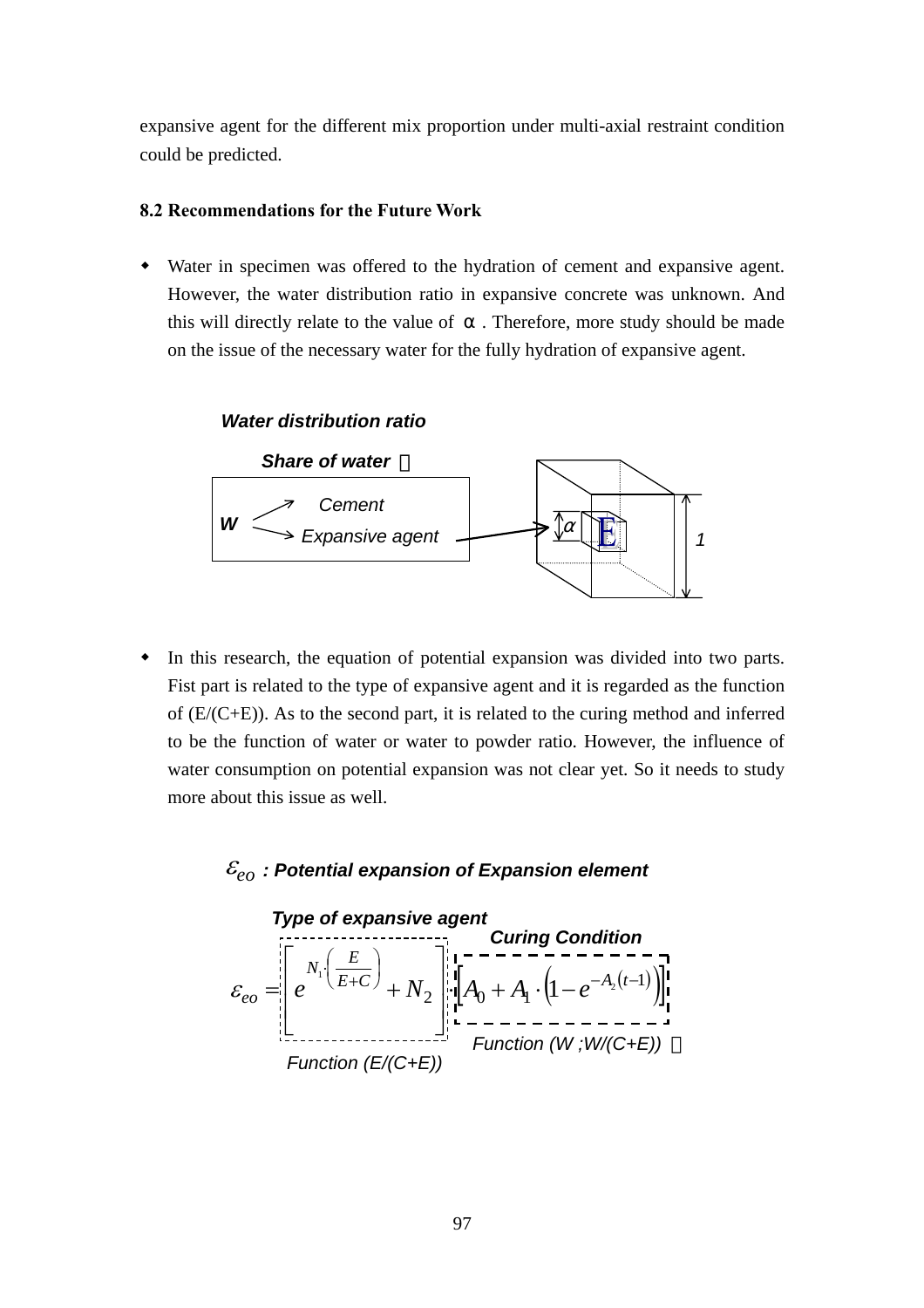- More research has to be carried out on the issue of Young's modulus and creep coefficient of expansion element. In addition, more databases should be established for potential expansion as well.
- Considering the feasibility of cracking resistance on SCC using expansive agent. By this research, composite model was achieved to estimate the expansion at the early age. So the following job is to combine the influence of shrinkage, then, the strain behavior of expansive concrete could be clarified. And next is go to the stress field. By the comparison of tensile stress and strength, crack resistance of expansive concrete could be judged.

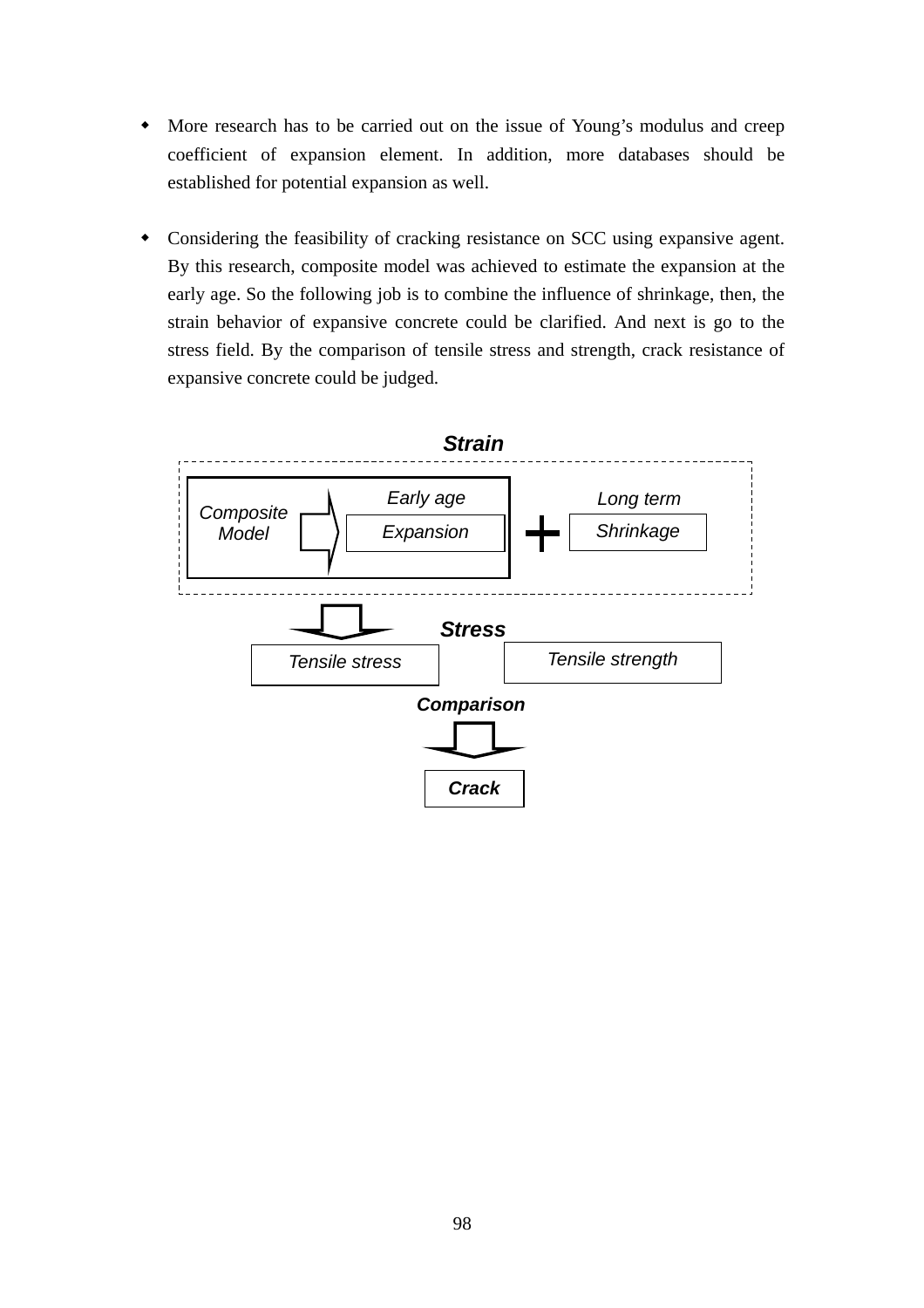#### **REFERENCES**

- 1. Ouchi, M., "History of Development and Applications of Self-Compacting Concrete in Japan", Proceedings of the International Workshop on Self-Compacting Concrete, pp.1-10, August 1998
- 2. OZAWA, K., "Utilization of New Concrete Technology in Construction Project ~Future Prospects of Self-Compacting Concrete~", Proceedings of the Second International Symposium on Self-Compacting Concrete, pp.57-62, October 2001
- 3. Okamura, H., Tsuji, Y. and Maruyama, K., "Application of Expansive Concrete in Structural Elements", Reprinted from Journal of the faculty of Engineering, the University of Tokyo (B) Vol.XXXIV, No.3, 1978
- 4. Japan Concrete Institute, Proceedings of JCI Symposium on Expansive Concrete for High Performance Durable Structures, pp. 1-3, September 2003 (in Japanese)
- 5. Japan Concrete Institute, Proceedings of JCI Symposium on Expansive Concrete for High Performance Durable Structures, pp. 101, September 2003 (in Japanese)
- 6. TSUJI, Y., "Estimation of Expansive Energy in Concrete Engineering", Concrete Journal, Vol.26, No.10, pp.5-13, October 1988 (in Japanese)
- 7. Tsuji, Y., "Method of Predicting Chemical Prestress", Annual Report of Cement Association of Japan, Vol. 27, 1973, pp.340-344 (in Japanese)
- 8. Okamura, H., Murakami, A. and Higuchi, Y., "Composite model for expansive concrete", Proceedings of the Symposium on Composite Material, pp.115-124, 1976 (in Japanese)
- 9. Okamura, H. and Kunishima, M., "Composite Modelling on expansive concrete", Annual Report of Cement Association of Japan, No. 27, pp.303-305, 1973 (in Japanese)
- 10. Hori, A., Kida, T., Tamaki, T. and Hagiwara, H., " Study on Self-Compacting concrete with Expansive Additives", Proceedings of International Workshop on Self-Compacting Concrete, Kochi, Japan, Aug-1998, Japan society of civil